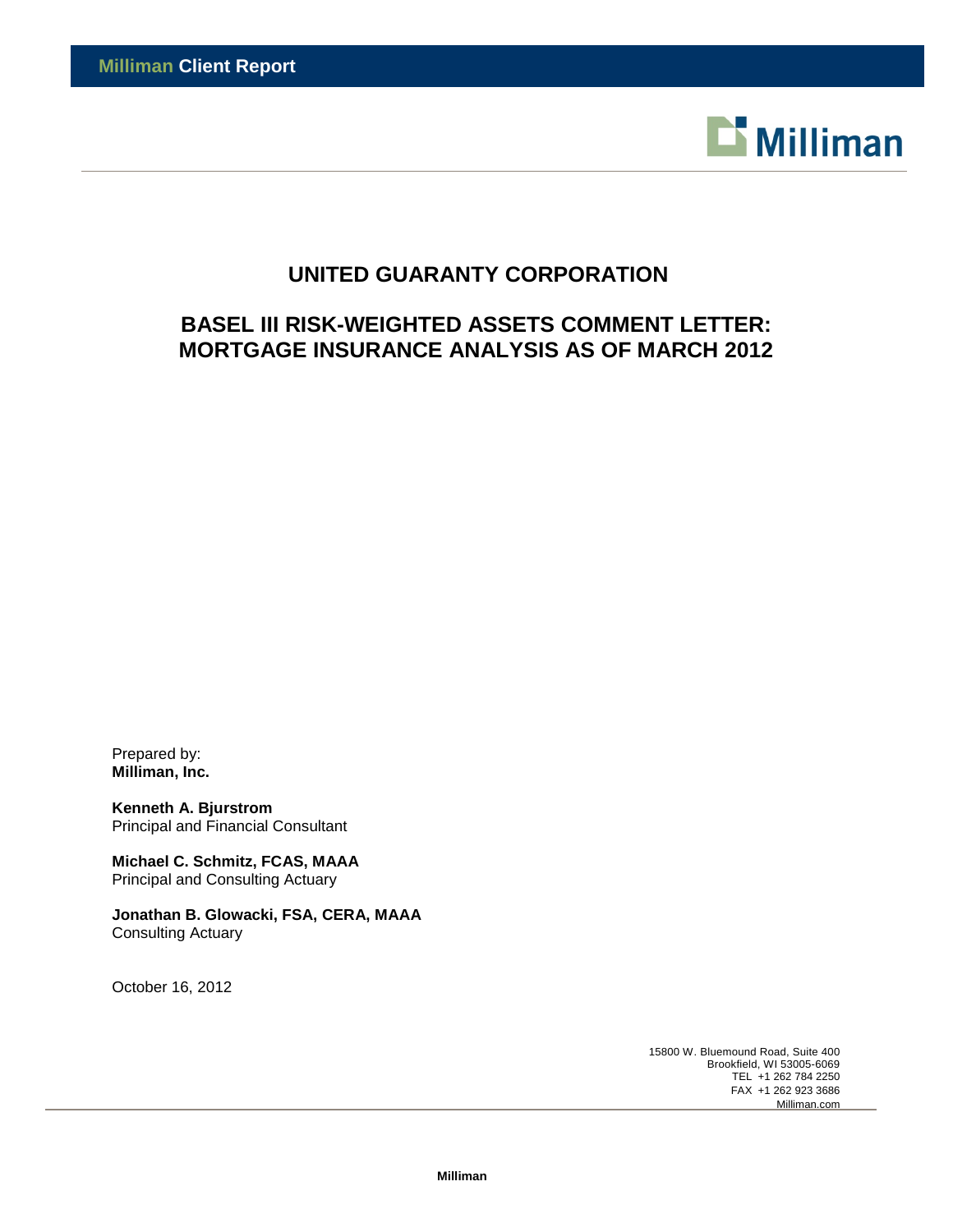## **UNITED GUARANTY CORPORATION**

## **BASEL III RISK-WEIGHTED ASSETS COMMENT LETTER: MORTGAGE INSURANCE ANALYSIS AS OF MARCH 2012**

## **TABLE OF CONTENTS**

| <b>Section</b> | Page |
|----------------|------|
|                |      |
|                |      |
|                |      |
|                |      |
|                |      |
|                |      |
|                |      |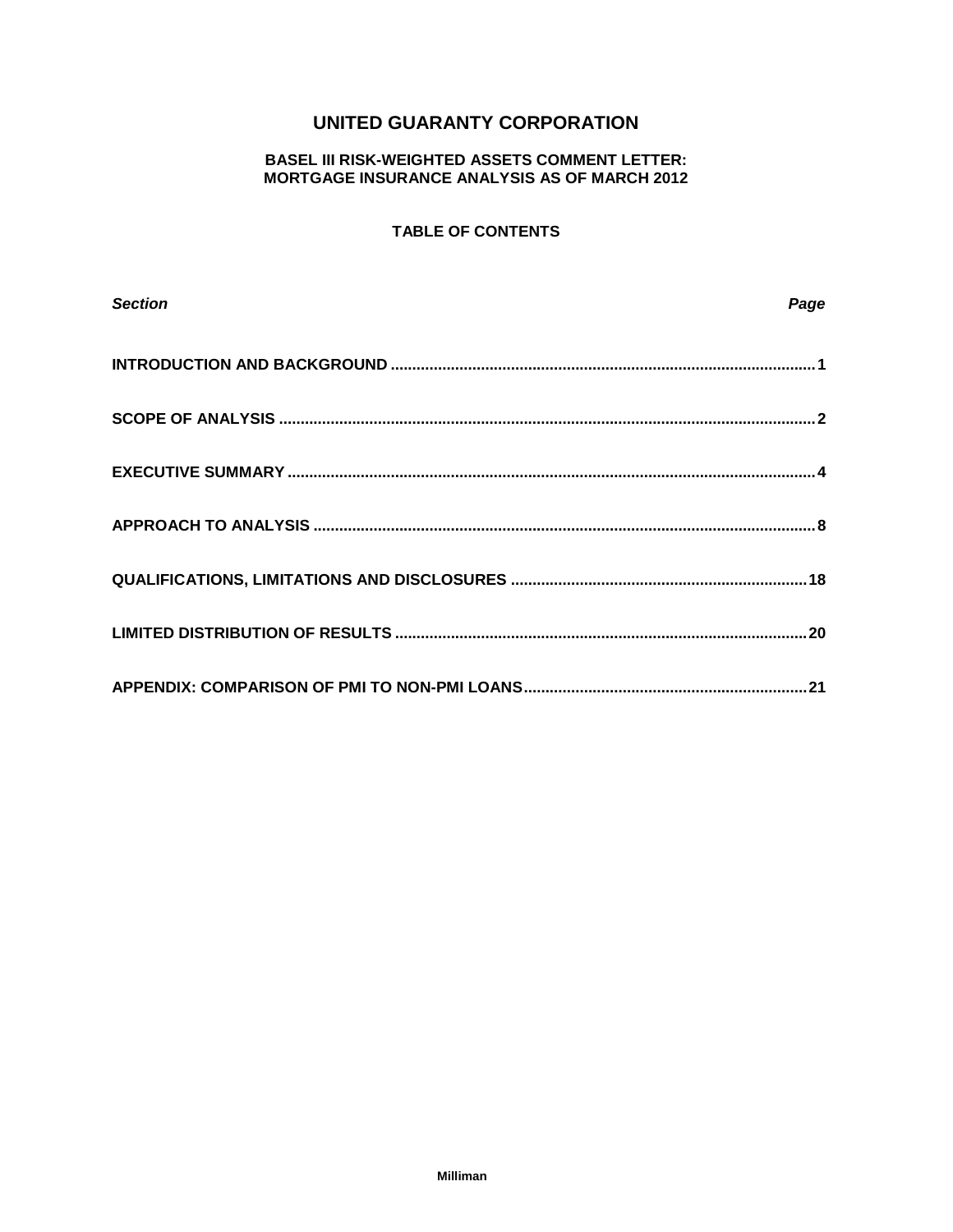## **UNITED GUARANTY CORPORATION**

## **BASEL III RISK-WEIGHTED ASSETS COMMENT LETTER: MORTGAGE INSURANCE ANALYSIS AS OF MARCH 2012**

## **INTRODUCTION AND SUMMARY OF RESULTS**

j

The Office of the Comptroller of the Currency, Treasury, the Board of Governors of the Federal Reserve System, the Federal Deposit Insurance Corporation ("Agencies") published a notice for public rulemaking, Regulatory Capital Rules: Standardized Approach for Risk-weighted Assets; Market Discipline and Disclosure Requirements ("Standardized NPR"), that seeks comment on proposed changes to the Agencies' general risk-based capital requirements for determining risk-weighted assets for banking institutions. This report will concentrate on the proposal for excluding the consideration of private mortgage insurance in calculating the loan-to-value ratio at origination ("LTV") in determining risk-weights for residential mortgage assets.

Risk-weights are used by bank regulators and others in the industry to evaluate the capital adequacy ratio for a bank as proposed by Basel II. The capital adequacy ratio is calculated as the ratio of a bank's core capital divided by risk-weighted assets. A lower risk-weight indicates a lower level of risk and results in lower levels of required capital.

The current methodology under the Basel II framework for residential mortgages assigns a risk-weight between 20 and 150 percent of a mortgage dependent upon the following factors: the presence of government guarantees; the LTV ratio of the mortgage; the lien of the mortgage; and the current status of the mortgage (i.e. current or past due). Under the current methodology, a bank could consider loan-level private mortgage insurance in determining the LTV of the mortgage. For example, if a loan had an LTV ratio of 90% with private mortgage insurance coverage, the LTV ratio of the mortgage for determining risk-weights could be reduced to less than 90% because of the coverage provided by the mortgage insurer. Mortgage insurers provide first-loss coverage up to a pre-determined limit that reduces the realized loss to the investor of the mortgage if the mortgage defaults.

The Standardized NPR proposes risk-weights between 50 and 200 percent of a mortgage dependent upon expanded criteria from the current framework that includes additional underwriting adjustments and requirements at origination of the loan. The Standardized NPR specifically excludes the recognition of primary mortgage insurance when calculating the LTV ratio of a residential mortgage exposure. According to the Standardized NPR, "The agencies believe that, due to the varying degree of financial strength of mortgage providers, it would not be prudent to recognize [private mortgage insurance] for purposes of the general risk-based capital rules<sup>[1](#page-2-0)</sup>."

This report analyzes the credit risk assumed by mortgage insurers under a hypothetical prospective mortgage market as defined by "qualified mortgages" created by the Truth in Lending Act pursuant to section 1412 of the Dodd-Frank Wall Street Reform and Consumer Protection Act. Using recent premium rates and other assumptions, Milliman simulates the required risk-to-capital ratio for a mortgage insurer insuring only "qualified mortgages" to estimate the amount of capital contributions required to support the assumed risk. Milliman's analysis indicates that the credit risk assumed by mortgage insurers will be significantly reduced in a "qualified mortgage" market compared to the historical risk assumed by mortgage insurers. Furthermore, under the assumptions in the model, mortgage insurers would require capital contributions in approximately 1% of the simulated trials under a 75 basis point premium rate scenario and 3% of the simulated trials under a 70 basis point premium rate.

<span id="page-2-0"></span>Note: mortgage insurers are regulated by the Department of Insurance for each state and are not subject to capital requirements as proposed by Basel II.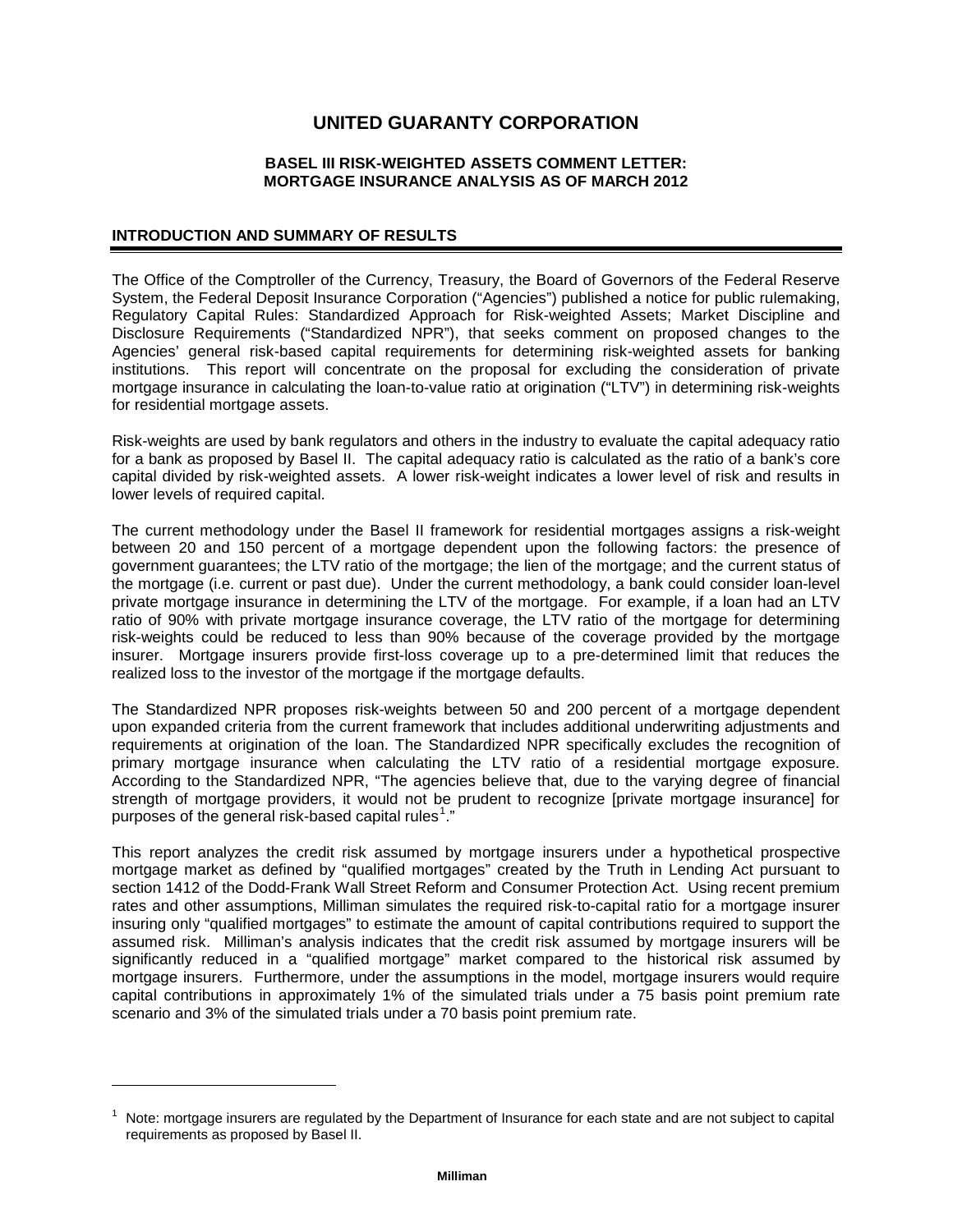## **BACKGROUND AND SCOPE OF ANALYSIS**

j

Private mortgage insurance ("PMI") protects mortgage lenders and investors from potential credit losses stemming from borrower defaults. This credit protection reduces realized credit losses on defaulted mortgages to banks that portfolio the loans and facilitates the sale and transfer of mortgages in the secondary market. The second underwrite provided by the mortgage insurers enhances the quality of the mortgages insured by private mortgage insurers and results in a lower default frequency on insured loans compared to similar loans not insured by private mortgage insurers<sup>[2](#page-3-0)</sup>.

Mortgage guaranty insurers manage mortgage default risk by diverting accumulated premium revenues and capital built up during relatively strong mortgage markets to cover claim losses in relatively weak mortgage markets. Default risk diversification is obtained geographically, temporally, and across levels of borrower credit risk. At the geographic level, insurers achieve diversification by writing business nationally, thereby enabling them to withstand severe regional economic downturns. On the temporal level, insurers are subject to stringent minimum surplus and reserve requirements - including contingency reserve requirements - imposed by state insurance regulators. Mortgage insurers are generally required to hold a risk-to-capital ratio of at least 25 to 1 (for every \$25 dollars of risk in force, the mortgage insurer must hold at least \$1 of capital) to cover unexpected losses. Contingency reserve requirements generally cause insurers to retain premiums earned during periods of economic expansion in order to cover claim losses incurred during periods of protracted economic recession. Geographic and temporal diversification provide a natural hedge against systematic risk inherent in mortgage guaranty insurance; that is, a mortgage guaranty insurance company with prudent pricing and capitalization can reasonably anticipate that sufficient diversification both geographically and temporally will be adequate in protecting the company against mild to severe economic downturns.

During the expansion years of the real estate and mortgage market from 2000 through 2007, the mortgage industry developed and originated alternative mortgage products such as no documentation loans, negative amortization loans, "teaser rate" loans, and others that fueled an expansion in mortgage credit. These products facilitated growth in the housing market and house prices. In 2006 and 2007, mortgages started to default and housing prices began a steep decline that contributed to large losses in the mortgage industry. As a result of these losses, some mortgage insurers became insolvent, breached the 25 to 1 capital requirement, or experienced a significant drain on capital. The mortgage insurance industry responded to these losses by increasing their underwriting and risk management processes. Examples of these enhancements include increased documentation requirements, implementation of higher FICO score and lower LTV limits, refined risk-based premiums, and other actions to mitigate their risk.

The United States government and its regulators have also responded to the recent mortgage crisis by issuing a series of proposals to govern the mortgage market and help prevent a similar crisis from recurring in the housing market. Proposed governing rules for mortgage lending, such as "qualified mortgages" created by the Truth in Lending Act pursuant to section 1412 of the Dodd-Frank Wall Street Reform and Consumer Protection Act, will influence or prohibit the types and features of mortgages that will be originated. Mortgages that meet these proposed requirements have historically been associated with lower levels of default risk compared to mortgages that do not meet the proposed requirements.

The proposed requirements that will govern future mortgage lending along with risk management actions taken by the mortgage insurance industry may decrease the amount of credit risk assumed by the mortgage insurance industry. Using historical data of mortgage performance, this report will analyze the primary drivers of risk for a mortgage insurer after the implementation of these proposed requirements for mortgage lending.

<span id="page-3-0"></span> $<sup>2</sup>$  The appendix to this report provides a comparison of the cumulative default rate for loans insured by mortgage</sup> insurers compared to similar loans not insured by mortgage insurers for recent origination years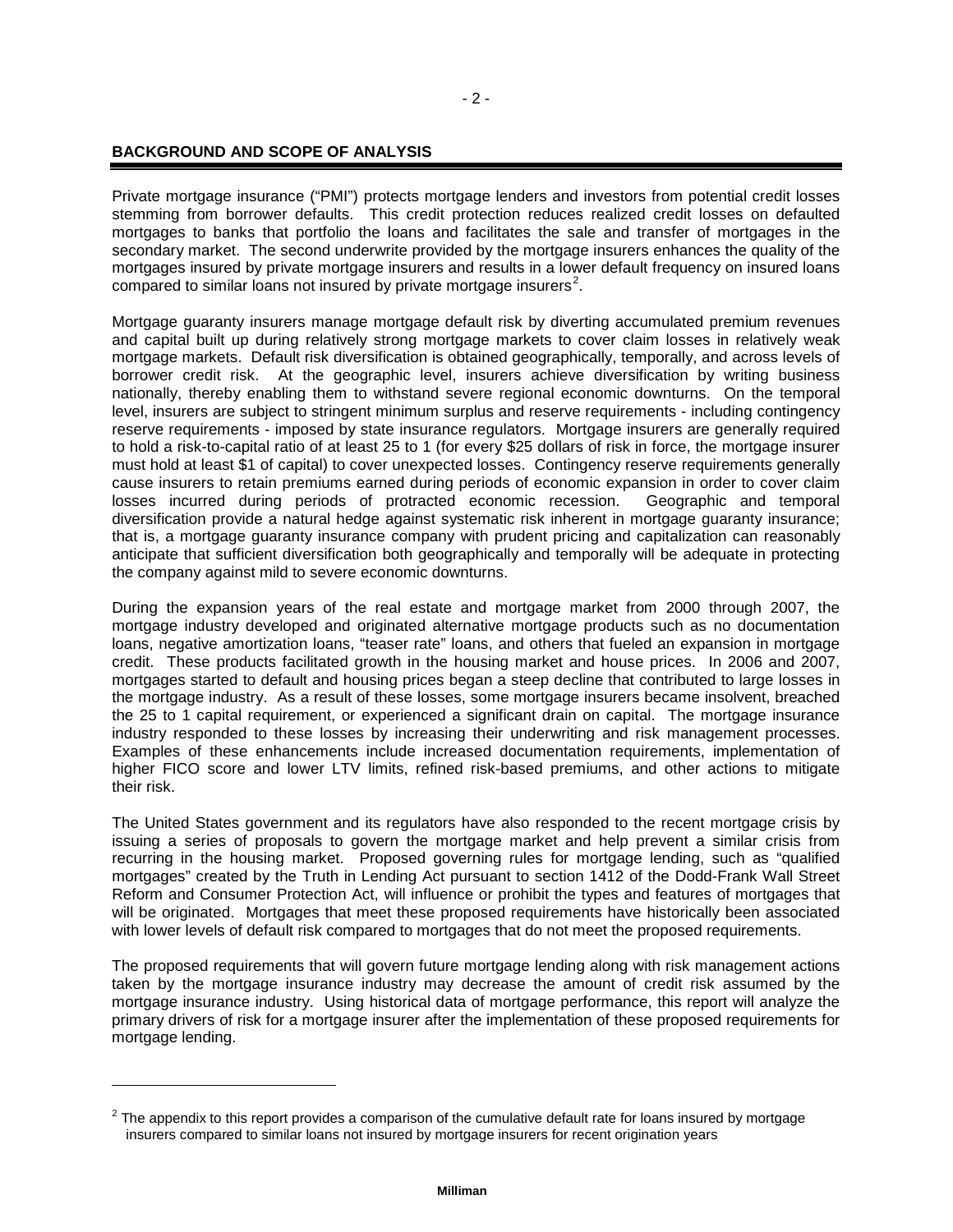At the time this report was written, the definition of a "qualified mortgage" as defined by the Truth in Lending Act or other mortgage reform proposals have not been finalized; however, the Agencies have issued NPR's summarizing the current considerations for a "qualified mortgage" and other reforms. Milliman reviewed these NPR's and current underwriting guidelines within the mortgage insurance industry to develop a definition of "Qualified Mortgages" for this report.

Milliman has been retained by United Guaranty Corporation ("UGC") to independently compare the credit risk profile of Qualified Mortgages to the credit risk profile of an unfiltered dataset of mortgages ("All Loans"). In addition to this comparison, Milliman was retained to simulate a probability distribution of the amount of capital required above cumulative earned premium to cover future obligations for a mortgage insurer that insures only Qualified Mortgages. Milliman defined contributed capital as the amount of capital contributed in excess of premium to meet future obligations with consideration for the timing of cash flows.

Milliman ran the simulation model under a single-book assumption and a multiple-book assumption. A single-book model projects the performance of a portfolio of mortgages originated in a single calendar (i.e. a single book of business) year over a period of 15 projection years. The single book simulation was designed to estimate the amount of capital needed to cover losses without consideration of other sources and uses of funds such as investment income, expenses or taxes.

The single-book analysis does not take into consideration the operating aspects of a mortgage insurance company such as the starting capital position of the company, investment income, expenses, taxes, or diversification. A mortgage insurance company obtains a diversification benefit through writing business across many book years. Therefore, Milliman also created a multiple-book simulation model that takes these aspects into consideration. The multiple-book model projects the performance of 15 consecutive books of business over a period of 15 projection years. The multiple-book model tracks the simulated sources and uses of funds for a mortgage insurance company that insures only Qualified Mortgages.

The results contained in this report are developed from publicly available data sources and do not specifically represent the risk or performance of loans insured by UGC.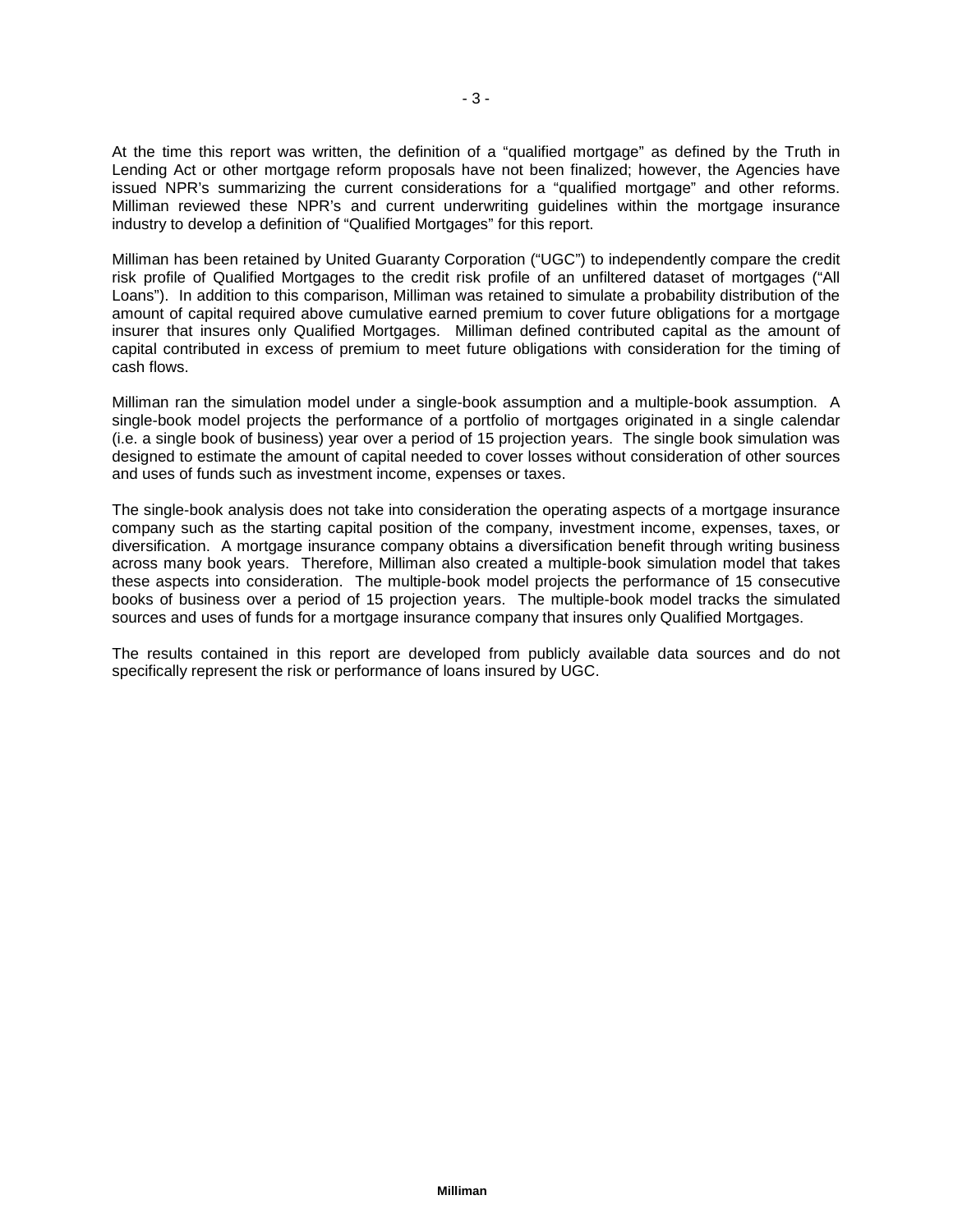## **EXECUTIVE SUMMARY**

Milliman relied on data from CoreLogic's LoanPerformance Servicing Database to develop this analysis. The data includes loan-level performance data and underwriting characteristics for loans originated between 1998 and 2012 with performance through March 31, 2012. Milliman used this data to project ultimate default rate distributions and cash flow timing assumptions for All Loans and Qualified Mortgages. Milliman appended mortgage insurer premium rates and average coverage levels to each loan based on the underwriting characteristics of the loans. The aggregate data was filtered for loans with the following characteristics:

## *All Loans*

- Loans with a complete performance history;
- Loans with an original combined loan-to-value ratio at origination greater than 80%;
- Loans not insured by the Federal Housing Administration;
- Loans with a valid value for FICO score and combined loan-to-value ratio at origination;
- First lien loans;
- Non-construction loans; and
- Loans with a valid origination date.

Milliman defined Qualified Mortgages as a subset of All Loans that have the following characteristics:

## *Qualified Mortgage*

- Loans with a combined loan-to-value ratio at origination less than or equal to 97%;
- Loans with a FICO score greater than or equal to 620;
- Full documentation loans;
- Fully amortizing loans (i.e. no interest only loans or negative amortization loans);
- Original term of 360 months or less;
- Periodic rate reset cap of 2% or less; and
- Lifetime rate reset cap of 6% or less.

Milliman estimated the ultimate default rate for All Loans and Qualified Mortgages by origination quarter for origination quarters from 1998 Q1 through 2011 Q4. Milliman fit a gamma distribution to the ultimate default rates for each set of loan cohorts to estimate a probability distribution of the potential ultimate default rate outcomes. The table below provides a summary of the empirical data and gamma fits by cohort: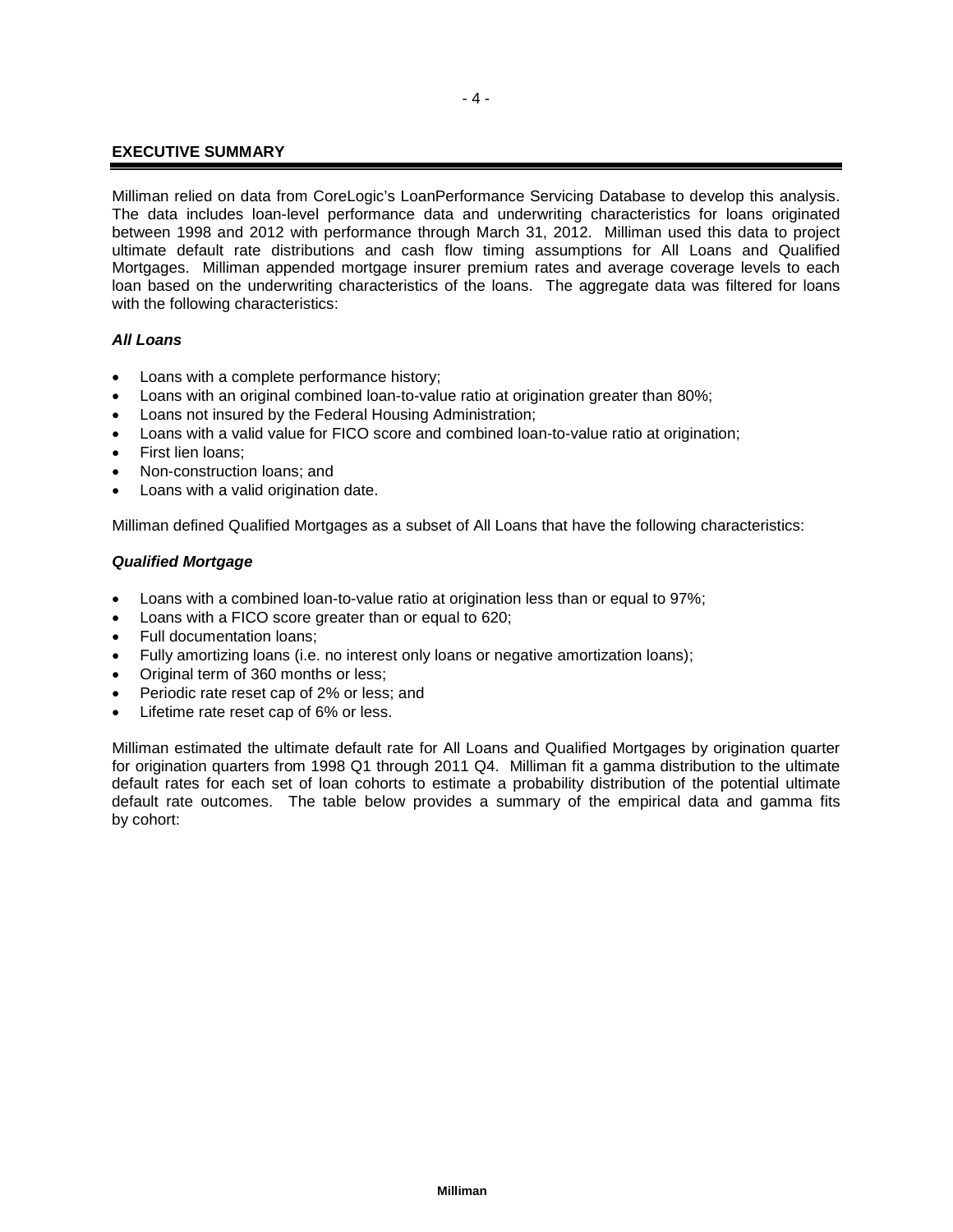| <b>TABLE 1</b><br>ULTIMATE DEFAULT RATE DISTRIBUTION BY COHORT |                              |                         |                              |                            |  |  |  |
|----------------------------------------------------------------|------------------------------|-------------------------|------------------------------|----------------------------|--|--|--|
| Confidence                                                     |                              | <b>All Loans</b>        |                              | <b>Qualified Mortgages</b> |  |  |  |
| Level                                                          | <b>Empirical</b><br>Data (%) | <b>Gamma Fit</b><br>(%) | <b>Empirical</b><br>Data (%) | <b>Gamma Fit</b><br>(%)    |  |  |  |
| 10%                                                            | 5.0                          | 3.5                     | 3.1                          | 1.9                        |  |  |  |
| 20%                                                            | 5.9                          | 5.9                     | 3.6                          | 2.9                        |  |  |  |
| 30%                                                            | 7.7                          | 8.2                     | 3.8                          | 3.9                        |  |  |  |
| 40%                                                            | 11.2                         | 10.7                    | 4.4                          | 5.0                        |  |  |  |
| 50%                                                            | 14.4                         | 13.4                    | 5.1                          | 6.1                        |  |  |  |
| 60%                                                            | 15.5                         | 16.5                    | 6.3                          | 7.3                        |  |  |  |
| 70%                                                            | 17.3                         | 20.4                    | 8.3                          | 8.9                        |  |  |  |
| 80%                                                            | 28.6                         | 25.6                    | 12.5                         | 11.0                       |  |  |  |
| 90%                                                            | 40.2                         | 34.2                    | 16.5                         | 14.3                       |  |  |  |
| 95%                                                            | 41.0                         | 42.5                    | 18.0                         | 17.5                       |  |  |  |
| 99%                                                            | 44.8                         | 61.2                    | 18.4                         | 24.6                       |  |  |  |
|                                                                |                              |                         |                              |                            |  |  |  |
| <b>Mean Ultimate Default Rate</b>                              | 16.7                         | 16.7                    | 7.4                          | 7.3                        |  |  |  |
| <b>Standard Deviation</b>                                      | 12.2                         | 13.2                    | 5.0                          | 5.3                        |  |  |  |
|                                                                |                              |                         |                              |                            |  |  |  |
| 2007 Ultimate Default Rate                                     | 38.2                         | NA                      | 18.1                         |                            |  |  |  |
| 2007 Percentile                                                | 88.7                         | 92.8                    | 96.2                         | 95.6                       |  |  |  |

The mean ultimate default rate for Qualified Mortgages is less than half of the mean ultimate default rate for All Loans in the database. The mean ultimate default rate for All Loans is 16.7% compared to 7.3% for Qualified Mortgages. The ultimate default rate under severe economic conditions as measured by the 99<sup>th</sup> percentile ultimate default rate for Qualified Mortgages is significantly less than the comparable ultimate default rate for All Loans. Using the gamma fit to estimate the tail risk, the  $99<sup>th</sup>$  percentile ultimate default rate for All Loans and Qualified Mortgages is 61.2% and 24.6%, respectively. This means the 1 out of 100 tail event based on the gamma distribution fit to historical data would have resulted in over 60 out of 100 loans defaulting; however, under the new proposed Qualified Mortgage requirements, the 1 out of 100 tail event would have resulted in 25 out of 100 mortgages defaulting.

## *Single-Book Simulation*

Using a cash flow simulation model developed specifically for mortgage insurance companies, Milliman estimated the capital contributions required to support the simulated losses associated with a single-book of \$10 billion of original loan volume (\$2.5 billion of original risk under 25% mortgage insurance coverage) of only Qualified Mortgages. The single book simulation was designed to estimate the amount of capital needed to cover losses alone, without consideration of other sources and uses of funds such as investment income, expenses or taxes. Milliman ran the single-book model assuming average premium rates of 75 basis points and 70 basis points. Milliman estimated historical premium rates for each loan analyzed in this study using industry rate cards; the average premium rate for Qualified Mortgages originated in 2011 ranged between 70 and 75 basis points.

Milliman analyzed the risk-to-capital ratio from the simulations. The risk-to-capital ratio is equal to the original risk of a given book divided by the simulated contributed capital. Original risk is equal to the amount of new insurance written times the coverage percent of the insured cohort. This ratio conveys approximately how much capital is required to meet future obligations at a given level of confidence. For example, if the risk to capital ratio is 25 to 1 at the 95% confidence level, then in order to have met cash requirements in 95% of the simulated trials, the insurer needs to add capital equal to 4% (1 / 25) of the original risk.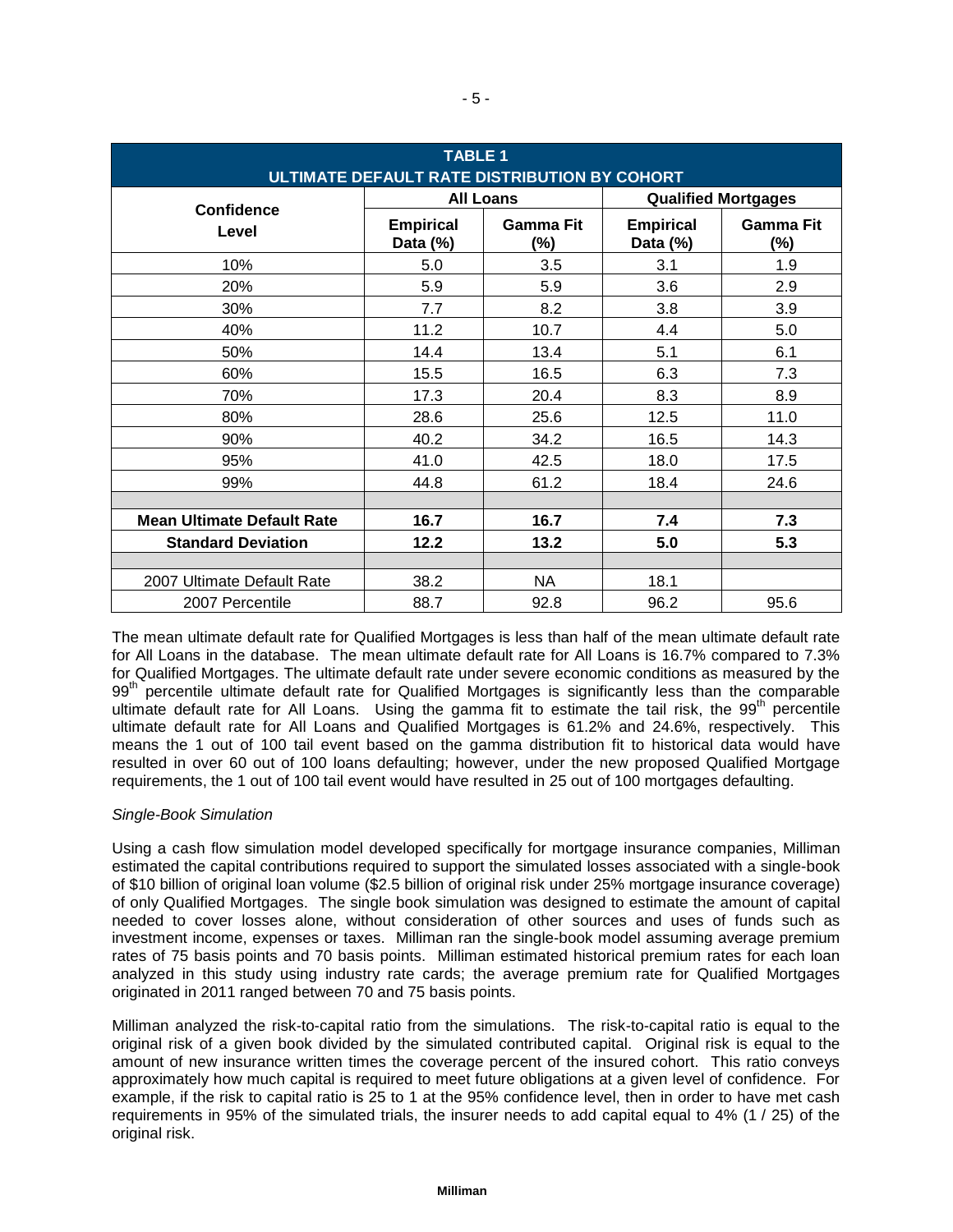The results of the simulations are summarized in the following table:

| <b>TABLE 2</b><br><b>RISK TO CAPITAL RATIO COMPARISON</b><br>NO REQUIRED CAPITAL OVER CONTINGENCY RESERVE, NO EXPENSES,<br>NO INVESTMENT INCOME, NO TAXES<br>SINGLE-BOOK ANALYSIS ON \$10 BILLION OF ORIGINAL NIW OF QUALIFIED MORTGAGES<br><b>(\$THOUSANDS)</b> |                                                                                                                      |                                        |                                      |                                        |  |  |  |
|------------------------------------------------------------------------------------------------------------------------------------------------------------------------------------------------------------------------------------------------------------------|----------------------------------------------------------------------------------------------------------------------|----------------------------------------|--------------------------------------|----------------------------------------|--|--|--|
|                                                                                                                                                                                                                                                                  | <b>Average Coverage Percent: 25%</b><br><b>Original Risk: \$2.5 Billion</b><br><b>Initial Amount of Capital: \$0</b> |                                        |                                      |                                        |  |  |  |
| Confidence<br>Level                                                                                                                                                                                                                                              |                                                                                                                      | <b>Premium Rate</b><br>0.75%           | <b>Premium Rate</b><br>0.70%         |                                        |  |  |  |
|                                                                                                                                                                                                                                                                  | <b>Contributed</b><br><b>Capital</b>                                                                                 | <b>Risk to</b><br><b>Capital Ratio</b> | <b>Contributed</b><br><b>Capital</b> | <b>Risk to</b><br><b>Capital Ratio</b> |  |  |  |
| 80%                                                                                                                                                                                                                                                              | 0                                                                                                                    | NA                                     | 0                                    | NA                                     |  |  |  |
| 90%                                                                                                                                                                                                                                                              | 0                                                                                                                    | <b>NA</b>                              | 5,067                                | 493.4                                  |  |  |  |
| 95%                                                                                                                                                                                                                                                              | 47,263                                                                                                               | 52.9                                   | 71,236                               | 35.1                                   |  |  |  |
| 97.5%                                                                                                                                                                                                                                                            | 114,669                                                                                                              | 21.8                                   | 138,738                              | 18.0                                   |  |  |  |
| 99.0%                                                                                                                                                                                                                                                            | 200,877                                                                                                              | 12.4                                   | 223,519                              | 11.2                                   |  |  |  |
| 99.5%                                                                                                                                                                                                                                                            | 267,074                                                                                                              | 9.4                                    | 292,444                              | 8.5                                    |  |  |  |
| 99.9%                                                                                                                                                                                                                                                            | 435,668                                                                                                              | 5.7                                    | 464,215                              | 5.4                                    |  |  |  |
| <b>Percent of Trials with Zero</b><br><b>Capital Contribution</b>                                                                                                                                                                                                | 92.0%<br>89.0%                                                                                                       |                                        |                                      |                                        |  |  |  |

The last row of the table shows the percent of trials that resulted in a zero capital contribution; in other words, the percent of trials where the cumulative earned premium was adequate to cover cumulative paid losses at any given time. In the single-book analysis, nearly 90% of the trials resulted in zero contributed capital under both sets of premium rates. Therefore, under current premium rates for Qualified Mortgages, 9 out of 10 books of business would not require capital contributions from the mortgage insurer. If capital contributions are required, the simulation analysis indicates a risk-to-capital ratio of 35 to 1 would cover unexpected losses at a 95% confidence level using the lower premium rate of 70 basis points.

## *Multiple-Book Simulation*

Milliman estimated the capital contributions required to support the potential losses associated with 15 books of Qualified Mortgages for a newly capitalized mortgage insurer after a 15 year period. Each book was assumed to have \$10 billion of original loan volume (\$2.5 billion of original risk under 25% mortgage insurance coverage). This assumption is based on a recent review of industry market share and volume trends. The multiple-book model is designed to simulate the number of times a mortgage insurer would require capital contributions if only Qualified Mortgages were insured and how much capital would be contributed in each case. The multi-book simulation includes various assumptions outlined in the body of this report that were selected to represent the starting financial position and ongoing expenses for a newly capitalized mortgage insurer. Milliman assumed an initial capital level of \$500 million based on capital requirements for newly organized mortgage insurance companies. Capital is not contributed in the model until the \$500 million on initial capital is depleted.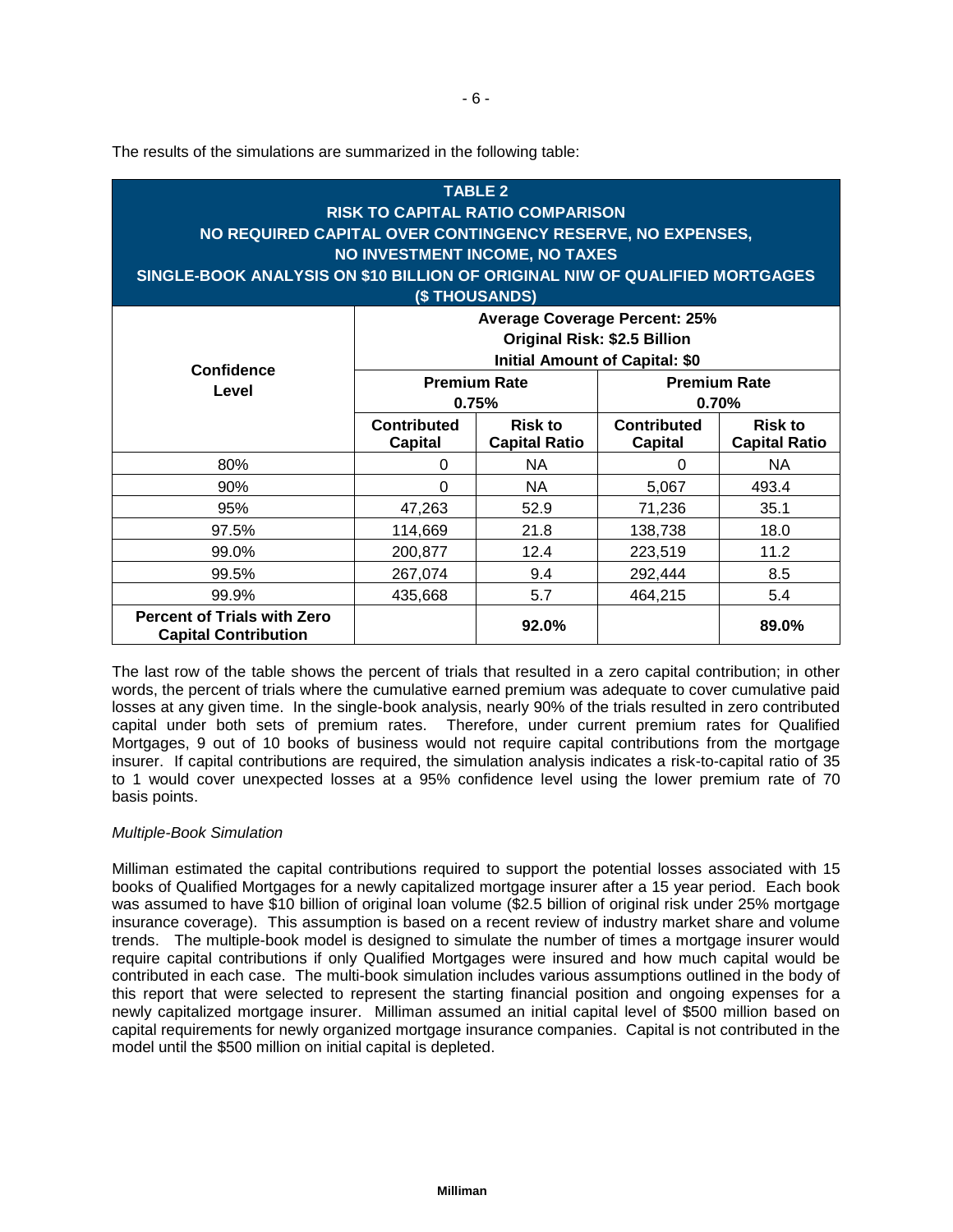Milliman assumed an 85% correlation between successive book years for ultimate default rates and prepayment speeds. The results of the simulations are summarized in the following table:

| <b>TABLE 3</b><br><b>RISK TO CAPITAL RATIO COMPARISON</b><br>NO REQUIRED CAPITAL OVER CONTINGENCY RESERVE, 20% EXPENSE RATIO,<br>3% INVESTMENT INCOME, 35% TAX RATE<br>MUTIPLE-BOOK ANALYSIS ON \$10 BILLION OF ORIGINAL NIW OF QUALIFIED MORTGAGES<br><b>PER YEAR</b><br>(\$THOUSANDS) |                                  |                                                                 |                                             |                                                                                                                          |                                                                        |                                             |  |  |
|-----------------------------------------------------------------------------------------------------------------------------------------------------------------------------------------------------------------------------------------------------------------------------------------|----------------------------------|-----------------------------------------------------------------|---------------------------------------------|--------------------------------------------------------------------------------------------------------------------------|------------------------------------------------------------------------|---------------------------------------------|--|--|
|                                                                                                                                                                                                                                                                                         |                                  |                                                                 |                                             | <b>Average Coverage Percent: 25%</b><br>Original Risk: \$37.5 Billion<br><b>Initial Amount of Capital: \$500 Million</b> |                                                                        |                                             |  |  |
| <b>Confidence</b>                                                                                                                                                                                                                                                                       |                                  | <b>Premium Rate</b><br>0.75%                                    |                                             | <b>Premium Rate</b><br>0.70%                                                                                             |                                                                        |                                             |  |  |
| Level                                                                                                                                                                                                                                                                                   | Contributed<br>Capital*          | <b>Risk to</b><br><b>Contributed</b><br><b>Capital</b><br>Ratio | <b>Risk to</b><br><b>Capital</b><br>Ratio** | Contributed<br>Capital*                                                                                                  | <b>Risk to</b><br><b>Contributed</b><br><b>Capital</b><br><b>Ratio</b> | <b>Risk to</b><br><b>Capital</b><br>Ratio** |  |  |
| 80%                                                                                                                                                                                                                                                                                     | 0                                | <b>NA</b>                                                       | <b>NA</b>                                   | 0                                                                                                                        | <b>NA</b>                                                              | <b>NA</b>                                   |  |  |
| 90%                                                                                                                                                                                                                                                                                     | $\Omega$                         | <b>NA</b>                                                       | <b>NA</b>                                   | $\Omega$                                                                                                                 | <b>NA</b>                                                              | <b>NA</b>                                   |  |  |
| 95%                                                                                                                                                                                                                                                                                     | 0                                | <b>NA</b>                                                       | <b>NA</b>                                   | $\Omega$                                                                                                                 | <b>NA</b>                                                              | NA                                          |  |  |
| 97.5%                                                                                                                                                                                                                                                                                   | $\Omega$                         | <b>NA</b>                                                       | <b>NA</b>                                   | 211,877                                                                                                                  | 177.0                                                                  | 52.7                                        |  |  |
| 99.0%                                                                                                                                                                                                                                                                                   | 555,779                          | 67.5                                                            | 35.5                                        | 777,770                                                                                                                  | 48.2                                                                   | 29.3                                        |  |  |
| 99.5%                                                                                                                                                                                                                                                                                   | 1,029,656                        | 36.4                                                            | 24.5                                        | 1,272,977                                                                                                                | 29.5                                                                   | 21.2                                        |  |  |
| 99.9%                                                                                                                                                                                                                                                                                   | 1,931,488                        | 19.4                                                            | 15.4                                        | 2,165,954                                                                                                                | 17.3                                                                   | 14.1                                        |  |  |
| <b>Percent of</b><br><b>Trials with</b><br><b>Zero Capital</b><br><b>Contributions</b>                                                                                                                                                                                                  | 98.0%<br>98.0%<br>97.0%<br>98.0% |                                                                 |                                             |                                                                                                                          |                                                                        |                                             |  |  |

\* Contributed capital in excess of the \$500 million of initial capital

\*\* Calculated as Original Risk divided by contributed capital plus \$500 million

In the multiple-book analysis, at least 97% of the trials resulted in zero contributed capital under both sets of premium rates. Fewer trials resulted in capital contributions under the multiple book analysis because the mortgage insurance company starts out with \$500 million in initial capital, and the mortgage insurer receives temporal diversification across 15 books of business. If capital contributions are required, the simulation analysis indicates a risk-to-capital ratio of 52.7 to 1 would be adequate to cover unexpected losses at a 97.5% confidence level and a risk-to-capital ratio of approximately 30 to 1 would be adequate to cover unexpected losses at a 99.0% confidence level using the lower premium rate of 70 basis points. The risk-to-capital ratio mentioned in the text includes the \$500 million in initial capital. The 95% confidence level did not require capital contributions.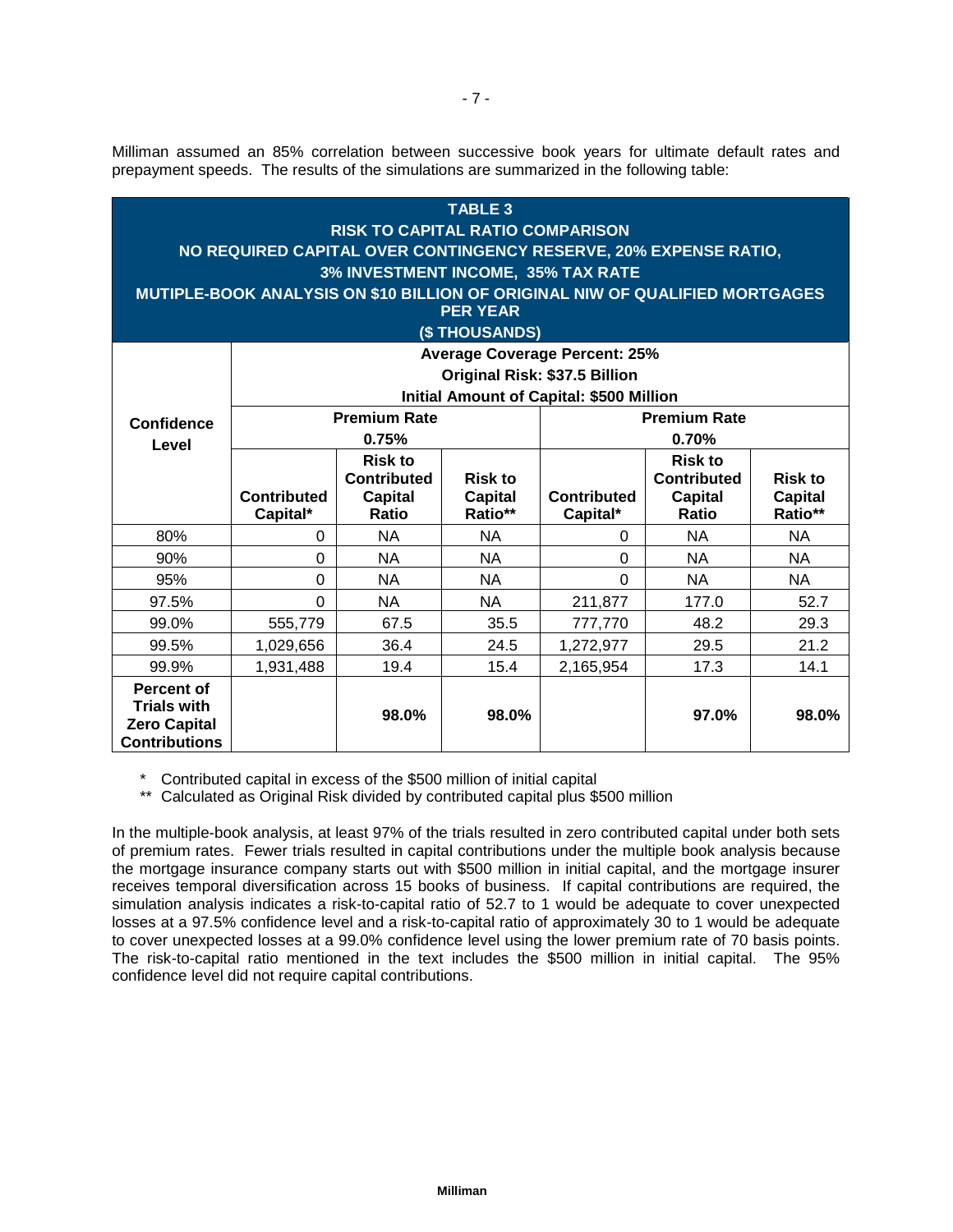#### **APPROACH TO ANALYSIS**

#### *Source of Data*

Milliman subscribes to the CoreLogic LoanPerformance Loan Level Servicing Data (CoreLogic Data). The CoreLogic Data contains loan-level underwriting and performance history for prime mortgage loans beginning with performance data in 1998. Note the servicing database is a distinct database from the CoreLogic LoanPerformance Loan Level Securities Database. The securities database includes loans typically classified as "sub-prime" and "alt-a" mortgages that were sold to the public via private-label mortgage-backed securities; the securities database was not used for this analysis. The servicing database includes a majority of prime loans and represents about 80% of the active prime mortgage market, according to CoreLogic.

The data from the servicing database contains underwriting characteristics and loan performance data such as loan status and loan balance from calendar years 1998 through 2012 (the last month of observation for this study is March 2012). Milliman processed the monthly payment records of the CoreLogic Data to obtain the following for each loan:

- the first month the loan appeared in the monthly data;
- the last month the loan appeared in the monthly data;
- the month it became a 90 day delinguency, if any;
- the month it became a Foreclosure, if any;
- the month it became a REO, if any;
- the month its status changed from active to closed; and
- any months its delinquency status changed from a 30, 60, 90, FCL or REO to a status of Current (i.e., all months it cured), if any.

This information was then merged with the origination characteristics (static attributes) dataset and the data were then scrubbed for the following data defects:

• Any loans for which the difference between the origination month and first month the loan appeared in the monthly file was greater than 3 months were removed. This gave us loans for which we know the history from start to finish, or the current state, as we did not wish to speculate on the occurrence of default events that may have occurred between origination and the month at which the Monthly Performance data was first recorded.

The resulting dataset contained fields flagging the event of a 90 day delinquency status and the month it first occurred and similar fields for foreclosure, REO, cure post default and subsequent re-default as well as when the loan terminated.

The purpose of this study is to compare the credit risk profile of Qualified Mortgages to All Loans and to estimate the amount of capital required for mortgage insurers that insure only Qualified Mortgages. Milliman defined the All Loans population and Qualified Mortgage population as follows:

#### *All Loans*

- Loans with an original combined loan-to-value ratio at origination greater than 80%;
- Loans not insured by the Federal Housing Administration;
- Loans with a valid value for FICO score and combined loan-to-value ratio at origination;
- First lien loans;
- Non-construction loans; and
- Loans with a valid origination date.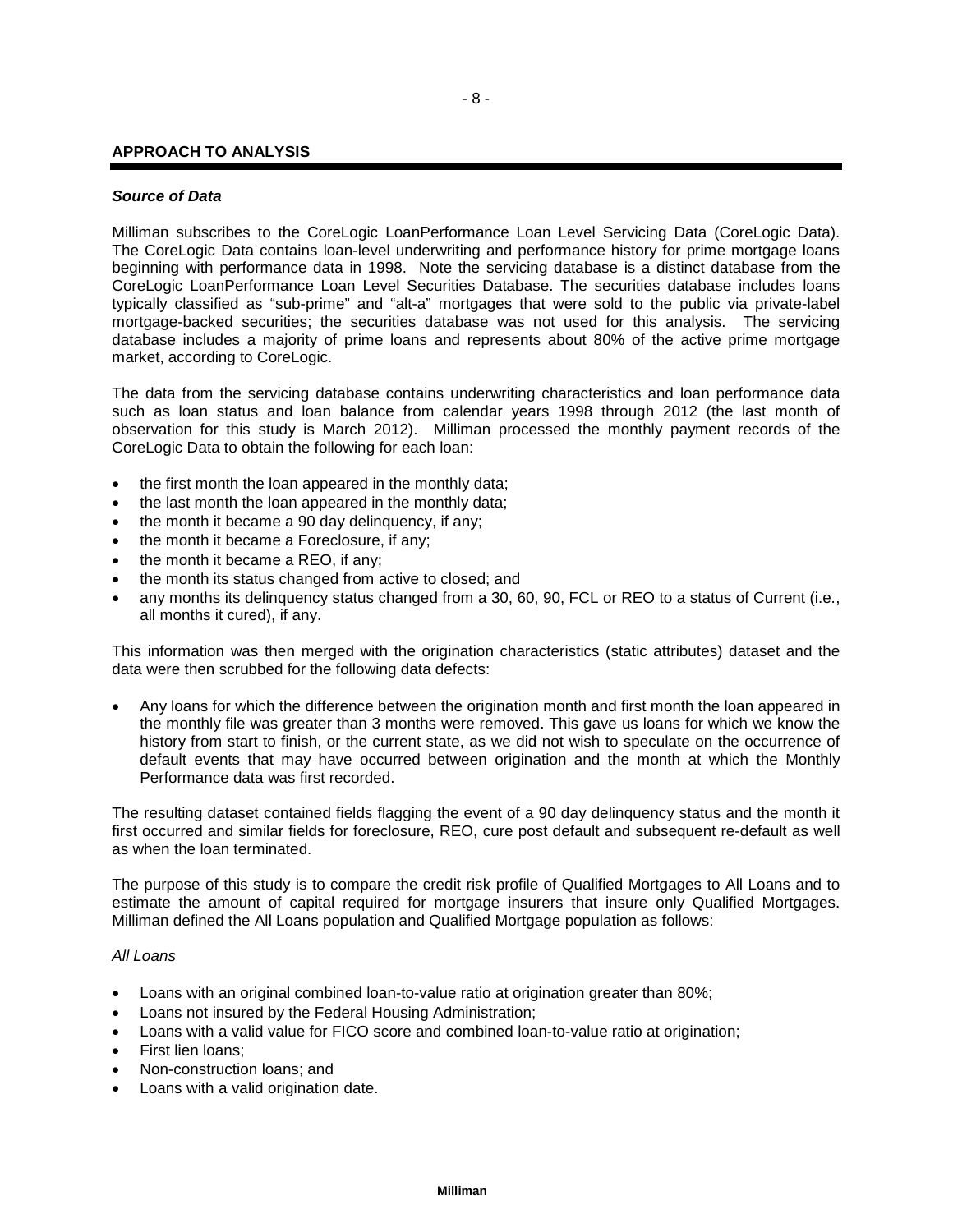Milliman defined Qualified Mortgages as a subset of All Loans that have the following characteristics:

## *Qualified Mortgage*

- Loans with a combined loan-to-value ratio at origination less than or equal to 97%;
- Loans with a FICO score greater than or equal to 620;
- Full documentation loans;
- Fully amortizing loans (i.e. no interest only loans or negative amortization loans);
- Original term of 360 months or less;
- Periodic rate reset cap of 2% or less; and
- Lifetime rate reset cap of 6% or less.

The table below provides the loan and default counts as of March 31, 2012 for each cohort used in this study. The CoreLogic Data does not provide a claim indicator within the dataset, so Milliman developed a definition of default. Default was defined as any terminated loan that reached a 90-day delinquency status or worse and subsequently did not cure from the delinquency. If a loan did cure, Milliman determined whether the loan missed any payment after the cure; if the loan missed payments after the cure the loan was categorized as a default<sup>[3](#page-10-0)</sup>.

| <b>TABLE 4</b>             |                                     |               |                    |  |  |  |  |  |
|----------------------------|-------------------------------------|---------------|--------------------|--|--|--|--|--|
|                            | <b>LOAN COUNT SUMMARY BY COHORT</b> |               |                    |  |  |  |  |  |
| <b>Cohort</b>              | <b>Number</b>                       | <b>Number</b> | Default Rate as of |  |  |  |  |  |
|                            | of Loans                            | of Defaults   | <b>March 2012</b>  |  |  |  |  |  |
| All Loans                  | 7,042,718                           | 566,480       | 8.04%              |  |  |  |  |  |
| <b>Qualified Mortgages</b> | 2,699,258                           | 87,209        | 3.23%              |  |  |  |  |  |

The data includes 7.0 million loans for the All Loans population and 2.7 million loans for the Qualified Mortgage population. Across all years, Qualified Mortgages represent 38% of the loan population by count. The default rate-to-date on the All Loans population across all years is 8.04%, and the default rate-to-date on the Qualified Mortgage population across all years is 3.23%. The default rate-to-date on Qualified Mortgages is 40% of the default rate-today for All Loans (0.40 = 3.23 / 8.04).

Exhibit 1 provides summaries of the loan count and amount by origination quarter for All Loans and Qualified Mortgages. Exhibit 1 also provides the percent of loans that are Qualified Mortgages for each origination quarter. In origination quarters 2006 Q1 and 2006 Q2 the percent of loans that are Qualified Mortgages fell to a low of 17% by loan amount; after 2008 the percent of loans that were Qualified Mortgages averaged approximately 50% by loan amount.

Milliman appended home price appreciation data to the loan-level database using the Federal Housing Finance Agency (FHFA) home price indices at the core-based statistical area (CBSA) with actual home price indices as of December 31, 2011. Milliman relied on Moody's Economy.com home price index forecasts for home price index values after December 31, 2011.

## *Ultimate Default Rate Projections*

j

The CoreLogic Data contains performance information through March 31, 2012; therefore, Milliman projected ultimate default rates by origination quarter for the All Loans cohort and Qualified Mortgage cohort using actuarial methods. The section below provides a description of the methodologies used to estimate the ultimate default rates.

<span id="page-10-0"></span><sup>3</sup> This definition of default may result in a higher default rate compared to a mortgage insurance claim indicator, particularly in years with positive home price appreciation.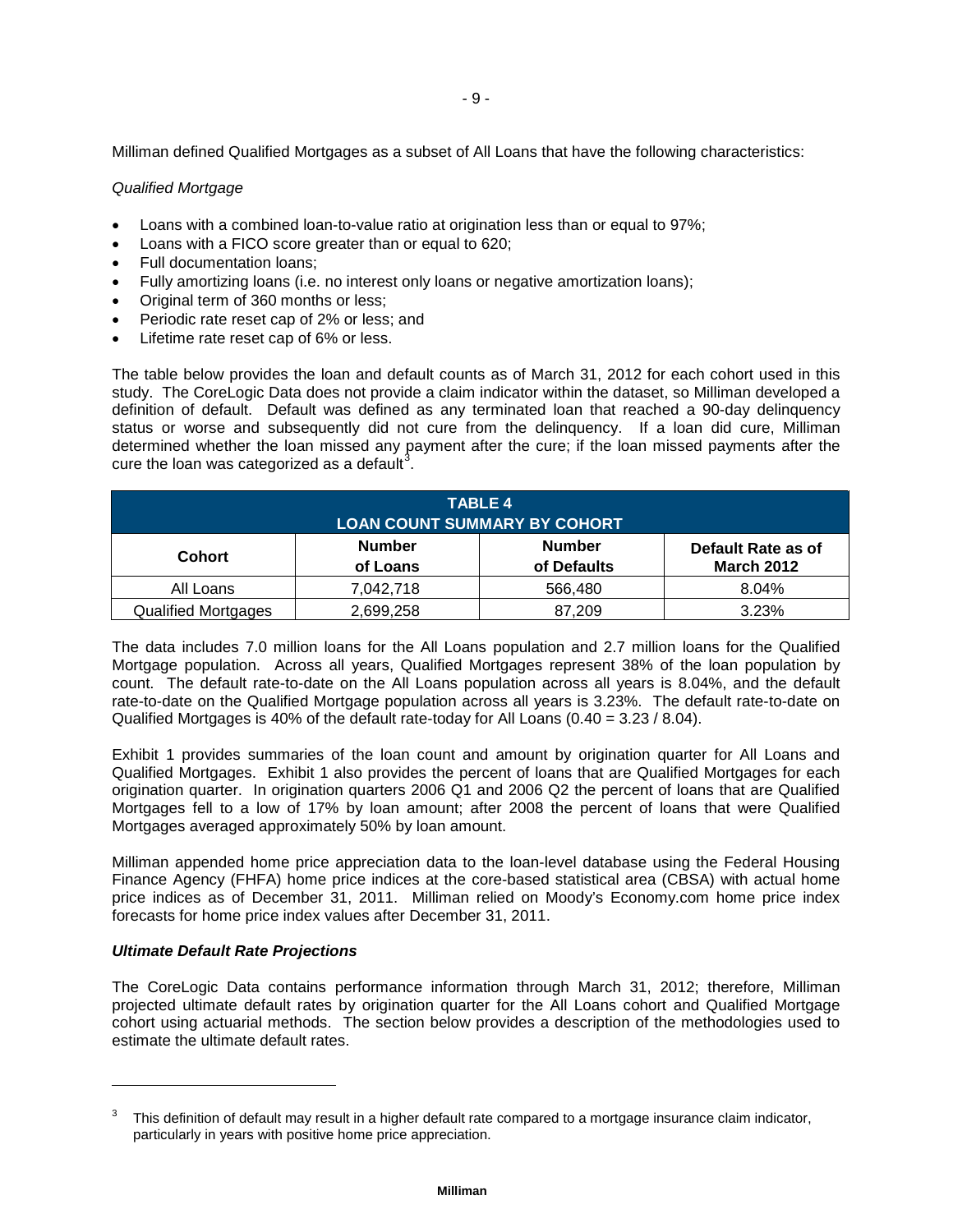## *A Priori (Econometric) Default Rates*

Milliman developed a priori default rates<sup>[4](#page-11-0)</sup> for each loan in the All Loans dataset as of March 31, 2012. These default rates were derived through an examination of the characteristics of each individual loan in the loan-level data. Milliman's a priori default rate model is a composite default rate calculation that combines three significant attributes of mortgage credit risk to estimate the frequency of borrower defaults. The three attributes are:

- 1. Credit worthiness of the borrower;
- 2. Underwriting characteristics of the loan; and
- 3. Macroeconomic influences.

j

Milliman developed baseline a priori default rates to estimate the default rate of a mortgage loan based upon the credit worthiness of the borrower. The credit worthiness of borrowers is estimated using a combination of two borrower attributes: FICO score and loan-to-value ratio (LTV). Below is a summary of Milliman's view regarding these two borrower characteristics.

- *FICO Score*: Borrowers with low FICO scores are deemed to present a larger credit risk; therefore, borrowers with low FICO scores are assigned a higher default rate; and
- *LTV*: Mortgages supported by lower collateral investment by the borrower could indicate a lower level of assets and/or relative earnings power compared to borrowers with high collateral investment; in addition, borrowers with a high LTV loans are subject to greater risk of a future negative equity position resulting from declines in home price appreciation or the costs associated with the disposition of a delinquent property. Therefore, higher LTV loans are assigned a higher default rate.

Milliman adjusts its baseline a priori default rates to account for the presence of various underwriting characteristics of the loan. Milliman selected risk factor adjustments to the baseline a priori default rates based on a review of historical performance of loans with particular risk factors relative to the performance of loans without the risk factor. The underwriting adjustments are applied using a logistic model.

The equation for the probability of a given response outcome in a logistic model is:

*P<sub>i</sub>* =  $e^{\sum \beta i X i}$  / (1 +  $e^{\sum \beta i X i}$ ), where the Xi are the independent covariates with βi as their associated coefficients.

For purposes of generating the adjustments to the a priori default rates, the underwriting loan characteristics considered were: amortization, interest-only option or negative amortization features, loan purpose, property type, occupancy type, documentation type, loan size, and loan term. Below is a summary of Milliman's view regarding these loan characteristics based on Milliman's review of historical mortgage loan performance:

<span id="page-11-0"></span>Prior to any experience consideration. A default rate for a given cohort of loans is defined as the sum of original loan balance on defaults for that particular cohort divided by the sum of total original loan balance.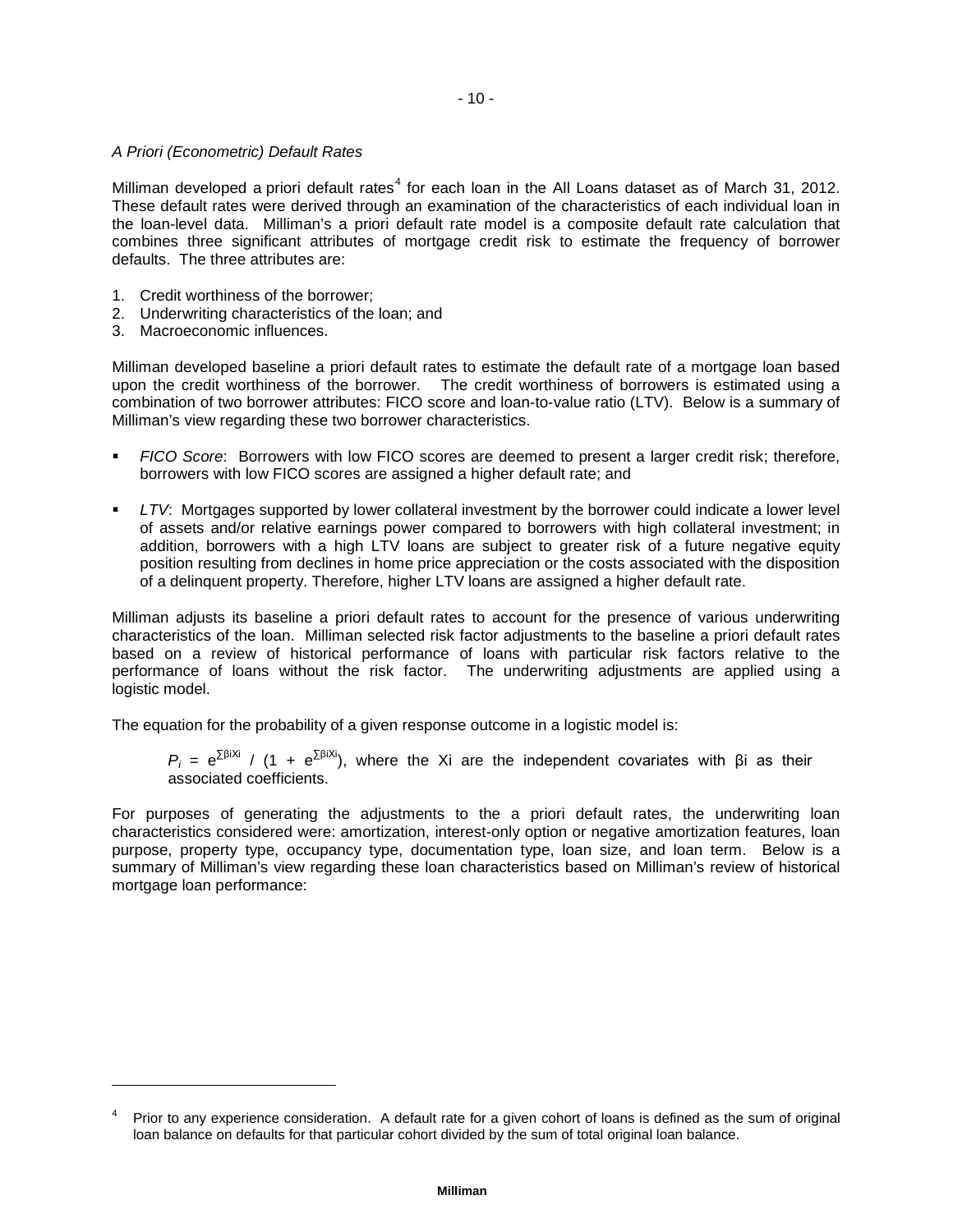- *Amortization*: Hybrid mortgages and ARMs are subject to interest rate risk and to potential payment fluctuations with the market. Borrowers with a fixed-rate mortgage are locked into an interest rate for the life of the loan and qualify for their mortgage at known debt-to-income ratios. Hybrid and ARM borrowers may face higher mortgage debt obligations at the rate reset period if the mortgage payment increases without a corresponding proportional increase in borrower income, thereby resulting in an increased probability of default. Accordingly, Milliman has assigned a larger risk factor for ARMs;
- *Interest Only/Option ARM/Neg-Am:* Borrowers with loans that have payment options such as only paying interest (as opposed to paying principal and interest) present a larger credit risk; thus, Milliman assigned a larger risk factor to these types of loans;
- *Loan Purpose*: Cash-out refinance loans can be indicative of financial stress on the borrower; loans of this type are assigned a larger risk factor than purchase or term-refinance loans. Industry data also indicates rate/term refinance loans are associated with higher default rates compared to purchase loans; therefore, Milliman assigns a higher risk factor to rate/term refinance loans compared to purchase loans;
- *Property Type:* Loans for 2-4 family homes and manufactured housing have exhibited a greater propensity for default based on industry data and are assigned larger risk factors;
- *Occupancy Type:* There is an increased likelihood of default with investor-owned loans because, under adverse economic conditions, an individual's loyalty to his/her investment property is significantly lower than their loyalty to their primary residence. The same relationship holds true for second homes, although not to such a severe degree. Therefore, Milliman has assigned larger risk factors to these types of loans;
- *Documentation Type:* Loans made with reduced documentation are more likely to default than those with full documentation provided at closing. Additionally, loans with no documentation (i.e., no income or asset verification) have a significantly greater chance of defaulting when compared to a full documentation loan. Milliman has assigned a larger risk factor to loans in these categories compared to full documentation loans;
- *Loan Size:* Larger loans have exhibited a greater propensity for default based on industry data. This propensity is thought to be due to the more volatile nature of home prices as they get larger and further away from the mainstream market. Therefore, loans above the conforming loan limit are assigned a larger risk factor; and
- *Loan term:* Loans with a term less than 30 years are associated with lower historical default rates compared to loans with a term of 30 years; therefore, Milliman assigned a smaller risk factor to these loans. Loans with a term greater than 30 years could be an indication of an affordability product for borrowers; these loans are associated with higher historical default rates compared to loans with a term of 30 years. Milliman assigns a greater risk factor to loans with a term greater than 30 years.

In addition to the underwriting qualities of a mortgage loan, certain economic variables can have a significant impact on mortgage credit risk. Consequently, Milliman has developed an economic- driven default adjustment model, which incorporates specific Home Price Index (HPI) scenarios. The model is calibrated to adjust default rates for a given loan based on location of the collateralizing property and historical and future HPI assumption inputs. For purposes of incorporating HPI, the location of the property is identified at the Core Based Statistical Area (herein referred to as "CBSA", but also commonly referenced as "metropolitan statistical area or "MSA") level. In the event that the loan level data does not indicate that the property is in a CBSA, the property state is used.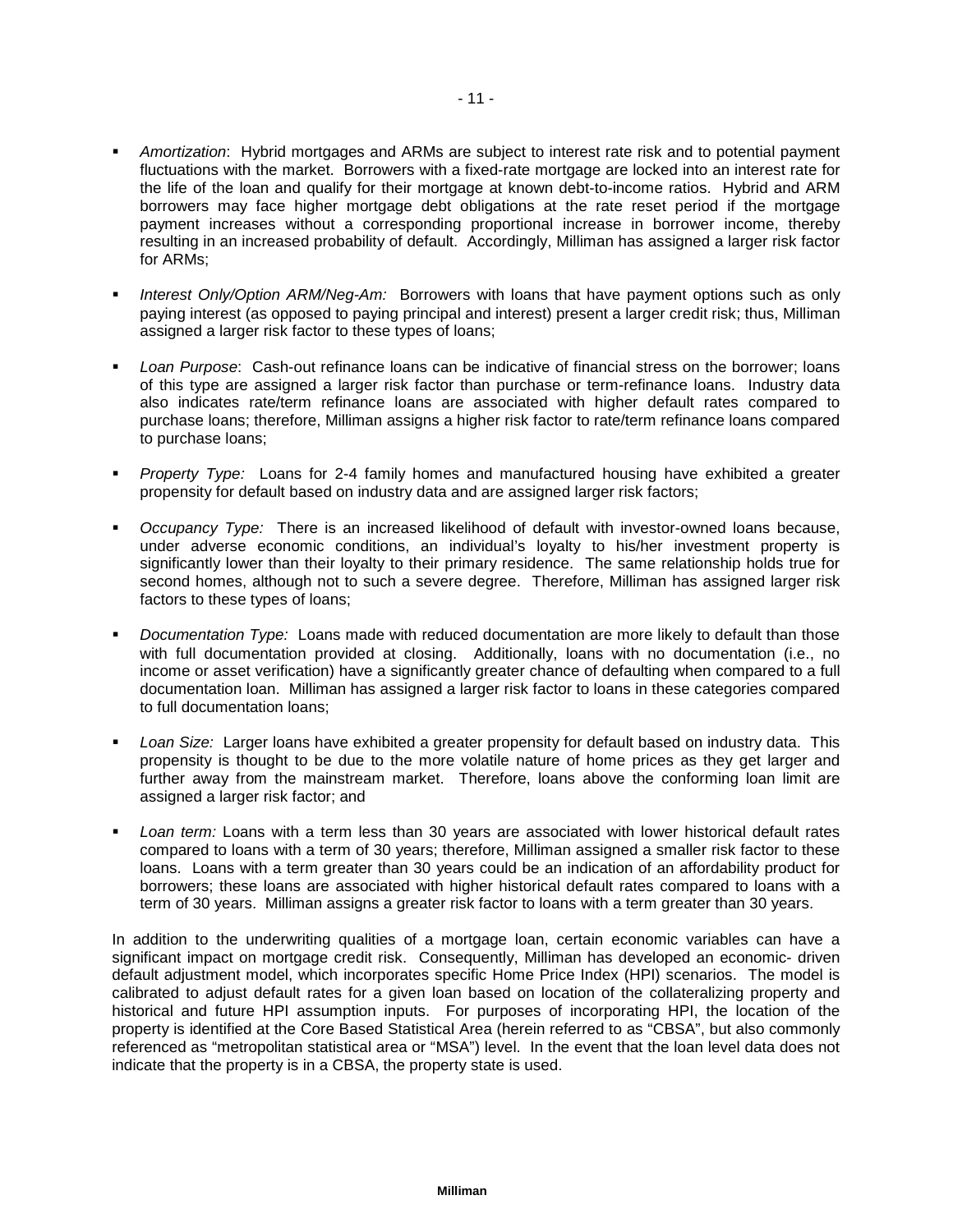To calculate future HPI, Milliman used a settlement pattern that varies by age over twenty future quarters, as generated from industry data. A future weighted-average estimate of home price appreciation/depreciation is then calculated by applying a Milliman selected settlement pattern, based on an analysis of loss emergence in quarters and the corresponding future forecasted HPI for each defined scenario. Milliman then calculated the change in home price from loan origination to this weightedaverage home price. The motivation behind using a distribution of resolution dates (as opposed to using a single fixed quarter in the future) was to reflect a probability associated with reaching resolution at different points in time in the future.

After calculating each of the three components described above, Milliman calculated a combined a priori default rate for each loan in the All Loans dataset. These a priori default rates serve as an input for the Bornhuetter-Ferguson projection methods discussed below.

## *Ultimate Default Rate Selection*

After analyzing the loan-level characteristics and selecting a priori default rates, Milliman relied on judgment and a variety of standard actuarial methodologies to select ultimate default rates by book quarter. Three standard actuarial methodologies were considered in calculating ultimate default rate indications.

The first methodology to be illustrated is the loss development factor ("LDF") method. As a group of loans age, their collective cumulative defaults change. Their collective cumulative default rate similarly changes. This change in value over time is referred to as loss (or default) development. The LDF method is a traditional actuarial approach that relies on historical changes in losses (or defaults) from one evaluation point to another to project the current default rate to an ultimate default rate. Development patterns that have been exhibited by more mature (older) years, along with historical experience, are used to estimate the projected development of the less mature (more recent) years. This method is used with actual cumulative default rates through the first quarter of 2012. Milliman used the historical cohort performance data to develop the unique loss development patterns for All Loans and Qualified Mortgages separately; the loss development pattern for each cohort of loans is similar. As an example of the methodology, the selected loss development factors for the All Loans cohort are shown on Exhibit 2, Page 1. The ultimate default rate derivation for this cohort using the LDF method is shown on Exhibit 2, Pages 2-3. For origination quarter 2007 Q4, the ultimate default rate (49.03%) is equal to the cumulative default rate-to-date (14.25%) multiplied by the cumulative LDF factor (3.441).

In addition to the paid LDF method, Milliman also used the unadjusted and adjusted Bornhuetter-Ferguson ("B-F") method to project ultimate default rates. These methods are commonly used to provide a more stable estimate of ultimate default rates in situations where loss development is volatile, substantial and/or immature. The B-F method calculates an indicated future default rate. The indicated future default rate is calculated directly as the product of the selected a priori ultimate default rate (estimated based on loan characteristics of the loans and the economic risk adjustments discussed above) and a future default percent factor. The future default percent factor is derived from the LDF selection described in the LDF method. The estimated future default rate is added to the cumulative default rate to date to derive an estimated ultimate default rate. Exhibit 2, Pages 4-5 detail the unadjusted B-F ultimate default rate methodology for the All Loans cohort. Using the 2007 Q4 origination quarter as an example, the indicated unadjusted B-F ultimate default rate (34.82%) is equal to the cumulative default rate-to-date (14.25%) plus the indicated unadjusted future default rate (20.57%), where the indicated unadjusted future default rate (20.57%) is calculated as the product of the a priori ultimate default rate (29.00%) and the future default percent, as determined by one minus the inverse of the cumulative LDF factor (1-1/3.441).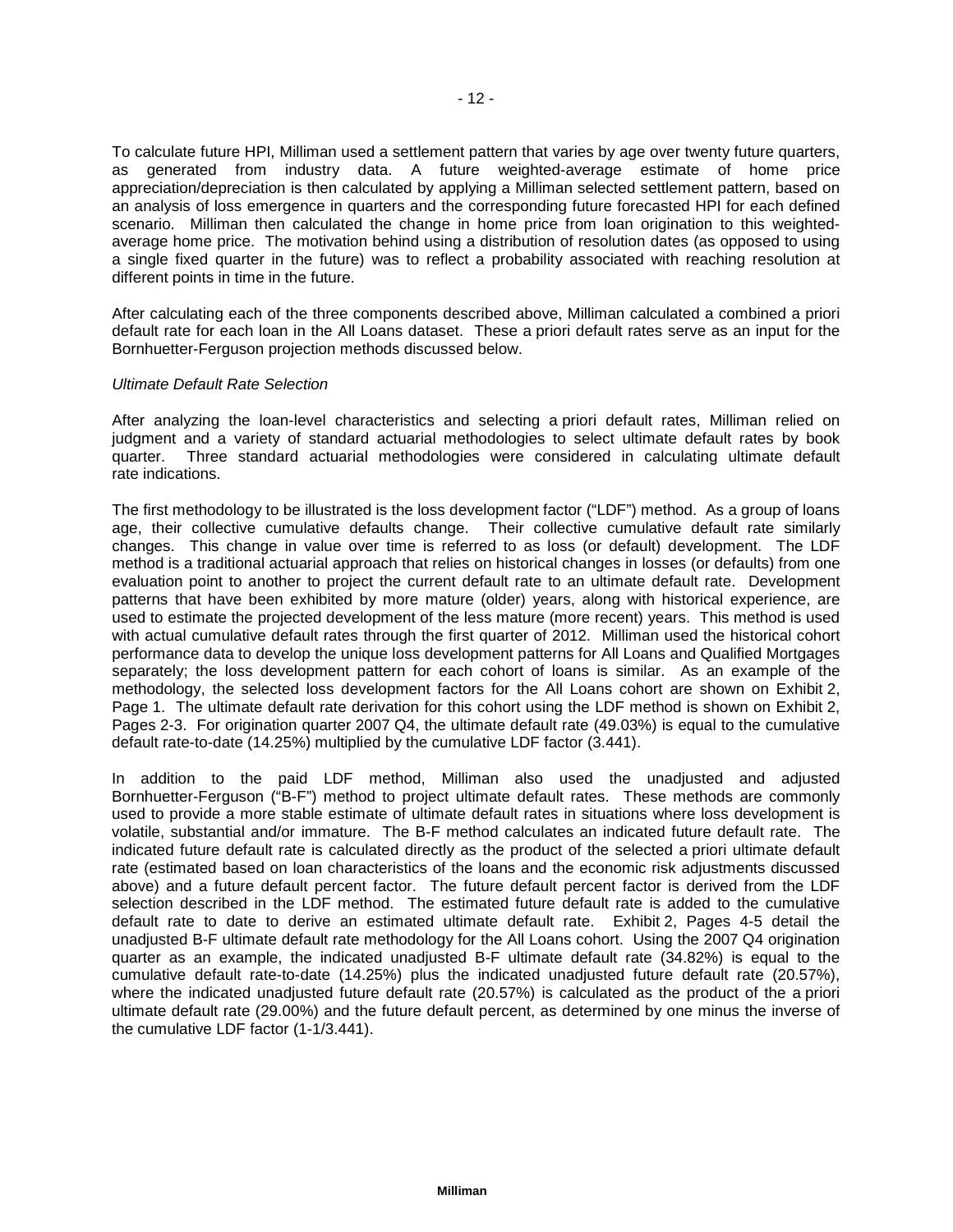The adjusted B-F method is identical to the unadjusted B-F method with the exception of an adjustment to the a priori ultimate default rate. The a priori ultimate default rate used in the adjusted B-F method is derived from the selected a priori ultimate default rate, adjusted by an actual-to-expected persistency factor. This persistency adjustment is incorporated to allow for a projection of losses that reflects the variability associated with loan termination rates. The actual persistency is equal to the current loan amount for loans in force for a given origination quarter divided by the original loan amount for loans originated in an origination book quarter. The average historical persistency, also known as the a priori cumulative persistency, is estimated by Milliman using prepayment patterns developed from the Public Securities Association (PSA). The PSA level was selected by examining historical runoff triangles and selecting a long-term average persistency rate for each cohort. The PSA selection for the All Loans cohort is shown on Exhibit 2, Page 6. After applying the adjustment factor to the a priori ultimate default rate, the unadjusted and adjusted B-F methods are identical. The adjusted B-F methodology is demonstrated on Exhibit 2, Pages 7-8 for the All Loans cohort. For origination quarter 2007 Q4, the indicated adjusted B-F ultimate default rate (31.88%) is equal to the cumulative default rate-to-date (14.25%) plus the indicated adjusted future default rate (17.63%), where the indicated adjusted future default rate is calculated as the product of the adjusted a priori ultimate default rate (24.85%) and the future default percent, as determined by one minus the inverse of the cumulative LDF factor (1-1/3.441). The adjusted a priori ultimate default rate (24.85%) is calculated as the unadjusted a priori ultimate default rate (29.00%) times the actual percent in force (48.59%) divided by the expected percent in-force (56.69%).

After considering each of the ultimate default rate indications for each cohort, Milliman made ultimate default rate selections by origination quarter for All Loans; the selected ultimate default rates are summarized on Exhibit 2 Pages 9-10.

Exhibit 3 provides documentation for the development of the selected ultimate default rates for the Qualified Mortgage cohort.

## *Default Probability Distribution Comparison*

Milliman fit probability distributions to the estimated ultimate default rates. Milliman selected a gamma distribution for both All Loans and Qualified Mortgages. Exhibit 4 Page 1 provides summaries of the distribution for each cohort. The exhibit compares the empirical ultimate default rate distribution against the fitted ultimate default rate distribution for each cohort. The exhibit also shows the calculated percentile of the 2007 ultimate default rate for each cohort. For the time period reviewed, mortgages originated in 2007 typically represent the origination year with the highest level of ultimate default rates.

For All Loans the average ultimate default rate for loans originated in 2007 was 38.2%; this represents the 92.8% percentile under the gamma fit. For Qualified Mortgages the average ultimate default rate for loans originated in 2007 was 18.1%; this represents the 95.6% percentile under the gamma fit. The mean of the All Loans distribution and Qualified Mortgage distributions are 16.7% and 7.3%, respectively. The mean ultimate default rate for Qualified Mortgages is less than half the mean ultimate default rate for All Loans. Exhibit 4 Pages 2 through 5 show the charts of the incremental and cumulative distribution fit for each cohort.

#### *Premium Rate Comparison*

Milliman estimated a mortgage insurance premium rate for each loan in the data. The mortgage insurance premium rates were estimated using publicly available premium rate cards from the mortgage insurance industry from 2007 through 2011. Loans originated prior to 2007 were assigned a premium rate from the 2007 rate cards. Milliman determined the appropriate premium rate for each loan by matching the loan's origination year to the mortgage insurance industry premium rates in effect for that year. For example, if a loan was originated in 2008, the loan would be assigned a premium rate from rate cards published in 2008. If a loan was originated in 2011, the loan would be assigned a premium rate from rate cards published in 2011. The mortgage insurance industry updated premium rates frequently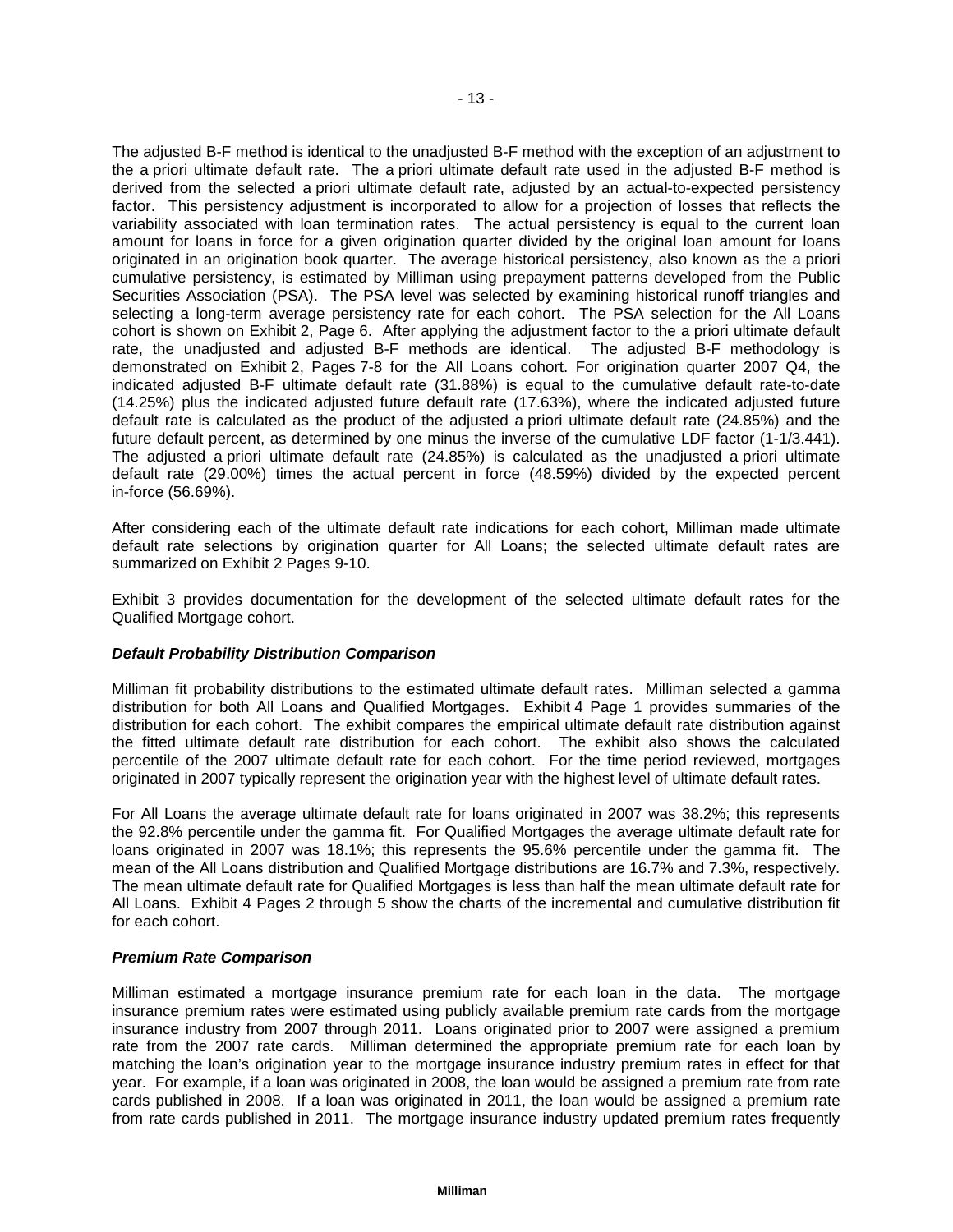during this time period to reflect the current risks insured by the mortgage insurance industry. Exhibit 5 Page 1 provides a time series trend of the weighted average premium rate from 1998 through 2011. The exhibit segments the premium rate into the premium rate for Qualified Mortgages (red line), Non-Qualified Mortgages (blue line), and All Loans (black line). Historically, mortgage insurers charged a lower premium rate for Qualified Mortgages compared to Non-Qualified Mortgages. Recent origination quarters show the largest differentiation between premium rates for these two cohorts of loans. For all loans, premium rates have generally increased over the 2007 to 2011 time period.

Exhibit 5 Page 2 provides a chart of the average mortgage insurance coverage percent for Qualified Mortgages (red line), Non-Qualified Mortgages (blue line), and All Loans (black line). Qualified Mortgages originated in 2011 had an average coverage percent of approximately 25%.

## *Simulation Methodology*

Milliman developed a Monte Carlo simulation model to estimate the capital required to support the potential losses associated with Qualified Mortgages. The cash flow model uses the assumptions discussed below to estimate the financial position of a mortgage insurance company across development years under different ultimate default rate and prepayment speed scenarios. The model takes into consideration specific characteristics of a mortgage insurance company such as contingency reserve requirements, payment timing patterns, and others. The model simulates 10,000 trials of the annual financial position of a mortgage insurance company for operating years 1 through 30.

Milliman assumed an average coverage percent of 25%, and Milliman ran the simulation model assuming annual premium rates of 70 and 75 basis points. As shown on Exhibit 5 Page 1, the average premium rate for Qualified Mortgages originated in 2011 ranged between 70 and 75 basis points. Milliman assumed a payout of simulated losses using the loss development factors derived in the *Ultimate Default Rate Projections* section of this report. Ultimate default rates were simulated in the model using the gamma distribution for Qualified Mortgages discussed in the *Default Probability Distribution Comparison* section of this report.

In the model, premiums are received until coverage is terminated, and premiums are assumed to be earned through the life of the policies. Written premiums by book year decrease for each successive calendar year until all loans are terminated or defaulted for a given book. The simulation model uses PSAs to quantify the tendency of a group of loans to remain in a book of business and persist to pay premium from year to year. Milliman gave consideration to current industry prepayment trends in the data when selecting PSA speeds. Milliman made a PSA selection of 375% PSA based on historical mortgage insurance prepayment speeds and the inherent correlation of prepayment speeds with the selected mean default rate. A 375% PSA expresses a monthly series of annual conditional prepayments rates, beginning at 0.70% per year in the first month and increasing by 0.70% per year in each successive month until month 30, when the series levels out at 20.89% per year until maturity. For the simulation, future prepayment speeds follow a log-normal distribution with means equal to the mean selected PSA for each cohort and a coefficient of variation equal to 40%. Note these PSAs were used solely for projecting future premium levels. Prepayment speeds were assumed to be 70% negatively correlated with the simulated ultimate default rate. Therefore, high simulated default rates typically correspond to low prepayment speeds and vice versa.

Milliman defined contributed capital as the amount of capital contributed in excess of cumulative premium to meet future obligations with consideration for the timing of cash flows. Milliman did not 'reimburse' the mortgage insurer for contributed capital with future profits if future premium exceeded future paid obligations.

Milliman extracted the simulated ultimate default rate, the loss ratio, amount of contributed capital, and calculated the risk-to-capital ratio for each trial. The risk-to-capital ratio is equal to the original risk of a given book divided by the simulated contributed capital. Original risk is equal to the amount of new insurance written times the coverage percent of the insured cohort. This ratio conveys approximately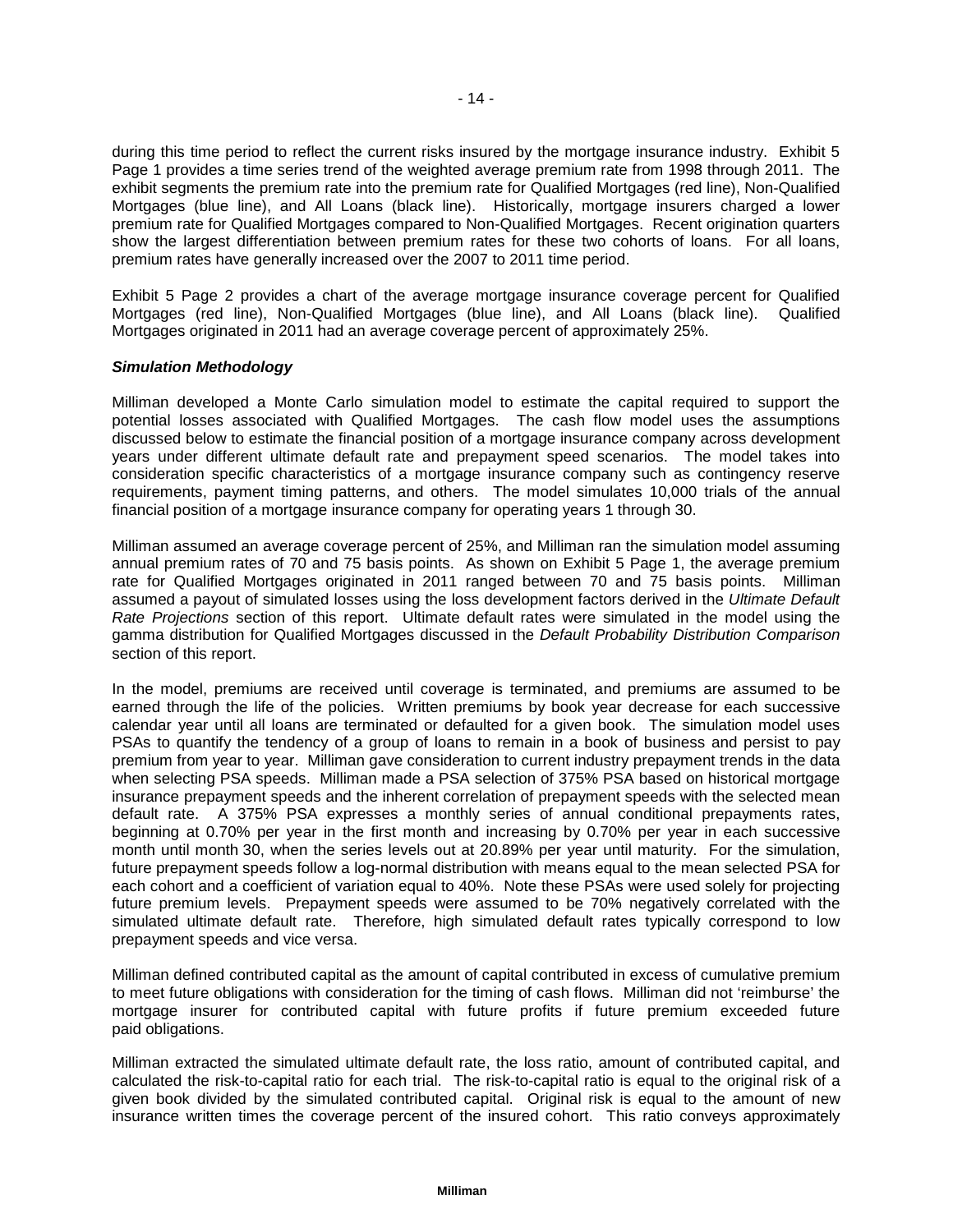how much capital is required to meet future obligations at a given level of confidence. For example, if the risk to capital ratio is 25 to 1 at the 95% confidence level, then in order to have met cash requirements in 95% of the simulated trials, the insurer needs to add capital equal to 4% (1 / 25) of the original risk.

## *Single-book Simulation*

Milliman estimated the capital contributions required to support the potential losses associated with a single-book of Qualified Mortgages on \$10 billion of original loan volume (\$2.5 billion of original risk under 25% mortgage insurance coverage). Capital contributions were calculated in each development year and aggregated for development years 1 through 15 to determine the cumulative amount of contributed capital for each trial. Milliman assumed each book of business was completely run-off after a 15 year period. Milliman defined contributed capital as the amount of capital contributed in excess of cumulative premium to meet future obligations with consideration for the timing of cash flows. Future obligations included paid losses and contingency reserve accumulation. The single book analysis was designed to measure how frequently capital was required in addition to premium to support paid losses for an individual book of business without consideration of the operating aspects of a mortgage insurance company. Consequently, Milliman did not allow for dividends in the model and assumed investment income perfectly offset operating expenses and taxes.

## *Multiple-Book Simulation*

The single-book analysis does not take into consideration the operating aspects of a mortgage insurance company such as the starting capital position of the company, investment income, expenses, taxes, or diversification. A mortgage insurance company obtains a diversification benefit through writing business across many book years. These aspects are important because mortgage insurers accumulate capital from low ultimate default rate books that may be used to offset capital drain during high ultimate default rate books. Furthermore, investment income, expense, and tax assumptions capture cash flows that impact the capital base. Milliman created a multiple-book simulation model that takes these aspects into consideration.

Milliman estimated the capital contributions required to support the potential losses associated with 15 books of Qualified Mortgages for a newly capitalized mortgage insurer 15 years after the first book of business. Milliman assumed each book of business was completely run-off after a 15 year period. Each book was assumed to have \$10 billion of original loan volume (\$2.5 billion of original risk under 25% mortgage insurance coverage). This assumption is based on a recent review of industry market share and volume trends. The multiple-book model is designed to simulate the number of times a mortgage insurer would require capital contributions if only Qualified Mortgages were insured and how much capital would be contributed in each case. The multi-book simulation did not allow for dividends and includes the following assumptions:

- \$500 million in starting capital;
- 20% Expense Ratio (% of written premium);
- 35% Tax Rate; and
- 3% Investment Yield on Assets.

Milliman assumed an 85% correlation between successive book years for ultimate default rates and prepayment speeds.

These assumptions were selected to represent the starting financial position and expenses for a newly capitalized mortgage insurer and do not represent assumptions for UGC.

Milliman developed the investment yield assumption based on professional judgment and experience. A 3% investment yield may or may not be appropriate for any given mortgage insurer, and Milliman is not able to assess the reasonability of an interest rate of 3% for a mortgage insurer's investment portfolio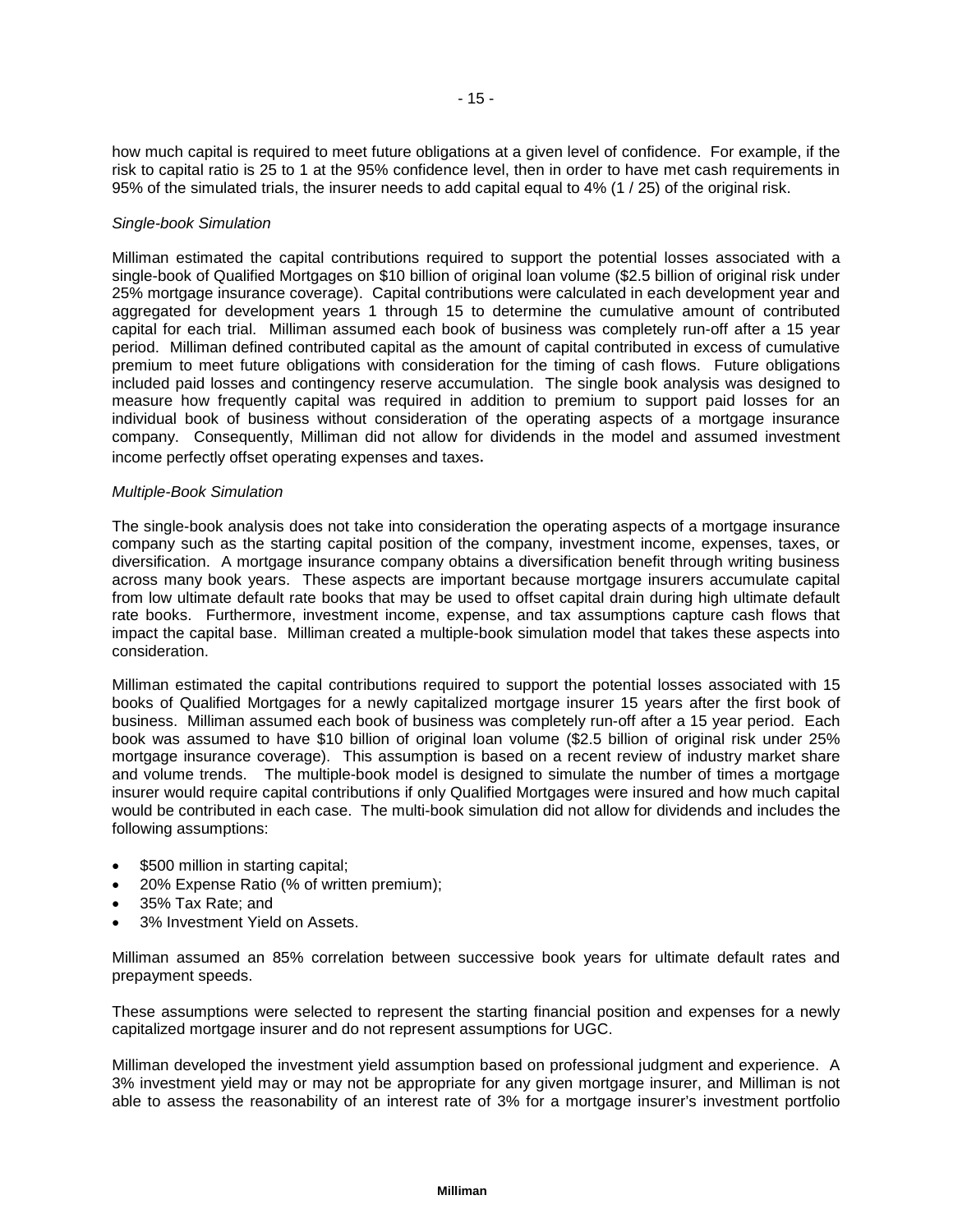without performing a substantial amount of additional work beyond the scope of this report. As such, Milliman expresses no opinion on the appropriateness of the selected interest rate.

Capital contributions were calculated in each development year and aggregated for all development years to determine the cumulative amount of contributed capital for each trial. Milliman defined contributed capital as the amount of capital contributed in excess of cumulative premium and investment income to meet future obligations with consideration for the timing of cash flows. Capital is not contributed in the model until the \$500 million on initial capital is depleted. Future obligations included paid losses, contingency reserve accumulation, taxes, and expenses. Milliman did not allow for dividends in the model.

## *Simulation Results*

Exhibit 6 provides a summary of the simulation results. Exhibit 6 Page 1 provides the results for the single-book simulation, and Exhibit 6 Page 2 provides the results for the multiple-book simulation.

## *Single-book Simulation Results*

Exhibit 6 Page 1 lists the simulated risk-to-capital ratio at different percentiles. An α-percentile is the value at which α% of the trials resulted in risk-to-capital ratios equal to or greater than the α-percentile simulated risk-to-capital ratio<sup>[5](#page-17-0)</sup>. For example, the 95th percentile risk-to-capital ratio under the 70 basis point premium rate is 35.1; therefore, 95% of the trials (or 9,500 out of the 10,000 trials) resulted in riskto-capital ratios at or above 35.1. In other words, for 9,500 trials a mortgage insurance company with an initial risk-to-capital ratio of 35.1 would **not** need capital contributions to cover paid losses.

In the exhibit, the set of columns on the far left shows the simulated ultimate default rates under 75 basis point and 70 basis point premium rates. The ultimate default rate is not influenced by the premium rate, so these two columns are identical. This column provides information on the number of defaults expected at each level of confidence. Milliman assumed a 100% loss severity in the model. The set of columns to the right of the ultimate default rate distributions shows the simulated loss ratio. The loss ratio, equal to paid losses divided by earned premium, provides for a test of premium adequacy. A ratio above 1 indicates ultimate losses were greater than earned premium, and a ratio less than 1 indicates ultimate losses were less than earned premium. The third set of columns shows the dollar amount of contributed capital at each level of confidence. The risk-to-capital ratio is shown in the far right set of columns. The risk-to-capital ratio is equal to the contributed capital divided by the original risk.

The box underneath the simulated percentile tables shows the percent of trials that resulted in a zero capital contribution; in other words, the percent of trials where the premium rate was adequate to cover paid losses. In the single-book analysis, nearly 90% of the trials resulted in zero contributed capital. Therefore, under current premium rates for Qualified Mortgages, 9 out of 10 books of business would not require capital contributions from the mortgage insurer.

#### *Multiple-book Simulation Results*

-

Exhibit 6 Page 2 summarizes the results of the multiple-book simulation. The multiple-book exhibit adds additional columns for the risk-to-capital ratio. The first column for the risk-to-capital ratio, labeled "Risk to Contributed Capital Ratio", calculates the risk-to-capital ratio as ratio of original risk divided by the amount of required capital in excess of the \$500 million of initial capital for the mortgage insurer. The second column for the risk-to-capital ratio, labeled "Risk to Capital Ratio", calculates the risk-to-capital ratio as the ratio of original risk divided by sum of the contributed capital plus the \$500 million in initial capital.

<span id="page-17-0"></span><sup>5</sup> The difference between the ultimate default rate percentiles for Qualified Mortgages on Table 1 and the simulated ultimate default rate percentiles on Exhibit 6 Page 1 is the percentiles on Table 1 are from the converged gamma fit while the percentiles from Exhibit 6 Page 1 are developed from 10,000 random simulations.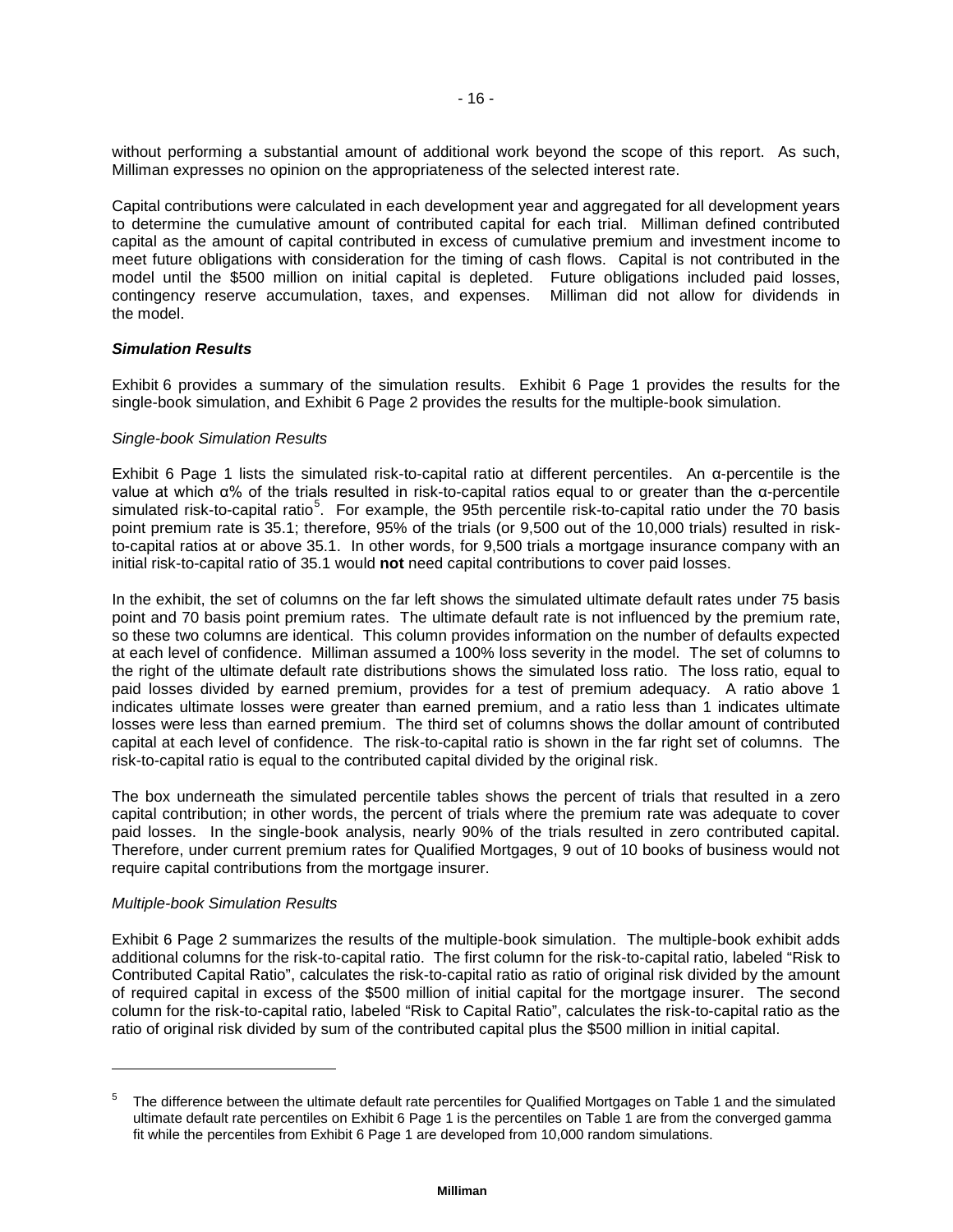In the multiple-book simulation, approximately 97% of the trials resulted in zero capital contributions in excess of the \$500 million of initial capital under both the 75 and 70 basis point premium rate assumptions. The reason for the greater number of trials that resulted in zero capital contributions is twofold: first, the mortgage insurer begins the simulation with \$500 million in initial capital and second, the temporal diversification benefit.

The ultimate default rate percentiles in this Exhibit show the average simulated default rate for each of the 15 books of business; the value of the ultimate default rate percentiles are lower than the ultimate default percentiles for the single-book simulation. For example, the 99<sup>th</sup> percentile ultimate default rate for the multiple-book simulation is 19.1%; this compares to a 99<sup>th</sup> percentile ultimate default rate for the singlebook simulation of 24.7%. The difference represents the temporal diversification benefit for mortgage insurers. Some books of business for a mortgage insurer will experience severe default rates; however, it is unlikely that all 15 books of business for a mortgage insurance company will result in severe default rates. Therefore, the average ultimate default rate is lower in the tail of the multiple-book simulation compared to the single-book simulation.

The 97.5th percentile risk-to-capital ratio under the 70 basis point premium rate is 52.7 including the \$500 million in initial capital; therefore, 97.5% of the trials (or 9,750 out of the 10,000 trials) resulted in risk-tocapital ratios at or above 52.7. In other words, for 9,750 trials a mortgage insurance company with an initial risk-to-capital ratio of 52.7 would **not** need capital contributions to cover paid losses for multiplebooks of Qualified Mortgages. The 95% confidence level did not require capital contributions.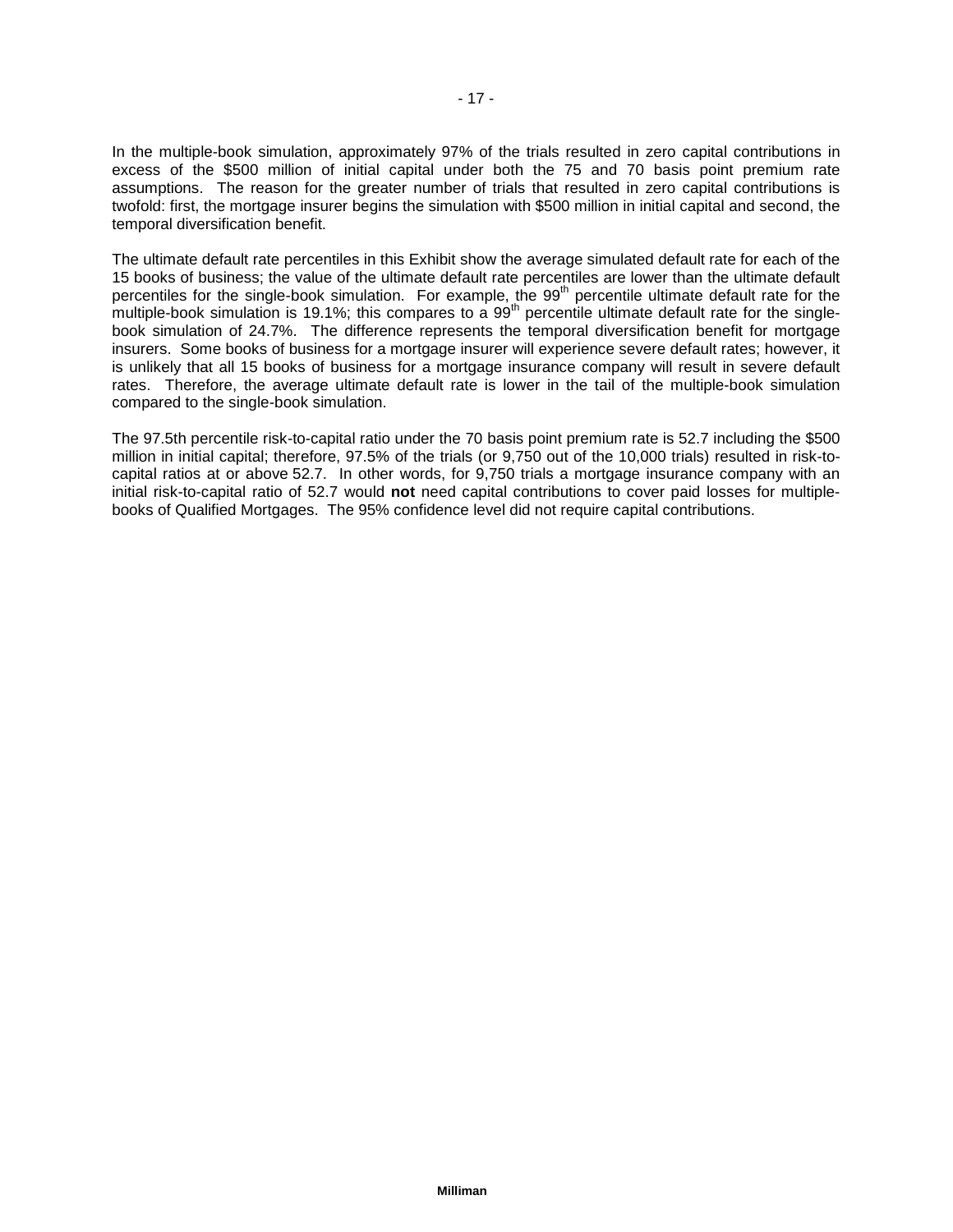## **QUALIFICATIONS, LIMITATIONS AND DISCLOSURES**

In performing this analysis, we have relied on data and other information available to us through CoreLogic's LoanPerformance databases and publicly available mortgage insurance rate cards. We have not audited or verified this data and information. If the underlying data or information is inaccurate or incomplete, the results of our analysis may likewise be inaccurate or incomplete.

We performed a limited review of the data used directly in our analysis for reasonableness and consistency and have not found material defects in the data. If there are material defects in the data, it is possible that they would be uncovered by a detailed, systematic review and comparison of the data to search for data values that are questionable or relationships that are materially inconsistent. Such a review was beyond the scope of our assignment.

The simulated losses discussed in this report are developed using publicly available data of Qualified Mortgages as defined above originated between 1998 and 2011. The ultimate loss rate distributions were not developed to fit any particular mixture of mortgages, notwithstanding the data filters discussed in this report, and may not reflect additional underwriting criteria that may be imposed by a mortgage insurance company. Furthermore, the data used to develop the distributions may not reflect the mix of business written by any given mortgage insurance company. For example, the data used to develop the distributions may have higher or lower average FICO scores compared to the business written by a mortgage insurer. The results presented in this report could differ, perhaps materially, if the mix of business written by a mortgage insurer is different from the mix of business used in this analysis.

Any study of future operating results involves estimates of future contingencies. While our analysis represents our best professional judgment, arrived at after careful analysis of the available information, it is important to note that a significant degree of variation from our projections is not only possible, but is in fact, probable. We have attempted to reflect this variability by providing a range of projected outcomes under various scenarios. However, there is no assurance that the actual ultimate outcomes will fall within the range provided. The sources of this variation are numerous: future national or regional economic conditions, mortgage prepayment speeds, and legislative changes could affect the performance of a mortgage insurer.

A simulation model illustrates the projected impact of actual results varying from projected results due to estimated variability inherent in the insurance process. This variability is referred to as process risk. Our simulation does not reflect the variation of actual results from projections due to parameter risk or specification risk. Parameter risk refers to the risk or uncertainty associated with the selection of the parameters underlying the applicable projection model. Specification risk refers to the risk or uncertainty surrounding the selection of the type of model used for the forecast. We have not attempted to quantify the impact of parameter or specification risk. Additionally, Milliman's analysis is limited to the variability of losses and premiums. Other risks, including but not limited to: operational, asset, liquidity, legal, regulatory and strategic, are outside the scope of our analysis.

The uncertainty associated with our estimates is also magnified by the nature of mortgage insurance. Mortgage insurance results are sensitive to economic factors such as unemployment, housing market conditions, interest rate levels, etc. Past experience may not be indicative of future conditions. A loan underwritten in a given year is generally insured over several calendar years. Therefore, adverse economic conditions in a given calendar year could affect results not only for the current underwriting year, but also for prior underwriting years. Future economic developments that give rise to additional delinquencies and losses will impact ultimate losses. Loss forecasts are significantly more uncertain given the current economic deterioration, elevated default rates and adverse house price trends.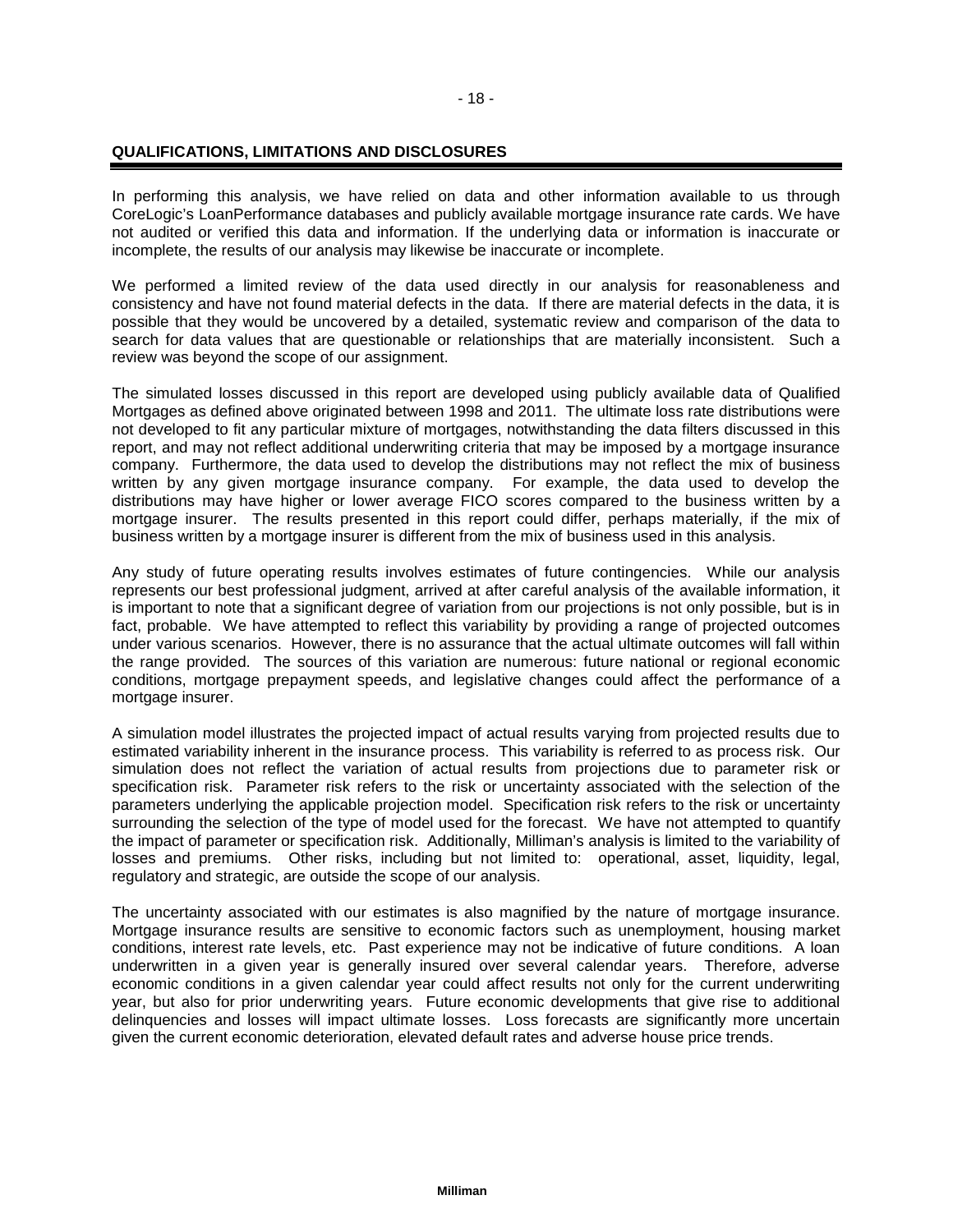Continuing volatility in the housing and mortgage markets, as well as the overall economy, make it difficult to forecast a mortgage insurers future financial position. The unsettled economic environment may worsen, causing more future claims than currently forecasted. Potentially offsetting the economic factors are government-led initiatives which could have a stabilizing impact on the key variables that typically drive the level of future premiums and losses.

The analysis and any conclusions provided in Milliman's deliverables are based on data provided to Milliman by third party sources. Milliman does not warrant the accuracy or completeness of any third party data, and disclaims any and all liability in connection with such third party data. Any errors in the data provided may affect the results of our analysis. Milliman shall not be liable for the results of its analysis to the extent errors are contained in third party data sources.

## **Disclosures**

Actuarial Standards require us to disclose the following:

## *Purpose*

The purpose of this analysis is to independently estimate the amount of required capital needed to cover unexpected losses for Qualified Mortgages. Unexpected losses are losses incurred in excess of losses expected to be covered by earned premium. Performance data used in our analysis was evaluated as of March 31, 2012.

## *Constraints*

There have been no constraints on this project (such as time, availability of data, or access to staff) that materially impacted our ability to provide this analysis to UGC.

#### *Scope*

Our estimates of each cohort's capital requirements with mortgage insurance business under a run-off scenario are characterized as statistically-defined estimates (mean, median, nth percentile) and Monte Carlo simulation distributions.

Our estimates are on an undiscounted with respect to the time value of money.

Our estimates do not include Unallocated Loss Adjustment Expenses (ULAE). ULAE typically includes other claims administration expenses.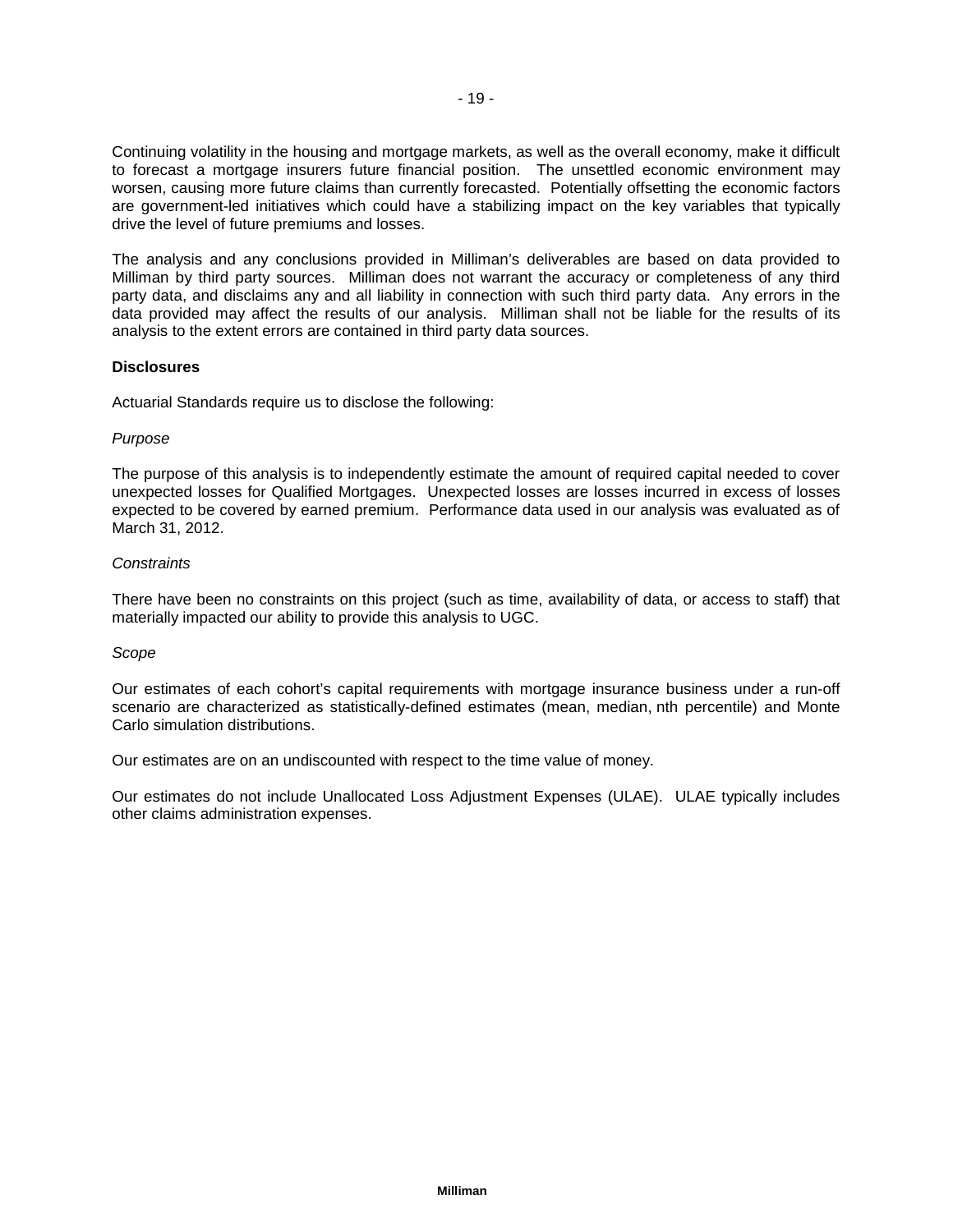## **LIMITED DISTRIBUTION OF RESULTS**

Milliman's work is prepared solely for the internal business use of United Guaranty Corporation. Except as set forth below, Milliman's work may not be provided to third parties without Milliman's prior written consent. Milliman does not intend to legally benefit any third-party recipient of its work product, even if Milliman consents to the release of its work product to a third party. United Guaranty Corporation may distribute or submit for publication the final, Non-draft version of reports that, by mutual written agreement, are intended for general public distribution as well as any summaries, abstracts, or press releases prepared by United Guaranty Corporation subject to Milliman's prior review and approval, which shall not be unreasonably withheld or delayed. United Guaranty Corporation shall not edit, modify, summarize, abstract, or otherwise change the content of any final report and any distribution must include the entire report. Press releases mentioning such reports may be issued by Milliman or United Guaranty Corporation upon mutual agreement of United Guaranty Corporation and Milliman as to their content. Mentions of Milliman work will provide citations that will enable the reader to obtain the full report. Notwithstanding the foregoing, no Milliman report shall be used by United Guaranty Corporation in connection with any offering, prospectus, securities filing, or solicitation of investment. Professional reviewers engaged by United Guaranty Corporation or independent journals to provide peer review of Milliman's work must agree to terms of confidentiality that are reasonable and customary in the industry. Any piece of Milliman draft work to be provided to peer reviewers must receive prior Milliman approval, and Milliman shall not unreasonably withhold such approval. The copyright to all report content shall remain with Milliman unless otherwise agreed.

Any reader of this report must possess a certain level of expertise in areas relevant to this analysis to appreciate the significance of the assumptions and the impact of these assumptions on the illustrated results. The reader should be advised by, among other experts, actuaries or other professionals competent in the area of actuarial projections of the type in this report, so as to properly interpret the projection results.

♦ ♦ ♦ ♦ ♦

If you should have any questions with regard to this analysis or would like to have us consider additional information, please do not hesitate to contact us. We appreciate the opportunity to work with United Guaranty Corporation on this assignment.

Respectfully submitted,

Kenneth A. Bjurstrom Principal and Financial Consultant

Michael C. Schmitz, FCAS, MAAA Principal and Consulting Actuary

Jonathan B. Glowacki, FSA, CERA, MAAA Consulting Actuary

KAB/JBG/sbs

October 16, 2012 J:\CLIENT\106-UGC\2012\10Oct\Report-Basel III Qualified Mortage - March 2012.docx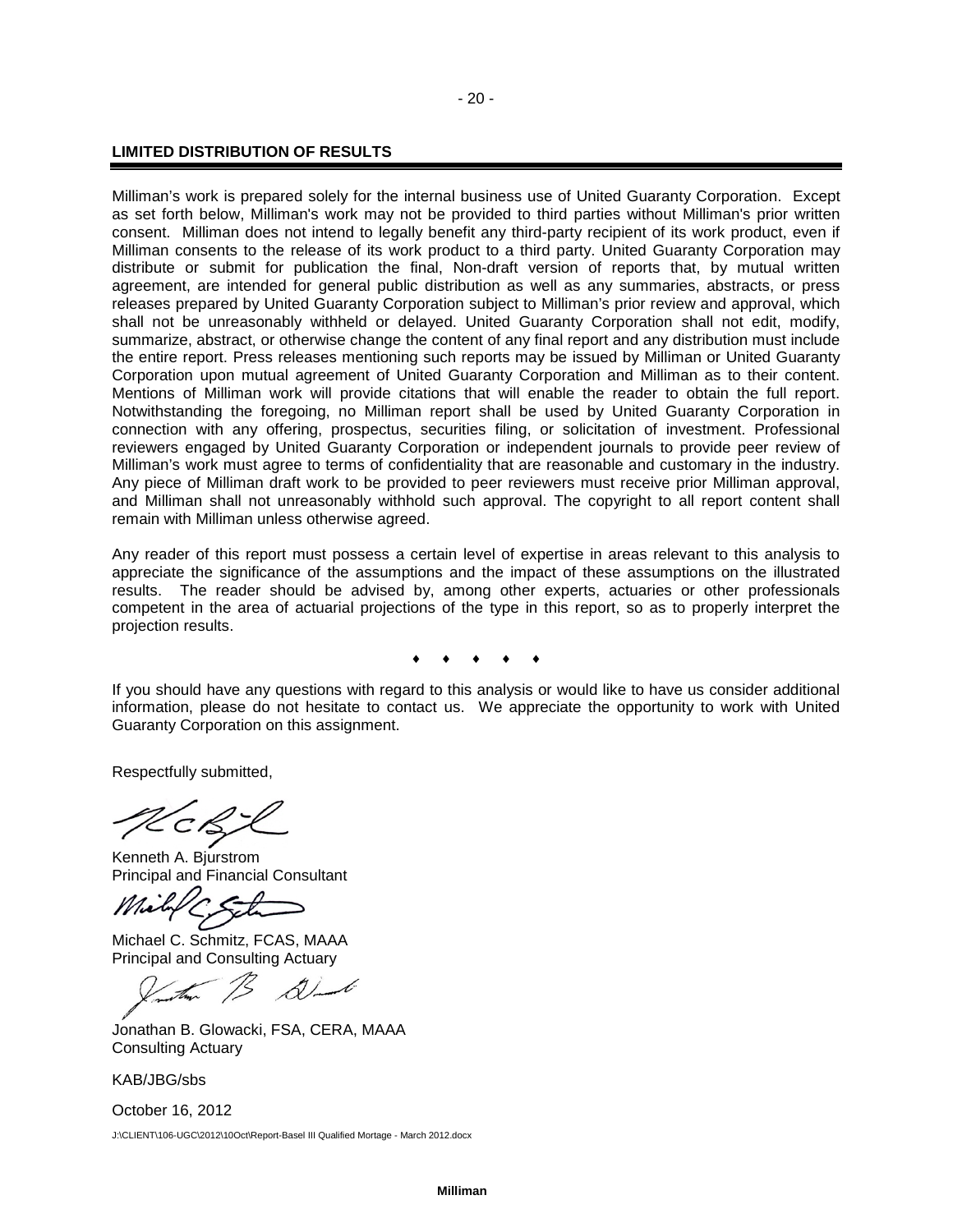## **APPENDIX: COMPARISON OF RELATIVE DEFAULT PERFORMANCE FOR PRIVATELY INSURED MORTGAGES TO NON-INSURED MORTGAGES**

Mortgage guaranty insurance protects mortgage lenders and investors from potential credit losses stemming from borrower defaults. This credit protection reduces realized credit losses on defaulted mortgages for banks that hold mortgage loans in their portfolio and facilitates the sale and transfer of mortgages in the secondary market. Additionally, the second underwrite provided by the mortgage insurers enhances the quality of the mortgages insured by private mortgage insurers and results in a lower default frequency on insured loans compared to similar loans not insured by private mortgage insurers.

Milliman published a study on the benefit of the second underwrite titled Mortgage Insurance Loan Performance Analysis as of March 31, 2011 dated July 28, 2011. The study demonstrated that loans with mortgage insurance defaulted at a lower rate than loans not insured by private mortgage insurers, all else equal. The study was performed on loans originated between 2002 and 2007, and the results of the study were statistically significant. This appendix provides an update to this study using recent empirical default rates from the CoreLogic database for more recent origination years. The CoreLogic Servicing database has fields that identify loans with and without private mortgage insurance.

Milliman analyzed the same data described in this report to evaluate the benefit of the second underwrite provided by mortgage insurers. The data indicates that after 2008, the mortgage insurance industry was more selective in the loans it underwrote and insured, and loans with private mortgage insurance defaulted at a lower rate compared to similar Non-insured mortgage loans.

During the period in which the studied loans were originated, the private mortgage insurance companies delegated approval authority to the Freddie Mac and Fannie Mae ("GSE's") and their automated underwriting systems. It is difficult to separate the impact of the decisions made by Desktop Underwriter (Fannie Mae's automated underwriting system) and Loan Prospector (Freddie Mac's automated underwriting system) from the impact of the private mortgage insurance companies in those loans. Milliman segmented the loans into three cohorts: all loans in the dataset, GSE loans, and Non-GSE loans. The loans used in the appendix exclude loans insured by the Federal Housing Administration.

For this analysis Milliman defined a default as any loan that reached a 90-day delinquency status or worse. Milliman wanted to review the relative performance of privately insured loans compared to Noninsured loans for recent origination years. Using the definition of default described is this report would reduce the number of default incidence in the data for recent origination years because the default definition described in the report is conditional on the loan being terminated.

The table on the next page summarizes the relativity of the cumulative default rate for all loans insured by private mortgage insurers (PMI Loans) to similar loans not insured by private mortgage insurers (Non-PMI Loans) for all loans in the dataset, GSE loans, and Non-GSE loans.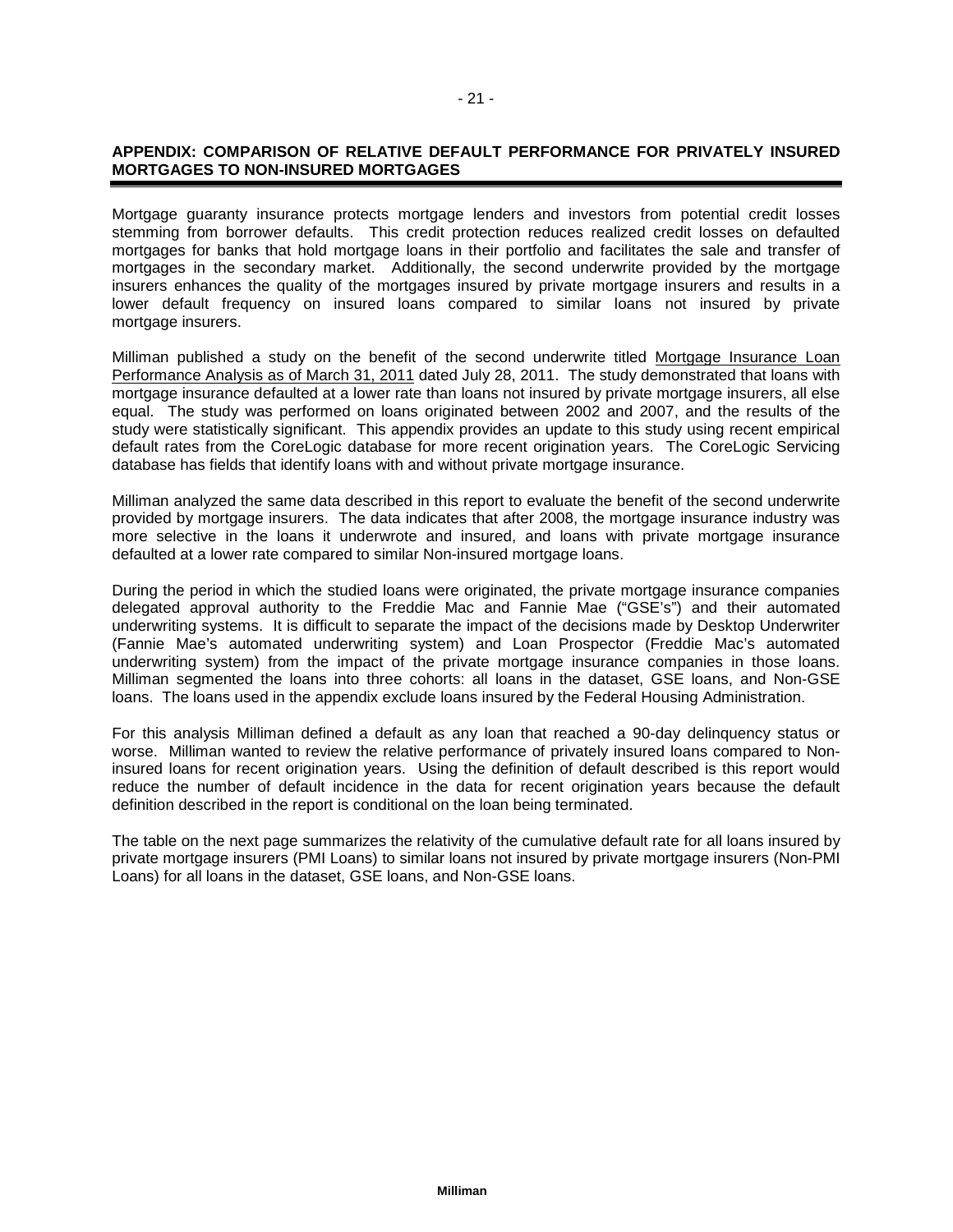| <b>TABLE 5</b><br><b>Default Rate Relativity (PMI to Non-PMI)</b><br><b>All Loan Purposes</b> |                  |                  |                      |  |  |  |  |
|-----------------------------------------------------------------------------------------------|------------------|------------------|----------------------|--|--|--|--|
| <b>Origination Year</b>                                                                       | <b>All Loans</b> | <b>GSE Loans</b> | <b>Non-GSE Loans</b> |  |  |  |  |
| 1998                                                                                          | 0.98             | 1.29             | 0.30                 |  |  |  |  |
| 1999                                                                                          | 0.84             | 1.05             | 0.57                 |  |  |  |  |
| 2000                                                                                          | 0.57             | 0.65             | 0.56                 |  |  |  |  |
| 2001                                                                                          | 0.63             | 0.74             | 0.54                 |  |  |  |  |
| 2002                                                                                          | 0.70             | 0.89             | 0.81                 |  |  |  |  |
| 2003                                                                                          | 0.95             | 1.25             | 0.64                 |  |  |  |  |
| 2004                                                                                          | 0.81             | 1.11             | 0.88                 |  |  |  |  |
| 2005                                                                                          | 0.63             | 0.86             | 0.70                 |  |  |  |  |
| 2006                                                                                          | 0.60             | 0.69             | 0.64                 |  |  |  |  |
| 2007                                                                                          | 0.70             | 0.90             | 0.73                 |  |  |  |  |
| 2008                                                                                          | 0.54             | 0.74             | 0.69                 |  |  |  |  |
| 2009                                                                                          | 0.16             | 0.31             | 0.19                 |  |  |  |  |
| 2010                                                                                          | 0.39             | 0.39             | 0.51                 |  |  |  |  |
|                                                                                               |                  |                  |                      |  |  |  |  |
| 2008-2010 Average                                                                             | 0.36             | 0.48             | 0.46                 |  |  |  |  |
| Average of All Years                                                                          | 0.65             | 0.83             | 0.60                 |  |  |  |  |

The average default rate across all years and all loans is 0.65 for PMI loans compared to Non-PMI Loans. Default rate relativities less than 1 indicate the cumulative default rate on PMI loans is lower than the cumulative default rate on Non-PMI loans. For the 2008 through 2010 origination years the average default rate relativity is  $0.36$  [0.36 =  $(0.54 + 0.16 + 0.39)$  / 3] for all loans. In other words, loans originated between 2008 and 2010 that are insured by private mortgage insurers are defaulting at a rate of approximately 36% of the default rate for similar loans not insured by private mortgage insurers.

The default rate relativity is higher for GSE loans compared to all loans with an average default rate relativity of 0.83. For the 2008 through 2010 origination years the average default rate relativity for GSE loans is  $0.48$  [0.48 = (0.74 + 0.31 + 0.39) / 3]. The lower default rate relativity for recent origination years indicates that private mortgage insurers have been more effective in managing credit risk for GSE loans compared to loans not insured by private mortgage insurers.

The average default rate relativity across all years for Non-GSE loans is 0.60. For the 2008 through 2010 origination years the average default rate relativity for Non-GSE loans is  $0.46$  [0.46 =  $(0.69 + 0.19 + 0.51)$ ] / 3]. For Non-GSE loans private mortgage insurers are providing a second underwrite that reduces the incidence of default.

Appendix Exhibit 1 Pages 1 through 3 provides the details for the figures in the above table. For example Appendix Exhibit 1 Page 1 provides a summary of the loan counts and calculations for the All Loans column. The exhibit shows for both Non-PMI loans and PMI loans the origination year of the loans, the number of loans in the cohort, the number of defaulting loans, the default rate, the average FICO score, and the average CLTV for each cohort. The column on the right of the exhibit calculates the default rate relativity as the ratio of the PMI Loans default rate to the Non-PMI Loans default rate. Appendix Exhibit 1 Pages 2 and 3 provide the summaries of the loan counts and calculations for GSE and Non-GSE loans.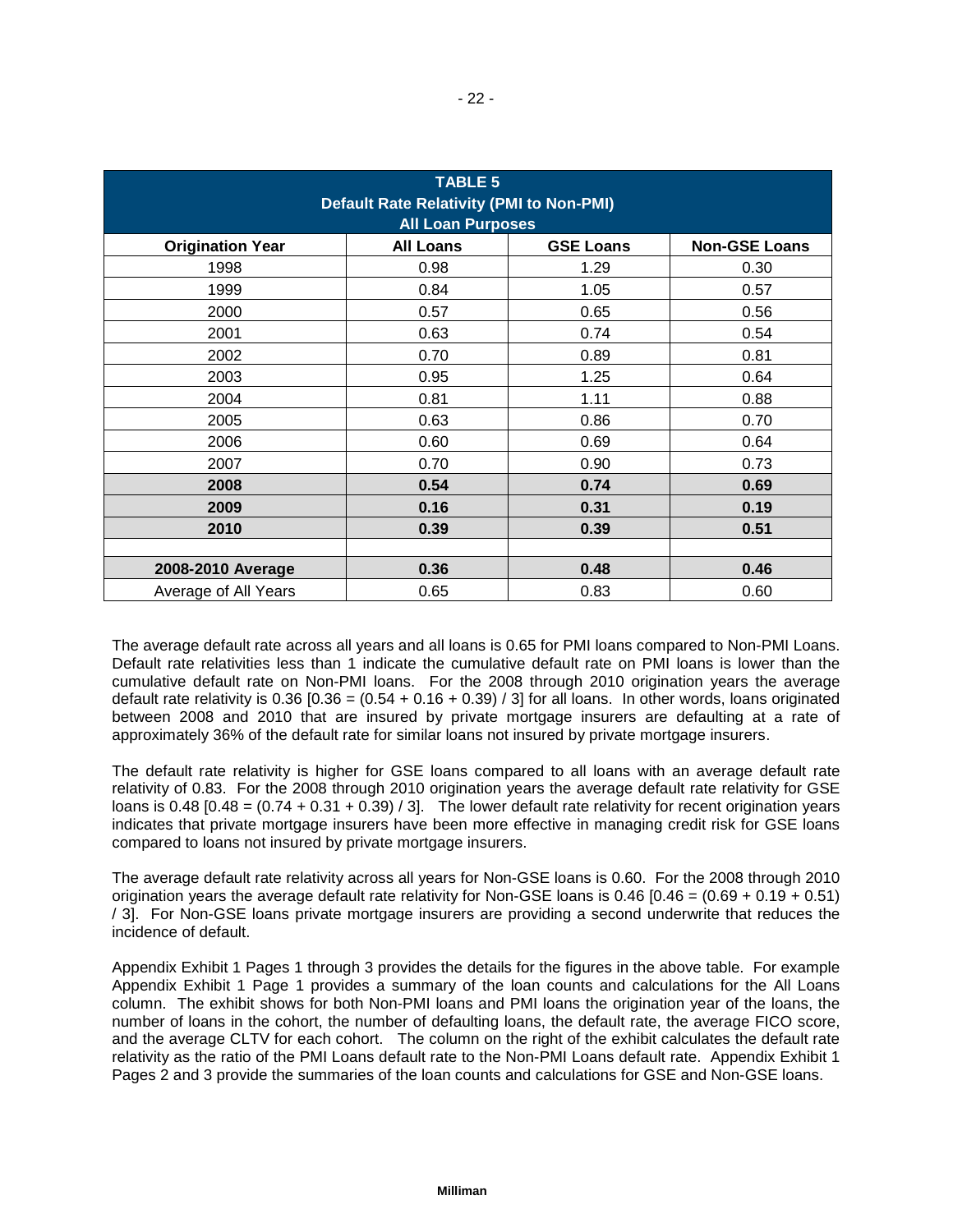Appendix Exhibit 2 provides charts of the cumulative default rate development for PMI Loans and Non-PMI Loans for origination years 2008 through 2010. The cohorts on the charts are: All Loans, GSE Loans, and Non-GSE Loans. The charts demonstrate PMI Loans are consistently performing better than Non-PMI Loans in terms of default incidence for recent originations.

Milliman reviewed the loans counts in the data for GSE loans without PMI. For recent origination years, the majority of GSE loans without PMI are classified as rate or term refinance loans. Milliman thinks a large portion of these loans may be related to governmental programs such as the Home Affordable Refinance Program ("HARP") and others and may bias the performance difference in PMI loans to Non-PMI loans. Therefore, Milliman re-created the analysis described above using only loans flagged as purchase loans in the data. The table below provides a summary of the results.

| <b>TABLE 6</b><br><b>Default Rate Relativity (PMI to Non-PMI)</b><br><b>Purchase Loans Only</b> |                       |                              |                                  |  |  |  |  |  |
|-------------------------------------------------------------------------------------------------|-----------------------|------------------------------|----------------------------------|--|--|--|--|--|
| <b>Origination Year</b>                                                                         | <b>Purchase Loans</b> | <b>GSE Purchase</b><br>Loans | <b>Non-GSE Purchase</b><br>Loans |  |  |  |  |  |
| 1998                                                                                            | 0.86                  | 1.16                         | 0.32                             |  |  |  |  |  |
| 1999                                                                                            | 0.76                  | 0.98                         | 0.56                             |  |  |  |  |  |
| 2000                                                                                            | 0.54                  | 0.62                         | 0.54                             |  |  |  |  |  |
| 2001                                                                                            | 0.52                  | 0.62                         | 0.50                             |  |  |  |  |  |
| 2002                                                                                            | 0.61                  | 0.84                         | 0.70                             |  |  |  |  |  |
| 2003                                                                                            | 0.92                  | 1.35                         | 0.60                             |  |  |  |  |  |
| 2004                                                                                            | 0.82                  | 1.20                         | 0.89                             |  |  |  |  |  |
| 2005                                                                                            | 0.66                  | 0.93                         | 0.75                             |  |  |  |  |  |
| 2006                                                                                            | 0.63                  | 0.74                         | 0.66                             |  |  |  |  |  |
| 2007                                                                                            | 0.76                  | 0.86                         | 0.77                             |  |  |  |  |  |
| 2008                                                                                            | 0.55                  | 0.83                         | 0.74                             |  |  |  |  |  |
| 2009                                                                                            | 0.10                  | 0.47                         | 0.29                             |  |  |  |  |  |
| 2010                                                                                            | 0.12                  | 0.28                         | 0.29                             |  |  |  |  |  |
|                                                                                                 |                       |                              |                                  |  |  |  |  |  |
| 2008-2010 Average                                                                               | 0.26                  | 0.52                         | 0.44                             |  |  |  |  |  |
| Average of All Years                                                                            | 0.60                  | 0.84                         | 0.59                             |  |  |  |  |  |

The average default rate across all years and all loans for purchase loans is 0.60 for PMI loans compared to Non-PMI Loans. For the 2008 through 2010 origination years the average default rate relativity is 0.26  $[0.26 = (0.55 + 0.10 + 0.12)$  / 3] for all purchase loans. In other words, purchase loans originated between 2008 and 2010 that are insured by private mortgage insurers are defaulting at a rate of approximately 26% of the default rate for similar loans not insured by private mortgage insurers.

The default rate relativity is higher for GSE purchase loans compared to all purchase loans with an average default rate relativity of 0.84. For the 2008 through 2010 origination years the average default rate relativity for GSE purchase loans is  $0.52$  [0.52 =  $(0.83 + 0.47 + 0.28)$  / 3]. The lower default rate relativity for recent origination years again indicates that private mortgage insurers have been more effective in managing credit risk for GSE purchase loans compared to loans not insured by private mortgage insurers.

The average default rate relativity across all years for Non-GSE purchase loans is 0.59. For the 2008 through 2010 origination years the average default rate relativity for Non-GSE purchase loans is 0.44  $[0.44 = (0.74 + 0.29 + 0.29)$  / 3]. For Non-GSE purchase loans private mortgage insurers are providing a second underwrite that reduces the incidence of default.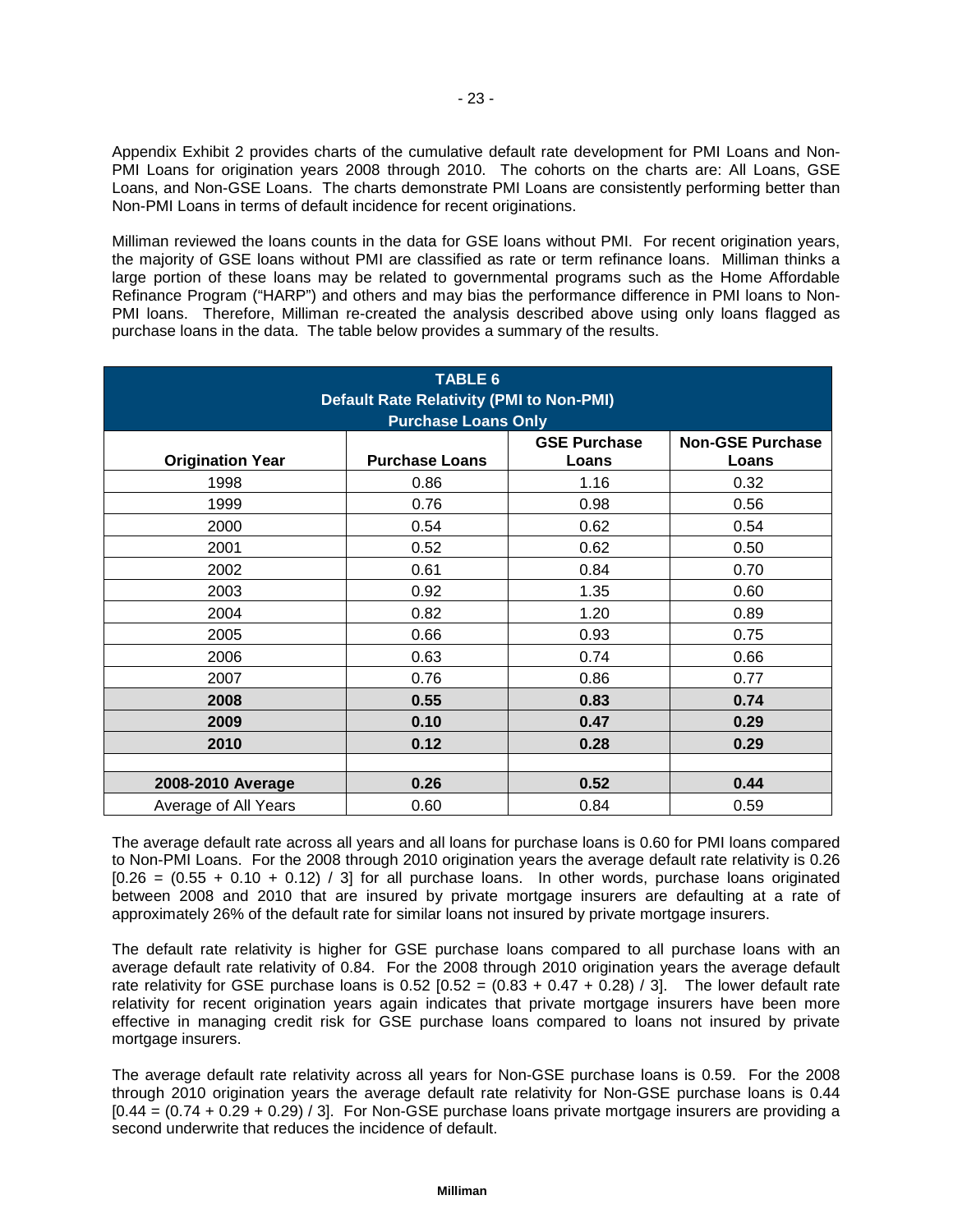Appendix Exhibit 3 Pages 1 through 3 provides the details for the figures in the above table for Purchase Loans, GSE Purchase loans, and Non-GSE Purchase loans, respectively.

Appendix Exhibit 4 provides charts of the cumulative default rate development for purchase loans segmented into PMI Loans and Non-PMI Loans for origination years 2008 through 2010. The cohorts on the charts are: Purchase Loans, GSE Purchase Loans, and Non-GSE Purchase Loans. The charts demonstrate purchase loans with PMI are consistently performing better than purchase loans without PMI in terms of default incidence for recent originations.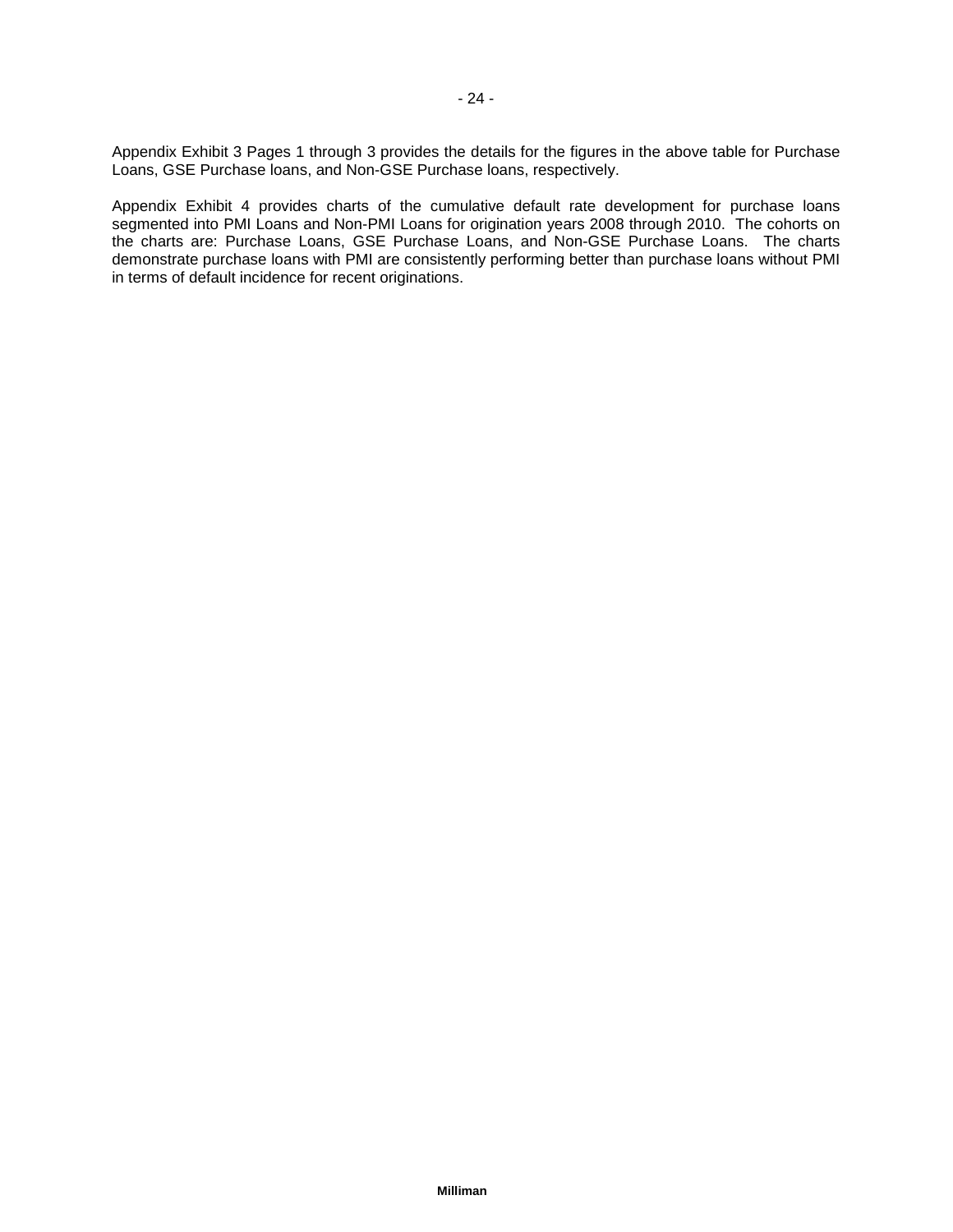#### **United Guaranty Corporation** Summary of Qualified Mortgage Filter from the Corelogic Servicing Database by Origination Period

Exhibit 1 Page 1

|             |         | Loan Count                                |                         |                          | Loan Amount (\$000's) |                  |
|-------------|---------|-------------------------------------------|-------------------------|--------------------------|-----------------------|------------------|
|             |         |                                           | <b>Percent of Total</b> |                          |                       | Percent of Total |
|             |         |                                           | Number of               |                          | Loan Amount for       | Number of        |
|             |         | Number of Loans                           | Loans that are          |                          | Loans that are        | Loans that are   |
| Origination |         | <b>Total Number of that are Qualified</b> | Qualified               |                          | Qualified             | Qualified        |
| Period      | Loans   | <b>Mortgages</b>                          | Mortgages               | <b>Total Loan Amount</b> | Mortgages             | Mortgages        |
| 1998 4      | 49,611  | 22,851                                    | 46.1%                   | 5,725,397                | 2,732,034             | 47.7%            |
| 19991       | 42,547  | 20,242                                    | 47.6%                   | 4,962,599                | 2,464,921             | 49.7%            |
| 19992       | 41,766  | 18,485                                    | 44.3%                   | 4,816,568                | 2,232,712             | 46.4%            |
| 19993       | 29,921  | 13,187                                    | 44.1%                   | 3,384,091                | 1,541,201             | 45.5%            |
| 19994       | 20,526  | 9,359                                     | 45.6%                   | 2,258,999                | 1,049,562             | 46.5%            |
| 20001       | 13,209  | 5,536                                     | 41.9%                   | 1,423,255                | 594,673               | 41.8%            |
| 2000 2      | 14,060  | 6,226                                     | 44.3%                   | 1,488,966                | 659,442               | 44.3%            |
| 2000 3      | 16,500  | 8,276                                     | 50.2%                   | 1,800,167                | 922,617               | 51.3%            |
| 2000 4      | 19,922  | 10,153                                    | 51.0%                   | 2,244,833                | 1,173,765             | 52.3%            |
| 20011       | 45,921  | 23,416                                    | 51.0%                   | 5,834,443                | 3,030,121             | 51.9%            |
| 20012       | 65,084  | 33,856                                    | 52.0%                   | 8,438,898                | 4,511,614             | 53.5%            |
| 20013       | 57,734  | 28,662                                    | 49.6%                   | 7,527,453                | 3,751,412             | 49.8%            |
| 20014       | 87,637  | 43,570                                    | 49.7%                   | 11,826,282               | 5,872,753             | 49.7%            |
| 20021       | 76,998  | 37,835                                    | 49.1%                   | 10,395,551               | 5,108,902             | 49.1%            |
| 20022       | 80,358  | 37,185                                    | 46.3%                   | 10,888,558               | 5,065,121             | 46.5%            |
| 20023       | 124,631 | 60,519                                    | 48.6%                   | 17,827,570               | 8,726,207             | 48.9%            |
| 2002 4      | 172,257 | 86,357                                    | 50.1%                   | 25,563,653               | 12,831,226            | 50.2%            |
| 20031       | 168,196 | 85,736                                    | 51.0%                   | 25,369,849               | 12,871,674            | 50.7%            |
| 20032       | 221,225 | 113,711                                   | 51.4%                   | 34,533,311               | 17,496,587            | 50.7%            |
| 20033       | 216,445 | 105,323                                   | 48.7%                   | 33,991,443               | 16,080,073            | 47.3%            |
| 2003 4      | 131,287 | 53,612                                    | 40.8%                   | 20,345,652               | 7,969,892             | 39.2%            |
| 20041       | 139,650 | 56,202                                    | 40.2%                   | 22,986,818               | 8,543,585             | 37.2%            |
| 20042       | 161,797 | 58,452                                    | 36.1%                   | 27,135,007               | 8,951,480             | 33.0%            |
| 20043       | 142,506 | 44,246                                    | 31.0%                   | 24,551,812               | 6,791,680             | 27.7%            |
| 2004 4      | 142,820 | 41,016                                    | 28.7%                   | 26,505,813               | 6,593,991             | 24.9%            |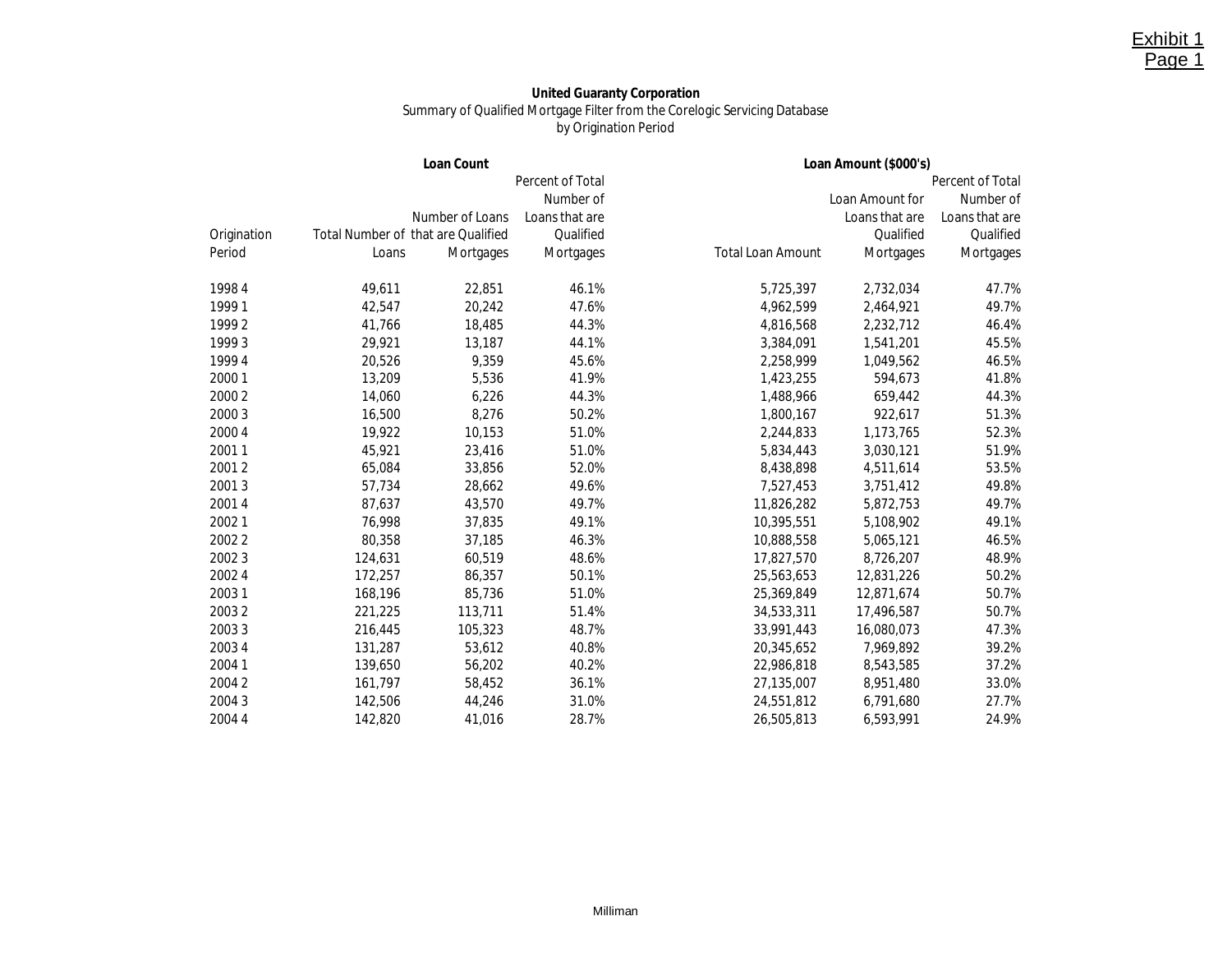#### **United Guaranty Corporation** Summary of Qualified Mortgage Filter from the Corelogic Servicing Database by Origination Period

Exhibit 1 Page 2

|             |           | Loan Count                         |                  | Loan Amount (\$000's)    |                  |                |  |
|-------------|-----------|------------------------------------|------------------|--------------------------|------------------|----------------|--|
|             |           |                                    | Percent of Total |                          | Percent of Total |                |  |
|             |           |                                    | Number of        |                          | Loan Amount for  | Number of      |  |
|             |           | Number of Loans                    | Loans that are   |                          | Loans that are   | Loans that are |  |
| Origination |           | Total Number of that are Qualified | Qualified        |                          | Qualified        | Qualified      |  |
| Period      | Loans     | Mortgages                          | Mortgages        | <b>Total Loan Amount</b> | Mortgages        | Mortgages      |  |
| 20051       | 135,002   | 38,345                             | 28.4%            | 26,273,959               | 6,392,548        | 24.3%          |  |
| 20052       | 191,910   | 50,259                             | 26.2%            | 40,668,737               | 8,696,218        | 21.4%          |  |
| 20053       | 219,159   | 59,743                             | 27.3%            | 48,439,563               | 10,749,097       | 22.2%          |  |
| 2005 4      | 182,415   | 43,734                             | 24.0%            | 41,438,093               | 7,866,798        | 19.0%          |  |
| 20061       | 166,643   | 36,482                             | 21.9%            | 38,243,128               | 6,617,219        | 17.3%          |  |
| 20062       | 208,784   | 42,944                             | 20.6%            | 47,781,799               | 8,000,315        | 16.7%          |  |
| 20063       | 213,740   | 45,855                             | 21.5%            | 47,797,681               | 8,567,663        | 17.9%          |  |
| 2006 4      | 221,985   | 48,760                             | 22.0%            | 50,998,310               | 9,457,489        | 18.5%          |  |
| 20071       | 235,067   | 52,506                             | 22.3%            | 54,503,199               | 10,566,419       | 19.4%          |  |
| 20072       | 328,919   | 79,407                             | 24.1%            | 73,546,025               | 16,215,588       | 22.0%          |  |
| 20073       | 270,302   | 73,134                             | 27.1%            | 59,052,588               | 14,745,176       | 25.0%          |  |
| 20074       | 241,225   | 87,090                             | 36.1%            | 52,962,735               | 18,524,466       | 35.0%          |  |
| 20081       | 215,990   | 98,927                             | 45.8%            | 48,159,892               | 21,646,510       | 44.9%          |  |
| 20082       | 183,927   | 100,765                            | 54.8%            | 40,110,502               | 21,735,600       | 54.2%          |  |
| 20083       | 135,285   | 66,306                             | 49.0%            | 28,823,982               | 14,180,982       | 49.2%          |  |
| 2008 4      | 104,383   | 57,694                             | 55.3%            | 22,005,413               | 12,434,001       | 56.5%          |  |
| 2009 1      | 94,543    | 62,619                             | 66.2%            | 20,549,779               | 14,189,257       | 69.0%          |  |
| 20092       | 128,748   | 73,572                             | 57.1%            | 28,964,725               | 17,133,840       | 59.2%          |  |
| 20093       | 125,941   | 52,867                             | 42.0%            | 28,147,816               | 12,716,120       | 45.2%          |  |
| 2009 4      | 128,809   | 53,282                             | 41.4%            | 29,066,803               | 12,925,881       | 44.5%          |  |
| 20101       | 108,373   | 41,596                             | 38.4%            | 24,592,015               | 10,044,831       | 40.8%          |  |
| 20102       | 108,889   | 43,025                             | 39.5%            | 24,195,057               | 10,149,633       | 41.9%          |  |
| 20103       | 144,347   | 55,854                             | 38.7%            | 33,081,277               | 13,441,125       | 40.6%          |  |
| 20104       | 194,636   | 87,070                             | 44.7%            | 45, 191, 533             | 20,557,354       | 45.5%          |  |
| 20111       | 118,853   | 48,025                             | 40.4%            | 26,744,387               | 10,680,775       | 39.9%          |  |
| 20112       | 104,753   | 45,375                             | 43.3%            | 23,142,935               | 10,076,550       | 43.5%          |  |
| 20113       | 122,813   | 62,691                             | 51.0%            | 27,370,748               | 14,301,147       | 52.2%          |  |
| 20114       | 124,669   | 67,318                             | 54.0%            | 27,592,861               | 15,323,035       | 55.5%          |  |
| Total       | 7,042,718 | 2,699,258                          | 38.3%            | 1,401,272,530            | 505,502,887      | 36.1%          |  |

\*Annual rate cap of 2% or less, lifetime rate cap of 6% or less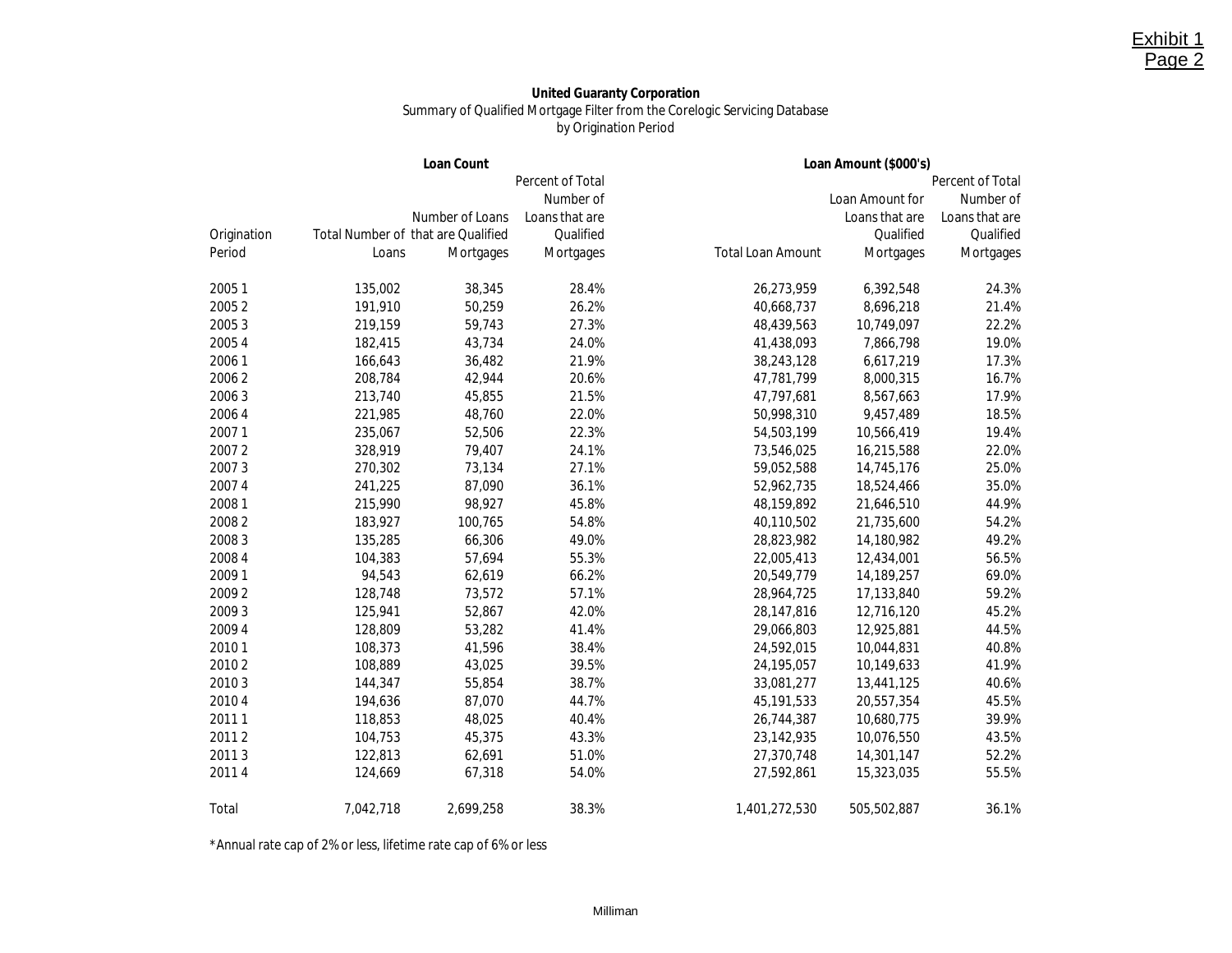## Exhibit 2 Page 1

#### **United Guaranty Corporation** Capital Analysis using Corelogic Servicing Database Loss Development Factors All Loans

|                   | Development Quarter |           |           |           |           |           |           |           |           |           |           |           |           |           |           |           |           |           |           |           |
|-------------------|---------------------|-----------|-----------|-----------|-----------|-----------|-----------|-----------|-----------|-----------|-----------|-----------|-----------|-----------|-----------|-----------|-----------|-----------|-----------|-----------|
| Book Year Dollars | $1 - 2$             | $2 - 3$   | $3 - 4$   | $4 - 5$   | $5 - 6$   | $6 - 7$   | $7 - 8$   | $8 - 9$   | $9 - 10$  | $10 - 11$ | $11 - 12$ | $12 - 13$ | $13 - 14$ | $14 - 15$ | $15 - 16$ | $16 - 17$ | $17 - 18$ | 18 - 19   | $19 - 20$ | $20 - 21$ |
| Ave               | 17.03               | 3.71      | 2.49      | 2.07      | 1.77      | 1.76      | 1.55      | 1.49      | 1.39      | 1.33      | 1.28      | 1.23      | 1.19      | 1.16      | 1.14      | 1.12      | 1.11      | 1.10      | 1.09      | 1.08      |
| Ave x H/L         | 14.96               | 3.68      | 2.49      | 1.99      | 1.74      | 1.69      | 1.53      | 1.46      | 1.37      | 1.32      | 1.27      | 1.22      | 1.19      | 1.16      | 1.14      | 1.12      | 1.11      | 1.10      | 1.09      | 1.08      |
| W A               | 2.74                | 2.88      | 2.38      | 2.00      | 1.81      | 1.65      | 1.49      | 1.41      | 1.34      | 1.28      | 1.24      | 1.20      | 1.17      | 1.14      | 1.12      | 1.11      | 1.10      | 1.09      | 1.09      | 1.08      |
| Ave '04-'11       | 17.27               | 3.72      | 2.58      | 2.00      | 1.74      | 1.60      | 1.47      | 1.40      | 1.34      | 1.27      | 1.23      | 1.20      | 1.17      | 1.15      | 1.13      | 1.12      | 1.11      | 1.10      | 1.09      | 1.08      |
| Ave x H/L '04-'11 | 14.79               | 3.70      | 2.58      | 1.99      | 1.74      | 1.59      | 1.46      | 1.39      | 1.33      | 1.27      | 1.23      | 1.19      | 1.16      | 1.14      | 1.12      | 1.11      | 1.10      | 1.10      | 1.10      | 1.09      |
| WA '04-'11        | 2.60                | 2.85      | 2.40      | 2.02      | 1.83      | 1.67      | 1.50      | 1.41      | 1.34      | 1.29      | 1.24      | 1.20      | 1.18      | 1.14      | 1.12      | 1.11      | 1.10      | 1.09      | 1.09      | 1.08      |
| Book Year Counts  |                     |           |           |           |           |           |           |           |           |           |           |           |           |           |           |           |           |           |           |           |
| Ave               | 14.25               | 3.50      | 2.37      | 2.01      | 1.75      | 1.69      | 1.51      | 1.46      | 1.38      | 1.33      | 1.29      | 1.23      | 1.19      | 1.16      | 1.14      | 1.12      | 1.11      | 1.10      | 1.09      | 1.08      |
| Ave x H/L         | 12.47               | 3.43      | 2.36      | 1.97      | 1.73      | 1.66      | 1.50      | 1.44      | 1.37      | 1.33      | 1.28      | 1.23      | 1.19      | 1.16      | 1.14      | 1.12      | 1.11      | 1.10      | 1.09      | 1.08      |
| W A               | 2.67                | 2.63      | 2.23      | 1.90      | 1.72      | 1.59      | 1.46      | 1.38      | 1.33      | 1.28      | 1.24      | 1.20      | 1.17      | 1.14      | 1.12      | 1.11      | 1.10      | 1.09      | 1.09      | 1.08      |
| Ave '04-'11       | 14.65               | 3.52      | 2.42      | 1.93      | 1.69      | 1.56      | 1.44      | 1.37      | 1.32      | 1.26      | 1.23      | 1.19      | 1.16      | 1.14      | 1.12      | 1.11      | 1.10      | 1.09      | 1.09      | 1.08      |
| Ave x H/L '04-'11 | 12.54               | 3.43      | 2.41      | 1.92      | 1.70      | 1.55      | 1.43      | 1.36      | 1.31      | 1.26      | 1.22      | 1.18      | 1.15      | 1.14      | 1.12      | 1.11      | 1.10      | 1.09      | 1.09      | 1.08      |
| WA '04-'11        | 2.52                | 2.58      | 2.24      | 1.90      | 1.74      | 1.60      | 1.46      | 1.39      | 1.33      | 1.28      | 1.24      | 1.20      | 1.18      | 1.14      | 1.12      | 1.11      | 1.10      | 1.09      | 1.09      | 1.08      |
| Selection:        | 14.08               | 4.47      | 2.80      | 2.16      | 1.84      | 1.65      | 1.52      | 1.43      | 1.36      | 1.31      | 1.26      | 1.23      | 1.20      | 1.18      | 1.16      | 1.14      | 1.13      | 1.12      | 1.10      | 1.09      |
|                   | Development Quarter |           |           |           |           |           |           |           |           |           |           |           |           |           |           |           |           |           |           |           |
| Book Year Dollars | $21 - 22$           | $22 - 23$ | $23 - 24$ | $24 - 25$ | $25 - 26$ | $26 - 27$ | $27 - 28$ | $28 - 29$ | $29 - 30$ | $30 - 31$ | $31 - 32$ | $32 - 33$ | $33 - 34$ | $34 - 35$ | $35 - 36$ | $36 - 37$ | $37 - 38$ | $38 - 39$ | $39 - 40$ | $40 - 41$ |
| Ave               | 1.07                | 1.06      | 1.06      | 1.05      | 1.05      | 1.05      | 1.04      | 1.04      | 1.03      | 1.03      | 1.03      | 1.03      | 1.02      | 1.02      | 1.02      | 1.02      | 1.02      | 1.01      | 1.01      | 1.01      |
| Ave x H/L         | 1.07                | 1.06      | 1.06      | 1.05      | 1.05      | 1.05      | 1.04      | 1.04      | 1.03      | 1.03      | 1.03      | 1.03      | 1.02      | 1.02      | 1.02      | 1.02      | 1.02      | 1.01      | 1.01      | 1.01      |
| W A               | 1.07                | 1.07      | 1.07      | 1.07      | 1.06      | 1.06      | 1.05      | 1.05      | 1.05      | 1.04      | 1.04      | 1.04      | 1.03      | 1.03      | 1.02      | 1.02      | 1.02      | 1.02      | 1.01      | 1.02      |
| Ave '04-'11       | 1.08                | 1.07      | 1.07      | 1.06      | 1.06      | 1.06      | 1.05      | 1.04      | 1.04      | 1.04      | 1.03      | 1.00      |           |           |           |           |           |           |           |           |
| Ave x H/L '04-'11 | 1.08                | 1.08      | 1.08      | 1.07      | 1.07      | 1.06      | 1.06      | 1.05      | 1.05      | 1.06      |           |           |           |           |           |           |           |           |           |           |
| WA '04-'11        | 1.08                | 1.07      | 1.07      | 1.07      | 1.07      | 1.06      | 1.06      | 1.06      | 1.06      | 1.06      | 1.05      |           |           |           |           |           |           |           |           |           |
| Book Year Counts  |                     |           |           |           |           |           |           |           |           |           |           |           |           |           |           |           |           |           |           |           |
| Ave               | 1.07                | 1.06      | 1.06      | 1.05      | 1.05      | 1.05      | 1.04      | 1.04      | 1.04      | 1.03      | 1.03      | 1.03      | 1.03      | 1.02      | 1.02      | 1.02      | 1.02      | 1.02      | 1.01      | 1.02      |
| Ave x H/L         | 1.07                | 1.06      | 1.06      | 1.05      | 1.05      | 1.05      | 1.04      | 1.04      | 1.04      | 1.03      | 1.03      | 1.03      | 1.02      | 1.02      | 1.02      | 1.02      | 1.02      | 1.02      | 1.02      | 1.02      |
| W A               | 1.07                | 1.07      | 1.07      | 1.06      | 1.06      | 1.05      | 1.05      | 1.05      | 1.04      | 1.04      | 1.04      | 1.03      | 1.03      | 1.03      | 1.02      | 1.02      | 1.02      | 1.02      | 1.02      | 1.02      |
| Ave '04-'11       | 1.08                | 1.07      | 1.07      | 1.06      | 1.06      | 1.06      | 1.05      | 1.04      | 1.04      | 1.04      | 1.03      | 1.00      |           |           |           |           |           |           |           |           |
| Ave x H/L '04-'11 | 1.08                | 1.07      | 1.07      | 1.06      | 1.06      | 1.06      | 1.05      | 1.05      | 1.05      | 1.06      |           |           |           |           |           |           |           |           |           |           |
| WA '04-'11        | 1.08                | 1.07      | 1.07      | 1.07      | 1.07      | 1.06      | 1.06      | 1.05      | 1.05      | 1.06      | 1.05      |           |           |           |           |           |           |           |           |           |
| Selection:        | 1.09                | 1.08      | 1.07      | 1.06      | 1.06      | 1.05      | 1.05      | 1.04      | 1.04      | 1.04      | 1.03      | 1.03      | 1.03      | 1.03      | 1.02      | 1.02      | 1.02      | 1.02      | 1.02      | 1.01      |
|                   | Development Quarter |           |           |           |           |           |           |           |           |           |           |           |           |           |           |           |           |           |           |           |
| Book Year Dollars | $41 - 42$           | $42 - 43$ | $43 - 44$ | 44 - 45   | 45 - 46   | $46 - 47$ | $47 - 48$ | 48 - 49   | 49 - 50   | $50 - 51$ | $51 - 52$ | $52 - 53$ | $53 - 54$ | $54 - 55$ | $55 - 56$ | $56 - 57$ | $57 - 58$ | 58 - 59   |           |           |
| Ave               | 1.01                | 1.01      | 1.01      | 1.01      | 1.01      | 1.01      | 1.01      | 1.01      | 1.01      | 1.01      | 1.01      | 1.00      | 1.00      |           |           |           |           |           |           |           |
| Ave x H/L         | 1.01                | 1.01      | 1.01      | 1.01      | 1.01      | 1.01      | 1.01      | 1.01      | 1.01      | 1.01      | 1.01      |           |           |           |           |           |           |           |           |           |
| W A               | 1.01                | 1.01      | 1.01      | 1.01      | 1.01      | 1.01      | 1.01      | 1.01      | 1.01      | 1.02      | 1.01      | 1.01      |           |           |           |           |           |           |           |           |
| Ave '04-'11       |                     |           |           |           |           |           |           |           |           |           |           |           |           |           |           |           |           |           |           |           |
| Ave x H/L '04-'11 |                     |           |           |           |           |           |           |           |           |           |           |           |           |           |           |           |           |           |           |           |
| WA '04-'11        |                     |           |           |           |           |           |           |           |           |           |           |           |           |           |           |           |           |           |           |           |
| Book Year Counts  |                     |           |           |           |           |           |           |           |           |           |           |           |           |           |           |           |           |           |           |           |
| Ave               | 1.01                | 1.01      | 1.01      | 1.01      | 1.01      | 1.01      | 1.01      | 1.01      | 1.01      | 1.01      | 1.01      | 1.01      | 1.00      |           |           |           |           |           |           |           |
| Ave x H/L         | 1.01                | 1.01      | 1.01      | 1.01      | 1.01      | 1.01      | 1.01      | 1.01      | 1.01      | 1.01      | 1.01      |           |           |           |           |           |           |           |           |           |
| W A               | 1.02                | 1.01      | 1.01      | 1.01      | 1.01      | 1.01      | 1.01      | 1.01      | 1.01      | 1.02      | 1.02      | 1.01      |           |           |           |           |           |           |           |           |
| Ave '04-'11       |                     |           |           |           |           |           |           |           |           |           |           |           |           |           |           |           |           |           |           |           |
| Ave x H/L '04-'11 |                     |           |           |           |           |           |           |           |           |           |           |           |           |           |           |           |           |           |           |           |
| WA '04-'11        |                     |           |           |           |           |           |           |           |           |           |           |           |           |           |           |           |           |           |           |           |
| Selection:        | 1.01                | 1.01      | 1.01      | 1.01      | 1.01      | 1.01      | 1.01      | 1.01      | 1.01      | 1.01      | 1.01      | 1.00      | 1.00      | 1.00      | 1.00      | 1.00      | 1.00      | 1.00      |           |           |
|                   |                     |           |           |           |           |           |           |           |           |           |           |           |           |           |           |           |           |           |           |           |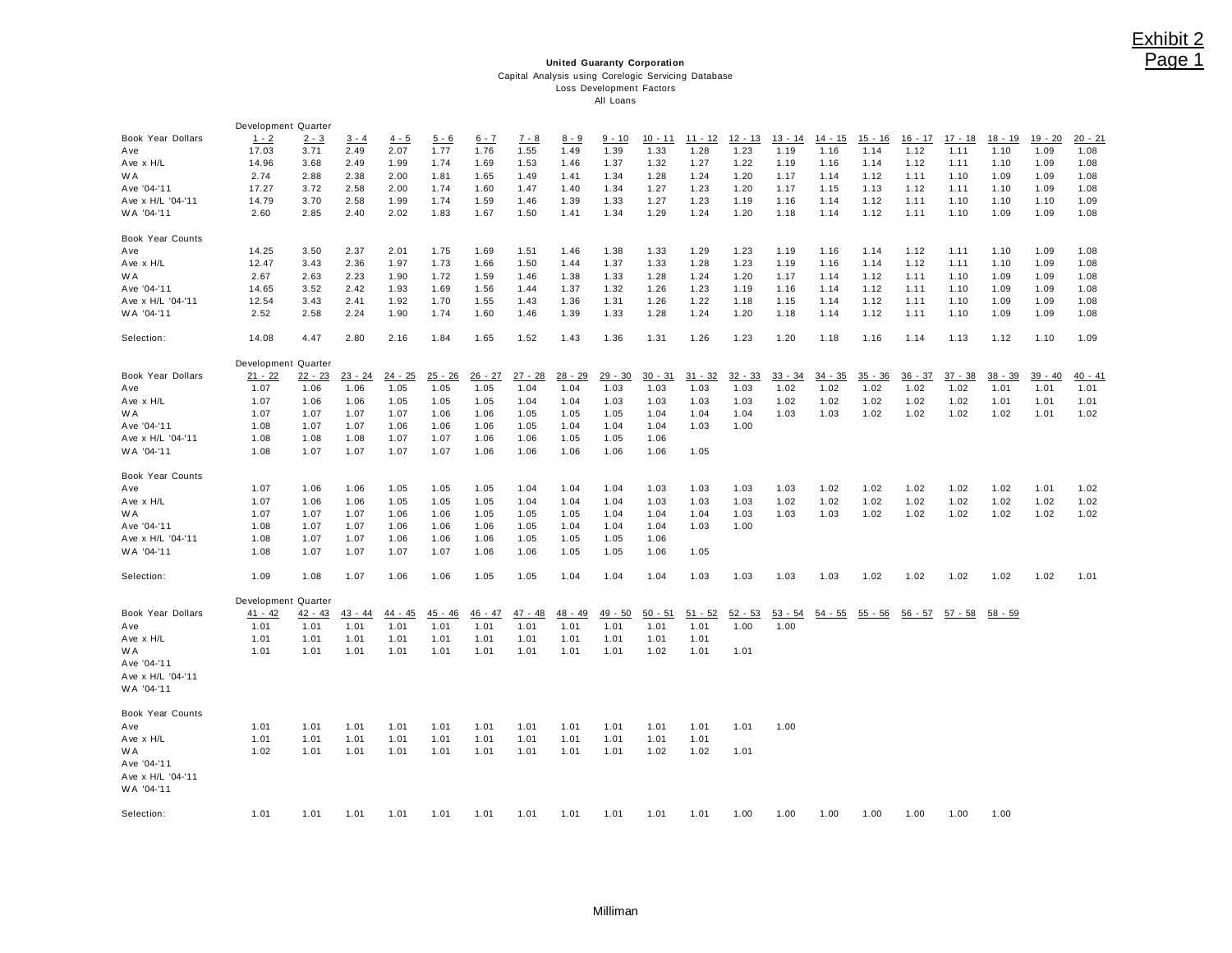## **United Guaranty Corporation** Capital Analysis using Corelogic Servicing Database All Loans Paid LDF-Method

|             | Α                | в          | $C = A * B$  |
|-------------|------------------|------------|--------------|
|             |                  |            |              |
|             | Cumulative       |            | Indicated    |
| <b>Book</b> | Default Rate     |            | Ultimate     |
| Year        | as of 03/31/2012 | <u>LDF</u> | Default Rate |
| 19984       | 4.65%            | 1.040      | 4.84%        |
| 19991       | 4.89%            | 1.044      | 5.11%        |
| 19992       | 6.01%            | 1.049      | 6.30%        |
| 19993       | 7.56%            | 1.055      | 7.98%        |
| 19994       | 8.29%            | 1.061      | 8.80%        |
| 2000 1      | 9.66%            | 1.068      | 10.32%       |
| 2000 2      | 11.35%           | 1.075      | 12.20%       |
| 2000 3      | 10.37%           | 1.083      | 11.24%       |
| 2000 4      | 9.31%            | 1.093      | 10.17%       |
| 20011       | 5.49%            | 1.103      | 6.06%        |
| 20012       | 5.04%            | 1.114      | 5.62%        |
| 20013       | 5.48%            | 1.127      | 6.17%        |
| 20014       | 4.43%            | 1.141      | 5.05%        |
| 20021       | 4.71%            | 1.156      | 5.44%        |
| 20022       | 5.05%            | 1.173      | 5.92%        |
| 20023       | 4.10%            | 1.193      | 4.89%        |
| 20024       | 3.63%            | 1.214      | 4.41%        |
| 20031       | 3.61%            | 1.238      | 4.47%        |
| 20032       | 3.48%            | 1.264      | 4.40%        |
| 20033       | 3.92%            | 1.294      | 5.07%        |
| 20034       | 5.15%            | 1.327      | 6.83%        |
| 2004 1      | 5.64%            | 1.365      | 7.69%        |
| 20042       | 6.42%            | 1.407      | 9.03%        |
| 20043       | 8.42%            | 1.455      | 12.24%       |
| 2004 4      | 10.22%           | 1.508      | 15.41%       |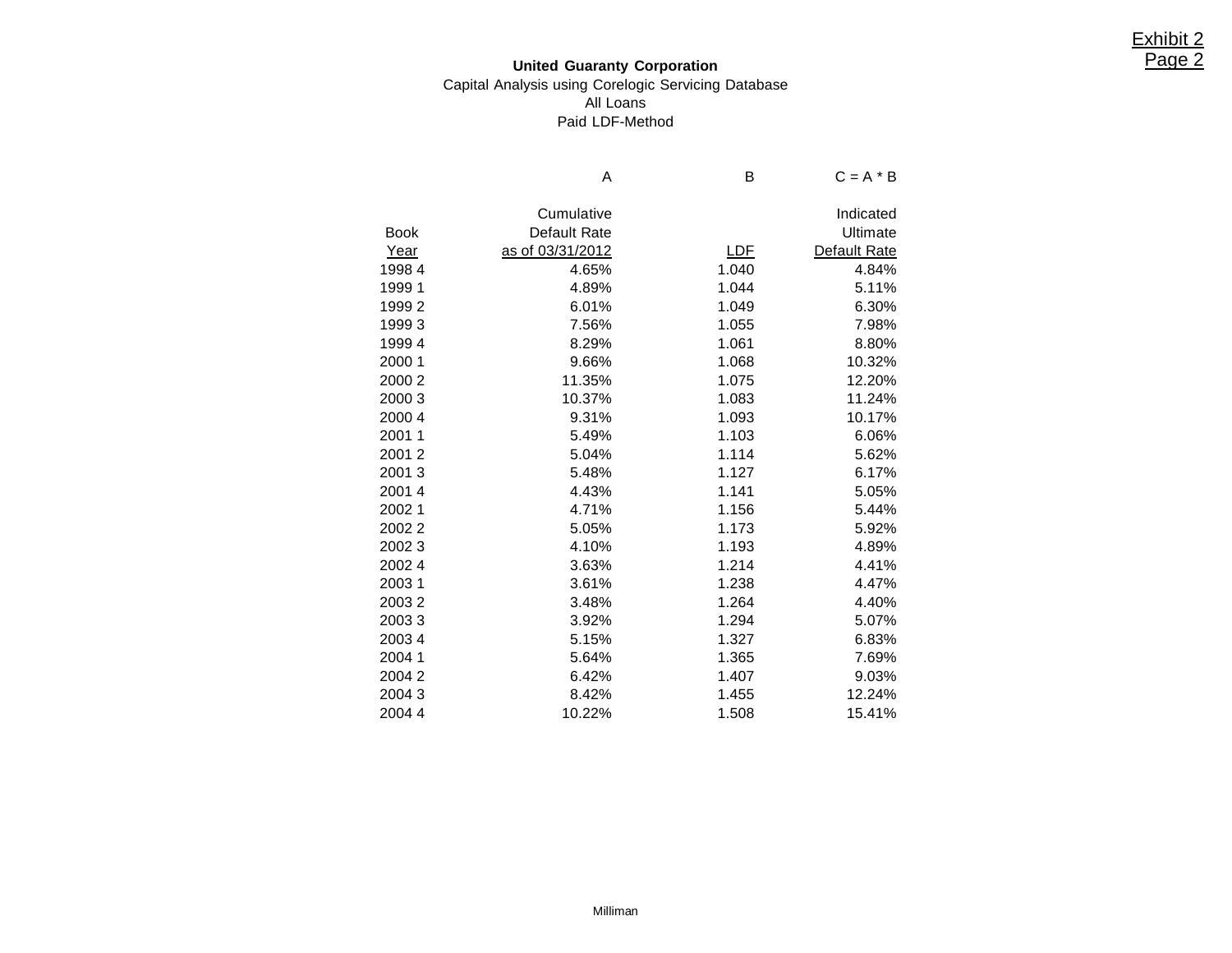## **United Guaranty Corporation** Capital Analysis using Corelogic Servicing Database All Loans Paid LDF-Method

|             | Α                | B          | $C = A * B$  |
|-------------|------------------|------------|--------------|
|             | Cumulative       |            | Indicated    |
| <b>Book</b> | Default Rate     |            | Ultimate     |
| Year        | as of 03/31/2012 | <u>LDF</u> | Default Rate |
| 2005 1      | 12.02%           | 1.569      | 18.86%       |
| 20052       | 14.66%           | 1.639      | 24.04%       |
| 20053       | 17.20%           | 1.719      | 29.56%       |
| 20054       | 20.68%           | 1.810      | 37.44%       |
| 2006 1      | 22.10%           | 1.916      | 42.35%       |
| 20062       | 20.92%           | 2.039      | 42.65%       |
| 20063       | 20.70%           | 2.183      | 45.18%       |
| 20064       | 21.07%           | 2.352      | 49.56%       |
| 20071       | 19.79%           | 2.553      | 50.52%       |
| 20072       | 17.89%           | 2.794      | 49.99%       |
| 20073       | 15.82%           | 3.085      | 48.79%       |
| 20074       | 14.25%           | 3.441      | 49.03%       |
| 2008 1      | 9.72%            | 3.883      | 37.73%       |
| 20082       | 6.04%            | 4.438      | 26.79%       |
| 20083       | 4.50%            | 5.148      | 23.14%       |
| 2008 4      | 3.04%            | 6.072      | 18.47%       |
| 2009 1      | 2.26%            | 7.305      | 16.53%       |
| 20092       | 1.40%            | 8.991      | 12.63%       |
| 20093       | 1.03%            | 11.369     | 11.68%       |
| 2009 4      | 0.67%            | 14.847     | 9.89%        |
| 2010 1      | 0.60%            | 20.167     | 12.06%       |
| 20102       | 0.42%            | 28.762     | 11.95%       |
| 20103       | 0.26%            | 43.647     | 11.21%       |
| 20104       | 0.16%            | 71.858     | 11.35%       |
| 2011 1      | 0.27%            | 132.276    | 35.47%       |
| 20112       | 0.14%            | 286.338    | 39.07%       |
| 20113       | 0.02%            | 801.215    | 14.33%       |
| 20114       | 0.00%            | 3583.482   | 2.08%        |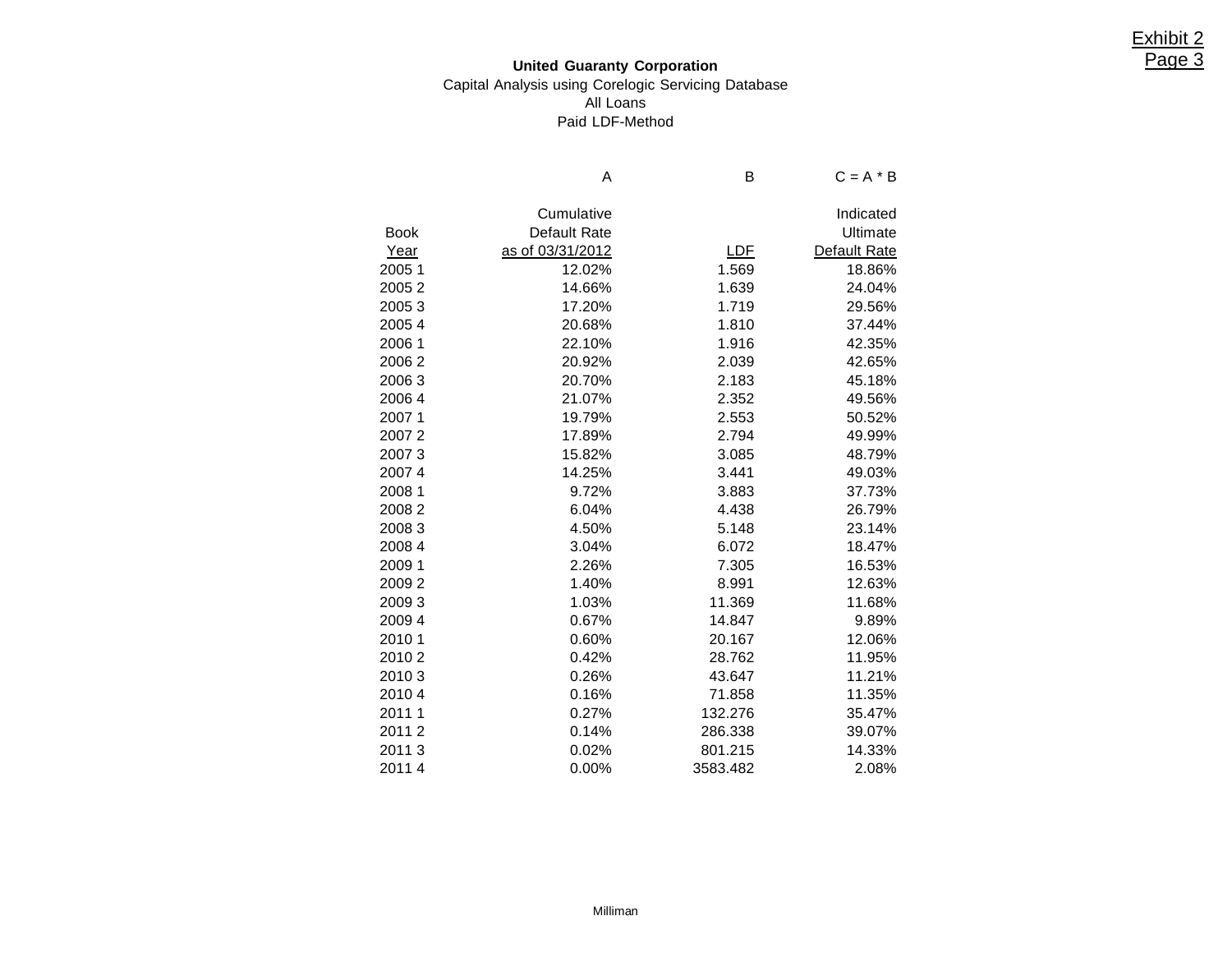## **United Guaranty Corporation** Capital Analysis using Corelogic Servicing Database All Loans Unadjusted BF Method

|             | Α                 | B                | $C = A * (1-1/LDF)$ | $D = B + C$                  |
|-------------|-------------------|------------------|---------------------|------------------------------|
|             | Unadjusted        | Cumulative       | Indicated           | Unadjusted                   |
| <b>Book</b> | A Priori Ultimate | Default Rate     | <b>Future Rate</b>  | <b>BF</b> Indicated          |
| Year        | Default Rate      | as of 03/31/2012 | as of 03/31/2012    | <b>Ultimate Default Rate</b> |
| 19984       | 9.97%             | 4.65%            | 0.38%               | 5.03%                        |
| 1999 1      | 10.87%            | 4.89%            | 0.46%               | 5.35%                        |
| 19992       | 12.05%            | 6.01%            | 0.57%               | 6.57%                        |
| 19993       | 14.17%            | 7.56%            | 0.74%               | 8.30%                        |
| 19994       | 15.34%            | 8.29%            | 0.88%               | 9.17%                        |
| 2000 1      | 16.25%            | 9.66%            | 1.03%               | 10.69%                       |
| 2000 2      | 16.91%            | 11.35%           | 1.18%               | 12.53%                       |
| 20003       | 16.89%            | 10.37%           | 1.30%               | 11.67%                       |
| 2000 4      | 15.92%            | 9.31%            | 1.35%               | 10.66%                       |
| 2001 1      | 13.23%            | 5.49%            | 1.23%               | 6.73%                        |
| 20012       | 13.65%            | 5.04%            | 1.40%               | 6.44%                        |
| 20013       | 13.16%            | 5.48%            | 1.48%               | 6.96%                        |
| 2001 4      | 11.91%            | 4.43%            | 1.47%               | 5.89%                        |
| 20021       | 12.60%            | 4.71%            | 1.70%               | 6.41%                        |
| 20022       | 13.59%            | 5.05%            | 2.01%               | 7.06%                        |
| 20023       | 12.00%            | 4.10%            | 1.94%               | 6.04%                        |
| 20024       | 10.98%            | 3.63%            | 1.94%               | 5.57%                        |
| 20031       | 10.92%            | 3.61%            | 2.10%               | 5.71%                        |
| 20032       | 10.78%            | 3.48%            | 2.25%               | 5.74%                        |
| 20033       | 11.15%            | 3.92%            | 2.53%               | 6.45%                        |
| 20034       | 13.34%            | 5.15%            | 3.29%               | 8.44%                        |
| 2004 1      | 14.97%            | 5.64%            | 4.00%               | 9.64%                        |
| 2004 2      | 16.84%            | 6.42%            | 4.87%               | 11.29%                       |
| 20043       | 19.73%            | 8.42%            | 6.17%               | 14.58%                       |
| 20044       | 22.99%            | 10.22%           | 7.75%               | 17.97%                       |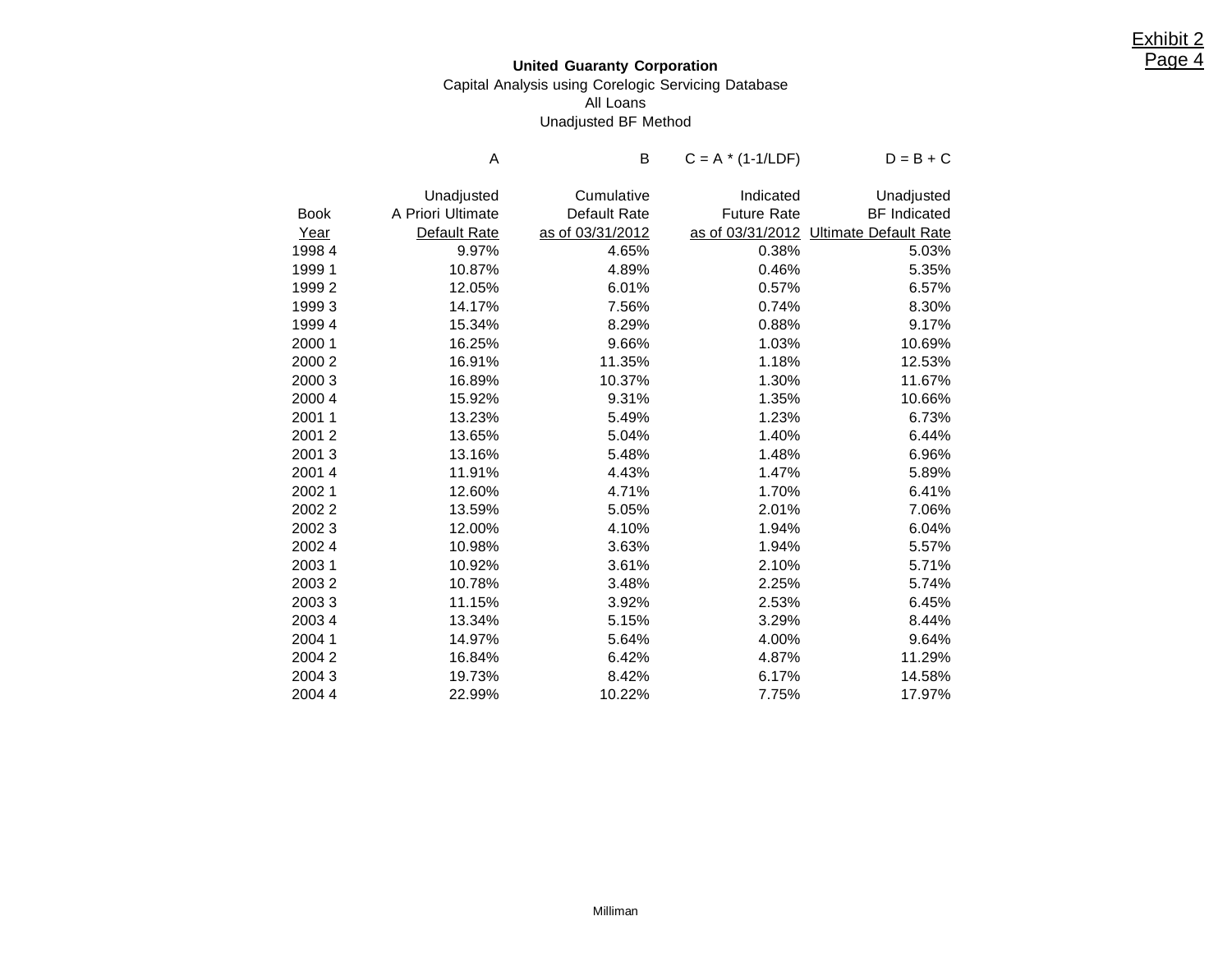## **United Guaranty Corporation** Capital Analysis using Corelogic Servicing Database All Loans Unadjusted BF Method

|             | Α                 | В                | $C = A * (1-1/LDF)$ | $D = B + C$                  |
|-------------|-------------------|------------------|---------------------|------------------------------|
|             | Unadjusted        | Cumulative       | Indicated           | Unadjusted                   |
| <b>Book</b> | A Priori Ultimate | Default Rate     | <b>Future Rate</b>  | <b>BF</b> Indicated          |
| Year        | Default Rate      | as of 03/31/2012 | as of 03/31/2012    | <b>Ultimate Default Rate</b> |
| 20051       | 24.74%            | 12.02%           | 8.98%               | 20.99%                       |
| 20052       | 29.33%            | 14.66%           | 11.44%              | 26.10%                       |
| 20053       | 30.86%            | 17.20%           | 12.90%              | 30.10%                       |
| 20054       | 35.21%            | 20.68%           | 15.76%              | 36.44%                       |
| 2006 1      | 37.60%            | 22.10%           | 17.98%              | 40.08%                       |
| 20062       | 38.01%            | 20.92%           | 19.37%              | 40.29%                       |
| 20063       | 38.79%            | 20.70%           | 21.02%              | 41.72%                       |
| 20064       | 38.30%            | 21.07%           | 22.02%              | 43.09%                       |
| 2007 1      | 40.03%            | 19.79%           | 24.35%              | 44.14%                       |
| 20072       | 36.37%            | 17.89%           | 23.35%              | 41.25%                       |
| 20073       | 33.97%            | 15.82%           | 22.96%              | 38.78%                       |
| 20074       | 29.00%            | 14.25%           | 20.57%              | 34.82%                       |
| 2008 1      | 23.51%            | 9.72%            | 17.45%              | 27.17%                       |
| 20082       | 20.53%            | 6.04%            | 15.90%              | 21.94%                       |
| 20083       | 21.54%            | 4.50%            | 17.36%              | 21.85%                       |
| 2008 4      | 20.41%            | 3.04%            | 17.05%              | 20.09%                       |
| 2009 1      | 13.63%            | 2.26%            | 11.76%              | 14.03%                       |
| 20092       | 13.88%            | 1.40%            | 12.34%              | 13.74%                       |
| 20093       | 16.46%            | 1.03%            | 15.01%              | 16.04%                       |
| 20094       | 16.66%            | 0.67%            | 15.54%              | 16.20%                       |
| 2010 1      | 17.37%            | 0.60%            | 16.51%              | 17.11%                       |
| 20102       | 16.62%            | 0.42%            | 16.05%              | 16.46%                       |
| 20103       | 15.36%            | 0.26%            | 15.01%              | 15.27%                       |
| 20104       | 13.96%            | 0.16%            | 13.77%              | 13.93%                       |
| 20111       | 17.01%            | 0.27%            | 16.88%              | 17.15%                       |
| 20112       | 15.66%            | 0.14%            | 15.61%              | 15.74%                       |
| 20113       | 12.43%            | 0.02%            | 12.41%              | 12.43%                       |
| 20114       | 11.19%            | 0.00%            | 11.18%              | 11.18%                       |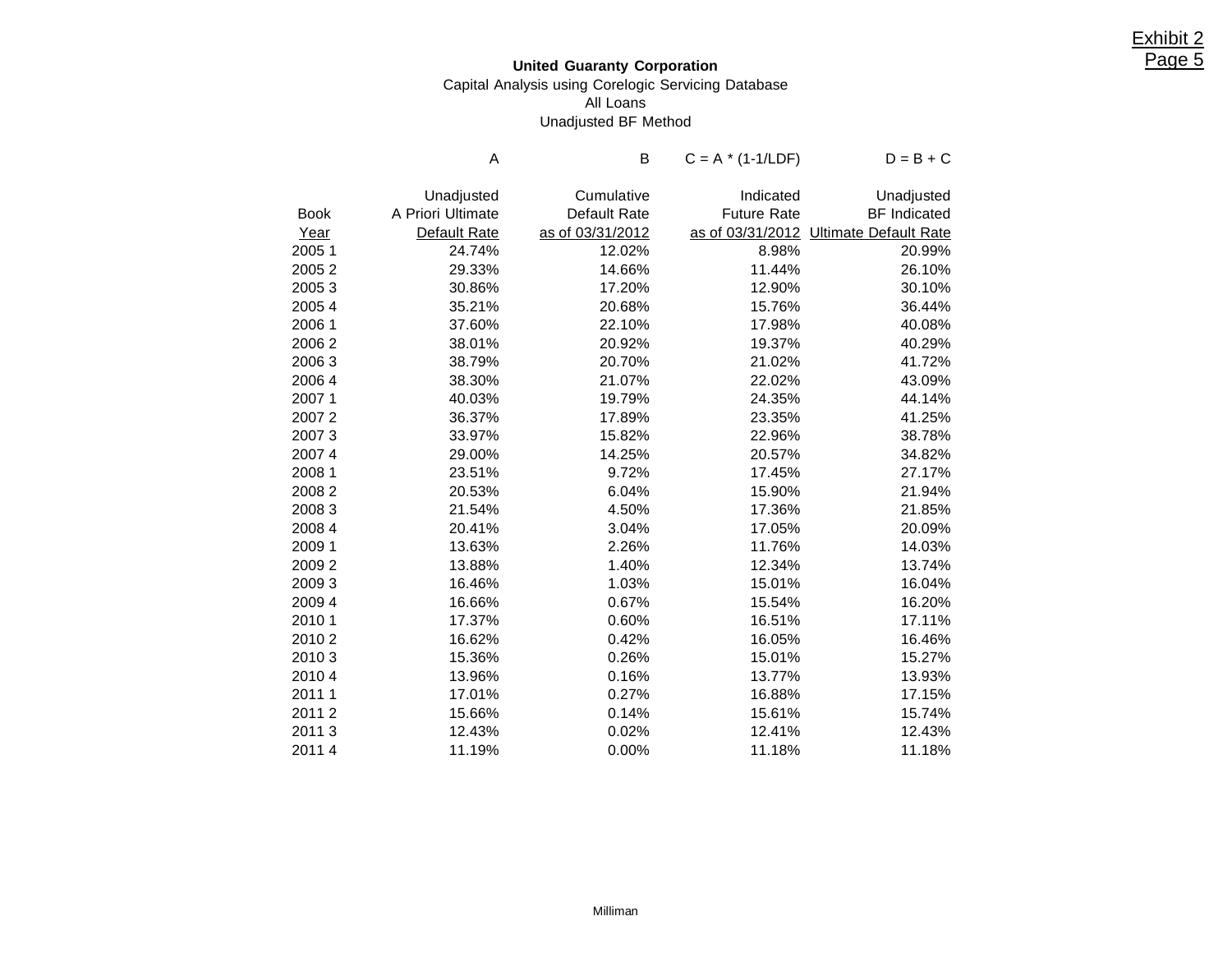**United Guaranty Corporation** Capital Analysis using Corelogic Servicing Database All Loans Conditional Prepayment Rate

|                  | Development Quarters        |                |                |                |                |       |              |       |       |       |       |       |           |       |       |
|------------------|-----------------------------|----------------|----------------|----------------|----------------|-------|--------------|-------|-------|-------|-------|-------|-----------|-------|-------|
| Amount Based     | $\mathbf{1}$                | $\overline{2}$ | $\overline{3}$ | $\overline{4}$ | $\overline{5}$ | 6     | $\mathbf{Z}$ | 8     | 9     | 10    | 11    | 12    | <u>13</u> | 14    | 15    |
| Average          | 6.3%                        | 8.0%           | 10.1%          | 12.0%          | 12.6%          | 13.4% | 14.5%        | 15.3% | 15.3% | 15.6% | 16.3% | 15.8% | 15.2%     | 15.5% | 15.7% |
| Average x H/L    | 5.9%                        | 7.5%           | 9.7%           | 11.5%          | 12.2%          | 12.9% | 14.0%        | 14.9% | 15.0% | 15.3% | 16.1% | 15.5% | 14.9%     | 15.2% | 15.5% |
| Weighted Average | 7.5%                        | 8.9%           | 10.4%          | 11.7%          | 12.2%          | 12.3% | 12.7%        | 13.4% | 13.7% | 14.4% | 15.2% | 15.2% | 15.9%     | 16.3% | 16.7% |
| Count Based      |                             |                |                |                |                |       |              |       |       |       |       |       |           |       |       |
| Average          | 5.9%                        | 7.3%           | 9.2%           | 10.9%          | 11.5%          | 12.2% | 13.3%        | 14.0% | 14.0% | 14.4% | 15.0% | 14.8% | 14.4%     | 14.7% | 15.0% |
| Average x H/L    | 5.6%                        | 6.9%           | 8.9%           | 10.5%          | 11.1%          | 11.8% | 12.9%        | 13.7% | 13.8% | 14.1% | 14.8% | 14.4% | 14.1%     | 14.5% | 14.8% |
| Weighted Average | 7.3%                        | 8.8%           | 10.4%          | 11.8%          | 12.4%          | 12.6% | 12.9%        | 13.5% | 13.6% | 14.2% | 14.9% | 15.0% | 15.6%     | 15.9% | 16.3% |
| Amount Based     | 16                          | 17             | 18             | 19             | 20             | 21    | 22           | 23    | 24    | 25    | 26    | 27    | 28        | 29    | 30    |
| Average          | 15.1%                       | 14.0%          | 13.5%          | 14.0%          | 13.4%          | 12.1% | 11.4%        | 11.7% | 11.6% | 11.3% | 11.7% | 11.8% | 11.7%     | 10.8% | 10.6% |
| Average x H/L    | 14.7%                       | 13.6%          | 13.2%          | 13.6%          | 13.0%          | 11.9% | 11.3%        | 11.6% | 11.6% | 11.2% | 11.4% | 11.4% | 11.3%     | 10.6% | 10.3% |
| Weighted Average | 17.0%                       | 16.3%          | 16.1%          | 17.2%          | 16.3%          | 15.2% | 14.7%        | 16.0% | 16.0% | 15.5% | 15.3% | 16.1% | 16.3%     | 16.0% | 15.6% |
| Count Based      |                             |                |                |                |                |       |              |       |       |       |       |       |           |       |       |
| Average          | 14.6%                       | 13.5%          | 13.1%          | 13.4%          | 12.8%          | 11.7% | 11.0%        | 11.2% | 11.0% | 10.7% | 10.9% | 10.9% | 10.8%     | 10.0% | 9.7%  |
| Average x H/L    | 14.2%                       | 13.1%          | 12.6%          | 12.8%          | 12.2%          | 11.3% | 10.8%        | 11.0% | 10.9% | 10.4% | 10.4% | 10.4% | 10.3%     | 9.7%  | 9.4%  |
| Weighted Average | 16.7%                       | 16.0%          | 15.6%          | 16.1%          | 15.4%          | 14.3% | 13.6%        | 14.5% | 14.5% | 14.1% | 14.0% | 14.5% | 14.6%     | 14.4% | 13.9% |
|                  |                             |                |                |                |                |       |              |       |       |       |       |       |           |       |       |
| Amount Based     | 31                          | 32             | 33             | 34             | 35             | 36    | 37           | 38    | 39    | 40    | 41    | 42    | 43        | 44    | 45    |
| Average          | 10.8%                       | 10.1%          | 9.5%           | 8.7%           | 8.8%           | 8.1%  | 7.7%         | 7.4%  | 7.9%  | 8.2%  | 8.1%  | 8.1%  | 8.3%      | 7.8%  | 7.8%  |
| Average x H/L    | 10.4%                       | 9.7%           | 9.0%           | 8.4%           | 8.4%           | 7.8%  | 7.6%         | 7.0%  | 7.2%  | 8.1%  | 7.8%  | 7.1%  | 7.2%      | 7.2%  | 7.3%  |
| Weighted Average | 15.9%                       | 17.2%          | 17.1%          | 15.3%          | 15.2%          | 13.7% | 11.9%        | 11.1% | 12.7% | 12.1% | 12.1% | 12.1% | 11.5%     | 10.5% | 11.1% |
| Count Based      |                             |                |                |                |                |       |              |       |       |       |       |       |           |       |       |
| Average          | 9.8%                        | 9.3%           | 8.6%           | 7.9%           | 8.0%           | 7.5%  | 7.2%         | 6.9%  | 7.5%  | 7.3%  | 7.1%  | 7.6%  | 7.8%      | 7.2%  | 7.1%  |
| Average x H/L    | 9.4%                        | 8.8%           | 8.2%           | 7.6%           | 7.6%           | 7.2%  | 6.9%         | 6.5%  | 6.8%  | 7.0%  | 6.5%  | 6.3%  | 6.4%      | 6.3%  | 6.3%  |
| Weighted Average | 14.3%                       | 15.4%          | 15.1%          | 13.4%          | 13.4%          | 12.3% | 10.9%        | 10.3% | 11.8% | 10.9% | 10.9% | 11.3% | 10.5%     | 9.6%  | 10.0% |
| Amount Based     | 46                          | 47             | 48             | 49             | 50             | 51    | 52           | 53    | 54    | 55    | 56    | 57    | 58        | 59    | 60    |
|                  | 7.6%                        | 8.9%           | 8.1%           | 8.5%           | 9.9%           | 10.7% | 5.7%         | 0.0%  | 0.0%  | 0.0%  | 0.0%  | 0.0%  | 0.0%      | 0.0%  | 0.0%  |
| Average          | 7.3%                        | 8.8%           | 8.4%           | 9.1%           | 9.8%           | 10.8% | 0.0%         | 0.0%  | 0.0%  | 0.0%  | 0.0%  | 0.0%  | 0.0%      | 0.0%  | 0.0%  |
| Average x H/L    |                             |                |                |                |                |       |              |       |       |       |       |       |           |       |       |
| Weighted Average | 10.2%                       | 12.5%          | 11.7%          | 13.2%          | 15.3%          | 18.7% | 12.4%        | 0.0%  | 0.0%  | 0.0%  | 0.0%  | 0.0%  | 0.0%      | 0.0%  | 0.0%  |
| Count Based      |                             |                |                |                |                |       |              |       |       |       |       |       |           |       |       |
| Average          | 6.8%                        | 8.2%           | 7.6%           | 7.7%           | 9.2%           | 10.5% | 4.9%         |       |       |       |       |       |           |       |       |
| Average x H/L    | 6.2%                        | 7.7%           | 7.5%           | 8.1%           | 8.4%           | 9.2%  |              |       |       |       |       |       |           |       |       |
| Weighted Average | 9.0%                        | 11.5%          | 10.9%          | 11.9%          | 14.2%          | 18.6% | 11.2%        |       |       |       |       |       |           |       |       |
|                  |                             | Dollar Based   | Count Based    |                |                |       |              |       |       |       |       |       |           |       |       |
|                  |                             | CPR            | CPR            |                |                |       |              |       |       |       |       |       |           |       |       |
|                  | Average of Wtd Average 9-36 | 15.8%          | 14.8%          |                |                |       |              |       |       |       |       |       |           |       |       |
|                  | Selected Long-Term CPR      | 16%            |                |                |                |       |              |       |       |       |       |       |           |       |       |
|                  | Selected Long-Term PSA      | 267%           |                |                |                |       |              |       |       |       |       |       |           |       |       |
|                  |                             |                |                |                |                |       |              |       |       |       |       |       |           |       |       |
|                  | 9                           | 11             | 13             | 15             | 17             | 19    | 21           | 23    | 25    | 27    | 29    | 31    | 33        | 35    | 37    |
| St Dev CPR       | 11%                         | 10%            | 10%            | 11%            | 10%            | 9%    | 7%           | 5%    | 4%    | 5%    | 5%    | 6%    | 6%        | 5%    | 4%    |
| CV               | 81%                         | 67%            | 66%            | 65%            | 61%            | 50%   | 44%          | 30%   | 29%   | 34%   | 32%   | 35%   | 32%       | 33%   | 34%   |
|                  | Average of Wtd Average 9-36 | 47%            | 46%            |                |                |       |              |       |       |       |       |       |           |       |       |
| Selected CV      | 40%                         |                |                |                |                |       |              |       |       |       |       |       |           |       |       |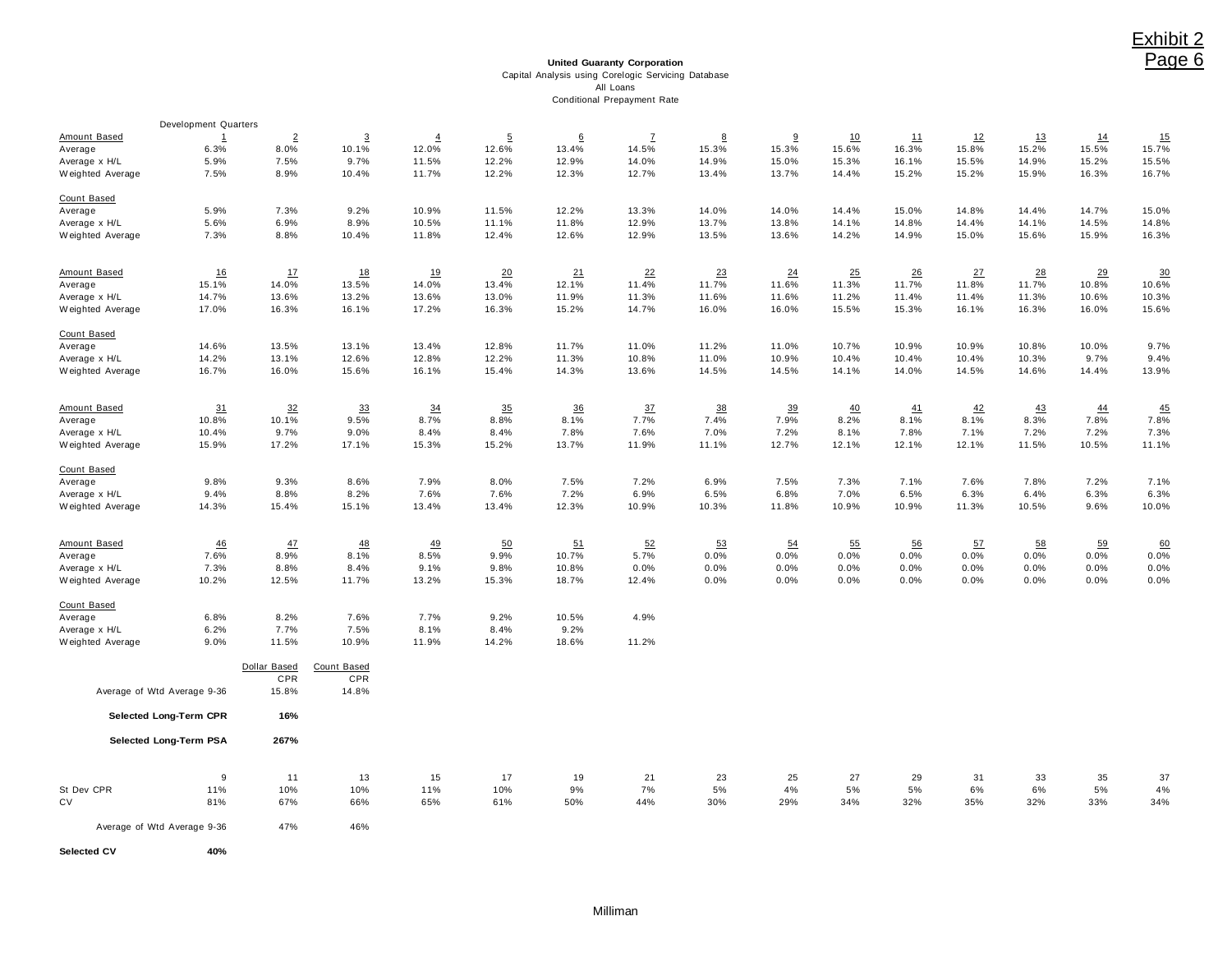## **United Guaranty Corporation** Capital Analysis using Corelogic Servicing Database All Loans Adjusted Paid BF Method

|             | Α        | В                | С                |                  | $D = B/C$ $E = A * D$ |                  | $F$ $G = E^*(1-1/LDF)$  | $H = F + G$         |
|-------------|----------|------------------|------------------|------------------|-----------------------|------------------|-------------------------|---------------------|
|             |          | Actual           | Expected         | Actual to        |                       |                  |                         | Adjusted            |
|             |          | Percent          | Percent          | Expected         | Adjusted              | Cumulative       | <b>Indicated Future</b> | <b>BF</b> Indicated |
| <b>Book</b> | A Priori | In-force         | In-force         | In-force         | A Priori              | Default Rate     | Default Rate            | Ultimate            |
| Year        | Ultimate | as of 03/31/2012 | as of 03/31/2012 | as of 03/31/2012 | <b>Ultimate</b>       | as of 03/31/2012 | as of 03/31/2012        | Default Rate        |
| 19984       | 9.97%    | 13.89%           | 11.80%           | 117.65%          | 11.73%                | 4.65%            | 0.45%                   | 5.10%               |
| 1999 1      | 10.87%   | 12.04%           | 12.33%           | 97.69%           | 10.62%                | 4.89%            | 0.45%                   | 5.34%               |
| 19992       | 12.05%   | 12.18%           | 12.88%           | 94.55%           | 11.39%                | 6.01%            | 0.53%                   | 6.54%               |
| 19993       | 14.17%   | 11.32%           | 13.45%           | 84.17%           | 11.92%                | 7.56%            | 0.62%                   | 8.18%               |
| 1999 4      | 15.34%   | 13.73%           | 14.05%           | 97.73%           | 15.00%                | 8.29%            | 0.86%                   | 9.15%               |
| 2000 1      | 16.25%   | 14.30%           | 14.68%           | 97.43%           | 15.83%                | 9.66%            | 1.00%                   | 10.67%              |
| 2000 2      | 16.91%   | 17.14%           | 15.33%           | 111.79%          | 18.91%                | 11.35%           | 1.32%                   | 12.67%              |
| 2000 3      | 16.89%   | 14.65%           | 16.01%           | 91.47%           | 15.45%                | 10.37%           | 1.19%                   | 11.56%              |
| 2000 4      | 15.92%   | 13.44%           | 16.73%           | 80.35%           | 12.79%                | 9.31%            | 1.08%                   | 10.39%              |
| 20011       | 13.23%   | 11.01%           | 17.47%           | 63.01%           | 8.34%                 | 5.49%            | 0.78%                   | 6.27%               |
| 20012       | 13.65%   | 9.99%            | 18.25%           | 54.71%           | 7.47%                 | 5.04%            | 0.77%                   | 5.81%               |
| 20013       | 13.16%   | 11.26%           | 19.07%           | 59.04%           | 7.77%                 | 5.48%            | 0.87%                   | 6.35%               |
| 20014       | 11.91%   | 13.93%           | 19.91%           | 69.93%           | 8.33%                 | 4.43%            | 1.03%                   | 5.45%               |
| 20021       | 12.60%   | 12.55%           | 20.80%           | 60.34%           | 7.60%                 | 4.71%            | 1.03%                   | 5.73%               |
| 20022       | 13.59%   | 13.03%           | 21.73%           | 59.97%           | 8.15%                 | 5.05%            | 1.20%                   | 6.25%               |
| 20023       | 12.00%   | 15.71%           | 22.70%           | 69.22%           | 8.30%                 | 4.10%            | 1.34%                   | 5.44%               |
| 2002 4      | 10.98%   | 18.84%           | 23.71%           | 79.48%           | 8.73%                 | 3.63%            | 1.54%                   | 5.17%               |
| 20031       | 10.92%   | 23.24%           | 24.76%           | 93.86%           | 10.25%                | 3.61%            | 1.97%                   | 5.58%               |
| 20032       | 10.78%   | 29.74%           | 25.87%           | 114.98%          | 12.39%                | 3.48%            | 2.59%                   | 6.07%               |
| 20033       | 11.15%   | 32.75%           | 27.02%           | 121.20%          | 13.51%                | 3.92%            | 3.07%                   | 6.99%               |
| 20034       | 13.34%   | 28.61%           | 28.22%           | 101.36%          | 13.52%                | 5.15%            | 3.34%                   | 8.48%               |
| 2004 1      | 14.97%   | 34.11%           | 29.48%           | 115.71%          | 17.32%                | 5.64%            | 4.63%                   | 10.27%              |
| 20042       | 16.84%   | 34.72%           | 30.79%           | 112.74%          | 18.98%                | 6.42%            | 5.49%                   | 11.91%              |
| 20043       | 19.73%   | 34.05%           | 32.17%           | 105.85%          | 20.88%                | 8.42%            | 6.53%                   | 14.94%              |
| 2004 4      | 22.99%   | 40.45%           | 33.60%           | 120.39%          | 27.68%                | 10.22%           | 9.33%                   | 19.55%              |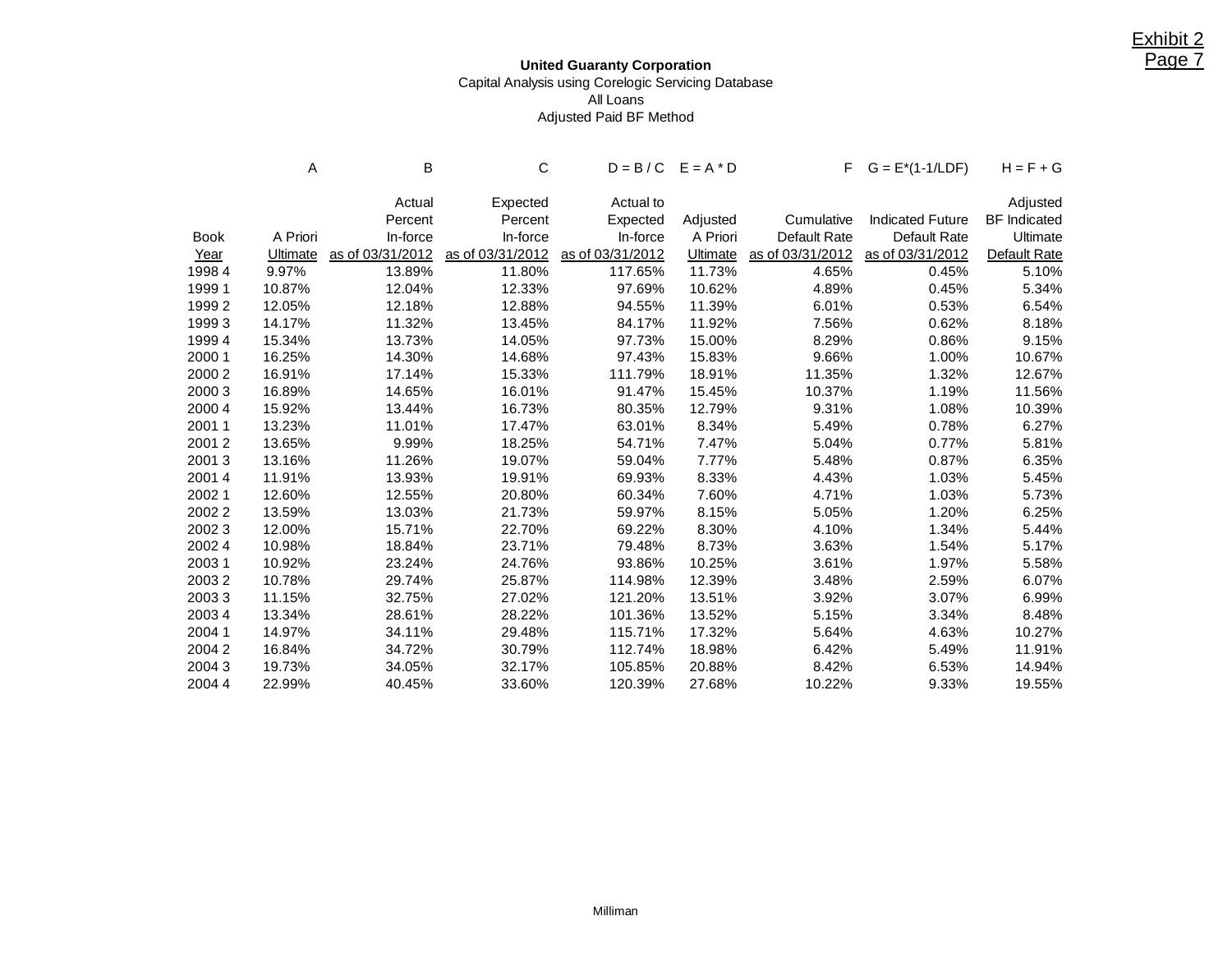## **United Guaranty Corporation** Capital Analysis using Corelogic Servicing Database All Loans Adjusted Paid BF Method

|             | A               | в                | С                |                  | $D = B/C$ $E = A * D$ |              | $F$ $G = E^*(1-1/LDF)$            | $H = F + G$         |
|-------------|-----------------|------------------|------------------|------------------|-----------------------|--------------|-----------------------------------|---------------------|
|             |                 | Actual           | Expected         | Actual to        |                       |              |                                   | Adjusted            |
|             |                 | Percent          | Percent          | Expected         | Adjusted              | Cumulative   | <b>Indicated Future</b>           | <b>BF</b> Indicated |
| <b>Book</b> | A Priori        | In-force         | In-force         | In-force         | A Priori              | Default Rate | Default Rate                      | Ultimate            |
| Year        | <b>Ultimate</b> | as of 03/31/2012 | as of 03/31/2012 | as of 03/31/2012 | <b>Ultimate</b>       |              | as of 03/31/2012 as of 03/31/2012 | Default Rate        |
| 2005 1      | 24.74%          | 42.24%           | 35.10%           | 120.34%          | 29.77%                | 12.02%       | 10.80%                            | 22.82%              |
| 20052       | 29.33%          | 44.73%           | 36.66%           | 122.02%          | 35.78%                | 14.66%       | 13.95%                            | 28.62%              |
| 20053       | 30.86%          | 45.79%           | 38.29%           | 119.57%          | 36.89%                | 17.20%       | 15.43%                            | 32.63%              |
| 20054       | 35.21%          | 43.12%           | 40.00%           | 107.81%          | 37.96%                | 20.68%       | 16.99%                            | 37.67%              |
| 2006 1      | 37.60%          | 43.95%           | 41.78%           | 105.18%          | 39.55%                | 22.10%       | 18.91%                            | 41.01%              |
| 20062       | 38.01%          | 43.51%           | 43.64%           | 99.69%           | 37.90%                | 20.92%       | 19.31%                            | 40.23%              |
| 20063       | 38.79%          | 42.67%           | 45.59%           | 93.61%           | 36.31%                | 20.70%       | 19.68%                            | 40.37%              |
| 2006 4      | 38.30%          | 46.63%           | 47.62%           | 97.92%           | 37.50%                | 21.07%       | 21.56%                            | 42.63%              |
| 20071       | 40.03%          | 51.05%           | 49.74%           | 102.63%          | 41.08%                | 19.79%       | 24.99%                            | 44.78%              |
| 20072       | 36.37%          | 50.00%           | 51.96%           | 96.24%           | 35.00%                | 17.89%       | 22.48%                            | 40.37%              |
| 20073       | 33.97%          | 47.40%           | 54.27%           | 87.35%           | 29.67%                | 15.82%       | 20.06%                            | 35.87%              |
| 20074       | 29.00%          | 48.59%           | 56.69%           | 85.71%           | 24.85%                | 14.25%       | 17.63%                            | 31.88%              |
| 2008 1      | 23.51%          | 52.69%           | 59.21%           | 88.98%           | 20.92%                | 9.72%        | 15.53%                            | 25.25%              |
| 20082       | 20.53%          | 49.96%           | 61.85%           | 80.78%           | 16.58%                | 6.04%        | 12.85%                            | 18.88%              |
| 20083       | 21.54%          | 40.07%           | 64.61%           | 62.01%           | 13.36%                | 4.50%        | 10.76%                            | 15.26%              |
| 2008 4      | 20.41%          | 49.47%           | 67.49%           | 73.30%           | 14.96%                | 3.04%        | 12.50%                            | 15.54%              |
| 2009 1      | 13.63%          | 73.50%           | 70.49%           | 104.26%          | 14.21%                | 2.26%        | 12.26%                            | 14.53%              |
| 20092       | 13.88%          | 81.64%           | 73.63%           | 110.87%          | 15.39%                | 1.40%        | 13.68%                            | 15.09%              |
| 20093       | 16.46%          | 81.07%           | 76.91%           | 105.41%          | 17.35%                | 1.03%        | 15.82%                            | 16.85%              |
| 2009 4      | 16.66%          | 84.43%           | 80.34%           | 105.09%          | 17.51%                | 0.67%        | 16.33%                            | 16.99%              |
| 2010 1      | 17.37%          | 86.71%           | 83.79%           | 103.48%          | 17.98%                | 0.60%        | 17.09%                            | 17.68%              |
| 20102       | 16.62%          | 87.50%           | 86.97%           | 100.61%          | 16.72%                | 0.42%        | 16.14%                            | 16.56%              |
| 20103       | 15.36%          | 92.89%           | 89.87%           | 103.36%          | 15.88%                | 0.26%        | 15.52%                            | 15.77%              |
| 2010 4      | 13.96%          | 95.79%           | 92.44%           | 103.62%          | 14.47%                | 0.16%        | 14.27%                            | 14.43%              |
| 2011 1      | 17.01%          | 95.34%           | 94.66%           | 100.72%          | 17.13%                | 0.27%        | 17.00%                            | 17.27%              |
| 20112       | 15.66%          | 95.59%           | 96.52%           | 99.04%           | 15.51%                | 0.14%        | 15.46%                            | 15.59%              |
| 20113       | 12.43%          | 98.03%           | 97.99%           | 100.04%          | 12.43%                | 0.02%        | 12.42%                            | 12.43%              |
| 20114       | 11.19%          | 99.42%           | 99.06%           | 100.36%          | 11.23%                | 0.00%        | 11.22%                            | 11.22%              |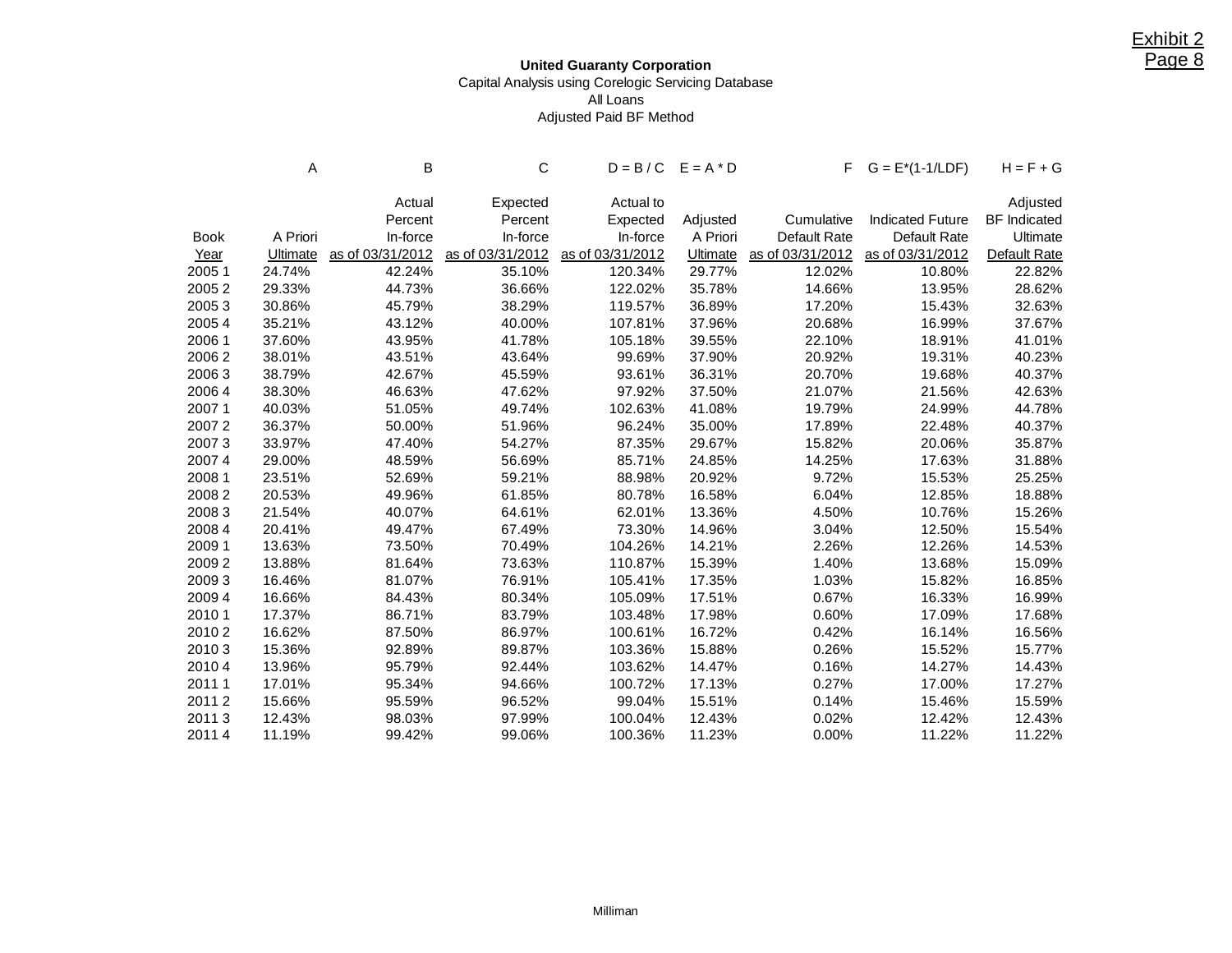#### **United Guaranty Corporation**

#### Capital Analysis using Corelogic Servicing Database All Loans Ultimate Default Rate Selections Evaluation as of 03/31/2012

Percent of

|        | Original    | loans that are      |               |            | Cum. Default     |              | Indicated Ultimate | <b>Indicated Ultimate</b> | Selected     |
|--------|-------------|---------------------|---------------|------------|------------------|--------------|--------------------|---------------------------|--------------|
| Book   | Loan Amount | Qualified Mortgages | Original Loan | Percent QM | Rate as          | LDF Method   | Unadjusted BF      | Adjusted BF               | Ultimate     |
| Year   | (\$000s)    | (Amount)            | Count         | (Count)    | as of 03/31/2012 | Default Rate | Default Rate       | Default Rate              | Default Rate |
| 1998 4 | 5,725,397   | 48%                 | 49,611        | 46%        | 4.65%            | 4.84%        | 5.03%              | 5.10%                     | 4.84%        |
| 1999 1 | 4,962,599   | 50%                 | 42,547        | 48%        | 4.89%            | 5.11%        | 5.35%              | 5.34%                     | 5.11%        |
| 1999 2 | 4,816,568   | 46%                 | 41,766        | 44%        | 6.01%            | 6.30%        | 6.57%              | 6.54%                     | 6.30%        |
| 1999 3 | 3,384,091   | 46%                 | 29,921        | 44%        | 7.56%            | 7.98%        | 8.30%              | 8.18%                     | 7.98%        |
| 1999 4 | 2,258,999   | 46%                 | 20,526        | 46%        | 8.29%            | 8.80%        | 9.17%              | 9.15%                     | 8.80%        |
| 2000 1 | 1,423,255   | 42%                 | 13,209        | 42%        | 9.66%            | 10.32%       | 10.69%             | 10.67%                    | 10.32%       |
| 2000 2 | 1,488,966   | 44%                 | 14,060        | 44%        | 11.35%           | 12.20%       | 12.53%             | 12.67%                    | 12.20%       |
| 2000 3 | 1,800,167   | 51%                 | 16,500        | 50%        | 10.37%           | 11.24%       | 11.67%             | 11.56%                    | 11.24%       |
| 2000 4 | 2,244,833   | 52%                 | 19,922        | 51%        | 9.31%            | 10.17%       | 10.66%             | 10.39%                    | 10.17%       |
| 2001 1 | 5,834,443   | 52%                 | 45,921        | 51%        | 5.49%            | 6.06%        | 6.73%              | 6.27%                     | 6.06%        |
| 2001 2 | 8,438,898   | 53%                 | 65,084        | 52%        | 5.04%            | 5.62%        | 6.44%              | 5.81%                     | 5.62%        |
| 2001 3 | 7,527,453   | 50%                 | 57,734        | 50%        | 5.48%            | 6.17%        | 6.96%              | 6.35%                     | 6.17%        |
| 2001 4 | 11,826,282  | 50%                 | 87,637        | 50%        | 4.43%            | 5.05%        | 5.89%              | 5.45%                     | 5.05%        |
| 2002 1 | 10,395,551  | 49%                 | 76,998        | 49%        | 4.71%            | 5.44%        | 6.41%              | 5.73%                     | 5.44%        |
| 2002 2 | 10,888,558  | 47%                 | 80,358        | 46%        | 5.05%            | 5.92%        | 7.06%              | 6.25%                     | 5.92%        |
| 2002 3 | 17,827,570  | 49%                 | 124,631       | 49%        | 4.10%            | 4.89%        | 6.04%              | 5.44%                     | 4.89%        |
| 2002 4 | 25,563,653  | 50%                 | 172,257       | 50%        | 3.63%            | 4.41%        | 5.57%              | 5.17%                     | 4.41%        |
| 2003 1 | 25,369,849  | 51%                 | 168,196       | 51%        | 3.61%            | 4.47%        | 5.71%              | 5.58%                     | 4.47%        |
| 2003 2 | 34,533,311  | 51%                 | 221,225       | 51%        | 3.48%            | 4.40%        | 5.74%              | 6.07%                     | 4.40%        |
| 2003 3 | 33,991,443  | 47%                 | 216,445       | 49%        | 3.92%            | 5.07%        | 6.45%              | 6.99%                     | 5.07%        |
| 2003 4 | 20,345,652  | 39%                 | 131,287       | 41%        | 5.15%            | 6.83%        | 8.44%              | 8.48%                     | 6.83%        |
| 2004 1 | 22,986,818  | 37%                 | 139,650       | 40%        | 5.64%            | 7.69%        | 9.64%              | 10.27%                    | 7.69%        |
| 2004 2 | 27,135,007  | 33%                 | 161,797       | 36%        | 6.42%            | 9.03%        | 11.29%             | 11.91%                    | 9.03%        |
| 2004 3 | 24,551,812  | 28%                 | 142,506       | 31%        | 8.42%            | 12.24%       | 14.58%             | 14.94%                    | 12.24%       |
| 2004 4 | 26.505.813  | 25%                 | 142.820       | 29%        | 10.22%           | 15.41%       | 17.97%             | 19.55%                    | 15.41%       |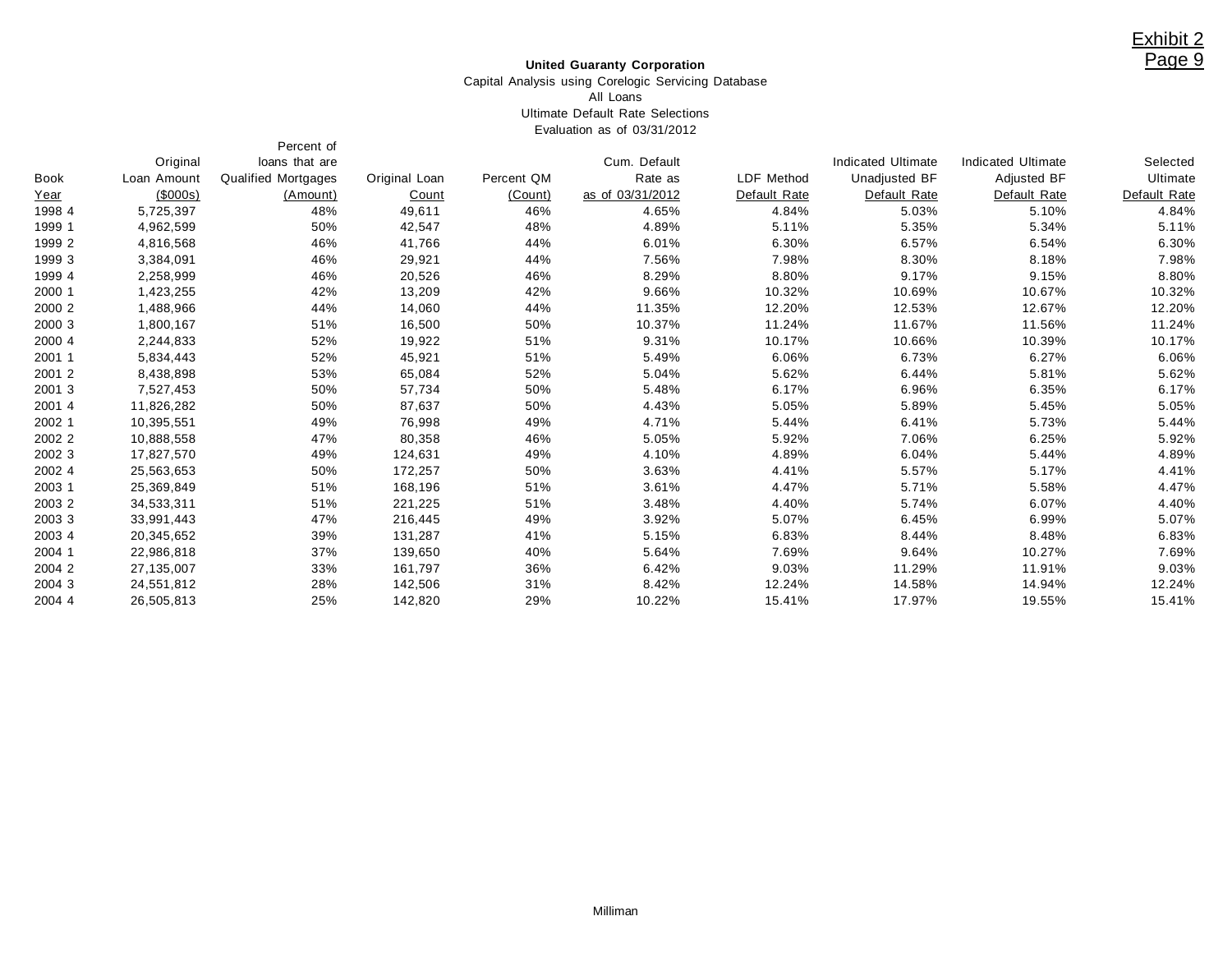#### **United Guaranty Corporation**

#### Capital Analysis using Corelogic Servicing Database All Loans Ultimate Default Rate Selections Evaluation as of 03/31/2012

Percent of

|             | Original       | loans that are      |               |            | Cum. Default     |              | Indicated Ultimate | <b>Indicated Ultimate</b> | Selected     |
|-------------|----------------|---------------------|---------------|------------|------------------|--------------|--------------------|---------------------------|--------------|
| <b>Book</b> | Loan Amount    | Qualified Mortgages | Original Loan | Percent QM | Rate as          | LDF Method   | Unadjusted BF      | <b>Adjusted BF</b>        | Ultimate     |
| Year        | $($ \$000s $)$ | (Amount)            | Count         | (Count)    | as of 03/31/2012 | Default Rate | Default Rate       | Default Rate              | Default Rate |
| 2005 1      | 26,273,959     | 24%                 | 135,002       | 28%        | 12.02%           | 18.86%       | 20.99%             | 22.82%                    | 22.82%       |
| 2005 2      | 40,668,737     | 21%                 | 191,910       | 26%        | 14.66%           | 24.04%       | 26.10%             | 28.62%                    | 28.62%       |
| 2005 3      | 48,439,563     | 22%                 | 219,159       | 27%        | 17.20%           | 29.56%       | 30.10%             | 32.63%                    | 32.63%       |
| 2005 4      | 41,438,093     | 19%                 | 182,415       | 24%        | 20.68%           | 37.44%       | 36.44%             | 37.67%                    | 37.67%       |
| 2006 1      | 38,243,128     | 17%                 | 166,643       | 22%        | 22.10%           | 42.35%       | 40.08%             | 41.01%                    | 41.01%       |
| 2006 2      | 47,781,799     | 17%                 | 208,784       | 21%        | 20.92%           | 42.65%       | 40.29%             | 40.23%                    | 40.23%       |
| 2006 3      | 47,797,681     | 18%                 | 213,740       | 21%        | 20.70%           | 45.18%       | 41.72%             | 40.37%                    | 40.37%       |
| 2006 4      | 50,998,310     | 19%                 | 221,985       | 22%        | 21.07%           | 49.56%       | 43.09%             | 42.63%                    | 42.63%       |
| 2007 1      | 54,503,199     | 19%                 | 235,067       | 22%        | 19.79%           | 50.52%       | 44.14%             | 44.78%                    | 44.78%       |
| 2007 2      | 73,546,025     | 22%                 | 328,919       | 24%        | 17.89%           | 49.99%       | 41.25%             | 40.37%                    | 40.37%       |
| 2007 3      | 59,052,588     | 25%                 | 270,302       | 27%        | 15.82%           | 48.79%       | 38.78%             | 35.87%                    | 35.87%       |
| 2007 4      | 52,962,735     | 35%                 | 241,225       | 36%        | 14.25%           | 49.03%       | 34.82%             | 31.88%                    | 31.88%       |
| 2008 1      | 48,159,892     | 45%                 | 215,990       | 46%        | 9.72%            | 37.73%       | 27.17%             | 25.25%                    | 25.25%       |
| 2008 2      | 40,110,502     | 54%                 | 183,927       | 55%        | 6.04%            | 26.79%       | 21.94%             | 18.88%                    | 18.88%       |
| 2008 3      | 28,823,982     | 49%                 | 135,285       | 49%        | 4.50%            | 23.14%       | 21.85%             | 15.26%                    | 15.26%       |
| 2008 4      | 22,005,413     | 57%                 | 104,383       | 55%        | 3.04%            | 18.47%       | 20.09%             | 15.54%                    | 15.54%       |
| 2009 1      | 20,549,779     | 69%                 | 94,543        | 66%        | 2.26%            | 16.53%       | 14.03%             | 14.53%                    | 14.53%       |
| 2009 2      | 28,964,725     | 59%                 | 128,748       | 57%        | 1.40%            | 12.63%       | 13.74%             | 15.09%                    | 15.09%       |
| 2009 3      | 28,147,816     | 45%                 | 125,941       | 42%        | 1.03%            | 11.68%       | 16.04%             | 16.85%                    | 16.85%       |
| 2009 4      | 29,066,803     | 44%                 | 128,809       | 41%        | 0.67%            | 9.89%        | 16.20%             | 16.99%                    | 16.99%       |
| 2010 1      | 24,592,015     | 41%                 | 108,373       | 38%        | 0.60%            | 12.06%       | 17.11%             | 17.68%                    | 17.68%       |
| 2010 2      | 24,195,057     | 42%                 | 108,889       | 40%        | 0.42%            | 11.95%       | 16.46%             | 16.56%                    | 16.56%       |
| 2010 3      | 33,081,277     | 41%                 | 144,347       | 39%        | 0.26%            | 11.21%       | 15.27%             | 15.77%                    | 15.77%       |
| 2010 4      | 45,191,533     | 45%                 | 194,636       | 45%        | 0.16%            | 11.35%       | 13.93%             | 14.43%                    | 14.43%       |
| 2011 1      | 26,744,387     | 40%                 | 118,853       | 40%        | 0.27%            | 35.47%       | 17.15%             | 17.27%                    | 17.27%       |
| 2011 2      | 23,142,935     | 44%                 | 104,753       | 43%        | 0.14%            | 39.07%       | 15.74%             | 15.59%                    | 15.59%       |
| 2011 3      | 27,370,748     | 52%                 | 122,813       | 51%        | 0.02%            | 14.33%       | 12.43%             | 12.43%                    | 12.43%       |
| 2011 4      | 27,592,861     | 56%                 | 124,669       | 54%        | 0.00%            | 2.08%        | 11.18%             | 11.22%                    | 11.22%       |
| Total       | 1,401,272,530  | 36%                 | 7,042,718     | 38%        | 9.67%            | 25.83%       | 23.56%             | 23.29%                    | 22.89%       |
|             |                |                     |               |            |                  |              | Average            |                           | 16.68%       |
|             |                |                     |               |            |                  |              | Average x H/L      |                           | 16.37%       |
|             |                |                     |               |            |                  |              | Avg L5 Years       |                           | 20.61%       |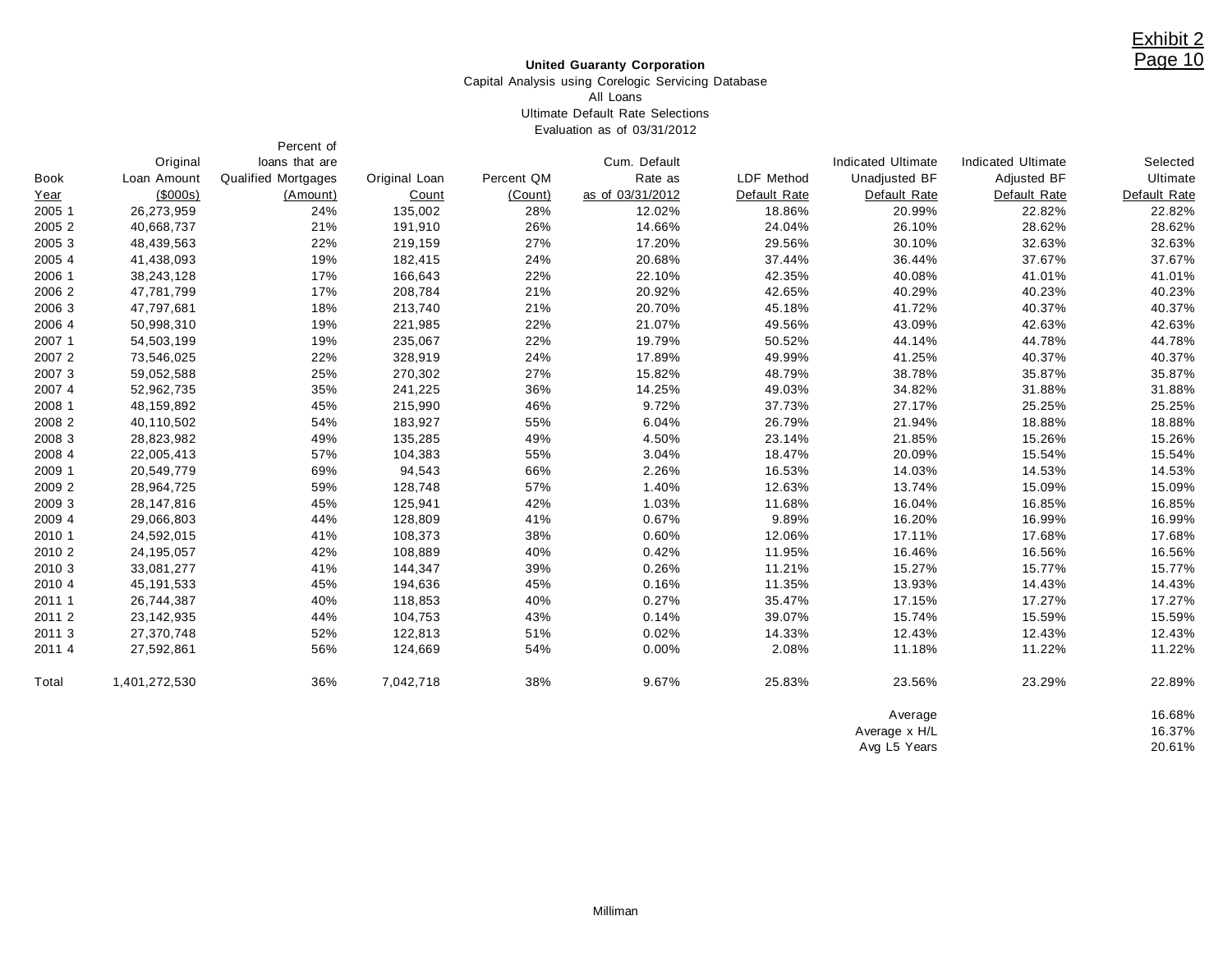## Exhibit 3 Page 1

#### **United Guaranty Corporation** Capital Analysis using Corelogic Servicing Database Loss Development Factors QM Loans Only

|                                 | Development Quarter |           |           |           |           |           |           |           |               |           |           |           |           |           |           |           |           |           |           |           |
|---------------------------------|---------------------|-----------|-----------|-----------|-----------|-----------|-----------|-----------|---------------|-----------|-----------|-----------|-----------|-----------|-----------|-----------|-----------|-----------|-----------|-----------|
| Book Year Dollars               | $1 - 2$             | $2 - 3$   | $3 - 4$   | $4 - 5$   | $5 - 6$   | $6 - 7$   | $7 - 8$   | $8 - 9$   | <u>9 - 10</u> | $10 - 11$ | $11 - 12$ | $12 - 13$ | $13 - 14$ | $14 - 15$ | $15 - 16$ | $16 - 17$ | $17 - 18$ | 18 - 19   | $19 - 20$ | $20 - 21$ |
| Ave                             | 8.25                | 3.70      | 2.51      | 1.92      | 1.71      | 1.72      | 1.48      | 1.42      | 1.40          | 1.31      | 1.25      | 1.23      | 1.19      | 1.16      | 1.15      | 1.14      | 1.11      | 1.10      | 1.10      | 1.09      |
| Ave x H/L                       | 6.32                | 3.46      | 2.42      | 1.91      | 1.69      | 1.65      | 1.46      | 1.41      | 1.34          | 1.30      | 1.25      | 1.22      | 1.19      | 1.16      | 1.15      | 1.13      | 1.11      | 1.10      | 1.09      | 1.09      |
| W A                             | 1.95                | 2.10      | 2.06      | 1.92      | 1.71      | 1.55      | 1.44      | 1.41      | 1.36          | 1.32      | 1.25      | 1.20      | 1.17      | 1.15      | 1.13      | 1.13      | 1.13      | 1.11      | 1.10      | 1.10      |
| Ave '04-'11                     | 7.77                | 3.65      | 2.58      | 1.88      | 1.68      | 1.53      | 1.41      | 1.36      | 1.32          | 1.28      | 1.23      | 1.21      | 1.18      | 1.16      | 1.15      | 1.14      | 1.13      | 1.11      | 1.11      | 1.11      |
| Ave x H/L '04-'11               | 4.67                | 3.33      | 2.45      | 1.87      | 1.68      | 1.52      | 1.40      | 1.36      | 1.31          | 1.27      | 1.22      | 1.20      | 1.17      | 1.15      | 1.15      | 1.14      | 1.13      | 1.11      | 1.11      | 1.11      |
| WA '04-'11                      | 1.79                | 1.97      | 2.06      | 1.97      | 1.73      | 1.59      | 1.47      | 1.44      | 1.38          | 1.34      | 1.26      | 1.21      | 1.17      | 1.15      | 1.14      | 1.14      | 1.14      | 1.12      | 1.12      | 1.12      |
|                                 |                     |           |           |           |           |           |           |           |               |           |           |           |           |           |           |           |           |           |           |           |
| Book Year Counts                |                     |           |           |           |           |           |           |           |               |           |           |           |           |           |           |           |           |           |           |           |
| Ave                             | 5.77                | 3.20      | 2.50      | 1.99      | 1.71      | 1.67      | 1.49      | 1.44      | 1.40          | 1.33      | 1.28      | 1.23      | 1.20      | 1.16      | 1.15      | 1.13      | 1.12      | 1.10      | 1.09      | 1.09      |
| Ave x H/L                       | 4.95                | 3.09      | 2.38      | 1.94      | 1.69      | 1.58      | 1.47      | 1.41      | 1.35          | 1.31      | 1.27      | 1.22      | 1.19      | 1.16      | 1.15      | 1.13      | 1.12      | 1.10      | 1.09      | 1.09      |
| W A                             | 1.91                | 2.03      | 2.00      | 1.91      | 1.69      | 1.54      | 1.43      | 1.39      | 1.35          | 1.31      | 1.25      | 1.20      | 1.17      | 1.15      | 1.13      | 1.13      | 1.12      | 1.10      | 1.10      | 1.09      |
| Ave '04-'11                     | 5.10                | 3.22      | 2.54      | 1.90      | 1.69      | 1.53      | 1.41      | 1.36      | 1.32          | 1.28      | 1.23      | 1.21      | 1.17      | 1.15      | 1.15      | 1.13      | 1.13      | 1.11      | 1.11      | 1.10      |
| Ave x H/L '04-'11               | 3.68                | 3.06      | 2.37      | 1.90      | 1.68      | 1.51      | 1.40      | 1.35      | 1.31          | 1.27      | 1.22      | 1.20      | 1.17      | 1.15      | 1.15      | 1.13      | 1.13      | 1.11      | 1.11      | 1.10      |
| WA '04-'11                      | 1.73                | 1.87      | 1.96      | 1.95      | 1.72      | 1.58      | 1.46      | 1.42      | 1.37          | 1.33      | 1.26      | 1.21      | 1.17      | 1.15      | 1.14      | 1.14      | 1.14      | 1.12      | 1.12      | 1.12      |
| Selection:                      | 18.74               | 5.26      | 3.13      | 2.35      | 1.97      | 1.74      | 1.59      | 1.48      | 1.40          | 1.34      | 1.30      | 1.26      | 1.23      | 1.20      | 1.18      | 1.16      | 1.14      | 1.13      | 1.12      | 1.10      |
|                                 | Development Quarter |           |           |           |           |           |           |           |               |           |           |           |           |           |           |           |           |           |           |           |
| Book Year Dollars               | $21 - 22$           | $22 - 23$ | $23 - 24$ | $24 - 25$ | $25 - 26$ | $26 - 27$ | $27 - 28$ | $28 - 29$ | $29 - 30$     | 30 - 31   | $31 - 32$ | $32 - 33$ | $33 - 34$ | $34 - 35$ | $35 - 36$ | $36 - 37$ | $37 - 38$ | $38 - 39$ | $39 - 40$ | $40 - 41$ |
| Ave                             | 1.08                | 1.07      | 1.07      | 1.06      | 1.06      | 1.05      | 1.05      | 1.05      | 1.04          | 1.03      | 1.03      | 1.03      | 1.02      | 1.02      | 1.02      | 1.01      | 1.01      | 1.01      | 1.01      | 1.01      |
| Ave x H/L                       | 1.07                | 1.07      | 1.07      | 1.06      | 1.05      | 1.05      | 1.05      | 1.04      | 1.04          | 1.03      | 1.03      | 1.03      | 1.02      | 1.02      | 1.02      | 1.01      | 1.01      | 1.01      | 1.01      | 1.01      |
| W A                             | 1.09                | 1.08      | 1.08      | 1.07      | 1.07      | 1.06      | 1.06      | 1.05      | 1.05          | 1.05      | 1.04      | 1.04      | 1.03      | 1.03      | 1.02      | 1.02      | 1.02      | 1.01      | 1.01      | 1.01      |
| Ave '04-'11                     | 1.10                | 1.09      | 1.09      | 1.08      | 1.09      | 1.08      | 1.07      | 1.07      | 1.06          | 1.06      | 1.04      | 1.00      |           |           |           |           |           |           |           |           |
| Ave x H/L '04-'11               | 1.10                | 1.10      | 1.10      | 1.09      | 1.09      | 1.09      | 1.08      | 1.08      | 1.07          | 1.08      |           |           |           |           |           |           |           |           |           |           |
| WA '04-'11                      | 1.11                | 1.10      | 1.11      | 1.10      | 1.10      | 1.09      | 1.09      | 1.09      | 1.08          | 1.09      | 1.09      |           |           |           |           |           |           |           |           |           |
|                                 |                     |           |           |           |           |           |           |           |               |           |           |           |           |           |           |           |           |           |           |           |
| Book Year Counts                |                     |           |           |           |           |           |           |           |               |           |           |           |           |           |           |           |           |           |           |           |
| Ave                             | 1.08                | 1.07      | 1.06      | 1.06      | 1.06      | 1.05      | 1.05      | 1.04      | 1.04          | 1.03      | 1.03      | 1.03      | 1.02      | 1.02      | 1.02      | 1.02      | 1.01      | 1.01      | 1.01      | 1.01      |
| Ave x H/L                       | 1.08                | 1.07      | 1.07      | 1.06      | 1.05      | 1.05      | 1.05      | 1.04      | 1.04          | 1.03      | 1.03      | 1.03      | 1.02      | 1.02      | 1.02      | 1.02      | 1.01      | 1.01      | 1.01      | 1.01      |
| W A                             | 1.08                | 1.07      | 1.07      | 1.06      | 1.06      | 1.06      | 1.05      | 1.05      | 1.04          | 1.04      | 1.04      | 1.04      | 1.03      | 1.03      | 1.02      | 1.02      | 1.02      | 1.02      | 1.01      | 1.01      |
| Ave '04-'11                     | 1.10                | 1.09      | 1.08      | 1.08      | 1.08      | 1.08      | 1.06      | 1.06      | 1.06          | 1.06      | 1.04      | 1.00      |           |           |           |           |           |           |           |           |
| Ave x H/L '04-'11               | 1.10                | 1.09      | 1.09      | 1.08      | 1.08      | 1.08      | 1.07      | 1.07      | 1.07          | 1.07      |           |           |           |           |           |           |           |           |           |           |
| WA '04-'11                      | 1.11                | 1.10      | 1.10      | 1.09      | 1.09      | 1.09      | 1.08      | 1.08      | 1.08          | 1.09      | 1.08      |           |           |           |           |           |           |           |           |           |
| Selection:                      | 1.09                | 1.09      | 1.08      | 1.07      | 1.06      | 1.06      | 1.05      | 1.05      | 1.04          | 1.04      | 1.04      | 1.03      | 1.03      | 1.03      | 1.03      | 1.02      | 1.02      | 1.02      | 1.02      | 1.02      |
|                                 | Development Quarter |           |           |           |           |           |           |           |               |           |           |           |           |           |           |           |           |           |           |           |
| Book Year Dollars               | 41 - 42             | $42 - 43$ | $43 - 44$ | $44 - 45$ | 45 - 46   | $46 - 47$ | 47 - 48   | 48 - 49   | 49 - 50       | $50 - 51$ | $51 - 52$ | $52 - 53$ | $53 - 54$ | $54 - 55$ | $55 - 56$ | $56 - 57$ | $57 - 58$ | $58 - 59$ |           |           |
| Ave                             | 1.01                | 1.01      | 1.01      | 1.01      | 1.01      | 1.01      | 1.01      | 1.01      | 1.01          | 1.01      | 1.01      | 1.00      | 1.00      |           |           |           |           |           |           |           |
| Ave x H/L                       | 1.01                | 1.01      | 1.01      | 1.01      | 1.01      | 1.01      | 1.01      | 1.01      | 1.01          | 1.02      | 1.01      |           |           |           |           |           |           |           |           |           |
| W A                             | 1.01                | 1.02      | 1.01      | 1.01      | 1.01      | 1.01      | 1.01      | 1.01      | 1.01          | 1.02      | 1.02      | 1.01      |           |           |           |           |           |           |           |           |
| Ave '04-'11                     |                     |           |           |           |           |           |           |           |               |           |           |           |           |           |           |           |           |           |           |           |
| Ave x H/L '04-'11               |                     |           |           |           |           |           |           |           |               |           |           |           |           |           |           |           |           |           |           |           |
| WA '04-'11                      |                     |           |           |           |           |           |           |           |               |           |           |           |           |           |           |           |           |           |           |           |
| Book Year Counts                |                     |           |           |           |           |           |           |           |               |           |           |           |           |           |           |           |           |           |           |           |
| Ave                             | 1.01                | 1.01      | 1.01      | 1.01      | 1.01      | 1.01      | 1.01      | 1.01      | 1.01          | 1.02      | 1.01      | 1.01      | 1.00      |           |           |           |           |           |           |           |
| Ave x H/L                       | 1.01                | 1.01      | 1.01      | 1.01      | 1.01      | 1.01      | 1.01      | 1.01      | 1.01          | 1.02      | 1.01      |           |           |           |           |           |           |           |           |           |
| W A                             | 1.01                | 1.02      | 1.01      | 1.02      | 1.01      | 1.01      | 1.01      | 1.01      | 1.01          | 1.02      | 1.02      | 1.01      |           |           |           |           |           |           |           |           |
| Ave '04-'11                     |                     |           |           |           |           |           |           |           |               |           |           |           |           |           |           |           |           |           |           |           |
| Ave x H/L '04-'11<br>WA '04-'11 |                     |           |           |           |           |           |           |           |               |           |           |           |           |           |           |           |           |           |           |           |
| Selection:                      | 1.01                | 1.01      | 1.01      | 1.01      | 1.01      | 1.01      | 1.01      | 1.01      | 1.01          | 1.01      | 1.01      | 1.00      | 1.00      | 1.00      | 1.00      | 1.00      | 1.00      | 1.00      |           |           |
|                                 |                     |           |           |           |           |           |           |           |               |           |           |           |           |           |           |           |           |           |           |           |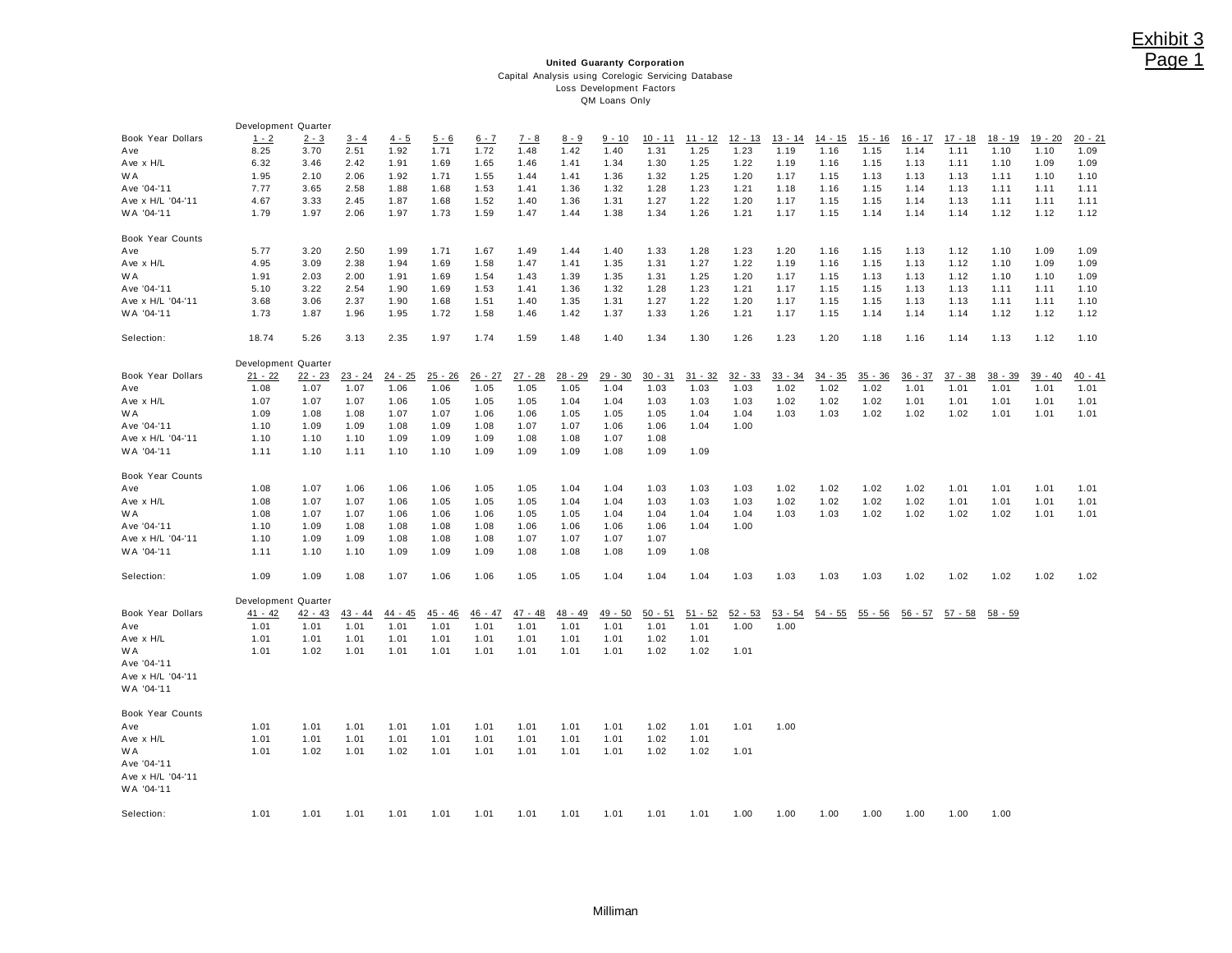## **United Guaranty Corporation** Capital Analysis using Corelogic Servicing Database QM Loans Only Paid LDF-Method

|             | Α                | в          | $C = A * B$  |
|-------------|------------------|------------|--------------|
|             |                  |            |              |
|             | Cumulative       |            | Indicated    |
| <b>Book</b> | Default Rate     |            | Ultimate     |
| Year        | as of 03/31/2012 | <u>LDF</u> | Default Rate |
| 19984       | 3.08%            | 1.038      | 3.19%        |
| 19991       | 3.00%            | 1.042      | 3.13%        |
| 19992       | 3.76%            | 1.047      | 3.94%        |
| 19993       | 4.19%            | 1.053      | 4.41%        |
| 19994       | 5.83%            | 1.059      | 6.17%        |
| 2000 1      | 6.51%            | 1.066      | 6.94%        |
| 2000 2      | 7.87%            | 1.073      | 8.45%        |
| 2000 3      | 6.90%            | 1.082      | 7.46%        |
| 2000 4      | 6.46%            | 1.091      | 7.05%        |
| 2001 1      | 3.85%            | 1.102      | 4.24%        |
| 20012       | 3.28%            | 1.114      | 3.66%        |
| 20013       | 3.69%            | 1.127      | 4.15%        |
| 20014       | 3.04%            | 1.142      | 3.48%        |
| 20021       | 3.10%            | 1.158      | 3.59%        |
| 20022       | 3.03%            | 1.176      | 3.56%        |
| 20023       | 2.28%            | 1.197      | 2.72%        |
| 20024       | 2.16%            | 1.219      | 2.64%        |
| 20031       | 2.16%            | 1.245      | 2.69%        |
| 20032       | 2.01%            | 1.274      | 2.56%        |
| 20033       | 2.07%            | 1.306      | 2.71%        |
| 20034       | 2.65%            | 1.342      | 3.55%        |
| 2004 1      | 2.81%            | 1.383      | 3.89%        |
| 20042       | 2.64%            | 1.429      | 3.77%        |
| 20043       | 3.34%            | 1.481      | 4.94%        |
| 2004 4      | 4.02%            | 1.541      | 6.19%        |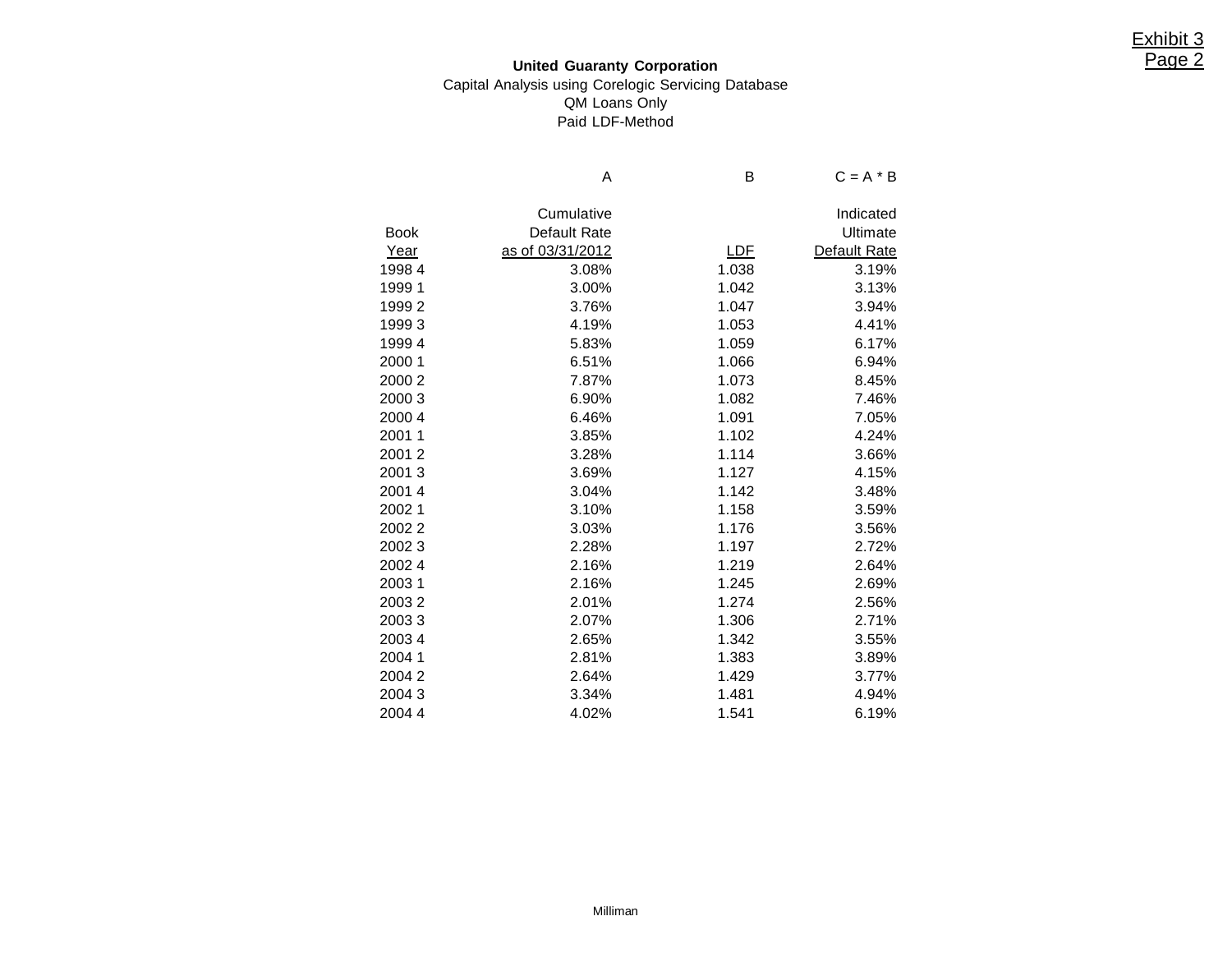## **United Guaranty Corporation** Capital Analysis using Corelogic Servicing Database QM Loans Only Paid LDF-Method

|             | Α                   | B          | $C = A * B$  |
|-------------|---------------------|------------|--------------|
|             | Cumulative          |            | Indicated    |
| <b>Book</b> | <b>Default Rate</b> |            | Ultimate     |
| Year        | as of 03/31/2012    | <u>LDF</u> | Default Rate |
| 2005 1      | 4.43%               | 1.609      | 7.13%        |
| 20052       | 5.09%               | 1.687      | 8.58%        |
| 20053       | 5.68%               | 1.776      | 10.10%       |
| 20054       | 6.89%               | 1.880      | 12.95%       |
| 2006 1      | 7.91%               | 2.000      | 15.81%       |
| 20062       | 7.77%               | 2.141      | 16.65%       |
| 20063       | 7.27%               | 2.307      | 16.77%       |
| 20064       | 6.97%               | 2.504      | 17.45%       |
| 20071       | 7.77%               | 2.740      | 21.28%       |
| 20072       | 7.39%               | 3.026      | 22.34%       |
| 20073       | 8.09%               | 3.374      | 27.28%       |
| 20074       | 8.86%               | 3.806      | 33.73%       |
| 2008 1      | 5.86%               | 4.348      | 25.48%       |
| 20082       | 3.76%               | 5.038      | 18.96%       |
| 20083       | 2.78%               | 5.935      | 16.52%       |
| 2008 4      | 1.66%               | 7.123      | 11.80%       |
| 2009 1      | 0.89%               | 8.738      | 7.82%        |
| 20092       | 0.46%               | 10.993     | 5.03%        |
| 20093       | 0.35%               | 14.250     | 4.97%        |
| 2009 4      | 0.19%               | 19.146     | 3.55%        |
| 2010 1      | 0.12%               | 26.871     | 3.23%        |
| 20102       | 0.10%               | 39.810     | 3.81%        |
| 20103       | 0.05%               | 63.179     | 3.21%        |
| 20104       | 0.05%               | 109.748    | 5.02%        |
| 2011 1      | 0.17%               | 215.756    | 37.45%       |
| 20112       | 0.09%               | 507.642    | 43.99%       |
| 20113       | 0.01%               | 1587.455   | 16.24%       |
| 20114       | 0.00%               | 8348.026   | 0.00%        |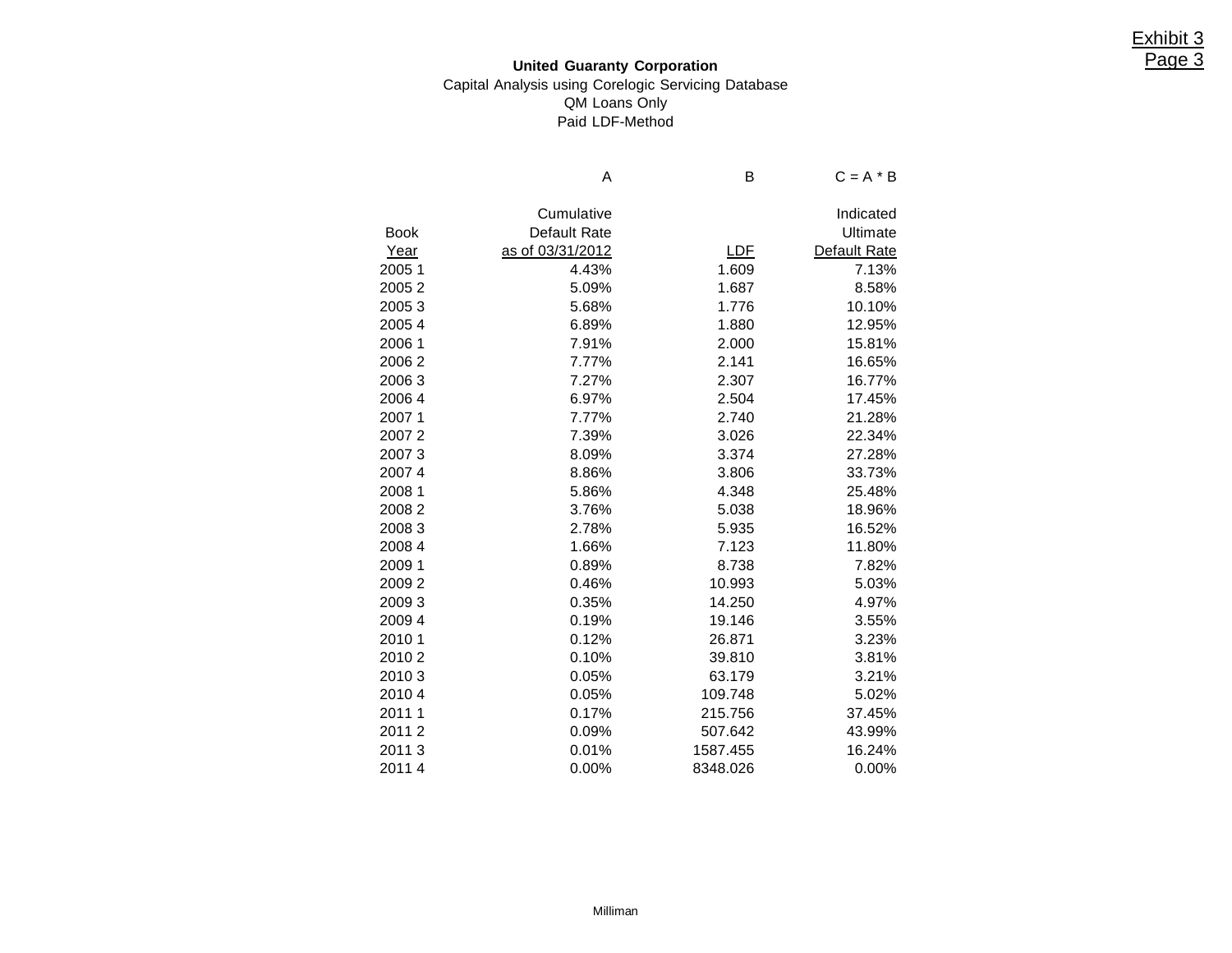## **United Guaranty Corporation** Capital Analysis using Corelogic Servicing Database QM Loans Only Unadjusted BF Method

|             | Α                 | B                | $C = A * (1-1/LDF)$ | $D = B + C$                            |
|-------------|-------------------|------------------|---------------------|----------------------------------------|
|             |                   |                  |                     |                                        |
|             | Unadjusted        | Cumulative       | Indicated           | Unadjusted                             |
| <b>Book</b> | A Priori Ultimate | Default Rate     | <b>Future Rate</b>  | <b>BF</b> Indicated                    |
| Year        | Default Rate      | as of 03/31/2012 |                     | as of 03/31/2012 Ultimate Default Rate |
| 19984       | 2.98%             | 3.08%            | 0.11%               | 3.19%                                  |
| 19991       | 3.15%             | 3.00%            | 0.13%               | 3.13%                                  |
| 19992       | 3.69%             | 3.76%            | 0.17%               | 3.93%                                  |
| 19993       | 4.23%             | 4.19%            | 0.21%               | 4.40%                                  |
| 19994       | 4.52%             | 5.83%            | 0.25%               | 6.08%                                  |
| 2000 1      | 4.59%             | 6.51%            | 0.28%               | 6.80%                                  |
| 2000 2      | 4.71%             | 7.87%            | 0.32%               | 8.19%                                  |
| 2000 3      | 5.03%             | 6.90%            | 0.38%               | 7.28%                                  |
| 2000 4      | 5.23%             | 6.46%            | 0.44%               | 6.90%                                  |
| 2001 1      | 4.94%             | 3.85%            | 0.46%               | 4.31%                                  |
| 20012       | 5.33%             | 3.28%            | 0.54%               | 3.83%                                  |
| 20013       | 5.33%             | 3.69%            | 0.60%               | 4.29%                                  |
| 2001 4      | 4.89%             | 3.04%            | 0.61%               | 3.65%                                  |
| 2002 1      | 5.13%             | 3.10%            | 0.70%               | 3.80%                                  |
| 20022       | 5.54%             | 3.03%            | 0.83%               | 3.86%                                  |
| 20023       | 5.53%             | 2.28%            | 0.91%               | 3.18%                                  |
| 2002 4      | 5.59%             | 2.16%            | 1.01%               | 3.17%                                  |
| 20031       | 5.88%             | 2.16%            | 1.16%               | 3.32%                                  |
| 20032       | 6.10%             | 2.01%            | 1.31%               | 3.32%                                  |
| 20033       | 6.13%             | 2.07%            | 1.44%               | 3.51%                                  |
| 2003 4      | 6.95%             | 2.65%            | 1.77%               | 4.42%                                  |
| 2004 1      | 7.41%             | 2.81%            | 2.05%               | 4.87%                                  |
| 20042       | 7.84%             | 2.64%            | 2.35%               | 4.99%                                  |
| 20043       | 8.94%             | 3.34%            | 2.90%               | 6.24%                                  |
| 2004 4      | 9.94%             | 4.02%            | 3.49%               | 7.51%                                  |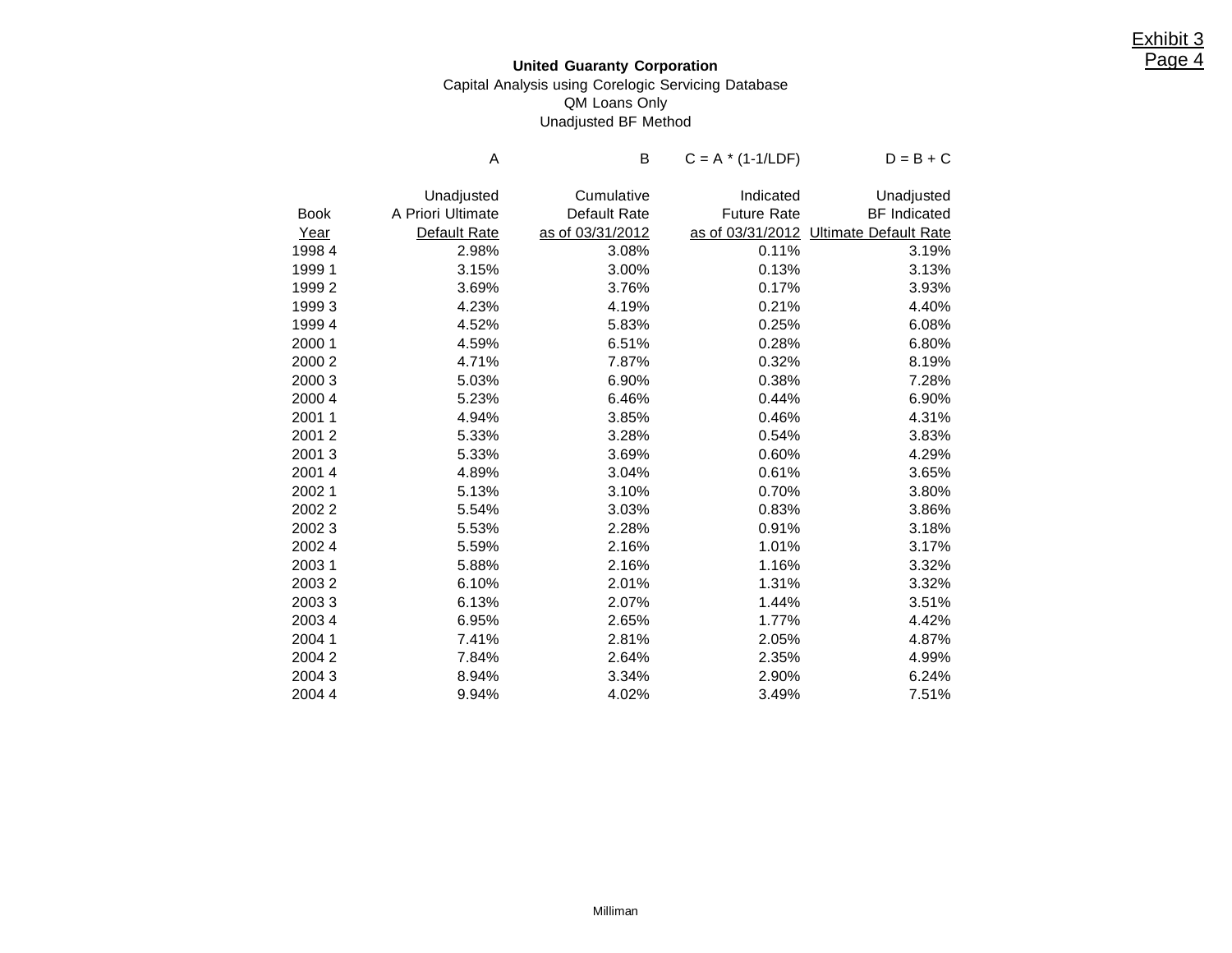## **United Guaranty Corporation** Capital Analysis using Corelogic Servicing Database QM Loans Only Unadjusted BF Method

|             | Α                 | В                | $C = A * (1-1/LDF)$ | $D = B + C$                  |
|-------------|-------------------|------------------|---------------------|------------------------------|
|             | Unadjusted        | Cumulative       | Indicated           | Unadjusted                   |
| <b>Book</b> | A Priori Ultimate | Default Rate     | <b>Future Rate</b>  | <b>BF</b> Indicated          |
| Year        | Default Rate      | as of 03/31/2012 | as of 03/31/2012    | <b>Ultimate Default Rate</b> |
| 20051       | 10.50%            | 4.43%            | 3.97%               | 8.40%                        |
| 20052       | 11.20%            | 5.09%            | 4.56%               | 9.65%                        |
| 20053       | 12.01%            | 5.68%            | 5.25%               | 10.93%                       |
| 20054       | 13.62%            | 6.89%            | 6.38%               | 13.27%                       |
| 2006 1      | 15.18%            | 7.91%            | 7.59%               | 15.49%                       |
| 20062       | 15.36%            | 7.77%            | 8.19%               | 15.96%                       |
| 20063       | 15.22%            | 7.27%            | 8.62%               | 15.89%                       |
| 20064       | 15.56%            | 6.97%            | 9.35%               | 16.31%                       |
| 20071       | 16.23%            | 7.77%            | 10.31%              | 18.07%                       |
| 20072       | 15.79%            | 7.39%            | 10.57%              | 17.96%                       |
| 20073       | 15.72%            | 8.09%            | 11.06%              | 19.15%                       |
| 20074       | 14.51%            | 8.86%            | 10.70%              | 19.56%                       |
| 2008 1      | 12.00%            | 5.86%            | 9.24%               | 15.10%                       |
| 20082       | 10.75%            | 3.76%            | 8.62%               | 12.38%                       |
| 20083       | 10.28%            | 2.78%            | 8.55%               | 11.33%                       |
| 2008 4      | 9.61%             | 1.66%            | 8.26%               | 9.92%                        |
| 2009 1      | 6.97%             | 0.89%            | 6.17%               | 7.07%                        |
| 20092       | 5.87%             | 0.46%            | 5.34%               | 5.80%                        |
| 20093       | 5.41%             | 0.35%            | 5.03%               | 5.38%                        |
| 20094       | 5.10%             | 0.19%            | 4.84%               | 5.02%                        |
| 2010 1      | 5.23%             | 0.12%            | 5.03%               | 5.15%                        |
| 20102       | 4.58%             | 0.10%            | 4.47%               | 4.56%                        |
| 20103       | 4.97%             | 0.05%            | 4.89%               | 4.94%                        |
| 20104       | 4.91%             | 0.05%            | 4.87%               | 4.91%                        |
| 20111       | 4.26%             | 0.17%            | 4.25%               | 4.42%                        |
| 20112       | 3.73%             | 0.09%            | 3.72%               | 3.81%                        |
| 20113       | 3.45%             | 0.01%            | 3.45%               | 3.46%                        |
| 20114       | 3.32%             | 0.00%            | 3.32%               | 3.32%                        |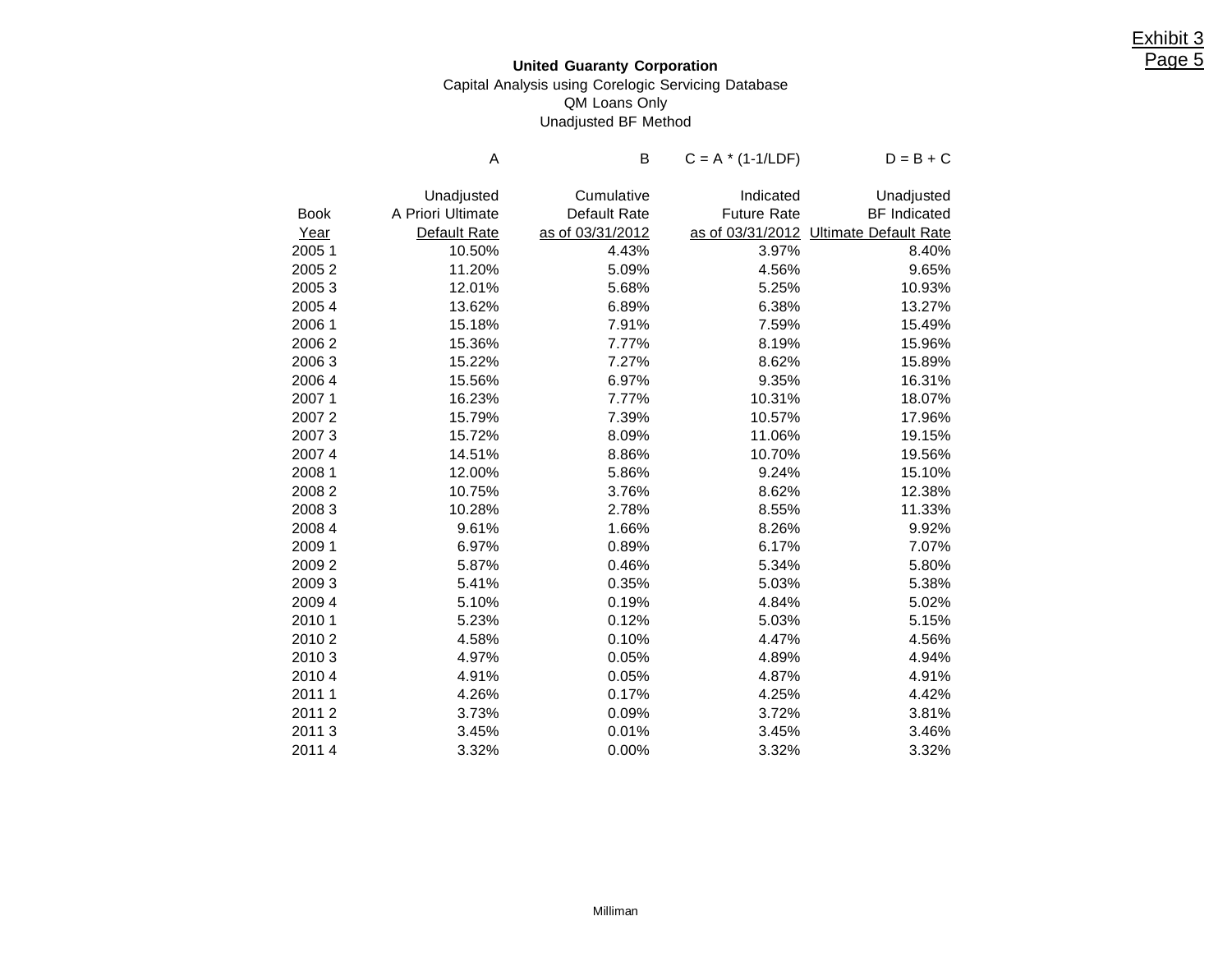#### **United Guaranty Corporation** Capital Analysis using Corelogic Servicing Database QM Loans Only Conditional Prepayment Rate

|                     | <b>Development Quarters</b> |                |                |                |                |       |              |       |                |       |       |       |           |       |                     |
|---------------------|-----------------------------|----------------|----------------|----------------|----------------|-------|--------------|-------|----------------|-------|-------|-------|-----------|-------|---------------------|
| <b>Amount Based</b> | $\mathbf{1}$                | $\overline{2}$ | $\overline{3}$ | $\overline{4}$ | $\overline{5}$ | 6     | $\mathbf{Z}$ | 8     | 9              | 10    | 11    | 12    | <u>13</u> | 14    | <u>15</u>           |
| Average             | 7.4%                        | 9.1%           | 11.3%          | 13.2%          | 14.1%          | 14.8% | 15.9%        | 16.6% | 16.5%          | 16.6% | 17.0% | 16.5% | 16.3%     | 16.8% | 17.0%               |
| Average x H/L       | 7.1%                        | 8.7%           | 10.9%          | 12.7%          | 13.6%          | 14.4% | 15.4%        | 16.1% | 15.9%          | 16.0% | 16.4% | 15.8% | 15.5%     | 16.2% | 16.6%               |
| Weighted Average    | 8.5%                        | 10.1%          | 11.5%          | 12.8%          | 14.4%          | 14.4% | 14.6%        | 15.5% | 15.7%          | 16.0% | 15.8% | 15.0% | 15.1%     | 16.2% | 16.1%               |
|                     |                             |                |                |                |                |       |              |       |                |       |       |       |           |       |                     |
| Count Based         |                             |                |                |                |                |       |              |       |                |       |       |       |           |       |                     |
| Average             | 6.6%                        | 8.2%           | 10.2%          | 11.9%          | 12.7%          | 13.4% | 14.4%        | 15.1% | 15.1%          | 15.3% | 15.7% | 15.3% | 15.2%     | 15.7% | 15.8%               |
| Average x H/L       | 6.4%                        | 7.8%           | 9.8%           | 11.4%          | 12.2%          | 13.0% | 13.9%        | 14.6% | 14.5%          | 14.6% | 15.1% | 14.5% | 14.4%     | 15.1% | 15.4%               |
| Weighted Average    | 8.1%                        | 9.8%           | 11.3%          | 12.9%          | 14.5%          | 14.5% | 14.5%        | 15.2% | 15.1%          | 15.0% | 15.0% | 14.4% | 14.3%     | 15.1% | 15.0%               |
|                     |                             |                |                |                |                |       |              |       |                |       |       |       |           |       |                     |
|                     |                             |                |                |                |                |       |              |       |                |       |       |       |           |       |                     |
| Amount Based        | 16                          | 17             | 18             | 19             | 20             | 21    | 22           | 23    | 24             | 25    | 26    | 27    | 28        | 29    | 30                  |
| Average             | 16.1%                       | 15.4%          | 15.0%          | 14.7%          | 14.3%          | 13.9% | 13.1%        | 13.5% | 13.4%          | 13.0% | 13.5% | 13.9% | 13.9%     | 12.6% | 12.5%               |
| Average x H/L       | 15.8%                       | 15.1%          | 14.6%          | 14.4%          | 13.8%          | 13.6% | 12.8%        | 13.2% | 13.3%          | 12.9% | 13.4% | 13.7% | 13.8%     | 12.5% | 12.4%               |
| Weighted Average    | 15.3%                       | 14.7%          | 14.0%          | 13.8%          | 13.7%          | 13.2% | 13.2%        | 14.3% | 14.7%          | 14.8% | 14.9% | 16.0% | 17.3%     | 17.2% | 16.9%               |
|                     |                             |                |                |                |                |       |              |       |                |       |       |       |           |       |                     |
| Count Based         |                             |                |                |                |                |       |              |       |                |       |       |       |           |       |                     |
| Average             | 15.1%                       | 14.4%          | 14.0%          | 13.8%          | 13.4%          | 13.0% | 12.2%        | 12.5% | 12.3%          | 11.9% | 12.2% | 12.6% | 12.5%     | 11.5% | 11.3%               |
| Average x H/L       | 14.9%                       | 14.1%          | 13.6%          | 13.5%          | 13.0%          | 12.7% | 12.0%        | 12.3% | 12.3%          | 11.8% | 12.1% | 12.4% | 12.4%     | 11.4% | 11.2%               |
| Weighted Average    | 14.4%                       | 13.8%          | 13.1%          | 12.8%          | 12.7%          | 12.2% | 12.0%        | 12.7% | 13.1%          | 13.1% | 13.3% | 14.2% | 15.2%     | 15.1% | 14.9%               |
|                     |                             |                |                |                |                |       |              |       |                |       |       |       |           |       |                     |
|                     |                             |                |                |                |                |       |              |       |                |       |       |       |           |       |                     |
| Amount Based        | 31                          | 32             | 33             | 34             | 35             | 36    | 37           | 38    | $\frac{39}{2}$ | 40    | 41    | 42    | 43        | 44    | $\frac{45}{11.2\%}$ |
| Average             | 12.7%                       | 12.2%          | 11.4%          | 10.5%          | 10.9%          | 10.0% | 9.9%         | 9.2%  | 9.5%           | 10.2% | 10.1% | 10.1% | 11.8%     | 10.3% |                     |
| Average x H/L       | 12.5%                       | 12.1%          | 11.3%          | 10.4%          | 10.8%          | 9.9%  | 9.9%         | 9.0%  | 9.0%           | 10.2% | 9.8%  | 8.9%  | 10.0%     | 9.3%  | 10.3%               |
| Weighted Average    | 17.2%                       | 18.4%          | 18.6%          | 17.4%          | 17.2%          | 15.4% | 14.0%        | 12.4% | 14.0%          | 13.8% | 13.9% | 14.7% | 14.8%     | 12.7% | 14.5%               |
| Count Based         |                             |                |                |                |                |       |              |       |                |       |       |       |           |       |                     |
|                     |                             | 11.0%          | 10.3%          | 9.5%           | 9.8%           | 9.3%  | 9.0%         | 8.6%  | 8.9%           | 9.4%  | 9.1%  | 9.5%  | 11.1%     | 9.8%  |                     |
| Average             | 11.4%                       |                |                |                |                |       |              |       |                |       |       |       |           |       | 10.3%               |
| Average x H/L       | 11.3%                       | 10.9%          | 10.2%          | 9.4%           | 9.7%           | 9.1%  | 8.9%         | 8.4%  | 8.3%           | 9.1%  | 8.5%  | 8.0%  | 9.0%      | 8.6%  | 8.9%                |
| Weighted Average    | 15.3%                       | 16.3%          | 16.2%          | 15.0%          | 15.0%          | 13.9% | 12.5%        | 11.6% | 12.9%          | 12.5% | 12.7% | 13.7% | 13.6%     | 12.2% | 13.1%               |
|                     |                             |                |                |                |                |       |              |       |                |       |       |       |           |       |                     |
| Amount Based        | 46                          | 47             | 48             | 49             | 50             | 51    | 52           | 53    | 54             | 55    | 56    | 57    | 58        | 59    | 60                  |
| Average             | 10.8%                       | 12.8%          | 11.9%          | 11.7%          | 13.3%          | 13.5% | 8.0%         | 0.0%  | 0.0%           | 0.0%  | 0.0%  | 0.0%  | 0.0%      | 0.0%  | 0.0%                |
| Average x H/L       | 10.1%                       | 12.1%          | 12.2%          | 13.1%          | 14.2%          | 16.0% | 0.0%         | 0.0%  | 0.0%           | 0.0%  | 0.0%  | 0.0%  | 0.0%      | 0.0%  | 0.0%                |
| Weighted Average    | 13.1%                       | 16.0%          | 15.8%          | 16.5%          | 19.4%          | 22.5% | 16.6%        | 0.0%  | 0.0%           | 0.0%  | 0.0%  | 0.0%  | 0.0%      | 0.0%  | 0.0%                |
| Count Based         |                             |                |                |                |                |       |              |       |                |       |       |       |           |       |                     |
| Average             | 9.6%                        | 11.8%          | 11.2%          | 10.7%          | 12.3%          | 13.6% | 7.2%         |       |                |       |       |       |           |       |                     |
| Average x H/L       | 8.8%                        | 10.7%          | 11.2%          | 11.8%          | 12.2%          | 14.0% |              |       |                |       |       |       |           |       |                     |
| Weighted Average    | 11.8%                       | 14.9%          | 14.9%          | 15.1%          | 18.2%          | 23.0% | 15.1%        |       |                |       |       |       |           |       |                     |
|                     |                             |                |                |                |                |       |              |       |                |       |       |       |           |       |                     |
|                     |                             | Dollar Based   | Count Based    |                |                |       |              |       |                |       |       |       |           |       |                     |
|                     |                             | CPR            | CPR            |                |                |       |              |       |                |       |       |       |           |       |                     |
|                     | Average of Wtd Average 9-36 | 15.7%          | 14.2%          |                |                |       |              |       |                |       |       |       |           |       |                     |
|                     |                             |                |                |                |                |       |              |       |                |       |       |       |           |       |                     |
|                     | Selected Long-Term CPR      | 16%            |                |                |                |       |              |       |                |       |       |       |           |       |                     |
|                     | Selected Long-Term PSA      | 267%           |                |                |                |       |              |       |                |       |       |       |           |       |                     |
|                     |                             |                |                |                |                |       |              |       |                |       |       |       |           |       |                     |
|                     | 9                           | 11             | 13             | 15             | 17             | 19    | 21           | 23    | 25             | 27    | 29    | 31    | 33        | 35    | 37                  |
| St Dev CPR          | 13%                         | 12%            | 13%            | 12%            | 11%            | 9%    | 8%           | 6%    | 5%             | 5%    | 6%    | 6%    | 6%        | 5%    | 5%                  |
| CV                  | 80%                         | 75%            | 85%            | 76%            | 73%            | 63%   | 61%          | 41%   | 33%            | 33%   | 33%   | 34%   | 30%       | 32%   | 35%                 |
|                     |                             |                |                |                |                |       |              |       |                |       |       |       |           |       |                     |
|                     | Average of Wtd Average 9-36 | 53%            | 53%            |                |                |       |              |       |                |       |       |       |           |       |                     |
| <b>Selected CV</b>  | 40%                         |                |                |                |                |       |              |       |                |       |       |       |           |       |                     |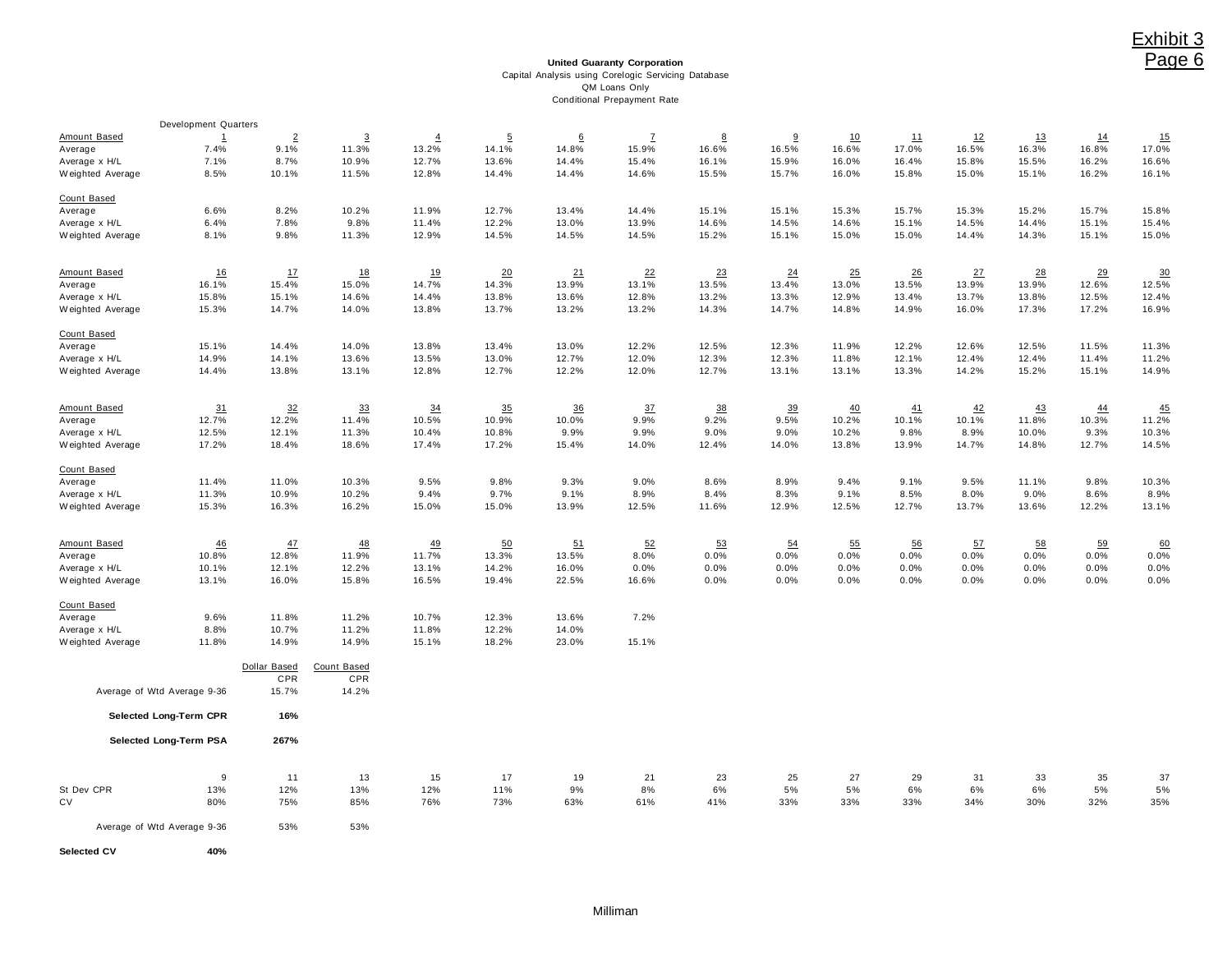## **United Guaranty Corporation** Capital Analysis using Corelogic Servicing Database QM Loans Only Adjusted Paid BF Method

|             | Α               | в<br>С           |                  | $D = B/C$ $E = A * D$ |                 |                  | $F$ $G = E^*(1-1/LDF)$  | $H = F + G$         |
|-------------|-----------------|------------------|------------------|-----------------------|-----------------|------------------|-------------------------|---------------------|
|             |                 | Actual           | Expected         | Actual to             |                 |                  |                         | Adjusted            |
|             |                 | Percent          | Percent          | Expected              | Adjusted        | Cumulative       | <b>Indicated Future</b> | <b>BF</b> Indicated |
| <b>Book</b> | A Priori        | In-force         | In-force         | In-force              | A Priori        | Default Rate     | Default Rate            | Ultimate            |
| Year        | <b>Ultimate</b> | as of 03/31/2012 | as of 03/31/2012 | as of 03/31/2012      | <b>Ultimate</b> | as of 03/31/2012 | as of 03/31/2012        | Default Rate        |
| 19984       | 2.98%           | 13.87%           | 11.80%           | 117.53%               | 3.50%           | 3.08%            | 0.13%                   | 3.20%               |
| 1999 1      | 3.15%           | 10.90%           | 12.33%           | 88.41%                | 2.79%           | 3.00%            | 0.11%                   | 3.12%               |
| 19992       | 3.69%           | 10.46%           | 12.88%           | 81.21%                | 3.00%           | 3.76%            | 0.14%                   | 3.90%               |
| 19993       | 4.23%           | 8.43%            | 13.45%           | 62.67%                | 2.65%           | 4.19%            | 0.13%                   | 4.32%               |
| 1999 4      | 4.52%           | 9.52%            | 14.05%           | 67.76%                | 3.06%           | 5.83%            | 0.17%                   | 6.00%               |
| 2000 1      | 4.59%           | 10.71%           | 14.68%           | 72.96%                | 3.35%           | 6.51%            | 0.21%                   | 6.72%               |
| 2000 2      | 4.71%           | 10.88%           | 15.33%           | 70.99%                | 3.34%           | 7.87%            | 0.23%                   | 8.10%               |
| 2000 3      | 5.03%           | 9.10%            | 16.01%           | 56.84%                | 2.86%           | 6.90%            | 0.22%                   | 7.12%               |
| 2000 4      | 5.23%           | 9.54%            | 16.73%           | 57.01%                | 2.98%           | 6.46%            | 0.25%                   | 6.71%               |
| 20011       | 4.94%           | 9.20%            | 17.47%           | 52.66%                | 2.60%           | 3.85%            | 0.24%                   | 4.09%               |
| 20012       | 5.33%           | 7.60%            | 18.25%           | 41.62%                | 2.22%           | 3.28%            | 0.23%                   | 3.51%               |
| 20013       | 5.33%           | 8.93%            | 19.07%           | 46.82%                | 2.49%           | 3.69%            | 0.28%                   | 3.97%               |
| 20014       | 4.89%           | 12.36%           | 19.91%           | 62.05%                | 3.03%           | 3.04%            | 0.38%                   | 3.42%               |
| 20021       | 5.13%           | 11.40%           | 20.80%           | 54.82%                | 2.81%           | 3.10%            | 0.38%                   | 3.48%               |
| 20022       | 5.54%           | 11.27%           | 21.73%           | 51.86%                | 2.87%           | 3.03%            | 0.43%                   | 3.46%               |
| 20023       | 5.53%           | 13.91%           | 22.70%           | 61.27%                | 3.39%           | 2.28%            | 0.56%                   | 2.83%               |
| 20024       | 5.59%           | 17.49%           | 23.71%           | 73.78%                | 4.12%           | 2.16%            | 0.74%                   | 2.91%               |
| 20031       | 5.88%           | 21.91%           | 24.76%           | 88.48%                | 5.21%           | 2.16%            | 1.02%                   | 3.18%               |
| 20032       | 6.10%           | 29.46%           | 25.87%           | 113.89%               | 6.95%           | 2.01%            | 1.49%                   | 3.50%               |
| 20033       | 6.13%           | 34.07%           | 27.02%           | 126.11%               | 7.73%           | 2.07%            | 1.81%                   | 3.88%               |
| 20034       | 6.95%           | 29.68%           | 28.22%           | 105.17%               | 7.31%           | 2.65%            | 1.86%                   | 4.51%               |
| 2004 1      | 7.41%           | 34.95%           | 29.48%           | 118.54%               | 8.79%           | 2.81%            | 2.43%                   | 5.25%               |
| 20042       | 7.84%           | 34.62%           | 30.79%           | 112.43%               | 8.81%           | 2.64%            | 2.65%                   | 5.29%               |
| 20043       | 8.94%           | 34.09%           | 32.17%           | 105.97%               | 9.47%           | 3.34%            | 3.08%                   | 6.41%               |
| 2004 4      | 9.94%           | 44.23%           | 33.60%           | 131.63%               | 13.09%          | 4.02%            | 4.59%                   | 8.61%               |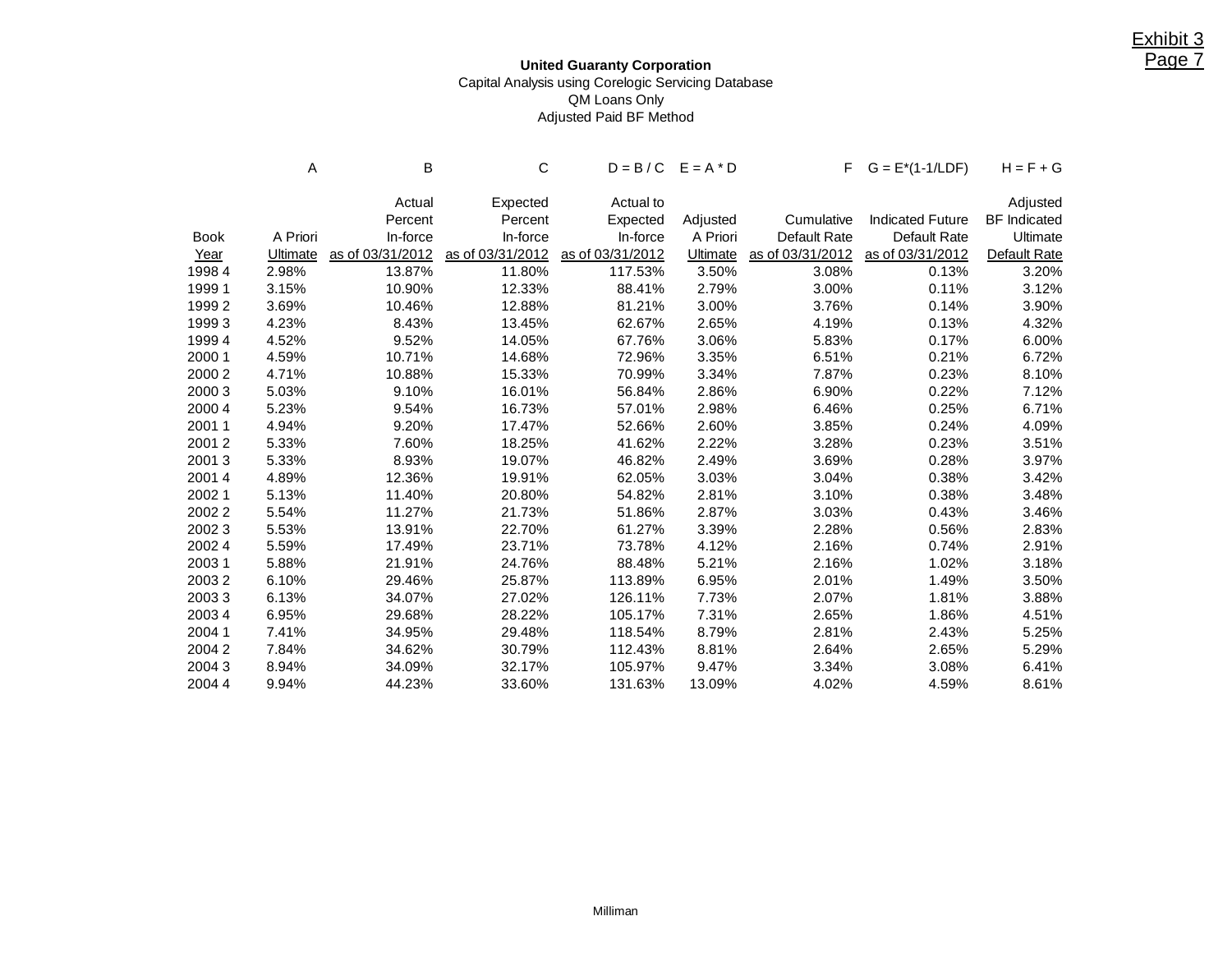### **United Guaranty Corporation** Capital Analysis using Corelogic Servicing Database QM Loans Only Adjusted Paid BF Method

|             | Α        | В<br>С           |                  | $D = B/C$ $E = A * D$ |                 |              | $F$ $G = E^*(1-1/LDF)$            | $H = F + G$         |
|-------------|----------|------------------|------------------|-----------------------|-----------------|--------------|-----------------------------------|---------------------|
|             |          | Actual           | Expected         | Actual to             |                 |              |                                   | Adjusted            |
|             |          | Percent          | Percent          | Expected              | Adjusted        | Cumulative   | <b>Indicated Future</b>           | <b>BF</b> Indicated |
| <b>Book</b> | A Priori | In-force         | In-force         | In-force              | A Priori        | Default Rate | Default Rate                      | Ultimate            |
| Year        | Ultimate | as of 03/31/2012 | as of 03/31/2012 | as of 03/31/2012      | <b>Ultimate</b> |              | as of 03/31/2012 as of 03/31/2012 | Default Rate        |
| 2005 1      | 10.50%   | 45.87%           | 35.10%           | 130.71%               | 13.72%          | 4.43%        | 5.19%                             | 9.62%               |
| 20052       | 11.20%   | 47.31%           | 36.66%           | 129.05%               | 14.45%          | 5.09%        | 5.88%                             | 10.97%              |
| 20053       | 12.01%   | 49.79%           | 38.29%           | 130.01%               | 15.61%          | 5.68%        | 6.82%                             | 12.51%              |
| 2005 4      | 13.62%   | 47.47%           | 40.00%           | 118.68%               | 16.17%          | 6.89%        | 7.57%                             | 14.46%              |
| 2006 1      | 15.18%   | 47.27%           | 41.78%           | 113.12%               | 17.17%          | 7.91%        | 8.59%                             | 16.49%              |
| 20062       | 15.36%   | 44.62%           | 43.64%           | 102.23%               | 15.70%          | 7.77%        | 8.37%                             | 16.14%              |
| 20063       | 15.22%   | 42.22%           | 45.59%           | 92.61%                | 14.10%          | 7.27%        | 7.99%                             | 15.25%              |
| 2006 4      | 15.56%   | 48.77%           | 47.62%           | 102.41%               | 15.93%          | 6.97%        | 9.57%                             | 16.54%              |
| 20071       | 16.23%   | 51.08%           | 49.74%           | 102.68%               | 16.67%          | 7.77%        | 10.59%                            | 18.35%              |
| 20072       | 15.79%   | 51.11%           | 51.96%           | 98.37%                | 15.53%          | 7.39%        | 10.40%                            | 17.78%              |
| 20073       | 15.72%   | 48.47%           | 54.27%           | 89.32%                | 14.04%          | 8.09%        | 9.88%                             | 17.97%              |
| 20074       | 14.51%   | 49.29%           | 56.69%           | 86.95%                | 12.62%          | 8.86%        | 9.30%                             | 18.16%              |
| 2008 1      | 12.00%   | 54.89%           | 59.21%           | 92.70%                | 11.12%          | 5.86%        | 8.56%                             | 14.43%              |
| 20082       | 10.75%   | 51.99%           | 61.85%           | 84.05%                | 9.04%           | 3.76%        | 7.24%                             | 11.01%              |
| 20083       | 10.28%   | 42.04%           | 64.61%           | 65.07%                | 6.69%           | 2.78%        | 5.56%                             | 8.35%               |
| 2008 4      | 9.61%    | 49.82%           | 67.49%           | 73.83%                | 7.10%           | 1.66%        | 6.10%                             | 7.76%               |
| 2009 1      | 6.97%    | 73.43%           | 70.49%           | 104.16%               | 7.26%           | 0.89%        | 6.43%                             | 7.33%               |
| 20092       | 5.87%    | 81.06%           | 73.63%           | 110.09%               | 6.47%           | 0.46%        | 5.88%                             | 6.34%               |
| 20093       | 5.41%    | 78.19%           | 76.91%           | 101.66%               | 5.50%           | 0.35%        | 5.11%                             | 5.46%               |
| 2009 4      | 5.10%    | 81.12%           | 80.34%           | 100.97%               | 5.15%           | 0.19%        | 4.88%                             | 5.07%               |
| 2010 1      | 5.23%    | 82.36%           | 83.79%           | 98.29%                | 5.14%           | 0.12%        | 4.95%                             | 5.07%               |
| 20102       | 4.58%    | 83.23%           | 86.97%           | 95.70%                | 4.39%           | 0.10%        | 4.28%                             | 4.37%               |
| 20103       | 4.97%    | 91.06%           | 89.87%           | 101.32%               | 5.03%           | 0.05%        | 4.95%                             | 5.00%               |
| 2010 4      | 4.91%    | 95.03%           | 92.44%           | 102.80%               | 5.05%           | 0.05%        | 5.00%                             | 5.05%               |
| 2011 1      | 4.26%    | 92.87%           | 94.66%           | 98.11%                | 4.18%           | 0.17%        | 4.16%                             | 4.34%               |
| 20112       | 3.73%    | 93.38%           | 96.52%           | 96.75%                | 3.61%           | 0.09%        | 3.60%                             | 3.69%               |
| 20113       | 3.45%    | 97.67%           | 97.99%           | 99.68%                | 3.44%           | 0.01%        | 3.44%                             | 3.45%               |
| 20114       | 3.32%    | 99.54%           | 99.06%           | 100.49%               | 3.34%           | 0.00%        | 3.34%                             | 3.34%               |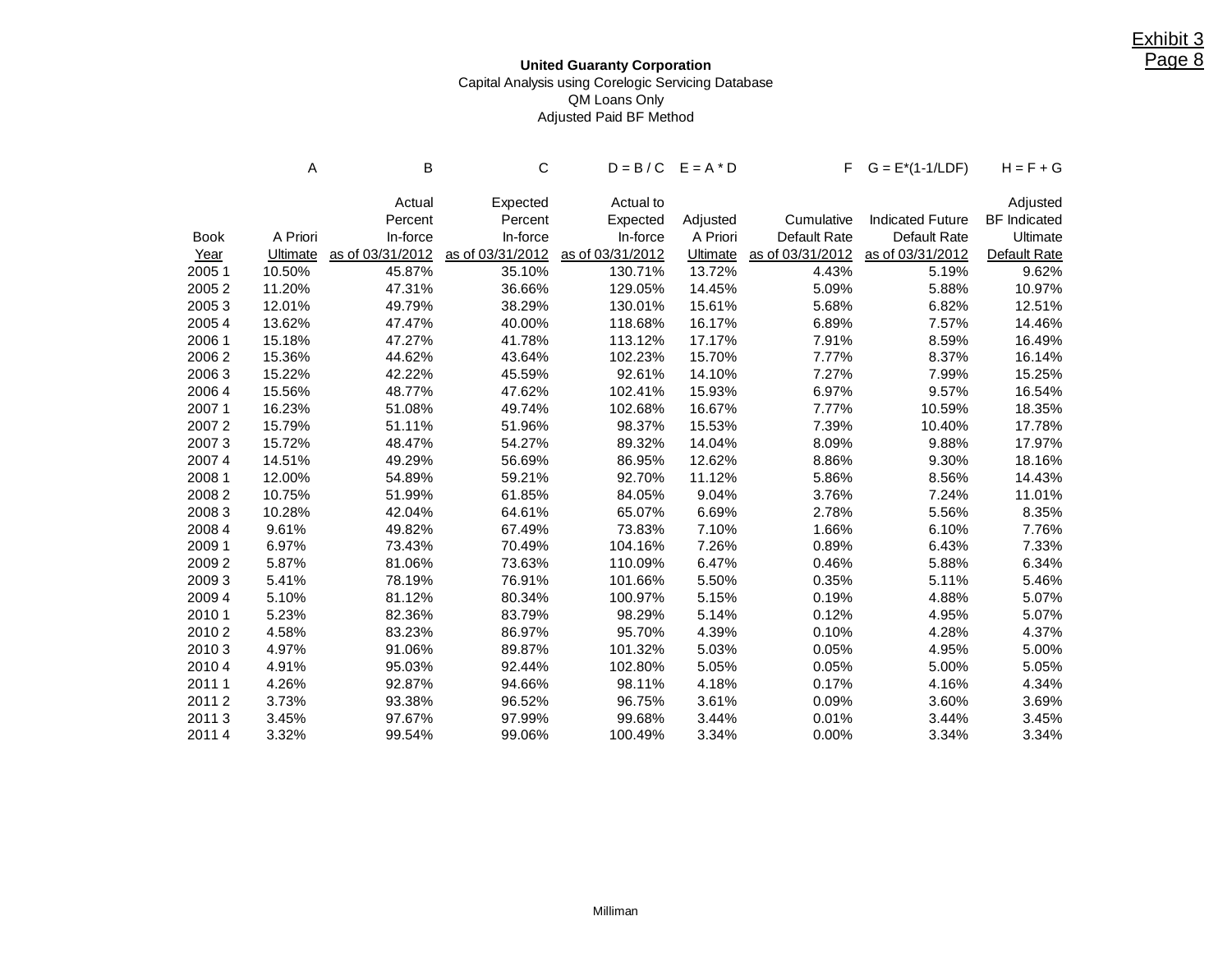#### **United Guaranty Corporation** Capital Analysis using Corelogic Servicing Database QM Loans Only Ultimate Default Rate Selections Evaluation as of 03/31/2012

Percent of

|             | Original    | loans that are             |               |            | Cum. Default     |              | Indicated Ultimate | <b>Indicated Ultimate</b> | Selected     |
|-------------|-------------|----------------------------|---------------|------------|------------------|--------------|--------------------|---------------------------|--------------|
| <b>Book</b> | Loan Amount | <b>Qualified Mortgages</b> | Original Loan | Percent QM | Rate as          | LDF Method   | Unadjusted BF      | Adjusted BF               | Ultimate     |
| Year        | (\$000s)    | (Amount)                   | Count         | (Count)    | as of 03/31/2012 | Default Rate | Default Rate       | Default Rate              | Default Rate |
| 1998 4      | 2,732,034   | 100%                       | 22,851        | 100%       | 3.08%            | 3.19%        | 3.19%              | 3.20%                     | 3.19%        |
| 1999 1      | 2,464,921   | 100%                       | 20,242        | 100%       | 3.00%            | 3.13%        | 3.13%              | 3.12%                     | 3.13%        |
| 1999 2      | 2,232,712   | 100%                       | 18,485        | 100%       | 3.76%            | 3.94%        | 3.93%              | 3.90%                     | 3.94%        |
| 1999 3      | 1,541,201   | 100%                       | 13,187        | 100%       | 4.19%            | 4.41%        | 4.40%              | 4.32%                     | 4.41%        |
| 1999 4      | 1,049,562   | 100%                       | 9,359         | 100%       | 5.83%            | 6.17%        | 6.08%              | 6.00%                     | 6.17%        |
| 2000 1      | 594,673     | 100%                       | 5,536         | 100%       | 6.51%            | 6.94%        | 6.80%              | 6.72%                     | 6.94%        |
| 2000 2      | 659,442     | 100%                       | 6,226         | 100%       | 7.87%            | 8.45%        | 8.19%              | 8.10%                     | 8.45%        |
| 2000 3      | 922,617     | 100%                       | 8,276         | 100%       | 6.90%            | 7.46%        | 7.28%              | 7.12%                     | 7.46%        |
| 2000 4      | 1,173,765   | 100%                       | 10,153        | 100%       | 6.46%            | 7.05%        | 6.90%              | 6.71%                     | 7.05%        |
| 2001 1      | 3,030,121   | 100%                       | 23,416        | 100%       | 3.85%            | 4.24%        | 4.31%              | 4.09%                     | 4.24%        |
| 20012       | 4,511,614   | 100%                       | 33,856        | 100%       | 3.28%            | 3.66%        | 3.83%              | 3.51%                     | 3.66%        |
| 20013       | 3,751,412   | 100%                       | 28,662        | 100%       | 3.69%            | 4.15%        | 4.29%              | 3.97%                     | 4.15%        |
| 2001 4      | 5,872,753   | 100%                       | 43,570        | 100%       | 3.04%            | 3.48%        | 3.65%              | 3.42%                     | 3.48%        |
| 2002 1      | 5,108,902   | 100%                       | 37,835        | 100%       | 3.10%            | 3.59%        | 3.80%              | 3.48%                     | 3.59%        |
| 2002 2      | 5,065,121   | 100%                       | 37,185        | 100%       | 3.03%            | 3.56%        | 3.86%              | 3.46%                     | 3.56%        |
| 2002 3      | 8,726,207   | 100%                       | 60,519        | 100%       | 2.28%            | 2.72%        | 3.18%              | 2.83%                     | 2.72%        |
| 2002 4      | 12,831,226  | 100%                       | 86,357        | 100%       | 2.16%            | 2.64%        | 3.17%              | 2.91%                     | 2.64%        |
| 2003 1      | 12,871,674  | 100%                       | 85,736        | 100%       | 2.16%            | 2.69%        | 3.32%              | 3.18%                     | 2.69%        |
| 20032       | 17,496,587  | 100%                       | 113,711       | 100%       | 2.01%            | 2.56%        | 3.32%              | 3.50%                     | 2.56%        |
| 20033       | 16,080,073  | 100%                       | 105,323       | 100%       | 2.07%            | 2.71%        | 3.51%              | 3.88%                     | 2.71%        |
| 2003 4      | 7,969,892   | 100%                       | 53,612        | 100%       | 2.65%            | 3.55%        | 4.42%              | 4.51%                     | 3.55%        |
| 2004 1      | 8,543,585   | 100%                       | 56,202        | 100%       | 2.81%            | 3.89%        | 4.87%              | 5.25%                     | 3.89%        |
| 20042       | 8,951,480   | 100%                       | 58,452        | 100%       | 2.64%            | 3.77%        | 4.99%              | 5.29%                     | 3.77%        |
| 2004 3      | 6,791,680   | 100%                       | 44,246        | 100%       | 3.34%            | 4.94%        | 6.24%              | 6.41%                     | 4.94%        |
| 2004 4      | 6.593.991   | 100%                       | 41.016        | 100%       | 4.02%            | 6.19%        | 7.51%              | 8.61%                     | 6.19%        |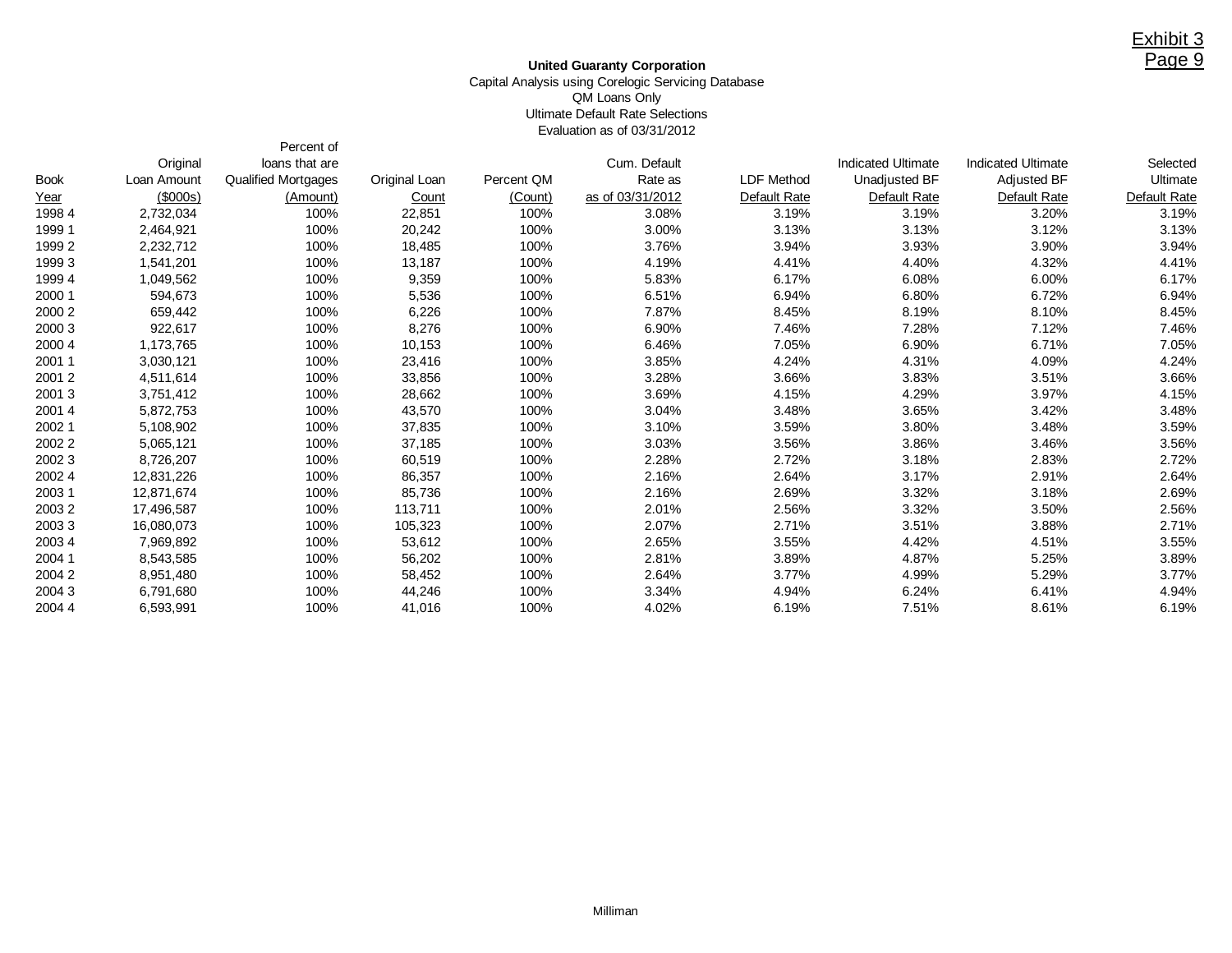#### **United Guaranty Corporation** Capital Analysis using Corelogic Servicing Database QM Loans Only Ultimate Default Rate Selections Evaluation as of 03/31/2012

Percent of

|             | Original    | loans that are      |               |            | Cum. Default     |                   | <b>Indicated Ultimate</b> | <b>Indicated Ultimate</b> | Selected     |
|-------------|-------------|---------------------|---------------|------------|------------------|-------------------|---------------------------|---------------------------|--------------|
| <b>Book</b> | Loan Amount | Qualified Mortgages | Original Loan | Percent QM | Rate as          | <b>LDF Method</b> | Unadjusted BF             | Adjusted BF               | Ultimate     |
| Year        | $($ \$000s) | (Amount)            | Count         | (Count)    | as of 03/31/2012 | Default Rate      | Default Rate              | Default Rate              | Default Rate |
| 2005 1      | 6,392,548   | 100%                | 38,345        | 100%       | 4.43%            | 7.13%             | 8.40%                     | 9.62%                     | 9.62%        |
| 20052       | 8,696,218   | 100%                | 50,259        | 100%       | 5.09%            | 8.58%             | 9.65%                     | 10.97%                    | 10.97%       |
| 20053       | 10,749,097  | 100%                | 59,743        | 100%       | 5.68%            | 10.10%            | 10.93%                    | 12.51%                    | 12.51%       |
| 2005 4      | 7,866,798   | 100%                | 43,734        | 100%       | 6.89%            | 12.95%            | 13.27%                    | 14.46%                    | 14.46%       |
| 2006 1      | 6,617,219   | 100%                | 36,482        | 100%       | 7.91%            | 15.81%            | 15.49%                    | 16.49%                    | 16.49%       |
| 20062       | 8,000,315   | 100%                | 42,944        | 100%       | 7.77%            | 16.65%            | 15.96%                    | 16.14%                    | 16.14%       |
| 2006 3      | 8,567,663   | 100%                | 45,855        | 100%       | 7.27%            | 16.77%            | 15.89%                    | 15.25%                    | 15.25%       |
| 2006 4      | 9,457,489   | 100%                | 48,760        | 100%       | 6.97%            | 17.45%            | 16.31%                    | 16.54%                    | 16.54%       |
| 2007 1      | 10,566,419  | 100%                | 52,506        | 100%       | 7.77%            | 21.28%            | 18.07%                    | 18.35%                    | 18.35%       |
| 20072       | 16,215,588  | 100%                | 79,407        | 100%       | 7.39%            | 22.34%            | 17.96%                    | 17.78%                    | 17.78%       |
| 20073       | 14,745,176  | 100%                | 73,134        | 100%       | 8.09%            | 27.28%            | 19.15%                    | 17.97%                    | 17.97%       |
| 2007 4      | 18,524,466  | 100%                | 87,090        | 100%       | 8.86%            | 33.73%            | 19.56%                    | 18.16%                    | 18.16%       |
| 2008 1      | 21,646,510  | 100%                | 98,927        | 100%       | 5.86%            | 25.48%            | 15.10%                    | 14.43%                    | 14.43%       |
| 20082       | 21,735,600  | 100%                | 100,765       | 100%       | 3.76%            | 18.96%            | 12.38%                    | 11.01%                    | 11.01%       |
| 2008 3      | 14,180,982  | 100%                | 66,306        | 100%       | 2.78%            | 16.52%            | 11.33%                    | 8.35%                     | 8.35%        |
| 2008 4      | 12,434,001  | 100%                | 57,694        | 100%       | 1.66%            | 11.80%            | 9.92%                     | 7.76%                     | 7.76%        |
| 2009 1      | 14,189,257  | 100%                | 62,619        | 100%       | 0.89%            | 7.82%             | 7.07%                     | 7.33%                     | 7.33%        |
| 2009 2      | 17,133,840  | 100%                | 73,572        | 100%       | 0.46%            | 5.03%             | 5.80%                     | 6.34%                     | 6.34%        |
| 2009 3      | 12,716,120  | 100%                | 52,867        | 100%       | 0.35%            | 4.97%             | 5.38%                     | 5.46%                     | 5.46%        |
| 2009 4      | 12,925,881  | 100%                | 53,282        | 100%       | 0.19%            | 3.55%             | 5.02%                     | 5.07%                     | 5.07%        |
| 2010 1      | 10,044,831  | 100%                | 41,596        | 100%       | 0.12%            | 3.23%             | 5.15%                     | 5.07%                     | 5.07%        |
| 2010 2      | 10,149,633  | 100%                | 43,025        | 100%       | 0.10%            | 3.81%             | 4.56%                     | 4.37%                     | 4.37%        |
| 2010 3      | 13,441,125  | 100%                | 55,854        | 100%       | 0.05%            | 3.21%             | 4.94%                     | 5.00%                     | 5.00%        |
| 2010 4      | 20,557,354  | 100%                | 87,070        | 100%       | 0.05%            | 5.02%             | 4.91%                     | 5.05%                     | 5.05%        |
| 2011 1      | 10,680,775  | 100%                | 48,025        | 100%       | 0.17%            | 37.45%            | 4.42%                     | 4.34%                     | 4.34%        |
| 20112       | 10,076,550  | 100%                | 45,375        | 100%       | 0.09%            | 43.99%            | 3.81%                     | 3.69%                     | 3.69%        |
| 20113       | 14,301,147  | 100%                | 62,691        | 100%       | 0.01%            | 16.24%            | 3.46%                     | 3.45%                     | 3.45%        |
| 2011 4      | 15,323,035  | 100%                | 67,318        | 100%       | 0.00%            | 0.00%             | 3.32%                     | 3.34%                     | 3.34%        |
| Total       | 505,502,887 | 100%                | 2,699,258     | 100%       | 3.22%            | 11.77%            | 8.47%                     | 8.30%                     | 8.10%        |
|             |             |                     |               |            |                  |                   | Average                   |                           | 7.42%        |
|             |             |                     |               |            |                  |                   | Average x H/L             |                           | 7.30%        |
|             |             |                     |               |            |                  |                   | Avg L5 Years              |                           | 8.61%        |

Avg L5 Years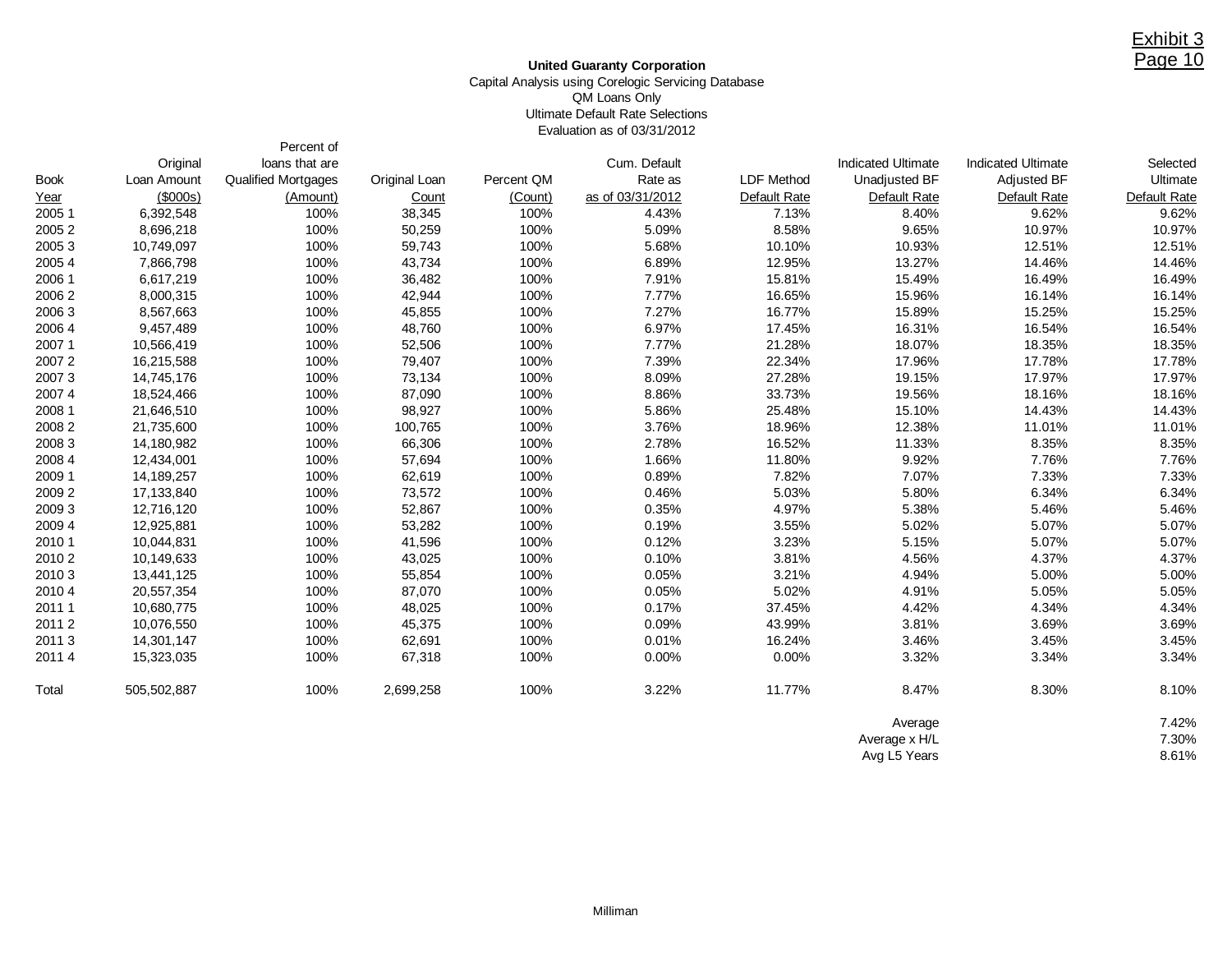## **United Guaranty Corporation**

## Capital Analysis using Corelogic Servicing Database Ultimate Default Rate Distribution by for All Loans and QM Loans Corelogic Servicing Data 1998-2012

| Confidence                         | All Loans |           | QM Loans Only |           |  |
|------------------------------------|-----------|-----------|---------------|-----------|--|
| Level                              | Empirical | Gamma Fit | Empirical     | Gamma Fit |  |
| 10%                                | 5.0%      | 3.5%      | 3.1%          | 1.9%      |  |
| 20%                                | 5.9%      | 5.9%      | 3.6%          | 2.9%      |  |
| 30%                                | 7.7%      | 8.2%      | 3.8%          | 3.9%      |  |
| 40%                                | 11.2%     | 10.7%     | 4.4%          | 5.0%      |  |
| 50%                                | 14.4%     | 13.4%     | 5.1%          | 6.1%      |  |
| 60%                                | 15.5%     | 16.5%     | 6.3%          | 7.3%      |  |
| 70%                                | 17.3%     | 20.4%     | 8.3%          | 8.9%      |  |
| 80%                                | 28.6%     | 25.6%     | 12.5%         | 11.0%     |  |
| 90%                                | 40.2%     | 34.2%     | 16.5%         | 14.3%     |  |
| 95%                                | 41.0%     | 42.5%     | 18.0%         | 17.5%     |  |
| 99%                                | 44.8%     | 61.2%     | 18.4%         | 24.6%     |  |
| Nafault Rata or Nietribution Maan. | 16, 70/   | 16.70/    | $7.40\%$      | 7.30/     |  |

| Average Ultimate Default Rate or Distribution Mean |  |  |  |  |  |  |  |  |
|----------------------------------------------------|--|--|--|--|--|--|--|--|
| <b>Standard Deviation</b>                          |  |  |  |  |  |  |  |  |
| 2007 Ultimate Default Rate                         |  |  |  |  |  |  |  |  |
| 2007 Ultimate Default Rate Percentile              |  |  |  |  |  |  |  |  |

| 99%                                                | 44.8%    | 61.2%    | 18.4%   | 24.6% |
|----------------------------------------------------|----------|----------|---------|-------|
| Average Ultimate Default Rate or Distribution Mean | 16.7%l   | 16.7%    | $7.4\%$ | 7.3%  |
| <b>Standard Deviation</b>                          | 12.2%    | $13.2\%$ | $5.0\%$ | 5.3%  |
| 2007 Ultimate Default Rate                         | $38.2\%$ |          | 18.1%   |       |
| 2007 Ultimate Default Rate Percentile              | 88.7%    | 92.8%    | 96.2%   | 95.6% |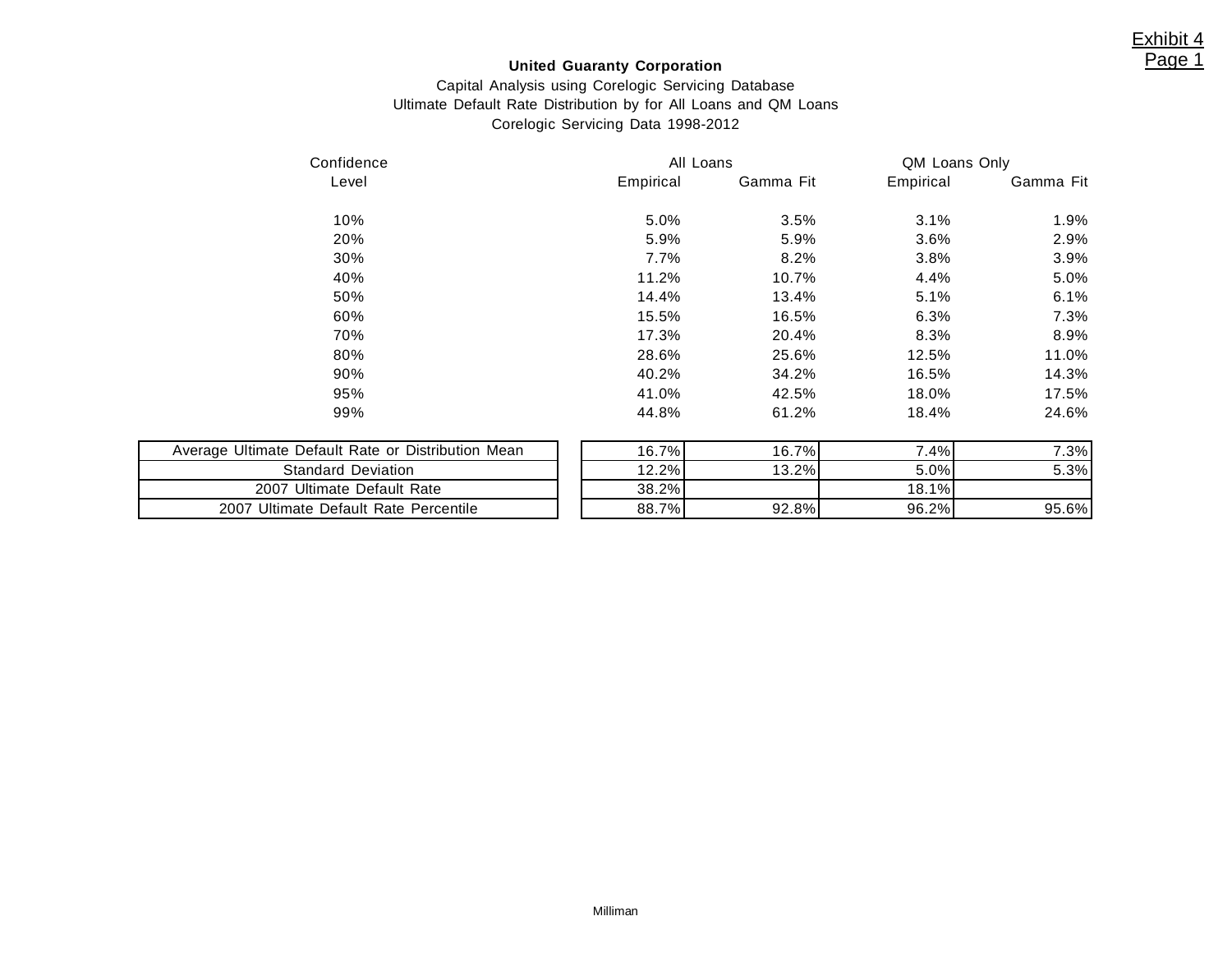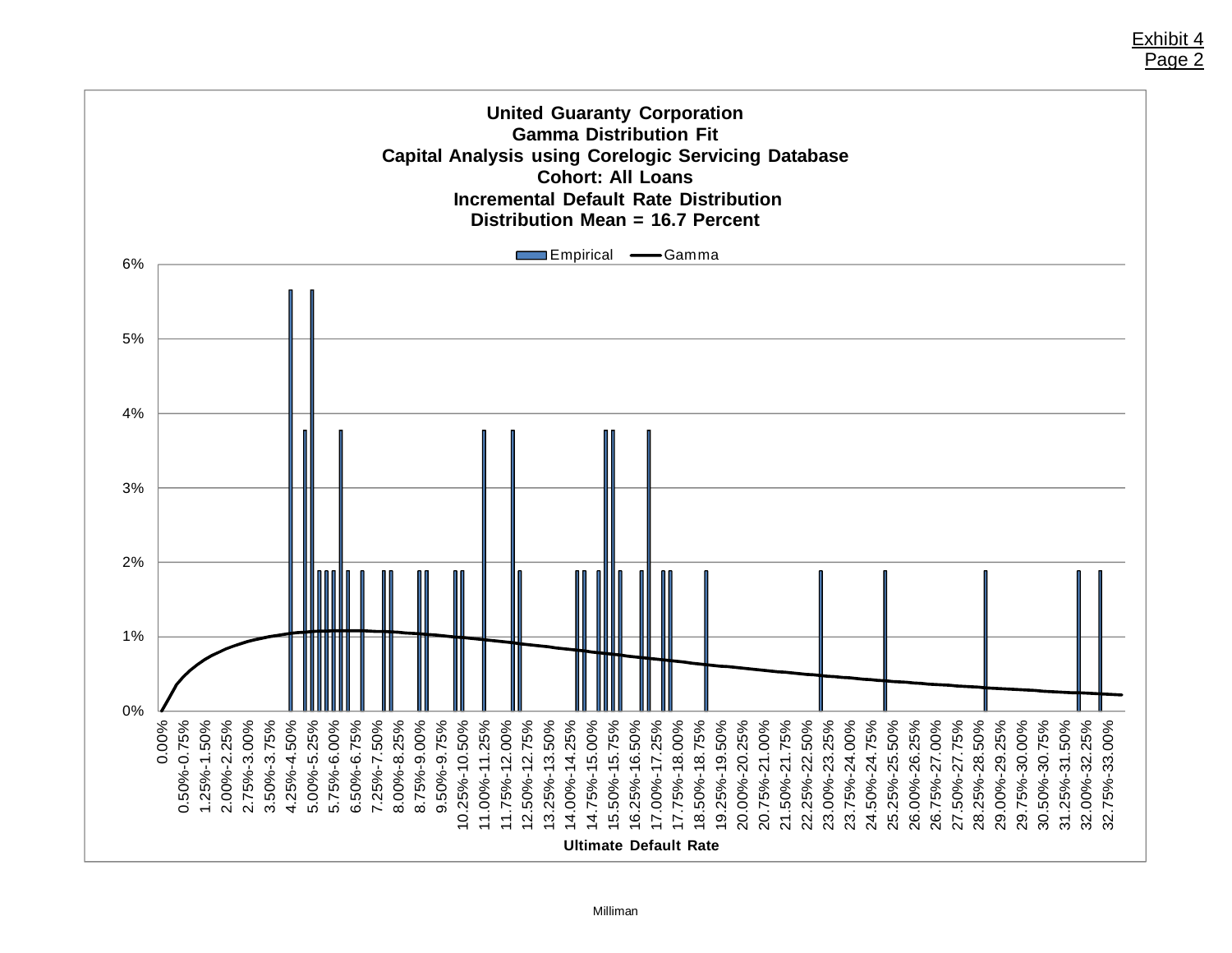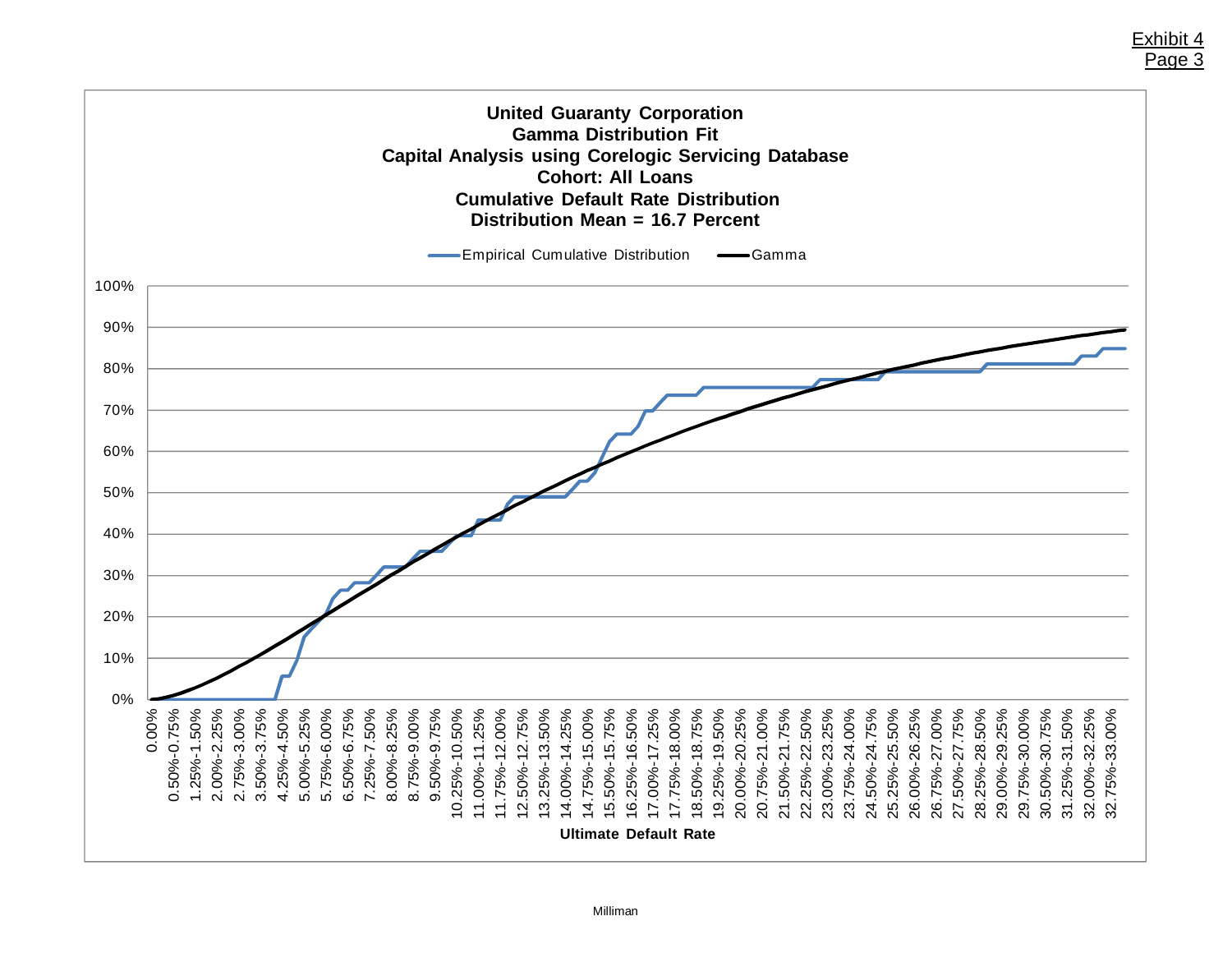

Exhibit 4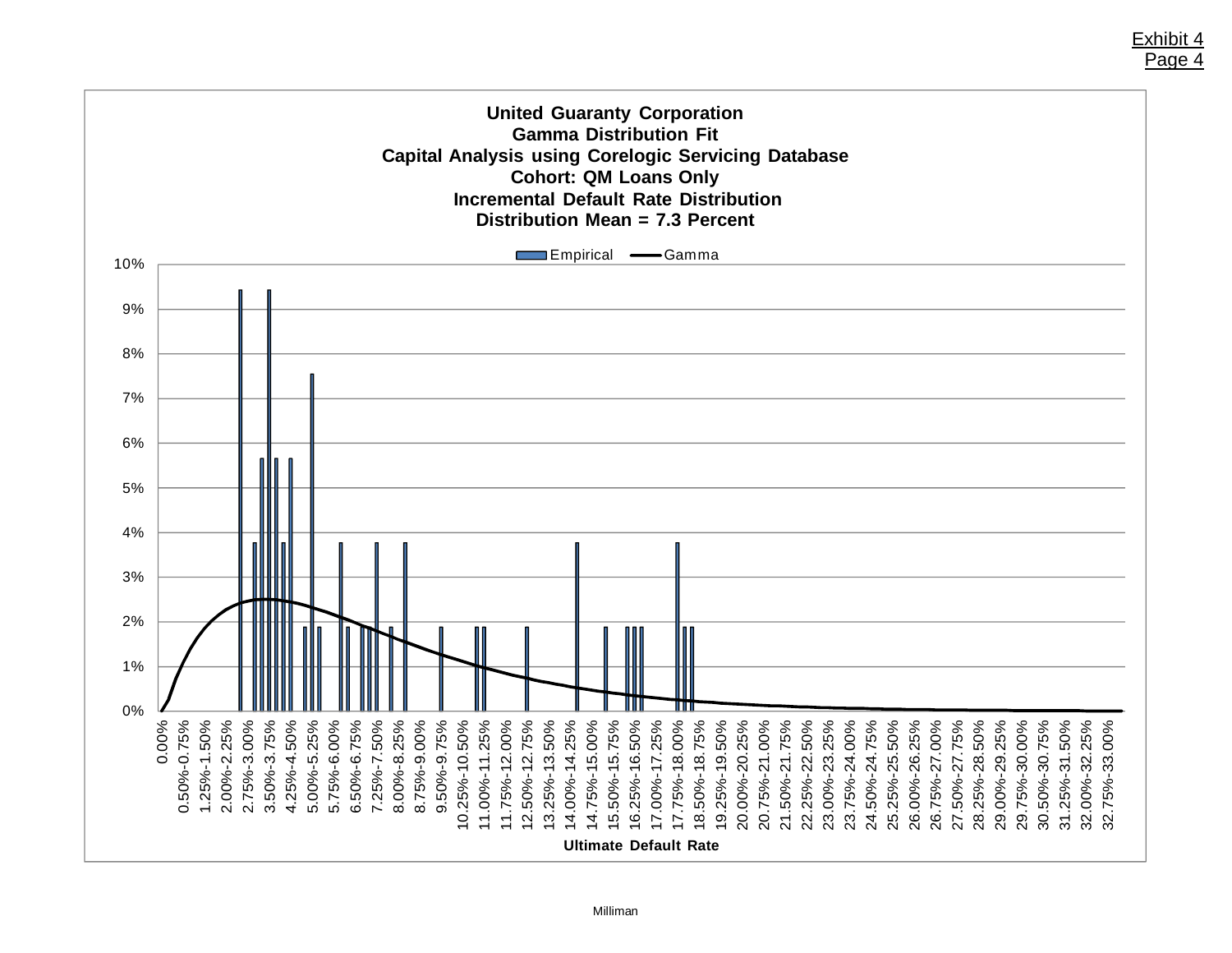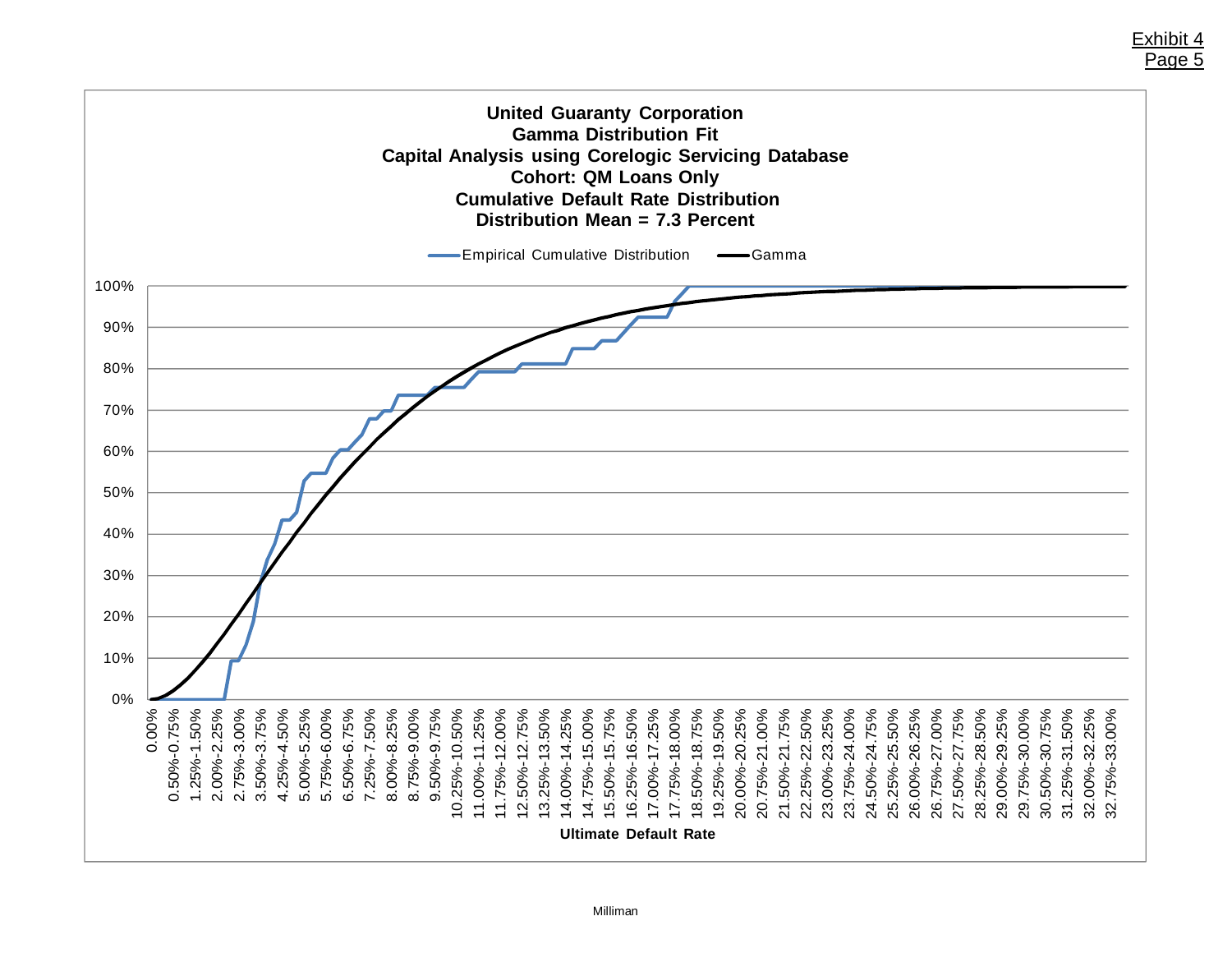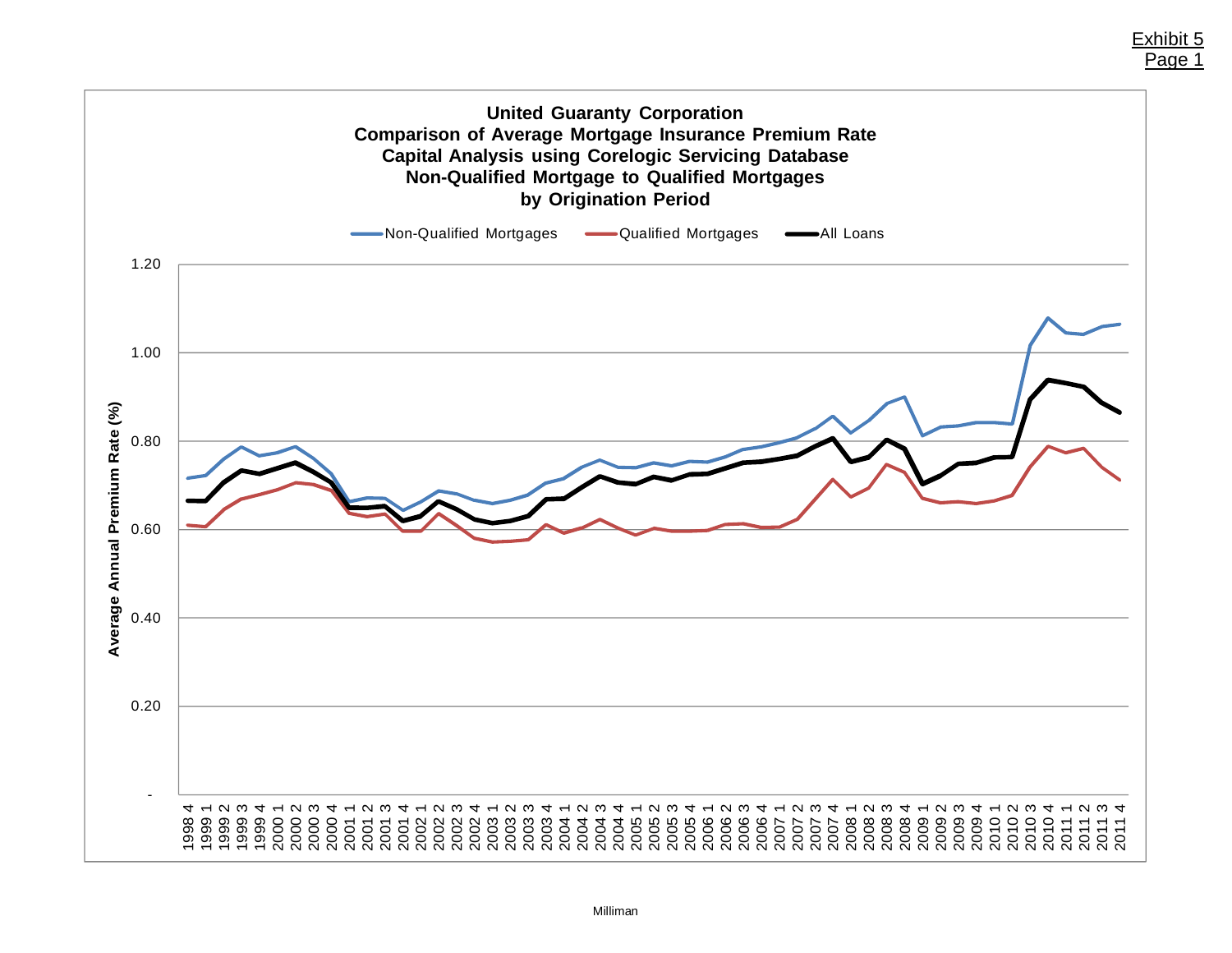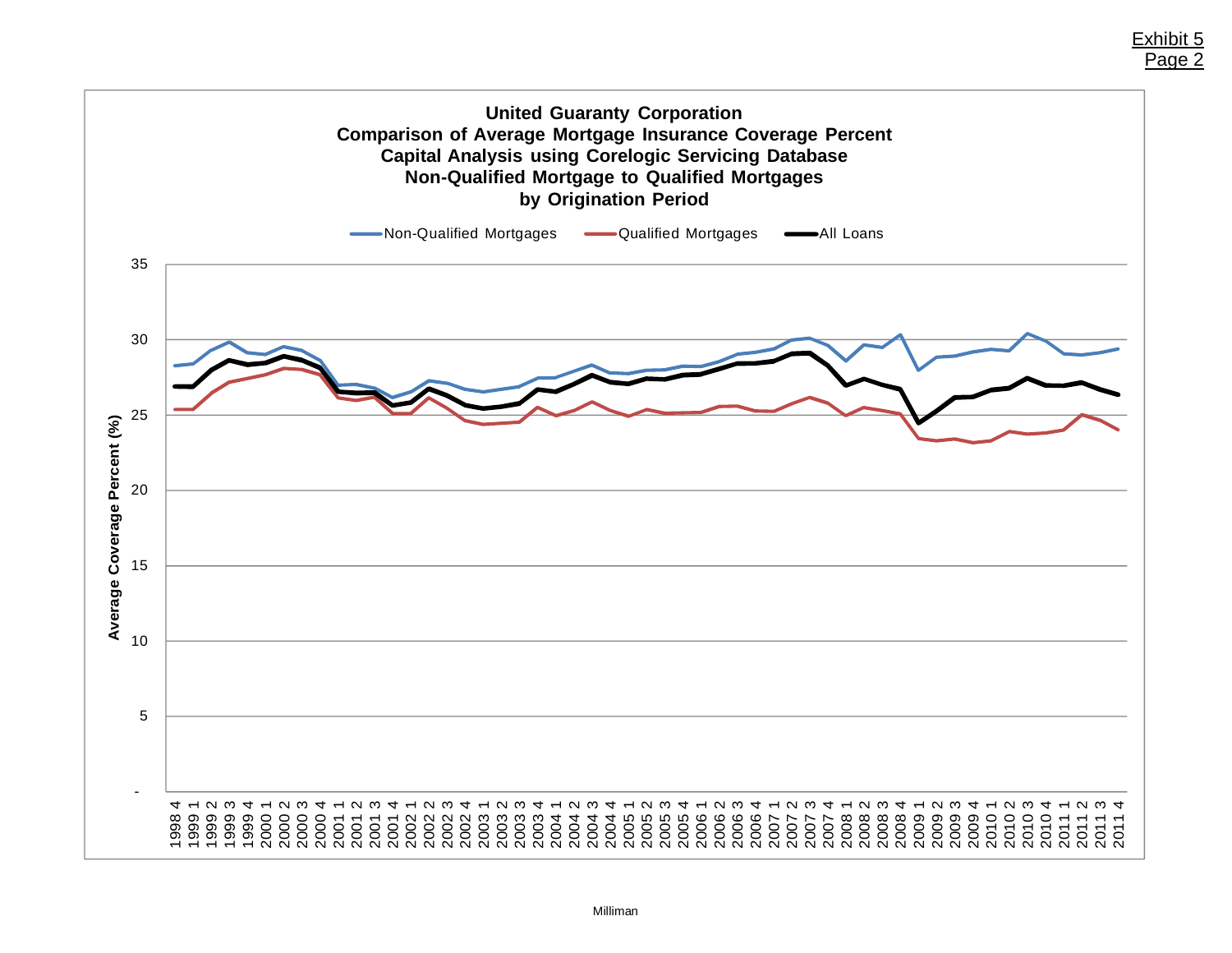## **United Guaranty Corporation**

Capital Analysis using Corelogic Servicing Database

Risk to Capital Ratio Comparison: Qualified Mortgages

No Required Capital Over Contingency Reserve, No Expenses, No Investment Income, No Taxes

## Single Book Analysis

## (\$000's)

|                                                          |            | <b>Ultimate Default Rate</b> |            | <b>Loss Ratio</b> | <b>Contributed Capital</b> |            | <b>Risk to Capital Ratio</b> |            |  |
|----------------------------------------------------------|------------|------------------------------|------------|-------------------|----------------------------|------------|------------------------------|------------|--|
| Premium Rate                                             | 0.75%      | 0.70%                        | 0.75%      | 0.70%             | 0.75%                      | 0.70%      | 0.75%                        | 0.70%      |  |
| <b>Coverage Percent</b>                                  | 25%        | 25.0%                        | 25%        | 25.0%             | 25%                        | 25.0%      | 25%                          | 25.0%      |  |
| Original NIW                                             | 10,000,000 | 10,000,000                   | 10,000,000 | 10,000,000        | 10,000,000                 | 10,000,000 | 10,000,000                   | 10,000,000 |  |
| <b>Original Risk</b>                                     | 2,500,000  | 2,500,000                    | 2,500,000  | 2,500,000         | 2,500,000                  | 2,500,000  | 2,500,000                    | 2,500,000  |  |
| Confidence Level                                         |            |                              |            |                   |                            |            |                              |            |  |
| 10%                                                      | 1.9%       | 1.9%                         | 17.6%      | 18.8%             | $\pmb{0}$                  | 0          | <b>NA</b>                    | <b>NA</b>  |  |
| 20%                                                      | 3.0%       | 3.0%                         | 25.6%      | 27.5%             | 0                          | 0          | <b>NA</b>                    | <b>NA</b>  |  |
| 30%                                                      | 4.0%       | 4.0%                         | 32.5%      | 34.8%             | 0                          | 0          | <b>NA</b>                    | <b>NA</b>  |  |
| 40%                                                      | 5.0%       | 5.0%                         | 39.2%      | 42.0%             | $\pmb{0}$                  | 0          | <b>NA</b>                    | <b>NA</b>  |  |
| 50%                                                      | 6.1%       | 6.1%                         | 46.3%      | 49.6%             | 0                          | 0          | <b>NA</b>                    | <b>NA</b>  |  |
| 60%                                                      | 7.4%       | 7.4%                         | 54.1%      | 57.9%             | 0                          | 0          | <b>NA</b>                    | <b>NA</b>  |  |
| 70%                                                      | 9.0%       | 9.0%                         | 63.4%      | 67.8%             | $\pmb{0}$                  | $\Omega$   | <b>NA</b>                    | <b>NA</b>  |  |
| 80%                                                      | 11.1%      | 11.1%                        | 75.6%      | 80.8%             | 0                          | 0          | <b>NA</b>                    | <b>NA</b>  |  |
| 90%                                                      | 14.4%      | 14.4%                        | 95.0%      | 101.6%            | 0                          | 5,067      | <b>NA</b>                    | 493.4      |  |
| 95%                                                      | 17.5%      | 17.5%                        | 113.3%     | 121.2%            | 47,263                     | 71,236     | 52.9                         | 35.1       |  |
| 97.5%                                                    | 20.9%      | 20.9%                        | 131.5%     | 140.8%            | 114,669                    | 138,738    | 21.8                         | 18.0       |  |
| 99.0%                                                    | 24.7%      | 24.7%                        | 152.2%     | 162.7%            | 200,877                    | 223,519    | 12.4                         | 11.2       |  |
| 99.5%                                                    | 27.4%      | 27.4%                        | 170.6%     | 182.5%            | 267,074                    | 292,444    | 9.4                          | 8.5        |  |
| 99.9%                                                    | 34.9%      | 34.9%                        | 209.5%     | 224.1%            | 435,668                    | 464,215    | 5.7                          | 5.4        |  |
| Average                                                  | 7.3%       | 7.3%                         | 52.4%      | 56.1%             | 7,943                      | 10,197     | 314.7                        | 245.2      |  |
| Percent of Trials Resulting in Zero Capital Contribution |            |                              |            |                   | 92%                        | 89%        | 92%                          | 89%        |  |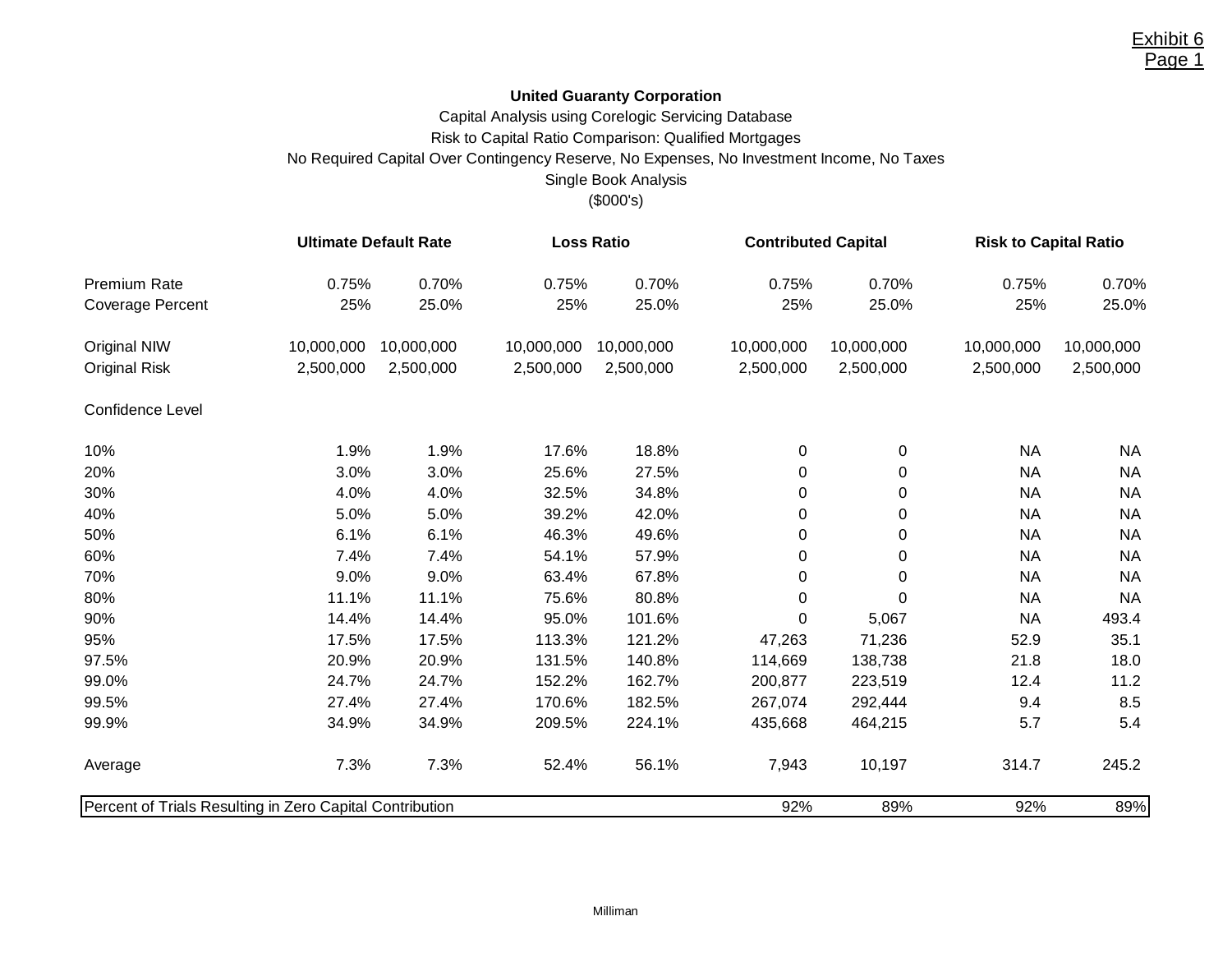### **United Guaranty Corporation**

## Capital Analysis using Corelogic Servicing Database Risk to Capital Ratio Comparison: Qualified Mortgages No Required Capital Over Contingency Reserve, 20% Expense Ratio, 3% Investment Yield, 35% Tax Rate Multi Book Analysis

(\$000's)

|                                                          | <b>Ultimate Default Rate</b> |       |        | <b>Loss Ratio</b> |             | <b>Contributed Capital</b> | Risk to Contributed Capital Ratio* |             | <b>Risk to Capital Ratio**</b> |             |  |
|----------------------------------------------------------|------------------------------|-------|--------|-------------------|-------------|----------------------------|------------------------------------|-------------|--------------------------------|-------------|--|
| <b>Premium Rate</b>                                      | 0.75%                        | 0.70% | 0.75%  | 0.70%             | 0.75%       | 0.70%                      | 0.75%                              | 0.70%       | 0.75%                          | 0.70%       |  |
| Coverage Percent                                         | 25%                          | 25.0% | 25%    | 25.0%             | 25%         | 25.0%                      | 25%                                | 25.0%       | 25%                            | 25.0%       |  |
| <b>Total NIW for All Books</b>                           |                              |       |        |                   |             |                            | 150,000,000                        | 150,000,000 | 150,000,000                    | 150,000,000 |  |
| Original Risk for All Books                              |                              |       |        |                   |             |                            | 37,500,000                         | 37,500,000  | 37,500,000                     | 37,500,000  |  |
| Confidence Level                                         |                              |       |        |                   |             |                            |                                    |             |                                |             |  |
| 10%                                                      | 3.1%                         | 3.1%  | 20.8%  | 22.3%             | 0           | 0                          | <b>NA</b>                          | <b>NA</b>   |                                |             |  |
| 20%                                                      | 4.1%                         | 4.1%  | 26.9%  | 28.8%             | 0           | 0                          | <b>NA</b>                          | <b>NA</b>   |                                |             |  |
| 30%                                                      | 4.9%                         | 4.9%  | 32.3%  | 34.5%             | $\mathbf 0$ | 0                          | <b>NA</b>                          | <b>NA</b>   |                                |             |  |
| 40%                                                      | 5.8%                         | 5.8%  | 37.3%  | 40.0%             | 0           | 0                          | <b>NA</b>                          | <b>NA</b>   |                                |             |  |
| 50%                                                      | 6.6%                         | 6.6%  | 42.1%  | 45.1%             | 0           | $\Omega$                   | <b>NA</b>                          | <b>NA</b>   |                                |             |  |
| 60%                                                      | 7.6%                         | 7.6%  | 47.4%  | 50.7%             | $\mathbf 0$ | 0                          | <b>NA</b>                          | <b>NA</b>   |                                |             |  |
| 70%                                                      | 8.7%                         | 8.7%  | 53.6%  | 57.4%             | 0           | 0                          | <b>NA</b>                          | <b>NA</b>   |                                |             |  |
| 80%                                                      | 10.1%                        | 10.1% | 61.8%  | 66.2%             | $\mathbf 0$ | $\Omega$                   | <b>NA</b>                          | <b>NA</b>   |                                |             |  |
| 90%                                                      | 12.4%                        | 12.4% | 73.7%  | 78.9%             | 0           | $\Omega$                   | <b>NA</b>                          | <b>NA</b>   |                                |             |  |
| 95%                                                      | 14.5%                        | 14.5% | 85.4%  | 91.5%             | $\mathbf 0$ | $\Omega$                   | <b>NA</b>                          | <b>NA</b>   |                                |             |  |
| 97.5%                                                    | 16.6%                        | 16.6% | 96.4%  | 103.2%            | $\mathbf 0$ | 211,877                    | <b>NA</b>                          | 177.0       |                                | 52.7        |  |
| 99.0%                                                    | 19.1%                        | 19.1% |        | 109.1% 116.9%     | 555,779     | 777,770                    | 67.5                               | 48.2        | 35.5                           | 29.3        |  |
| 99.5%                                                    | 20.8%                        | 20.8% | 119.7% | 128.2%            | 1,029,656   | 1,272,977                  | 36.4                               | 29.5        | 24.5                           | 21.2        |  |
| 99.9%                                                    | 25.3%                        | 25.3% |        | 138.8% 148.6%     | 1,931,488   | 2,165,954                  | 19.4                               | 17.3        | 15.4                           | 14.1        |  |
| Average                                                  | 7.3%                         | 7.3%  | 45.3%  | 48.6%             | 14,605      | 21,383                     | 2,567.6                            | 1,753.7     | 72.9                           | 71.9        |  |
| Percent of Trials Resulting in Zero Capital Contribution |                              |       |        | 98%               | 97%         | 98%                        | 97%                                | 98%         | 97%                            |             |  |

\* Contributed capital in excess of the \$500 million of initial capital

\*\* Calculated as Original Risk divided by contributed capital plus \$500 million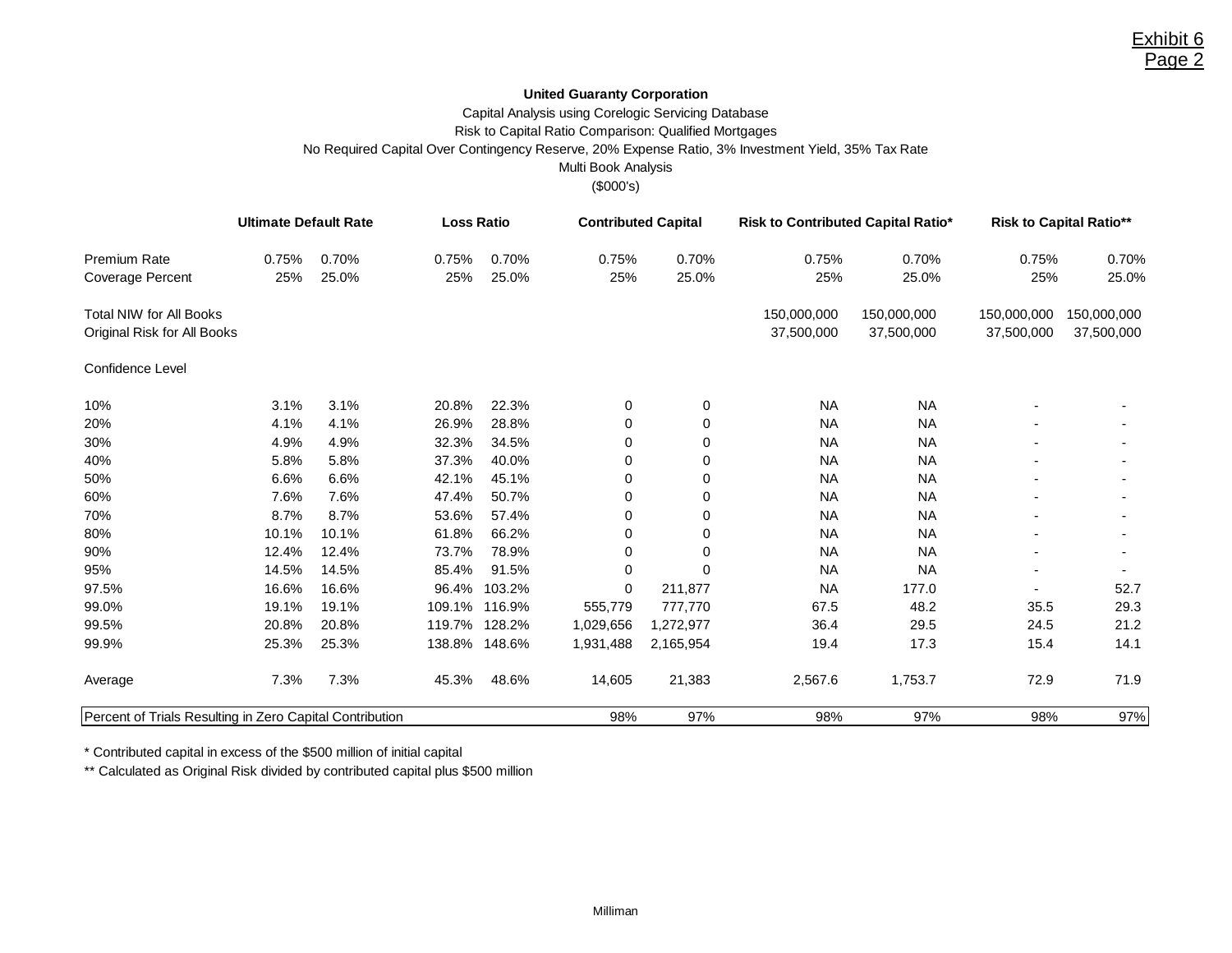## United Guaranty Corporation Comparison of Empirical Cumulative Default Rates Corelogic Servicing Database All Loans Data as of March 2012

|                                        |            |                                        | Non-PMI Loans   |                  |                     |            |                                            |                 |                  |                   |                                                      |
|----------------------------------------|------------|----------------------------------------|-----------------|------------------|---------------------|------------|--------------------------------------------|-----------------|------------------|-------------------|------------------------------------------------------|
| <b>Origination Year</b>                | Loan Count | 90-Day or<br>Worse<br>Default<br>Count | Default<br>Rate | Average<br>FICO* | Average<br>$CLVT**$ | Loan Count | 90-Day or<br><b>Worse Default</b><br>Count | Default<br>Rate | Average<br>FICO* | Average<br>CLVT** | <b>Default Rate</b><br>Relativity (PMI /<br>Non-PMI) |
| 1998                                   | 40,065     | 3,623                                  | 9.0%            | 693              | 93                  | 9,546      | 843                                        | 8.8%            | 697              | 91                | 0.98                                                 |
| 1999                                   | 102,156    | 12,516                                 | 12.3%           | 686              | 93                  | 32,604     | 3,356                                      | 10.3%           | 694              | 92                | 0.84                                                 |
| 2000                                   | 38,986     | 8,150                                  | 20.9%           | 680              | 94                  | 24,705     | 2,927                                      | 11.8%           | 694              | 93                | 0.57                                                 |
| 2001                                   | 150,014    | 16,020                                 | 10.7%           | 697              | 92                  | 106,362    | 7,130                                      | 6.7%            | 703              | 91                | 0.63                                                 |
| 2002                                   | 265,973    | 24,943                                 | 9.4%            | 702              | 92                  | 188,271    | 12,409                                     | 6.6%            | 703              | 91                | 0.70                                                 |
| 2003                                   | 455,758    | 41,407                                 | 9.1%            | 708              | 91                  | 281,395    | 24,197                                     | 8.6%            | 705              | 91                | 0.95                                                 |
| 2004                                   | 358,630    | 57,624                                 | 16.1%           | 710              | 93                  | 228,143    | 29,851                                     | 13.1%           | 698              | 92                | 0.81                                                 |
| 2005                                   | 481,150    | 146,742                                | 30.5%           | 714              | 96                  | 247,336    | 47,669                                     | 19.3%           | 699              | 93                | 0.63                                                 |
| 2006                                   | 517,432    | 208,399                                | 40.3%           | 711              | 96                  | 293,720    | 71,192                                     | 24.2%           | 695              | 93                | 0.60                                                 |
| 2007                                   | 573,239    | 209,986                                | 36.6%           | 708              | 97                  | 502,274    | 128,684                                    | 25.6%           | 695              | 95                | 0.70                                                 |
| 2008                                   | 337,577    | 77,024                                 | 22.8%           | 697              | 96                  | 302,008    | 37,145                                     | 12.3%           | 728              | 92                | 0.54                                                 |
| 2009                                   | 343,862    | 27,740                                 | 8.1%            | 729              | 93                  | 134,179    | 1,732                                      | 1.3%            | 756              | 90                | 0.16                                                 |
| 2010                                   | 444,433    | 10,797                                 | 2.4%            | 736              | 94                  | 111,812    | 1,052                                      | 0.9%            | 754              | 92                | 0.39                                                 |
| <b>Average Default Rate Relativity</b> |            |                                        |                 |                  |                     |            |                                            |                 |                  |                   | 0.65                                                 |
| <b>Total for all Years</b>             | 4,440,365  | 846,543                                | 19.1%           | 715              | 95                  | 2,602,353  | 368,920                                    | 14.2%           | 713              | 92                | 0.74                                                 |
|                                        |            |                                        |                 |                  |                     |            |                                            |                 |                  |                   |                                                      |

\*Average FICO score weighted by original loan balance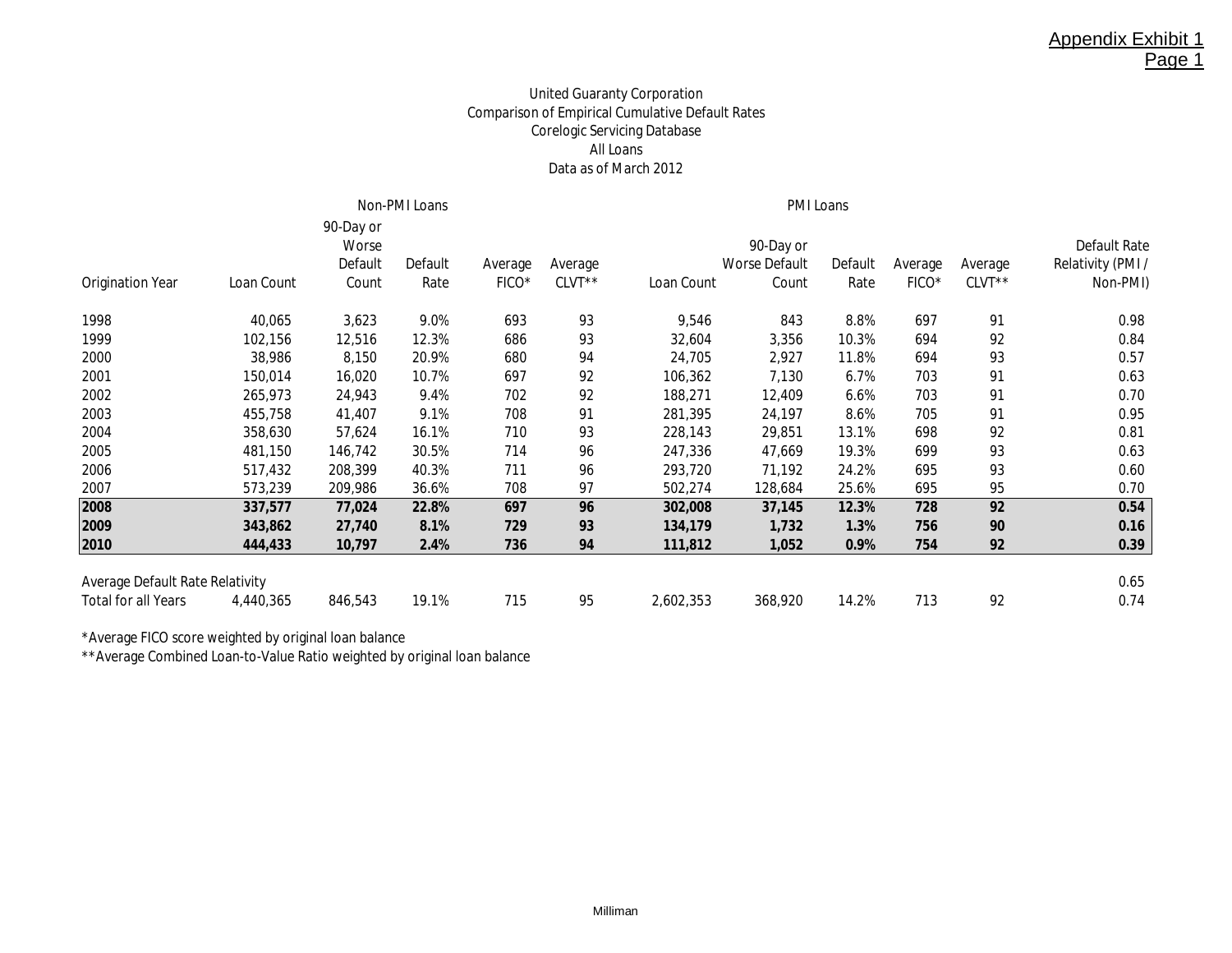## United Guaranty Corporation Comparison of Empirical Cumulative Default Rates Corelogic Servicing Database GSE Loans Data as of March 2012

|                                        |            |                    | Non-PMI Loans |         |          |            |                    |         |         |         |                   |
|----------------------------------------|------------|--------------------|---------------|---------|----------|------------|--------------------|---------|---------|---------|-------------------|
|                                        |            | 90-Day or<br>Worse |               |         |          |            | 90-Day or<br>Worse |         |         |         | Default Rate      |
|                                        |            | Default            | Default       | Average | Average  |            | Default            | Default | Average | Average | Relativity (PMI / |
| <b>Origination Year</b>                | Loan Count | Count              | Rate          | FICO*   | $CLVT**$ | Loan Count | Count              | Rate    | FICO*   | CLVT**  | Non-PMI)          |
| 1998                                   | 37,558     | 2,495              | 6.6%          | 696     | 92       | 9,040      | 774                | 8.6%    | 697     | 91      | 1.29              |
| 1999                                   | 94,212     | 8,525              | 9.0%          | 689     | 93       | 31,281     | 2,980              | 9.5%    | 695     | 92      | 1.05              |
| 2000                                   | 35,123     | 5,967              | 17.0%         | 685     | 94       | 23,640     | 2,591              | 11.0%   | 694     | 93      | 0.65              |
| 2001                                   | 138,638    | 11,309             | 8.2%          | 700     | 91       | 102,205    | 6,193              | 6.1%    | 703     | 91      | 0.74              |
| 2002                                   | 239,898    | 15,830             | 6.6%          | 706     | 91       | 182,254    | 10,705             | 5.9%    | 703     | 91      | 0.89              |
| 2003                                   | 393,044    | 23,091             | 5.9%          | 710     | 91       | 250,206    | 18,332             | 7.3%    | 705     | 91      | 1.25              |
| 2004                                   | 249,683    | 24,106             | 9.7%          | 712     | 93       | 195,616    | 21,012             | 10.7%   | 697     | 93      | 1.11              |
| 2005                                   | 244,809    | 46,546             | 19.0%         | 718     | 96       | 192,350    | 31,370             | 16.3%   | 699     | 93      | 0.86              |
| 2006                                   | 235,990    | 75,605             | 32.0%         | 716     | 98       | 217,416    | 48,001             | 22.1%   | 693     | 94      | 0.69              |
| 2007                                   | 324,737    | 101,428            | 31.2%         | 718     | 98       | 429,097    | 105,281            | 24.5%   | 694     | 95      | 0.79              |
| 2008                                   | 133,650    | 20,963             | 15.7%         | 735     | 95       | 274,795    | 31,998             | 11.6%   | 728     | 92      | 0.74              |
| 2009                                   | 192,379    | 7,852              | 4.1%          | 748     | 92       | 130,296    | 1,637              | 1.3%    | 756     | 90      | 0.31              |
| 2010                                   | 249,928    | 5,058              | 2.0%          | 748     | 93       | 88,155     | 695                | 0.8%    | 754     | 92      | 0.39              |
| <b>Average Default Rate Relativity</b> |            |                    |               |         |          |            |                    |         |         |         | 0.83              |
| <b>Total for all Years</b>             | 2,887,632  | 350,178            | 12.1%         | 725     | 94       | 2,263,123  | 281,808            | 12.5%   | 714     | 93      | 1.03              |

\*Average FICO score weighted by original loan balance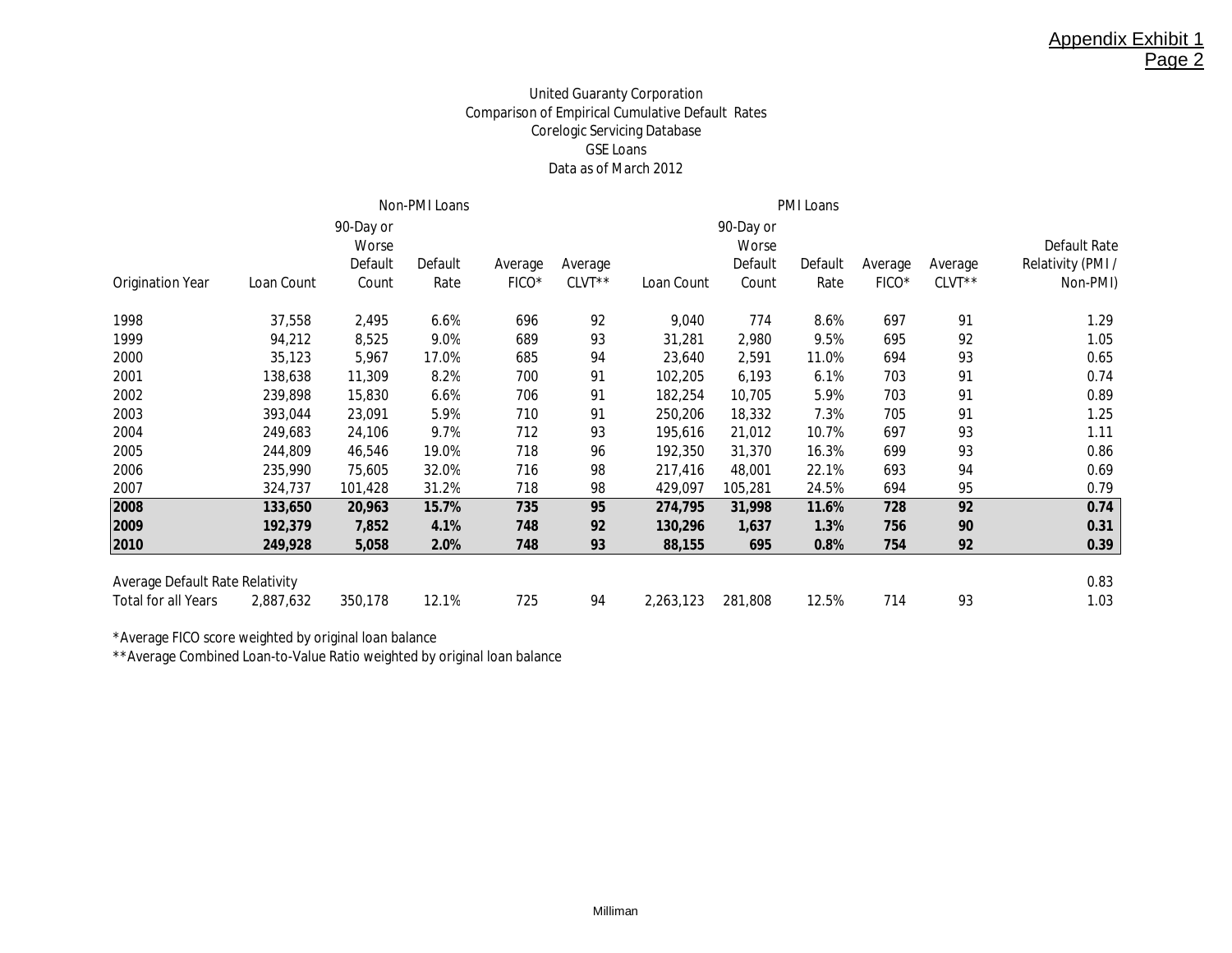## United Guaranty Corporation Comparison of Empirical Cumulative Default Rates Corelogic Servicing Database Non-GSE Loans Data as of March 2012

|                                        |            |                    | Non-PMI Loans |                   |         |            |                    |         |         |         |                   |
|----------------------------------------|------------|--------------------|---------------|-------------------|---------|------------|--------------------|---------|---------|---------|-------------------|
|                                        |            | 90-Day or<br>Worse |               |                   |         |            | 90-Day or<br>Worse |         |         |         | Default Rate      |
|                                        |            | Default            | Default       | Average           | Average |            | Default            | Default | Average | Average | Relativity (PMI / |
| <b>Origination Year</b>                | Loan Count | Count              | Rate          | FICO <sup>*</sup> | CLVT**  | Loan Count | Count              | Rate    | FICO*   | CLVT**  | Non-PMI)          |
| 1998                                   | 2,507      | 1,128              | 45.0%         | 640               | 97      | 506        | 69                 | 13.6%   | 697     | 90      | 0.30              |
| 1999                                   | 7,944      | 3,991              | 50.2%         | 629               | 98      | 1,323      | 376                | 28.4%   | 679     | 92      | 0.57              |
| 2000                                   | 3,863      | 2,183              | 56.5%         | 624               | 99      | 1,065      | 336                | 31.5%   | 694     | 94      | 0.56              |
| 2001                                   | 11,376     | 4,711              | 41.4%         | 649               | 97      | 4,157      | 937                | 22.5%   | 698     | 92      | 0.54              |
| 2002                                   | 26,075     | 9,113              | 34.9%         | 667               | 96      | 6,017      | 1,704              | 28.3%   | 702     | 92      | 0.81              |
| 2003                                   | 62,714     | 18,316             | 29.2%         | 698               | 93      | 31,189     | 5,865              | 18.8%   | 709     | 91      | 0.64              |
| 2004                                   | 108,947    | 33,518             | 30.8%         | 707               | 94      | 32,527     | 8,839              | 27.2%   | 704     | 92      | 0.88              |
| 2005                                   | 236,341    | 100,196            | 42.4%         | 711               | 95      | 54,986     | 16,299             | 29.6%   | 702     | 91      | 0.70              |
| 2006                                   | 281,442    | 132,794            | 47.2%         | 707               | 95      | 76,304     | 23,191             | 30.4%   | 700     | 92      | 0.64              |
| 2007                                   | 248,502    | 108,558            | 43.7%         | 697               | 96      | 73,177     | 23,403             | 32.0%   | 701     | 93      | 0.73              |
| 2008                                   | 203,927    | 56,061             | 27.5%         | 668               | 97      | 27,213     | 5,147              | 18.9%   | 728     | 91      | 0.69              |
| 2009                                   | 151,483    | 19,888             | 13.1%         | 695               | 96      | 3,883      | 95                 | 2.4%    | 758     | 89      | 0.19              |
| 2010                                   | 194,505    | 5,739              | 3.0%          | 719               | 96      | 23,657     | 357                | 1.5%    | 752     | 92      | 0.51              |
| <b>Average Default Rate Relativity</b> |            |                    |               |                   |         |            |                    |         |         |         | 0.60              |
| <b>Total for all Years</b>             | 1,552,733  | 496,365            | 32.0%         | 701               | 96      | 339,230    | 87,112             | 25.7%   | 710     | 92      | 0.80              |

\*Average FICO score weighted by original loan balance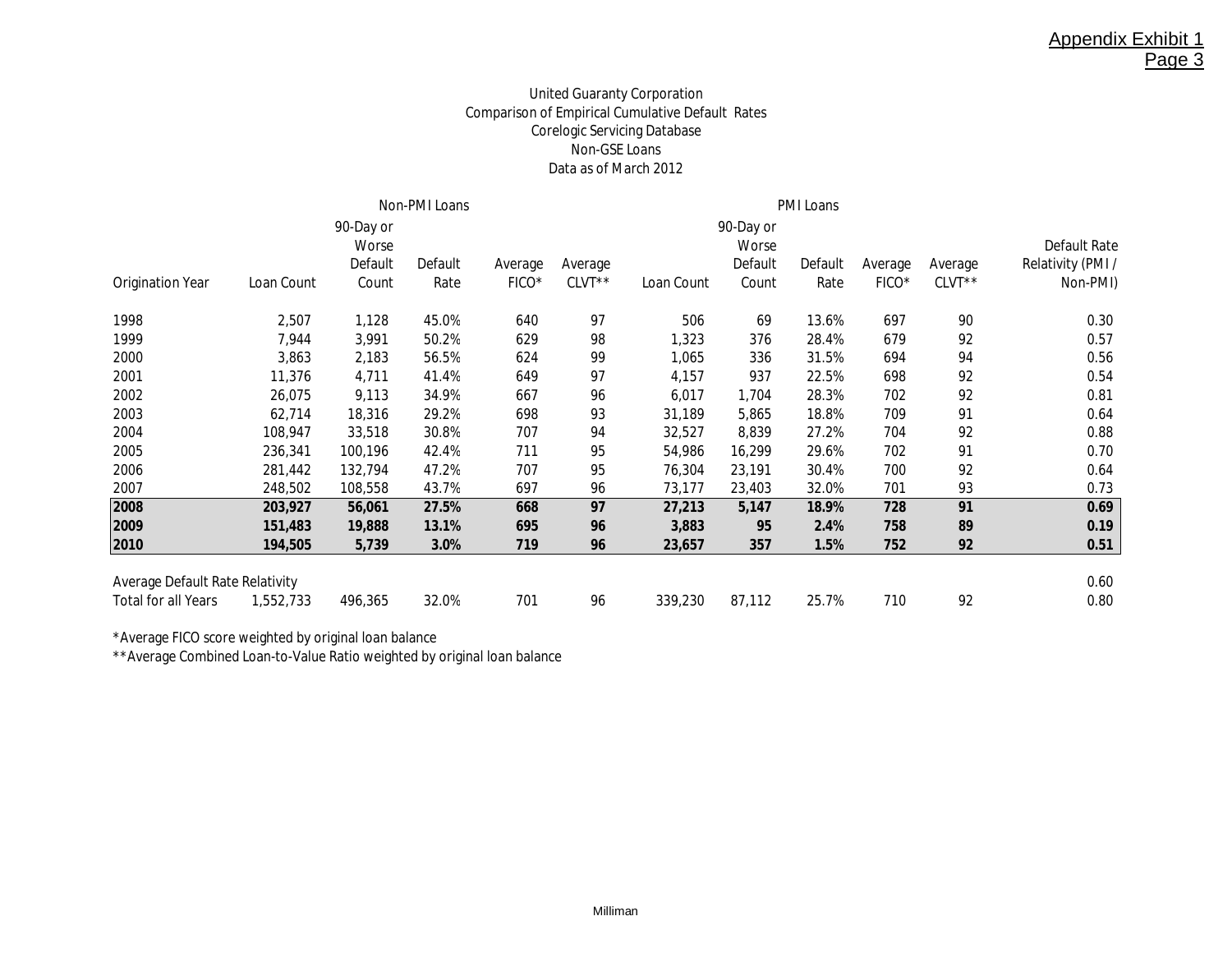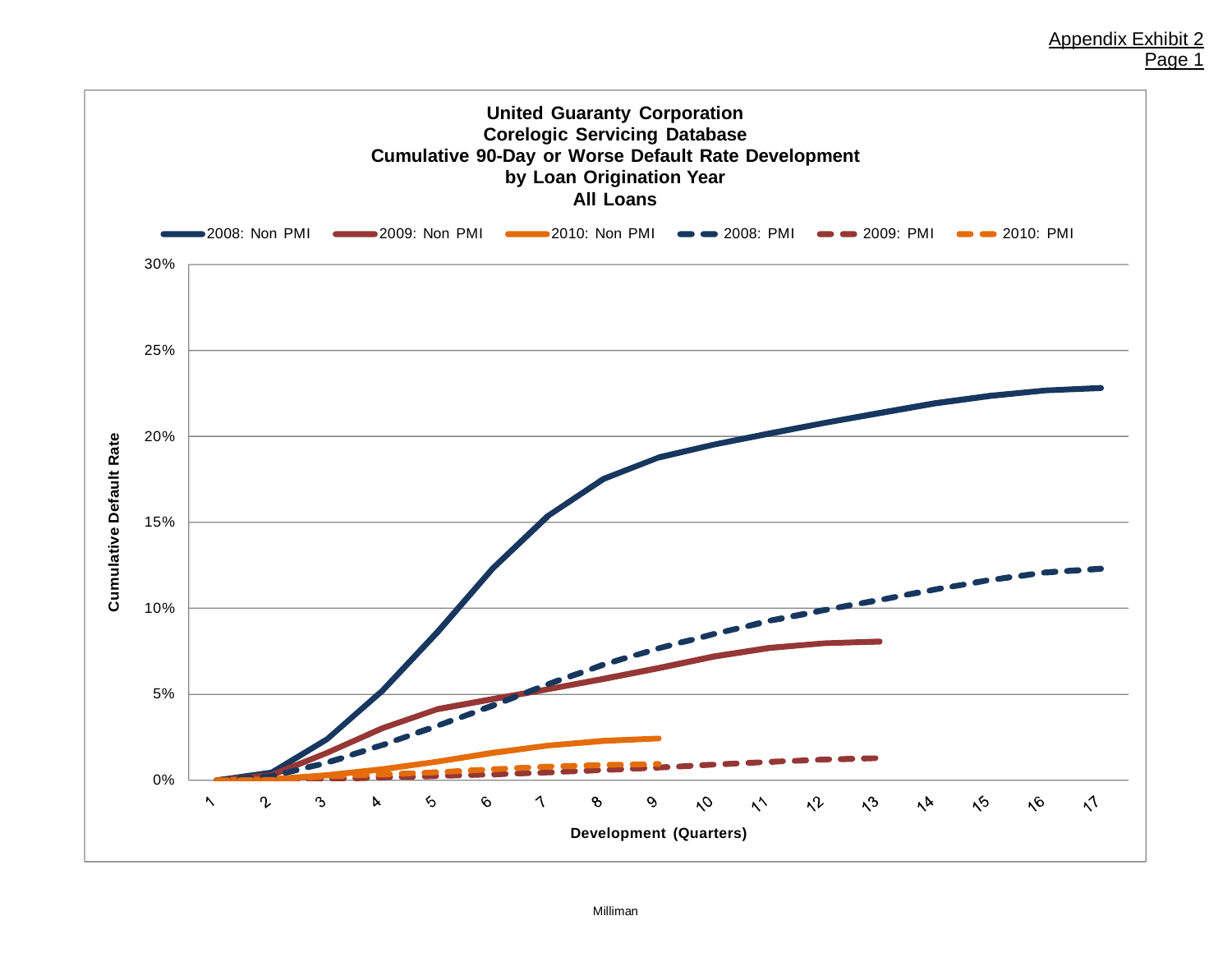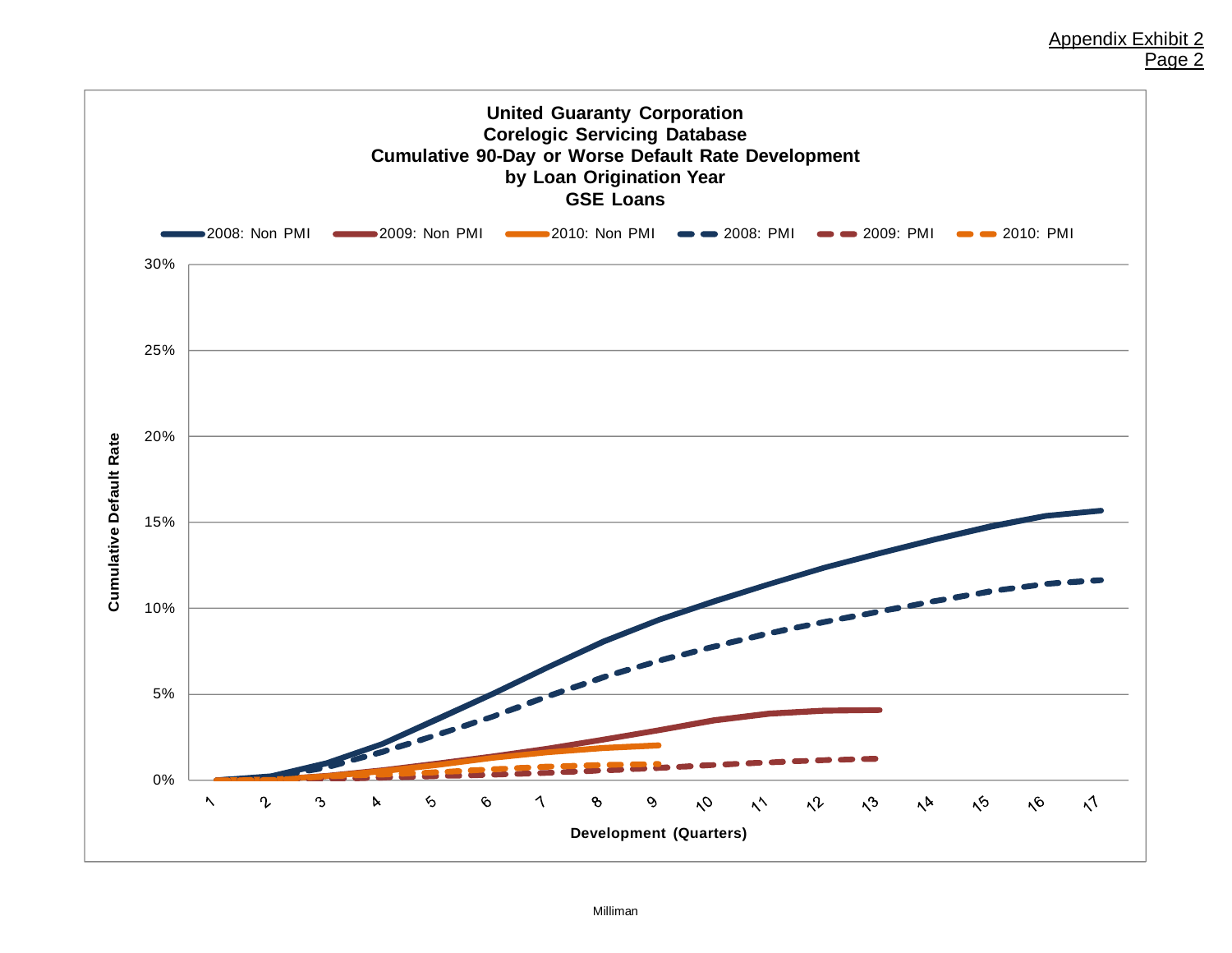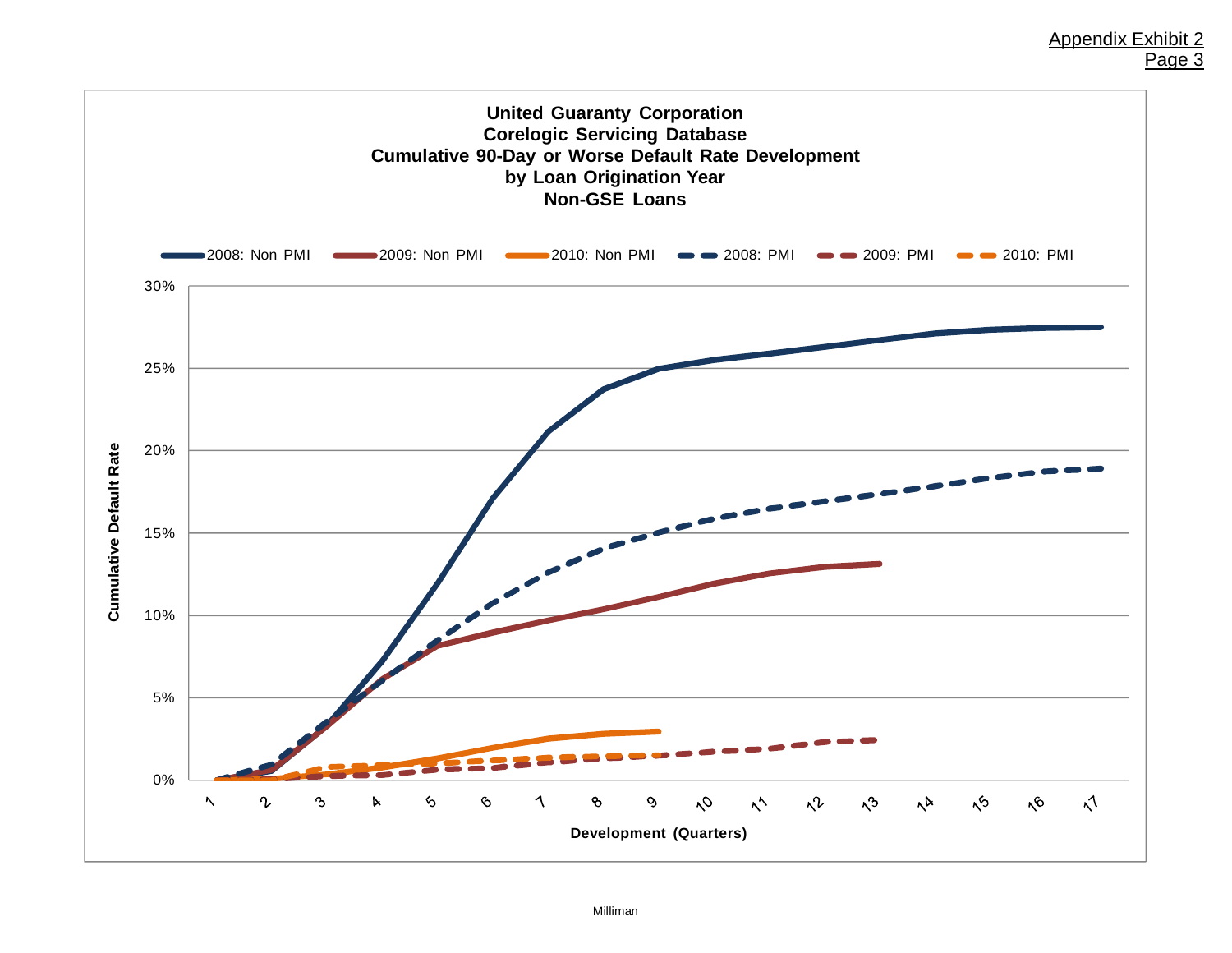## United Guaranty Corporation Comparison of Empirical Cumulative Default Rates Corelogic Servicing Database Purchase Loans Data as of March 2012

|                                        | Non-PMI Loans |                                        |                 |                  |                   |            | <b>PMI Loans</b>                           |                 |                  |                   |                                                      |  |  |
|----------------------------------------|---------------|----------------------------------------|-----------------|------------------|-------------------|------------|--------------------------------------------|-----------------|------------------|-------------------|------------------------------------------------------|--|--|
| <b>Origination Year</b>                | Loan Count    | 90-Day or<br>Worse<br>Default<br>Count | Default<br>Rate | Average<br>FICO* | Average<br>CLVT** | Loan Count | 90-Day or<br><b>Worse Default</b><br>Count | Default<br>Rate | Average<br>FICO* | Average<br>CLVT** | <b>Default Rate</b><br>Relativity (PMI /<br>Non-PMI) |  |  |
|                                        |               |                                        |                 |                  |                   |            |                                            |                 |                  |                   |                                                      |  |  |
| 1998                                   | 26,740        | 2,750                                  | 10.3%           | 694              | 94                | 6,928      | 616                                        | 8.9%            | 697              | 93                | 0.86                                                 |  |  |
| 1999                                   | 80,693        | 10,525                                 | 13.0%           | 686              | 95                | 27,197     | 2,701                                      | 9.9%            | 696              | 93                | 0.76                                                 |  |  |
| 2000                                   | 35,156        | 7,342                                  | 20.9%           | 681              | 95                | 22,803     | 2,552                                      | 11.2%           | 695              | 93                | 0.54                                                 |  |  |
| 2001                                   | 95,677        | 11,625                                 | 12.2%           | 698              | 93                | 72,671     | 4,579                                      | 6.3%            | 705              | 93                | 0.52                                                 |  |  |
| 2002                                   | 154,813       | 16,856                                 | 10.9%           | 702              | 93                | 112,963    | 7,563                                      | 6.7%            | 704              | 93                | 0.61                                                 |  |  |
| 2003                                   | 221,937       | 22,924                                 | 10.3%           | 710              | 94                | 150,952    | 14,296                                     | 9.5%            | 706              | 94                | 0.92                                                 |  |  |
| 2004                                   | 244,152       | 40,169                                 | 16.5%           | 714              | 94                | 160,705    | 21,663                                     | 13.5%           | 700              | 94                | 0.82                                                 |  |  |
| 2005                                   | 343,077       | 102,253                                | 29.8%           | 719              | 96                | 175,253    | 34,554                                     | 19.7%           | 703              | 94                | 0.66                                                 |  |  |
| 2006                                   | 366,650       | 136,849                                | 37.3%           | 717              | 97                | 215,614    | 50,923                                     | 23.6%           | 697              | 95                | 0.63                                                 |  |  |
| 2007                                   | 381,404       | 125,169                                | 32.8%           | 715              | 97                | 363,057    | 90,602                                     | 25.0%           | 697              | 96                | 0.76                                                 |  |  |
| 2008                                   | 209,965       | 42,199                                 | 20.1%           | 704              | 96                | 208,532    | 23,052                                     | 11.1%           | 730              | 93                | 0.55                                                 |  |  |
| 2009                                   | 116,187       | 9,981                                  | 8.6%            | 709              | 96                | 76,575     | 662                                        | 0.9%            | 758              | 90                | 0.10                                                 |  |  |
| 2010                                   | 113,359       | 3,420                                  | 3.0%            | 713              | 97                | 54,213     | 202                                        | 0.4%            | 761              | 91                | 0.12                                                 |  |  |
|                                        |               |                                        |                 |                  |                   |            |                                            |                 |                  |                   |                                                      |  |  |
| <b>Average Default Rate Relativity</b> |               |                                        |                 |                  |                   |            |                                            |                 |                  |                   | 0.60                                                 |  |  |
| <b>Total for all Years</b>             | 2,427,636     | 532,186                                | 21.9%           | 713              | 96                | 1,720,707  | 254,295                                    | 14.8%           | 714              | 94                | 0.67                                                 |  |  |

\*Average FICO score weighted by original loan balance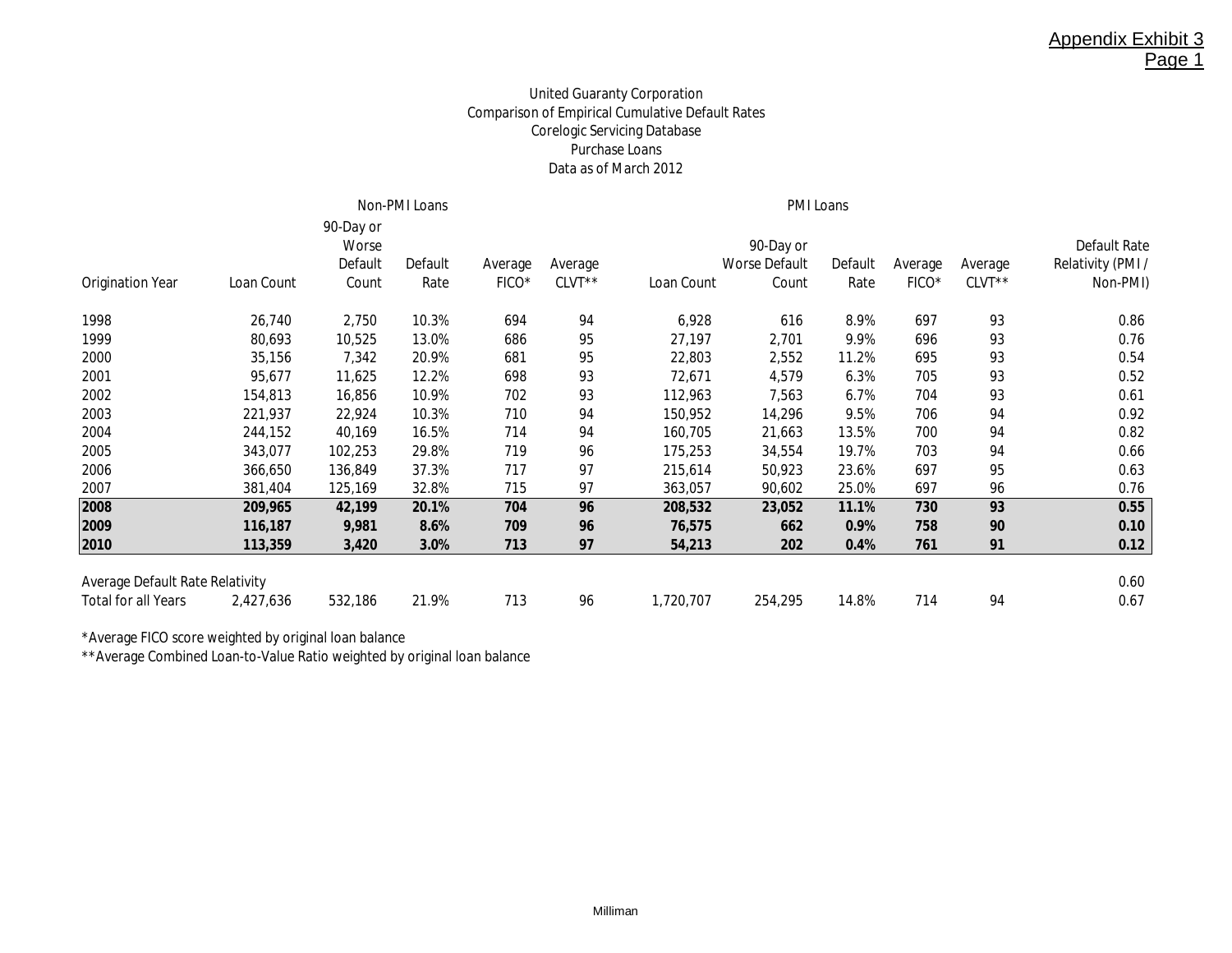## United Guaranty Corporation Comparison of Empirical Cumulative Default Rates Corelogic Servicing Database GSE Purchase Loans Data as of March 2012

|                                        |            | 90-Day or |         |         |          |            | 90-Day or |         |         |         | Default Rate      |
|----------------------------------------|------------|-----------|---------|---------|----------|------------|-----------|---------|---------|---------|-------------------|
|                                        |            | Worse     |         |         |          |            | Worse     |         |         |         |                   |
|                                        |            | Default   | Default | Average | Average  |            | Default   | Default | Average | Average | Relativity (PMI / |
| <b>Origination Year</b>                | Loan Count | Count     | Rate    | FICO*   | $CLVT**$ | Loan Count | Count     | Rate    | FICO*   | CLVT**  | Non-PMI)          |
| 1998                                   | 24,687     | 1,823     | 7.4%    | 697     | 94       | 6,591      | 567       | 8.6%    | 697     | 93      | 1.16              |
| 1999                                   | 73,602     | 6,934     | 9.4%    | 691     | 94       | 26,137     | 2,401     | 9.2%    | 696     | 93      | 0.98              |
| 2000                                   | 31,456     | 5,258     | 16.7%   | 686     | 94       | 21,875     | 2,271     | 10.4%   | 695     | 93      | 0.62              |
| 2001                                   | 87,684     | 8,005     | 9.1%    | 702     | 93       | 70,108     | 3,993     | 5.7%    | 705     | 93      | 0.62              |
| 2002                                   | 135,907    | 9,794     | 7.2%    | 707     | 93       | 109,496    | 6,656     | 6.1%    | 704     | 93      | 0.84              |
| 2003                                   | 185,425    | 11,208    | 6.0%    | 712     | 93       | 133,230    | 10,901    | 8.2%    | 706     | 94      | 1.35              |
| 2004                                   | 159,572    | 14,836    | 9.3%    | 716     | 94       | 136,864    | 15,278    | 11.2%   | 699     | 94      | 1.20              |
| 2005                                   | 168,399    | 30,362    | 18.0%   | 724     | 96       | 138,698    | 23,240    | 16.8%   | 702     | 95      | 0.93              |
| 2006                                   | 166,795    | 49,555    | 29.7%   | 723     | 98       | 164,736    | 36,162    | 22.0%   | 694     | 96      | 0.74              |
| 2007                                   | 218,505    | 61,018    | 27.9%   | 725     | 98       | 313,335    | 75,484    | 24.1%   | 696     | 97      | 0.86              |
| 2008                                   | 83,530     | 10,337    | 12.4%   | 739     | 94       | 189,802    | 19,542    | 10.3%   | 731     | 93      | 0.83              |
| 2009                                   | 18,404     | 325       | 1.8%    | 759     | 91       | 75,320     | 626       | 0.8%    | 758     | 90      | 0.47              |
| 2010                                   | 11,136     | 86        | 0.8%    | 761     | 92       | 42,091     | 88        | 0.2%    | 761     | 90      | 0.27              |
| <b>Average Default Rate Relativity</b> |            |           |         |         |          |            |           |         |         |         | 0.84              |
| <b>Total for all Years</b>             | 1,394,149  | 209,553   | 15.0%   | 720     | 95       | 1,499,480  | 197,239   | 13.2%   | 714     | 94      | 0.88              |

\*Average FICO score weighted by original loan balance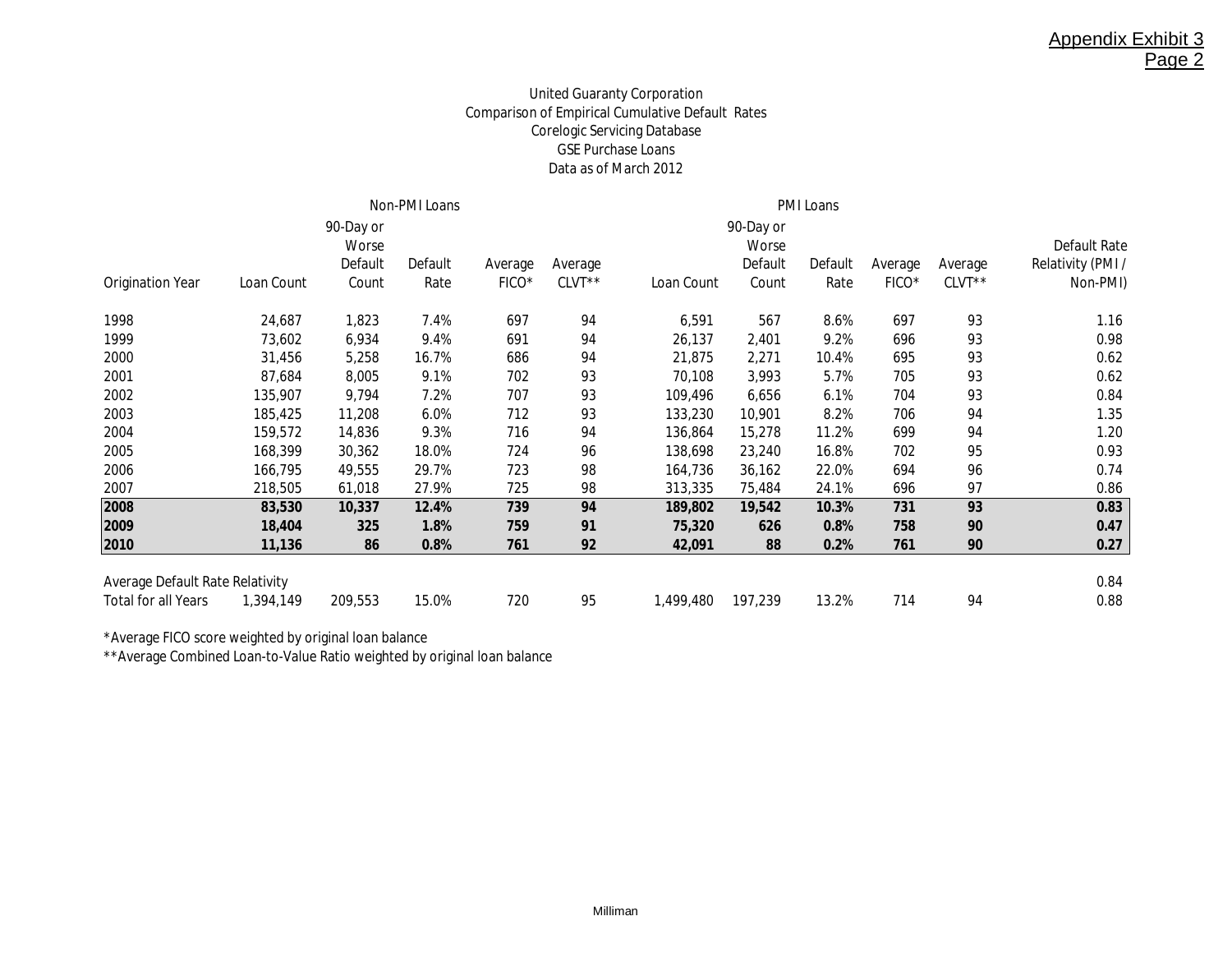## United Guaranty Corporation Comparison of Empirical Cumulative Default Rates Corelogic Servicing Database Non-GSE Purchase Loans Data as of March 2012

|                                 |            |                    | Non-PMI Loans |                   |          |            |                    |         |                   |         |                   |
|---------------------------------|------------|--------------------|---------------|-------------------|----------|------------|--------------------|---------|-------------------|---------|-------------------|
|                                 |            | 90-Day or<br>Worse |               |                   |          |            | 90-Day or<br>Worse |         |                   |         | Default Rate      |
|                                 |            | Default            | Default       | Average           | Average  |            | Default            | Default | Average           | Average | Relativity (PMI / |
| <b>Origination Year</b>         | Loan Count | Count              | Rate          | FICO <sup>*</sup> | $CLVT**$ | Loan Count | Count              | Rate    | FICO <sup>*</sup> | CLVT**  | Non-PMI)          |
| 1998                            | 2,053      | 927                | 45.2%         | 639               | 98       | 337        | 49                 | 14.5%   | 698               | 92      | 0.32              |
| 1999                            | 7,091      | 3,591              | 50.6%         | 628               | 98       | 1,060      | 300                | 28.3%   | 680               | 93      | 0.56              |
| 2000                            | 3,700      | 2,084              | 56.3%         | 625               | 100      | 928        | 281                | 30.3%   | 696               | 94      | 0.54              |
| 2001                            | 7,993      | 3,620              | 45.3%         | 640               | 98       | 2,563      | 586                | 22.9%   | 701               | 94      | 0.50              |
| 2002                            | 18,906     | 7,062              | 37.4%         | 658               | 97       | 3,467      | 907                | 26.2%   | 705               | 94      | 0.70              |
| 2003                            | 36,512     | 11,716             | 32.1%         | 699               | 95       | 17,722     | 3,395              | 19.2%   | 712               | 93      | 0.60              |
| 2004                            | 84,580     | 25,333             | 30.0%         | 711               | 94       | 23,841     | 6,385              | 26.8%   | 708               | 93      | 0.89              |
| 2005                            | 174,678    | 71,891             | 41.2%         | 716               | 95       | 36,555     | 11,314             | 31.0%   | 707               | 93      | 0.75              |
| 2006                            | 199,855    | 87,294             | 43.7%         | 713               | 96       | 50,878     | 14,761             | 29.0%   | 704               | 94      | 0.66              |
| 2007                            | 162,899    | 64,151             | 39.4%         | 704               | 97       | 49,722     | 15,118             | 30.4%   | 703               | 94      | 0.77              |
| 2008                            | 126,435    | 31,862             | 25.2%         | 679               | 98       | 18,730     | 3,510              | 18.7%   | 730               | 92      | 0.74              |
| 2009                            | 97,783     | 9,656              | 9.9%          | 695               | 97       | 1,255      | 36                 | 2.9%    | 755               | 91      | 0.29              |
| 2010                            | 102,223    | 3,334              | 3.3%          | 706               | 98       | 12,122     | 114                | 0.9%    | 758               | 91      | 0.29              |
| Average Default Rate Relativity |            |                    |               |                   |          |            |                    |         |                   |         | 0.59              |
| <b>Total for all Years</b>      | 1,033,487  | 322,633            | 31.2%         | 705               | 96       | 221,227    | 57,056             | 25.8%   | 712               | 93      | 0.83              |

\*Average FICO score weighted by original loan balance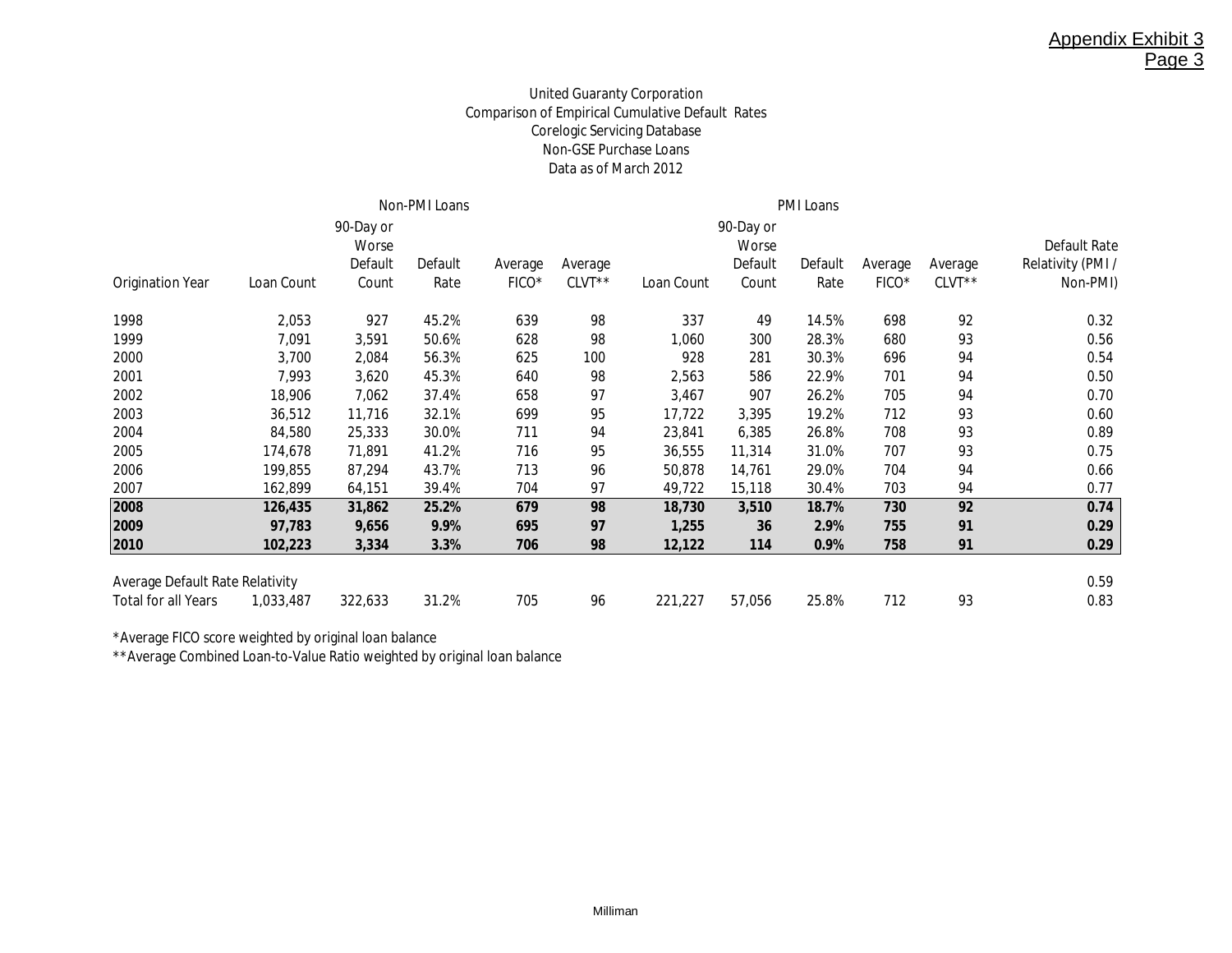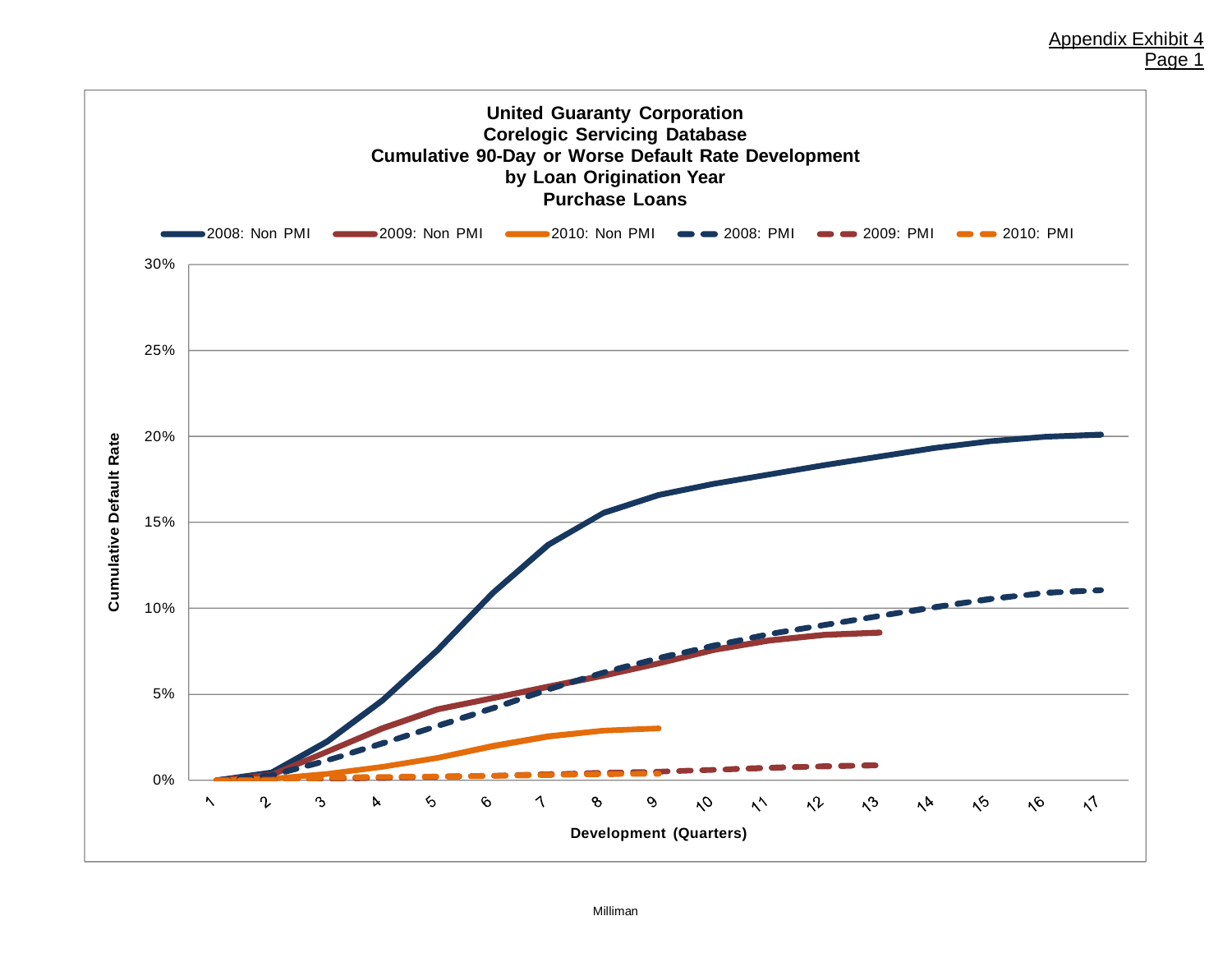